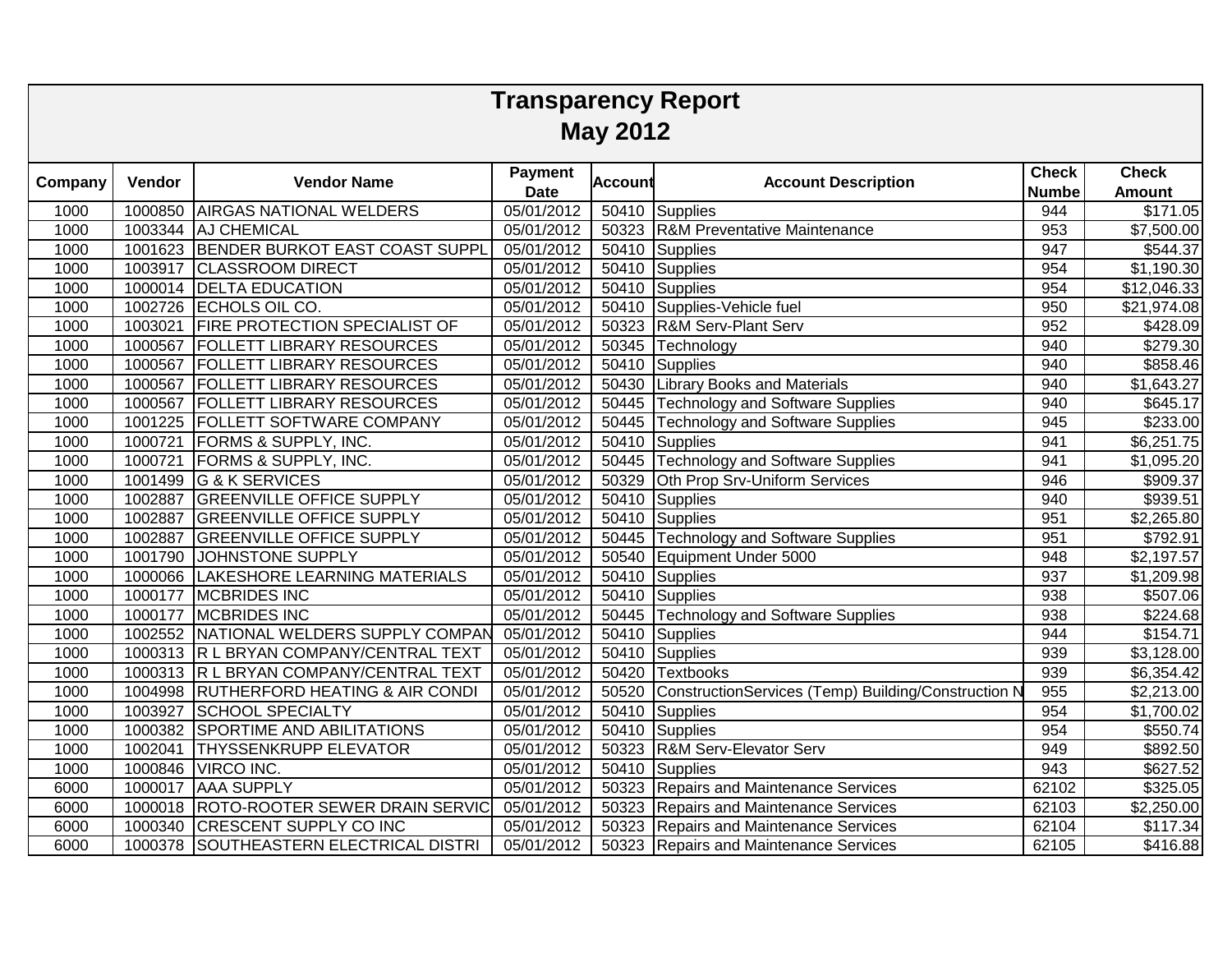| 6000 |         | 1000542 TMS SOUTH (IMSCO)             | 05/01/2012 |       | 50323 Repairs and Maintenance Services            | 62107 | \$116.43                |
|------|---------|---------------------------------------|------------|-------|---------------------------------------------------|-------|-------------------------|
| 6000 |         | 1000784 LESLIE SHEET METAL WORKS      | 05/01/2012 |       | 50323 Repairs and Maintenance Services            | 62109 | \$870.14                |
| 6000 |         | 1002038 PET DAIRY                     | 05/01/2012 | 50460 | <b>Food Purchases</b>                             | 62112 | \$63,740.66             |
| 6000 |         | 1004748 MARVIN'S PRODUCE              | 05/01/2012 | 50460 | <b>Food Purchases</b>                             | 62113 | \$33,381.77             |
| 6000 | 1005454 | J. M. SMUCKERS COMPANY                | 05/01/2012 | 10160 | Inventory - Food                                  | 62114 | \$19,154.85             |
| 6000 |         | 1005459 KINGS DELIGHT, LTD.           | 05/01/2012 | 10160 | Inventory - Food                                  | 62115 | \$30,476.40             |
| 6000 | 1005459 | KINGS DELIGHT, LTD.                   | 05/01/2012 | 10160 | Inventory - Warehouse                             | 62115 | \$49,989.60             |
| 6000 | 1005552 | <b>TABATCHNICK FOODS</b>              | 05/01/2012 | 10160 | Inventory - Food                                  | 62116 | \$2,304.00              |
| 6000 | 1008622 | <b>ORKIN, INC</b>                     | 05/01/2012 | 50323 | <b>R&amp;M Serv-Pest Control Serv</b>             | 62117 | \$3,165.00              |
| 1000 |         | 1010430 1 STOP SIGN & SAFETY, INC     | 05/02/2012 | 50410 | Supplies-Routine Maintenance                      | 50438 | \$9,485.00              |
| 1000 | 1006371 | <b>ACADEMIC ASSISTANTS PLUS, LLC</b>  | 05/02/2012 | 50399 | Miscellaneous Purchased Services                  | 50439 | \$1,170.00              |
| 1000 |         | 1004014 ACT, INC.                     | 05/02/2012 | 50345 | Technology                                        | 50440 | \$4,926.69              |
| 1000 |         | 1003169 ALLIED MEDICAL PRODUCTS       | 05/02/2012 | 50410 | Supplies                                          | 50443 | \$1,438.55              |
| 1000 | 1002807 | <b>AMAZING THREADS</b>                | 05/02/2012 | 50410 | Supplies                                          | 50444 | \$659.48                |
| 1000 | 1003590 | <b>AMERICAN SECURITY GREENVILLE</b>   | 05/02/2012 | 50329 | Other - Property Serv                             | 50445 | \$8,762.67              |
| 1000 |         | 1003590 AMERICAN SECURITY GREENVILLE  | 05/02/2012 | 50395 | Other Professional and Technical Services         | 50445 | \$582.66                |
| 1000 |         | 1003590 AMERICAN SECURITY GREENVILLE  | 05/02/2012 | 50395 | <b>Other Security Services</b>                    | 50445 | \$1,673.28              |
| 1000 | 1001090 | <b>ANDERSON BROTHERS</b>              | 05/02/2012 | 50323 | R&M Serv-Vehicle Serv                             | 50446 | \$2,793.54              |
| 1000 | 1010576 | <b>APPERSON EDUCATION PRODUCTS</b>    | 05/02/2012 | 50410 | Supplies                                          | 50448 | \$513.61                |
| 1000 | 1000849 | <b>APPLE INC.</b>                     | 05/02/2012 |       | 50445 Technology and Software Supplies            | 50449 | \$13,905.82             |
| 1000 | 1000849 | <b>APPLE INC.</b>                     | 05/02/2012 |       | 50545 Technology Equipment Over 5000              | 50449 | \$7,736.94              |
| 1000 | 1000849 | <b>APPLE INC.</b>                     | 05/02/2012 | 50545 | TechnologyEquipment Under 5000                    | 50449 | \$9,826.20              |
| 1000 |         | 1001655 ARD, WOOD, HOLCOMBE, & SLATE  | 05/02/2012 | 50520 | ConstructionServices Arch Fees Capitalize         | 50451 | \$1,255.00              |
| 1000 |         | 1009572 ARMSTRONG PRODUCTS, INC       | 05/02/2012 | 50410 | Supplies                                          | 50454 | \$1,450.24              |
| 1000 |         | 1000125 B & H FOTO & ELECTRONICS CORP | 05/02/2012 | 50410 | Supplies                                          | 50458 | \$414.83                |
| 1000 |         | 1000125 B & H FOTO & ELECTRONICS CORP | 05/02/2012 |       | 50445 Technology and Software Supplies            | 50458 | \$687.29                |
| 1000 |         | 1000720 BAKER & TAYLOR                | 05/02/2012 | 50410 | Supplies                                          | 50459 | \$1,162.56              |
| 1000 | 1010987 | <b>BALOUGH, WENDY D</b>               | 05/02/2012 |       | 50312 Instructional Programs Improvement Services | 50460 | \$1,500.00              |
| 1000 |         | 1010331 BARCLAY WOOD TOYS AND BLOCKS  | 05/02/2012 | 50410 | Supplies                                          | 50461 | \$277.56                |
| 1000 |         | 1002150 BARNES & NOBLE, INC.          | 05/02/2012 | 50410 | Supplies                                          | 50462 | \$3,839.17              |
| 1000 |         | 1000133 BATTERY SPECIALISTS INC       | 05/02/2012 |       | 50410 Supplies-Custodial                          | 50463 | $\overline{$}562.34$    |
| 1000 |         | 1008678 BETHLEHEM CHRISTIAN ACADEMY   | 05/02/2012 | 50399 | Miscellaneous Purchased Services                  | 50474 | \$11,360.01             |
| 1000 | 1000141 | <b>BI-LO</b>                          | 05/02/2012 | 50410 | <b>Supplies</b>                                   | 50475 | $\overline{$}133.54$    |
| 1000 | 1000141 | <b>BI-LO</b>                          | 05/02/2012 | 50490 | Supplies Food and Meals                           | 50475 | \$435.01                |
| 1000 | 1006377 | <b>BI-LO</b>                          | 05/02/2012 | 50410 | Supplies                                          | 50476 | \$106.54                |
| 1000 | 1008621 | <b>BISCO</b>                          | 05/02/2012 |       | 50323 Repairs and Maintenance Services            | 50478 | \$501.00                |
| 1000 | 1010433 | <b>BMB MANUFACTURING LLC</b>          | 05/02/2012 | 50410 | Supplies                                          | 50483 | $\overline{\$1,617.30}$ |
| 1000 |         | 1003233 BRASHIER MID COLLEGE CHARTER  | 05/02/2012 | 50720 | Transits                                          | 50485 | \$402.75                |
| 1000 | 1011076 | <b>BRIDGE INTERPRETATION TRANSLAT</b> | 05/02/2012 | 50395 | Other Professional and Technical Services         | 50486 | \$195.24                |
| 1000 |         | 1006654 BUILDERS FIRST SOURCE         | 05/02/2012 |       | 50410 Supplies                                    | 50494 | \$1,557.48              |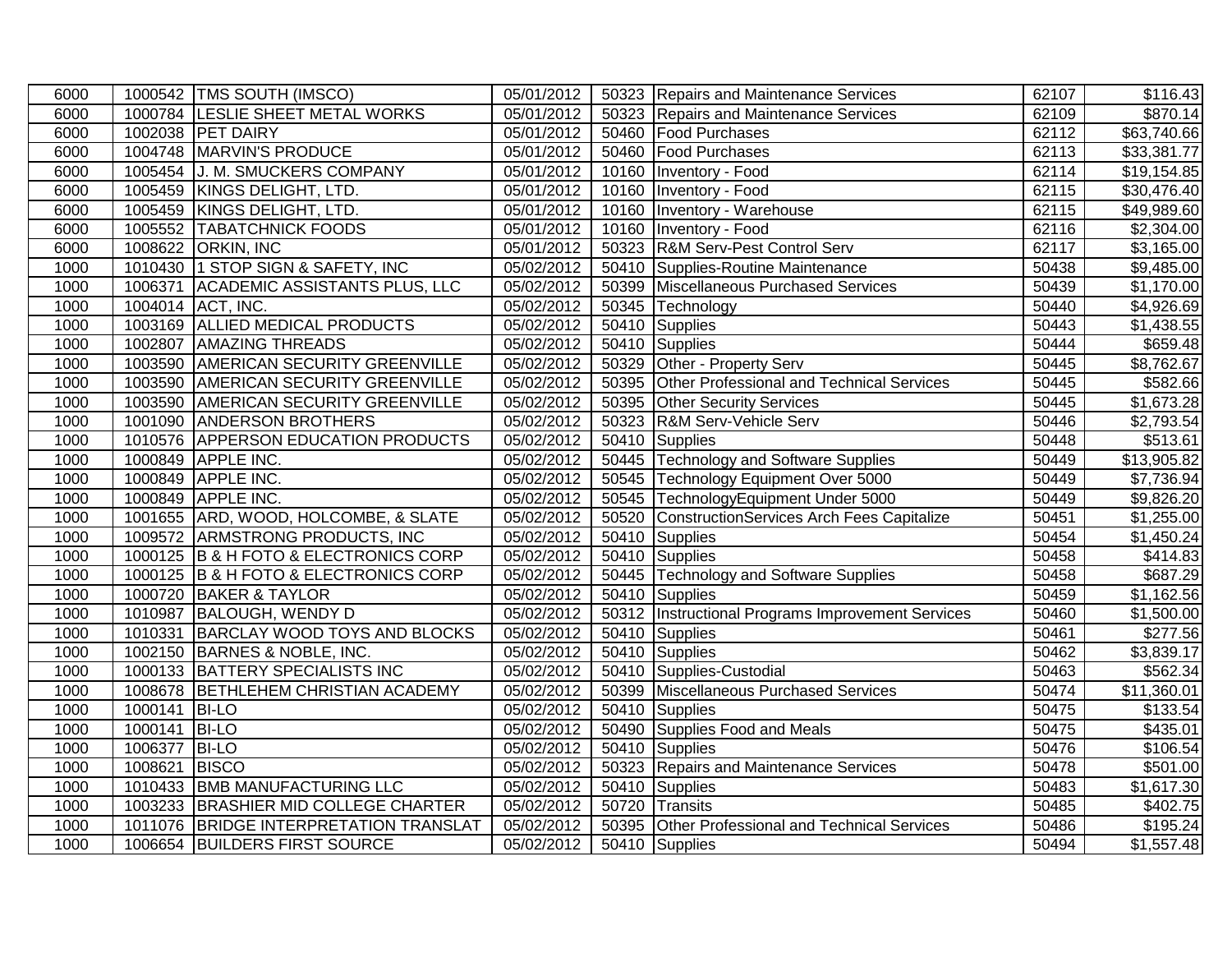| 1000 |               | 1010659 BWP & ASSOCIATES LTD             | 05/02/2012 | 50315 Management Services                              | 50496 | \$13,304.21             |
|------|---------------|------------------------------------------|------------|--------------------------------------------------------|-------|-------------------------|
| 1000 |               | 1000163 CALLOWAY HOUSE INC               | 05/02/2012 | 50410 Supplies                                         | 50497 | $\overline{$}336.26$    |
| 1000 |               | 1000164 CAMCOR                           | 05/02/2012 | 50410 Supplies                                         | 50498 | \$1,505.66              |
| 1000 |               | 1000164 CAMCOR                           | 05/02/2012 | 50445 Technology and Software Supplies                 | 50498 | \$2,409.57              |
| 1000 |               | 1000164 CAMCOR                           | 05/02/2012 | 50545 TechnologyEquipment Under 5000                   | 50498 | \$5,906.29              |
| 1000 |               | 1000752 CAROLINA BIOLOGICAL SUPPLY CO    | 05/02/2012 | 50410 Supplies                                         | 50501 | \$223.91                |
| 1000 | 1000172       | CAROLINA LASER TECHNOLOGY/ CLT           | 05/02/2012 | 50410 Supplies                                         | 50502 | \$349.80                |
| 1000 |               | 1000173 CAROLINA LAWN & TRACTOR INC      | 05/02/2012 | 20410   Inventory Recd not Vouchered                   | 50503 | \$581.56                |
| 1000 |               | 1000183 CARQUEST AUTO PARTS              | 05/02/2012 | 50540 Equipment Under 5000                             | 50504 | \$2,194.18              |
| 1000 |               | 1003799 CENGAGE LEARNING                 | 05/02/2012 | 50410 Supplies                                         | 50508 | \$205.00                |
| 1000 |               | 1002680 CHARTER COMMUNICATIONS           | 05/02/2012 | 50395 Other Professional and Technical Services        | 50510 | $\overline{$}134.99$    |
| 1000 |               | 1010530 CHARTHOUSE LEARNING              | 05/02/2012 | 50312   Instructional Programs Improvement Services    | 50511 | \$1,705.54              |
| 1000 |               | 1002262 CITY ELECTRIC SUPPLY             | 05/02/2012 | 20410   Inventory Recd not Vouchered                   | 50513 | \$1,086.50              |
| 1000 |               | 1002335 CLASSROOM PRODUCTS               | 05/02/2012 | 50410 Supplies                                         | 50514 | \$301.71                |
| 1000 |               | 1003007 CLUB Z! IN-HOME TUTORING         | 05/02/2012 | 50399 Miscellaneous Purchased Services                 | 50515 | \$120.00                |
| 1000 |               | 1000213 COMMISSION OF PUBLIC WORKS       | 05/02/2012 | 50321 Public Utility Services (Excludes EnergySee 470) | 50517 | \$6,204.55              |
| 1000 |               | 1000213 COMMISSION OF PUBLIC WORKS       | 05/02/2012 | 50470 Energy-Electricity                               | 50517 | $\overline{$49,427.83}$ |
| 1000 |               | 1000213 COMMISSION OF PUBLIC WORKS       | 05/02/2012 | 50470 Energy-Gas                                       | 50517 | \$15,731.85             |
| 1000 |               | 1002916 COMPUTER SOFTWARE INNOVATIONS    | 05/02/2012 | 50445 Technology and Software Supplies                 | 50519 | $\overline{$3,454.59}$  |
| 1000 | 1000317       | <b>COWART AWARDS</b>                     | 05/02/2012 | 50410 Supplies                                         | 50520 | \$230.55                |
| 1000 |               | 1006223 CSI TECHNOLOGY OUTFITTERS        | 05/02/2012 | 50410 Supplies                                         | 50523 | \$439.85                |
| 1000 | 1006223       | <b>CSI TECHNOLOGY OUTFITTERS</b>         | 05/02/2012 | 50445 Technology and Software Supplies                 | 50523 | \$3,427.50              |
| 1000 |               | 1006223 CSI TECHNOLOGY OUTFITTERS        | 05/02/2012 | 50545 TechnologyEquipment Under 5000                   | 50523 | \$12,608.70             |
| 1000 | 1001405       | <b>CUSTOM SIGNS AND GRAPHICS</b>         | 05/02/2012 | 50490 Other Supplies and Materials                     | 50526 | \$735.25                |
| 1000 |               | 1000934 DE LAGE LANDEN FINANCIAL SERVI   | 05/02/2012 | 50345 Tech Srvc-Copier Contract                        | 50527 | \$118.98                |
| 1000 | 1000020 DEMCO |                                          | 05/02/2012 | 50410 Supplies                                         | 50528 | \$161.32                |
| 1000 |               | 1010470 DEPT OF HOMELAND SECURITY        | 05/02/2012 | 50314 Staff Services                                   | 50529 | \$500.00                |
| 1000 | 1010470       | <b>DEPT OF HOMELAND SECURITY</b>         | 05/02/2012 | 50314 Staff Services                                   | 50530 | \$325.00                |
| 1000 |               | 1006108 DGP PUBLISHING, INC.             | 05/02/2012 | 50410 Supplies                                         | 50531 | \$1,407.35              |
| 1000 |               | 1000755 DICK BLICK COMPANY               | 05/02/2012 | 50410 Supplies                                         | 50532 | \$566.85                |
| 1000 |               | 1010442   DISCOUNT MAGAZINE SUBSCRIP SER | 05/02/2012 | 50440 Periodicals                                      | 50533 | \$260.57                |
| 1000 |               | 1004973 DSCS HOLDINGS, LLC               | 05/02/2012 | 50315 Management Services                              | 50537 | \$2,914.02              |
| 1000 |               | 1000838 DUKE POWER                       | 05/02/2012 | 50470 Energy-Electricity                               | 50538 | \$1,247.86              |
| 1000 |               | 1000635 EMPLOYEE INSURANCE PROGRAM       | 05/02/2012 | 20412 Accrued Exp - Dental Ins                         | 50544 | \$85,522.84             |
| 1000 |               | 1000635 EMPLOYEE INSURANCE PROGRAM       | 05/02/2012 | 20412 Accrued Exp - Health Ins                         | 50544 | \$3,111,320.90          |
| 1000 |               | 1000635 EMPLOYEE INSURANCE PROGRAM       | 05/02/2012 | 20412 Accrued Exp - LngTerm Disab                      | 50544 | \$22,398.32             |
| 1000 |               | 1000635 EMPLOYEE INSURANCE PROGRAM       | 05/02/2012 | 20412 Accrued Exp - State Life Ins                     | 50544 | \$2,365.04              |
| 1000 |               | 1000635 EMPLOYEE INSURANCE PROGRAM       | 05/02/2012 | 20412 Dental Insurance                                 | 50544 | \$171,137.64            |
| 1000 |               | 1000635 EMPLOYEE INSURANCE PROGRAM       | 05/02/2012 | 20412 Long Term Disability                             | 50544 | \$15,400.68             |
| 1000 |               | 1000635 EMPLOYEE INSURANCE PROGRAM       | 05/02/2012 | 20412 State Health Insurance BCBS                      | 50544 | \$1,295,516.46          |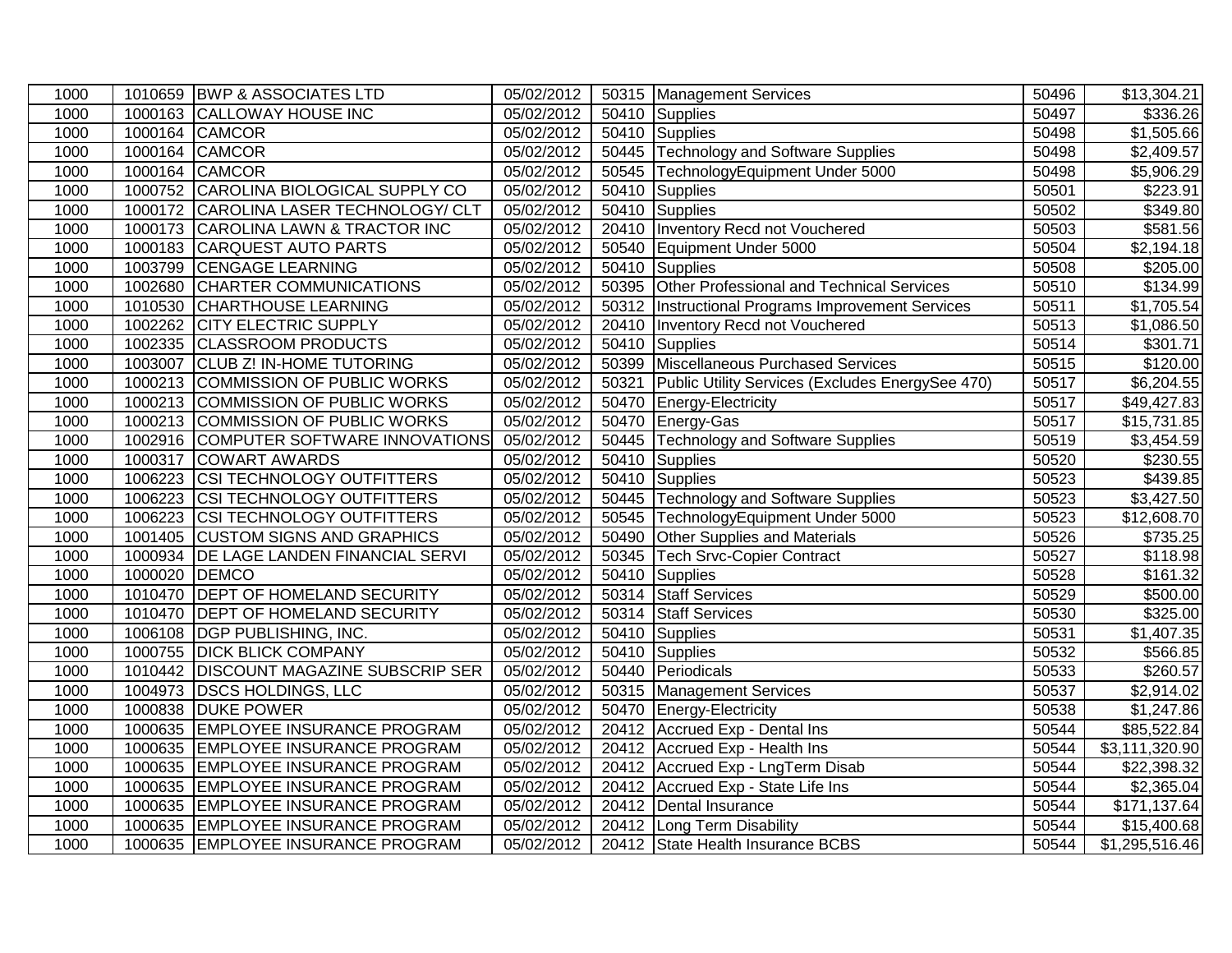| 1000 |             | 1000635 EMPLOYEE INSURANCE PROGRAM      | 05/02/2012 |       | 20412 State Term Life Ins                                 | 50544 | \$62,779.52             |
|------|-------------|-----------------------------------------|------------|-------|-----------------------------------------------------------|-------|-------------------------|
| 1000 |             | 1011142 ESM SOFTWARE                    | 05/02/2012 |       | 50445 Technology and Software Supplies                    | 50546 | \$154.90                |
| 1000 | 1000274 ETA |                                         | 05/02/2012 |       | 50410 Supplies                                            | 50547 | \$936.16                |
| 1000 | 1003950     | <b>EXCLAMARK AWARDS &amp; ENGRAVING</b> | 05/02/2012 |       | 50410 Supplies                                            | 50549 | \$550.35                |
| 1000 | 1011036     | <b>FACTORY EXPRESS INC</b>              | 05/02/2012 |       | 50410 Supplies                                            | 50550 | \$187.19                |
| 1000 | 1007813     | <b>FDC FIRE SERVICES LLC</b>            | 05/02/2012 |       | 50410 Supplies                                            | 50551 | \$513.44                |
| 1000 | 1006908     | <b>FISHER SCIENTIFIC COMPANY, LLC</b>   | 05/02/2012 |       | 50410 Supplies                                            | 50554 | $\sqrt{$411.00}$        |
| 1000 | 1002885     | <b>FLAGHOUSE</b>                        | 05/02/2012 |       | 50410 Supplies                                            | 50555 | \$601.55                |
| 1000 |             | 1001225 FOLLETT SOFTWARE COMPANY        | 05/02/2012 |       | 50445 Technology and Software Supplies                    | 50557 | \$304.26                |
| 1000 | 1006291     | <b>FOOD EQUIPMENT CO</b>                | 05/02/2012 |       | 50410 Supplies                                            | 50559 | $\overline{31}$ ,306.51 |
| 1000 | 1002021     | <b>GALLS, INC.</b>                      | 05/02/2012 |       | 50410 Supplies                                            | 50563 | \$742.66                |
| 1000 | 1003647     | <b>GENESIS PRESS, INC.</b>              | 05/02/2012 |       | 50360 Printing and Binding                                | 50837 | \$1,246.02              |
| 1000 | 1001304     | GRAINGER                                | 05/02/2012 |       | 50410 Supplies-HVAC supplies                              | 50570 | \$1,574.10              |
| 1000 | 1000817     | <b>GREENVILLE MEATS, INC.</b>           | 05/02/2012 |       | 50410 Supplies                                            | 50573 | \$202.78                |
| 1000 | 1007524     | <b>GREENVILLE ROOFING CO. INC.</b>      | 05/02/2012 |       | 50323 Repairs and Maintenance Services                    | 50575 | \$1,200.00              |
| 1000 |             | 1002688 GREENVILLE TECH CHARTER HIGH S  | 05/02/2012 |       | 50720 Transits                                            | 50577 | $\overline{$}5,009.65$  |
| 1000 |             | 1002688 GREENVILLE TECH CHARTER HIGH S  | 05/02/2012 |       | 50720 Transits                                            | 50578 | \$991.38                |
| 1000 | 1001497     | <b>GREENVILLE WATER SYSTEM</b>          | 05/02/2012 | 50321 | Public Utility Services (Excludes EnergySee 470)          | 50579 | $\overline{$19,556.20}$ |
| 1000 | 1004436     | <b>GREER MIDDLE COLLEGE CHARTER S</b>   | 05/02/2012 | 50720 | Transits                                                  | 50582 | \$991.38                |
| 1000 | 1010268     | HARBIN, HENRY E "HANK"                  | 05/02/2012 |       | 50395 Other Professional and Technical Services           | 50585 | \$105.00                |
| 1000 | 1002030     | HARRILL, J LYNN                         | 05/02/2012 | 50312 | Instructional Programs Improvement Services               | 50586 | $\overline{$5,000.00}$  |
| 1000 | 1010098     | HARRIS, JOHN M                          | 05/02/2012 | 50312 | Instructional Programs Improvement Services               | 50587 | \$175.00                |
| 1000 |             | 1005733 HATFIELD BUILDERS OF G'VILLE    | 05/02/2012 |       | 50520 ConstructionServices (Temp) Building/Construction N | 50588 | \$4,375.01              |
| 1000 |             | 1003236 HAWKINS TOWING INC.             | 05/02/2012 |       | 50323 R&M Serv-Vehicle Serv                               | 50589 | \$315.00                |
| 1000 |             | 1005742 HEINEMANN                       | 05/02/2012 | 50410 | Supplies                                                  | 50590 | \$13,704.76             |
| 1000 |             | 1000530 HERFF JONES                     | 05/02/2012 |       | 50360 Printing and Binding                                | 50592 | $\overline{$}248.36$    |
| 1000 | 1000530     | <b>HERFF JONES</b>                      | 05/02/2012 |       | 50360 Printing and Binding                                | 50593 | \$127.48                |
| 1000 | 1011021     | <b>HERNDON CHEVROLET INC</b>            | 05/02/2012 |       | 50550 Equipment Licensed Vehicles Capitalize              | 50595 | \$19,979.00             |
| 1000 | 1007590     | <b>HERTZ EQUIPMENT RENTAL</b>           | 05/02/2012 |       | 50540 Equipment Over 5000                                 | 50596 | \$15,120.90             |
| 1000 | 1002497     | <b>HEWLETT PACKARD</b>                  | 05/02/2012 |       | 50445 Technology and Software Supplies                    | 50597 | \$506.42                |
| 1000 | 1008386     | HISPANIC MARKETING, INC                 | 05/02/2012 |       | 50350 Advertising                                         | 50600 | \$150.00                |
| 1000 | 1000539     | <b>HOUGHTON MIFFLIN HARCOURT</b>        | 05/02/2012 |       | 50410 Supplies                                            | 50602 | \$918.03                |
| 1000 |             | 1007302 INNOVASYS LIMITED               | 05/02/2012 |       | 50345 Technology                                          | 50608 | \$467.04                |
| 1000 | 1002091     | J L ROGERS & CALLCOTT ENG.              | 05/02/2012 |       | 50329 Other - Property Serv                               | 50610 | \$1,142.47              |
| 1000 | 1010188     | J SWANGER TOOLS LLC                     | 05/02/2012 |       | 50410 Supplies                                            | 50611 | \$149.85                |
| 1000 | 1000365     | J W PEPPER & SON INC.                   | 05/02/2012 |       | 50410 Supplies                                            | 50612 | \$1,132.19              |
| 1000 | 1000557     | JANITOR'S WHOLESALE SUPPLY              | 05/02/2012 |       | 20410 Inventory Recd not Vouchered                        | 50614 | \$3,927.43              |
| 1000 | 1000462     | <b>JANPAK</b>                           | 05/02/2012 |       | 50410 Supplies-Custodial                                  | 50615 | \$8,176.86              |
| 1000 | 1006188     | JONES, SUSAN M(BOYS HOME OF TH          | 05/02/2012 | 50311 | <b>Instructional Services</b>                             | 50616 | \$378.30                |
| 1000 |             | 1001533 KALEIDOSCOPE CONSTRUCTION & DE  | 05/02/2012 |       | 50323 R&M Serv-Field & Park Light Serv                    | 50620 | \$943.35                |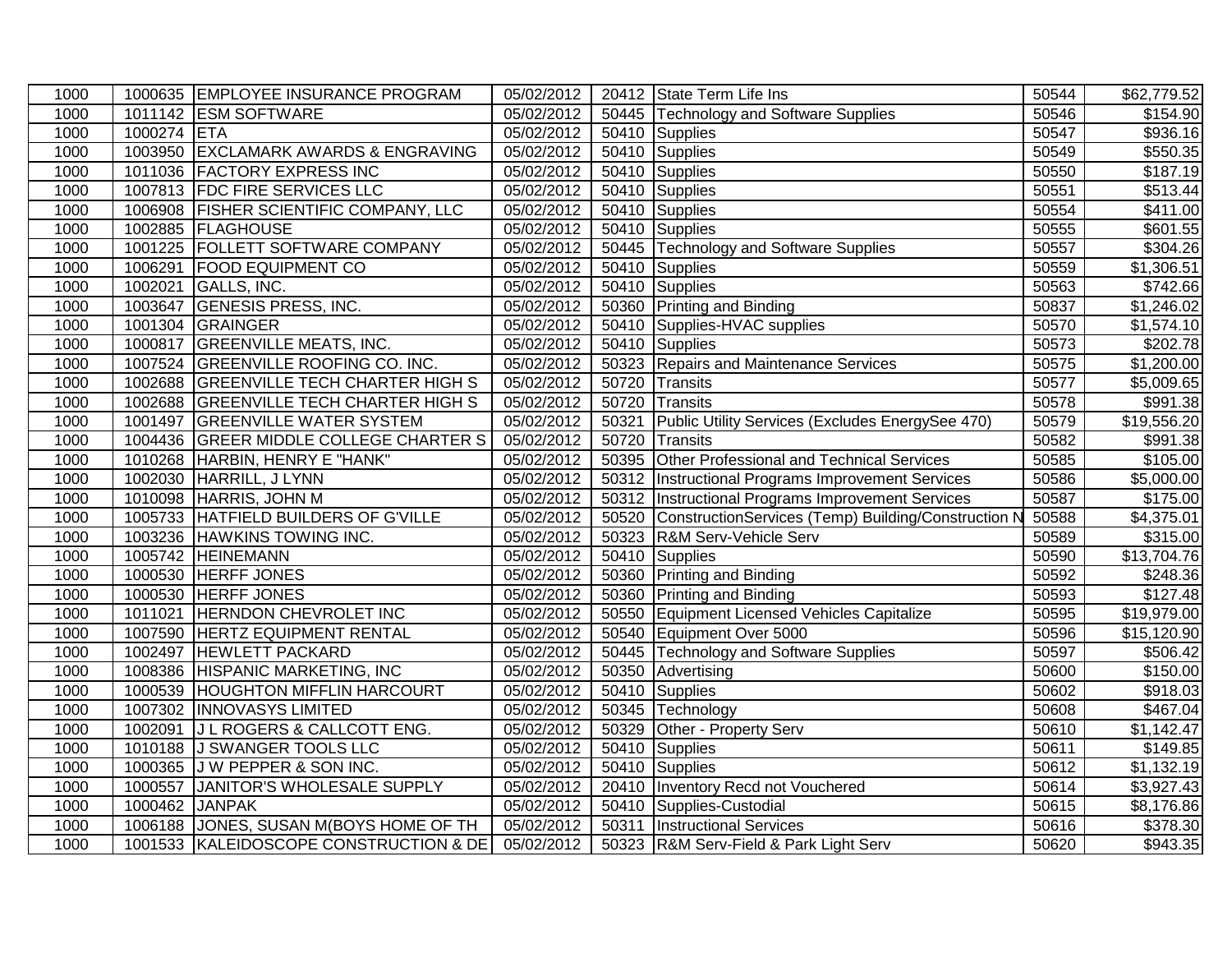| 1000 |         | 1000109 KAPLAN EARLY LEARNING CO        | 05/02/2012               |       | 50410 Supplies                                      | 50621 | \$156.73                |
|------|---------|-----------------------------------------|--------------------------|-------|-----------------------------------------------------|-------|-------------------------|
| 1000 |         | 1000109 KAPLAN EARLY LEARNING CO        | 05/02/2012               |       | 50410 Supplies                                      | 50622 | $\overline{\$1,450.92}$ |
| 1000 | 1003092 | <b>KTS AGENDAS, INC</b>                 | 05/02/2012               |       | 50410 Supplies                                      | 50624 | \$3,494.70              |
| 1000 | 1002997 | <b>LABEL CITY INC.</b>                  | 05/02/2012               |       | 50410 Supplies                                      | 50626 | \$412.48                |
| 1000 | 1001618 | LAERDAL MEDICAL CORPORATION             | 05/02/2012               |       | 50410 Supplies                                      | 50627 | \$2,022.98              |
| 1000 | 1001618 | LAERDAL MEDICAL CORPORATION             | 05/02/2012               |       | 50420 Textbooks                                     | 50627 | \$307.27                |
| 1000 | 1001618 | LAERDAL MEDICAL CORPORATION             | 05/02/2012               |       | 50445 Technology and Software Supplies              | 50627 | \$228.10                |
| 1000 |         | 1000210 LAURENS ELECTRIC COOPERATIVE    | 05/02/2012               |       | 50470 Energy-Electricity                            | 50630 | $\overline{$34,265.02}$ |
| 1000 | 1003798 | <b>LEARNING A-Z</b>                     | 05/02/2012               |       | 50345 Technology                                    | 50633 | \$1,873.75              |
| 1000 |         | 1002815 LEARNING KEY LLC                | 05/02/2012               |       | 50399 Miscellaneous Purchased Services              | 50634 | \$51,759.20             |
| 1000 |         | 1001460 LEARNING RESOURCES, INC.        | 05/02/2012               | 50410 | Supplies                                            | 50635 | \$180.32                |
| 1000 |         | 1002934   LEGACY CHARTER SCHOOL         | 05/02/2012               | 50720 | Transits                                            | 50636 | \$2,013.75              |
| 1000 | 1009982 | LENHARDT, CAROLYN                       | 05/02/2012               | 50311 | <b>Instructional Services</b>                       | 50637 | \$630.50                |
| 1000 |         | 1000099 LIBRARY VIDEO COMPANY           | 05/02/2012               | 50445 | Technology and Software Supplies                    | 50638 | \$414.67                |
| 1000 |         | 1007592 LIEBERMAN, GINA (MALLET INSTRUM | 05/02/2012               | 50395 | Other Professional and Technical Services           | 50639 | \$265.00                |
| 1000 | 1001755 | LIFE SAFETY & COMMUNICATIONS S          | 05/02/2012               | 50323 | R&M Serv-Equipment Repair Serv                      | 50640 | \$2,496.80              |
| 1000 |         | 1002069 LOFTIS PRINTING CO., INC.       | 05/02/2012               |       | 50360 Printing and Binding                          | 50642 | \$154.31                |
| 1000 |         | 1000113 LOWE'S OF GREENVILLE            | 05/02/2012               |       | 50410 Supplies                                      | 50644 | \$388.15                |
| 1000 |         | 1000112 LOWE'S OF GREER                 | 05/02/2012               |       | 50410 Supplies                                      | 50644 | $\overline{\$1,663.08}$ |
| 1000 |         | 1001452 LOWE'S OF SIMPSONVILLE          | 05/02/2012               |       | 50410 Supplies                                      | 50644 | \$867.98                |
| 1000 |         | 1001452 LOWE'S OF SIMPSONVILLE          | 05/02/2012               |       | 50540 Equipment Under 5000                          | 50644 | \$571.45                |
| 1000 |         | 1001374 LYNN CARD COMPANY               | 05/02/2012               |       | 50410 Supplies                                      | 50645 | \$439.96                |
| 1000 | 1006876 | <b>MACKIN LIBRARY MEDIA</b>             | 05/02/2012               |       | 50410 Supplies                                      | 50646 | \$142.91                |
| 1000 |         | 1003404   MANAGEMENT DECISIONS          | 05/02/2012               | 50395 | Other Professional and Technical Services           | 50647 | \$12,000.00             |
| 1000 |         | 1001662 MANTEK                          | 05/02/2012               | 50410 | Supplies-Grounds                                    | 50649 | $\overline{$412.45}$    |
| 1000 |         | 1001244 MARCY COOK MATH MATERIALS       | 05/02/2012               | 50410 | Supplies                                            | 50650 | \$529.06                |
| 1000 |         | 1006365 MARIETTA'S QUILT AND SEW        | 05/02/2012               | 50410 | Supplies                                            | 50651 | \$553.79                |
| 1000 | 1007717 | MASTERCRAFT RENOVAITON SYSTEM           | 05/02/2012               |       | 50323 R&M Serv-Gym Bleacher Serv                    | 50652 | \$642.00                |
| 1000 | 1005805 | MATTHEWS COMPUTER TECHNOLOGIE           | 05/02/2012               |       | 50445 Technology and Software Supplies              | 50653 | \$390.06                |
| 1000 | 1005805 | MATTHEWS COMPUTER TECHNOLOGIE           | 05/02/2012               | 50545 | TechnologyEquipment Under 5000                      | 50653 | \$1,446.90              |
| 1000 | 1005122 | MCCOY, MELODY JOELL                     | 05/02/2012               | 50311 | <b>Instructional Services</b>                       | 50657 | \$630.00                |
| 1000 | 1000189 | <b>MINUTEMAN PRESS</b>                  | 05/02/2012               |       | 50360 Printing and Binding                          | 50659 | \$521.91                |
| 1000 | 1002083 | MOORE MEDICAL                           | 05/02/2012               | 20410 | Inventory Recd not Vouchered                        | 50662 | \$19,484.65             |
| 1000 | 1005938 | <b>MORRIS COMMUNICATIONS</b>            | 05/02/2012               | 50410 | Supplies                                            | 50663 | \$564.29                |
| 1000 | 1007331 | <b>MURPHY BROTHERS</b>                  | $\overline{05/02/20}$ 12 | 50520 | ConstructionServices (Temp) Building/Construction N | 50665 | \$1,465.00              |
| 1000 | 1008497 | <b>MUSIC &amp; ARTS CENTER</b>          | 05/02/2012               |       | 50540 Equipment Under 5000                          | 50666 | $\overline{$3,296.58}$  |
| 1000 | 1000205 | NASCO INC                               | 05/02/2012               |       | 50410 Supplies                                      | 50667 | \$2,664.11              |
| 1000 | 1000205 | NASCO INC                               | 05/02/2012               |       | 50445 Technology and Software Supplies              | 50667 | \$176.88                |
| 1000 | 1000208 | NATIONAL BUSINESS FURNITURE             | 05/02/2012               |       | 50410 Supplies                                      | 50669 | \$955.77                |
| 1000 |         | 1000208 NATIONAL BUSINESS FURNITURE     | 05/02/2012               |       | 50540 Equipment Under 5000                          | 50669 | \$1,422.24              |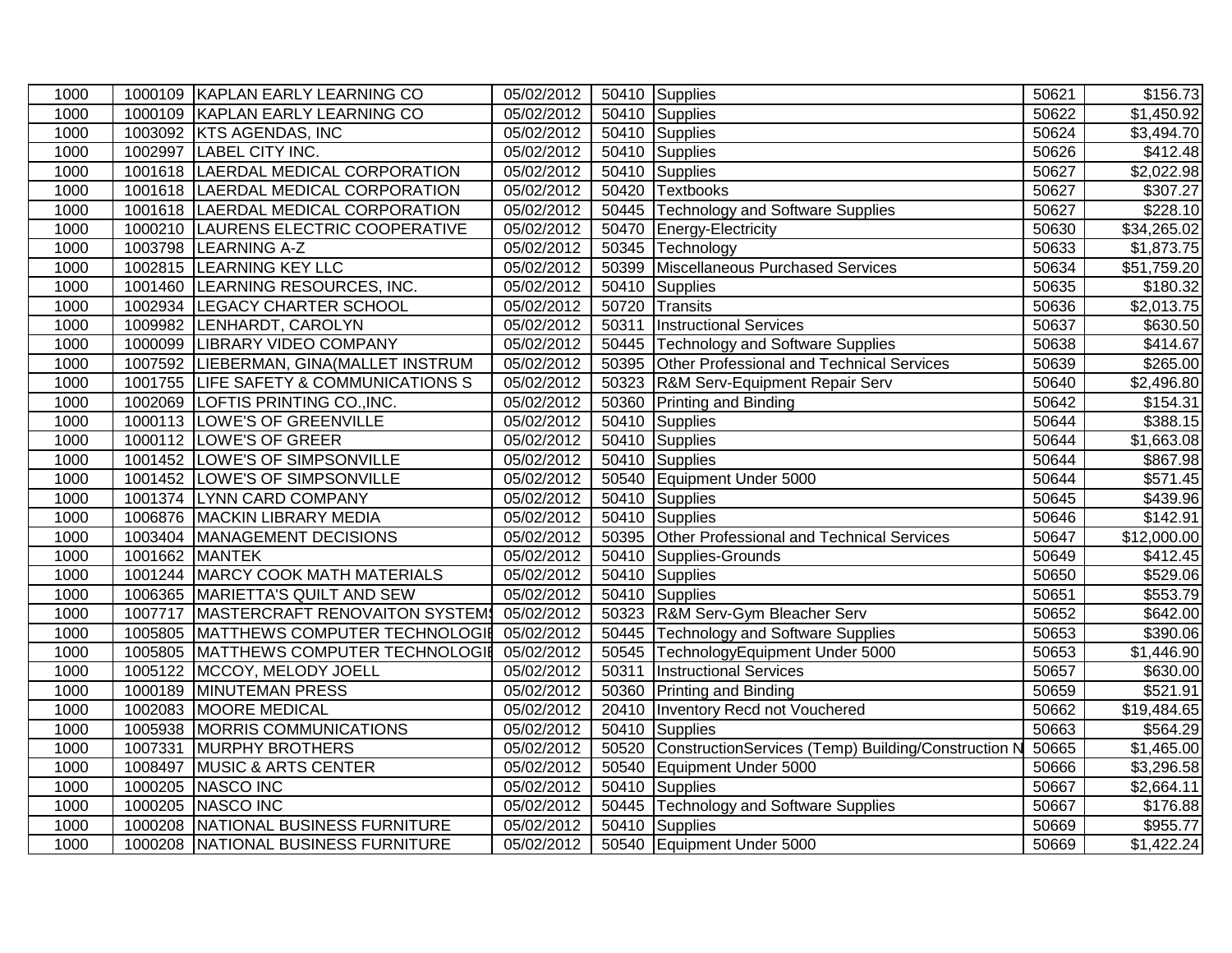| 1000 |         | 1001046 NATIONAL PROFESSIONAL RESOURCE 05/02/2012 |            | 50445 Technology and Software Supplies | 50670 | \$867.86                |
|------|---------|---------------------------------------------------|------------|----------------------------------------|-------|-------------------------|
| 1000 |         | 1001763 NETWORK CONTROLS & ELECTRIC               | 05/02/2012 | 50445 Technology and Software Supplies | 50671 | \$459.12]               |
| 1000 |         | 1003299 NOVEL ELECTRONIC DESIGNS                  | 05/02/2012 | 50345 Technology                       | 50675 | \$920.27                |
| 1000 |         | 1004450 OFFICE DEPOT                              | 05/02/2012 | 50445 Technology and Software Supplies | 50677 | 361.62                  |
| 1000 | 1005950 | <b>OPTIONS PUBLISHING</b>                         | 05/02/2012 | 50410 Supplies                         | 50799 | \$1,343.22              |
| 1000 | 1000359 | <b>PARENT INSTITUTE</b>                           | 05/02/2012 | 50410 Supplies                         | 50683 | \$566.00                |
| 1000 |         | 1000360 PARK SEED WHOLESALE                       | 05/02/2012 | 50410 Supplies                         | 50685 | \$219.79                |
| 1000 |         | 1011107 PBS DISTRIBUTION LLC                      | 05/02/2012 | 50410 Supplies                         | 50687 | \$125.22                |
| 1000 |         | 1001317 PCI EDUCATIONAL                           | 05/02/2012 | 50410 Supplies                         | 50688 | \$335.58                |
| 1000 |         | 1001410 PEARSON EDUCATION                         | 05/02/2012 | 50410 Supplies                         | 50689 | $\overline{$}369.29$    |
| 1000 |         | 1000243 PEARSON EDUCATION, INC.                   | 05/02/2012 | 50410 Supplies                         | 50690 | $\overline{$}735.75$    |
| 1000 |         | 1000364 PECKNEL MUSIC COMPANY                     | 05/02/2012 | 50323 R&M Serv-Piano & Strings Serv    | 50691 | \$101.76                |
| 1000 |         | 1000364 PECKNEL MUSIC COMPANY                     | 05/02/2012 | 50323 Repairs and Maintenance Services | 50691 | \$155.00                |
| 1000 |         | 1000364 PECKNEL MUSIC COMPANY                     | 05/02/2012 | 50410 Supplies                         | 50691 | \$640.20                |
| 1000 |         | 1003285 PET EDGE DIRECT MARKETING                 | 05/02/2012 | 50410 Supplies                         | 50693 | $\overline{$}1,592.66$  |
| 1000 |         | 1010564 PIONEER VALLEY BOOKS                      | 05/02/2012 | 50410 Supplies                         | 50694 | \$3,806.00              |
| 1000 |         | 1000399 POSITIVE PROMOTIONS                       | 05/02/2012 | 50410 Supplies                         | 50698 | 378.86                  |
| 1000 |         | 1001079 PRESENTATION SYSTEMS SOUTH, IN            | 05/02/2012 | 50410 Supplies                         | 50699 | \$900.86                |
| 1000 |         | 1001079 PRESENTATION SYSTEMS SOUTH, IN            | 05/02/2012 | 50430 Library Books and Materials      | 50699 | \$646.62                |
| 1000 |         | 1001079 PRESENTATION SYSTEMS SOUTH, IN            | 05/02/2012 | 50445 Technology and Software Supplies | 50699 | \$346.45                |
| 1000 | 1000305 | <b>QUILL CORPORATION</b>                          | 05/02/2012 | 50410 Supplies                         | 50700 | $\overline{$}134.70$    |
| 1000 | 1003615 | <b>QUILL CORPORATION</b>                          | 05/02/2012 | 50410 Supplies                         | 50700 | $\overline{\$1,442.63}$ |
| 1000 |         | 1003615 QUILL CORPORATION                         | 05/02/2012 | 50445 Technology and Software Supplies | 50700 | $\sqrt{$401.79}$        |
| 1000 | 1001221 | QUILL CORPORATION CORP OFFICE                     | 05/02/2012 | 50410 Supplies                         | 50701 | \$2,038.30              |
| 1000 |         | 1001221 QUILL CORPORATION CORP OFFICE             | 05/02/2012 | 50445 Technology and Software Supplies | 50701 | \$157.60                |
| 1000 |         | 1000327 READING SOURCE                            | 05/02/2012 | 50410 Supplies                         | 50703 | \$6,639.89              |
| 1000 |         | 1000327 READING SOURCE                            | 05/02/2012 | 50430 Library Books and Materials      | 50703 | \$322.20                |
| 1000 |         | 1001573 REALLY GOOD STUFF                         | 05/02/2012 | 50410 Supplies                         | 50704 | \$1,264.04              |
| 1000 |         | 1001573 REALLY GOOD STUFF                         | 05/02/2012 | 50430 Library Books and Materials      | 50704 | \$1,083.27              |
| 1000 |         | 1009722 ROLY POLY SANDWICH SHOP                   | 05/02/2012 | 50490 Supplies Food and Meals          | 50712 | $\overline{$}246.66$    |
| 1000 |         | 1001011 RYERSON TULL                              | 05/02/2012 | 50410 Supplies                         | 50617 | \$2,124.37              |
| 1000 |         | 1000037 SADDLEBACK EDUCATIONAL INCORPO            | 05/02/2012 | 50410 Supplies                         | 50717 | \$636.50                |
| 1000 |         | 1000814 SARGENT-WELCH SCIENTIFIC                  | 05/02/2012 | 50410 Supplies                         | 50721 | $\overline{\$1,}381.62$ |
| 1000 |         | 1000056 SAUNDERS OFFICE SUPPLY                    | 05/02/2012 | 50410 Supplies                         | 50722 | $\overline{$2,351.46}$  |
| 1000 |         | 1001182 SC DEPT OF EDUCATION TRANSPORT            | 05/02/2012 | 50323 Repairs and Maintenance Services | 50723 | $\overline{$}763.40$    |
| 1000 |         | 1000836 SCHOLASTIC BOOK FAIRS                     | 05/02/2012 | 50410 Supplies                         | 50724 | \$329.34                |
| 1000 |         | 1001268 SCHOLASTIC INC                            | 05/02/2012 | 50410 Supplies                         | 50725 | \$4,052.95              |
| 1000 |         | 1004306 SCHOLASTIC STORE ONLINE                   | 05/02/2012 | 50410 Supplies                         | 50725 | \$1,232.46              |
| 1000 |         | 1002762 SCHOLASTIC, INC.                          | 05/02/2012 | 50410 Supplies                         | 50728 | \$7,630.00              |
| 1000 |         | 1009496 SCHOOL CHECK IN                           | 05/02/2012 | 50410 Supplies                         | 50729 | \$198.22                |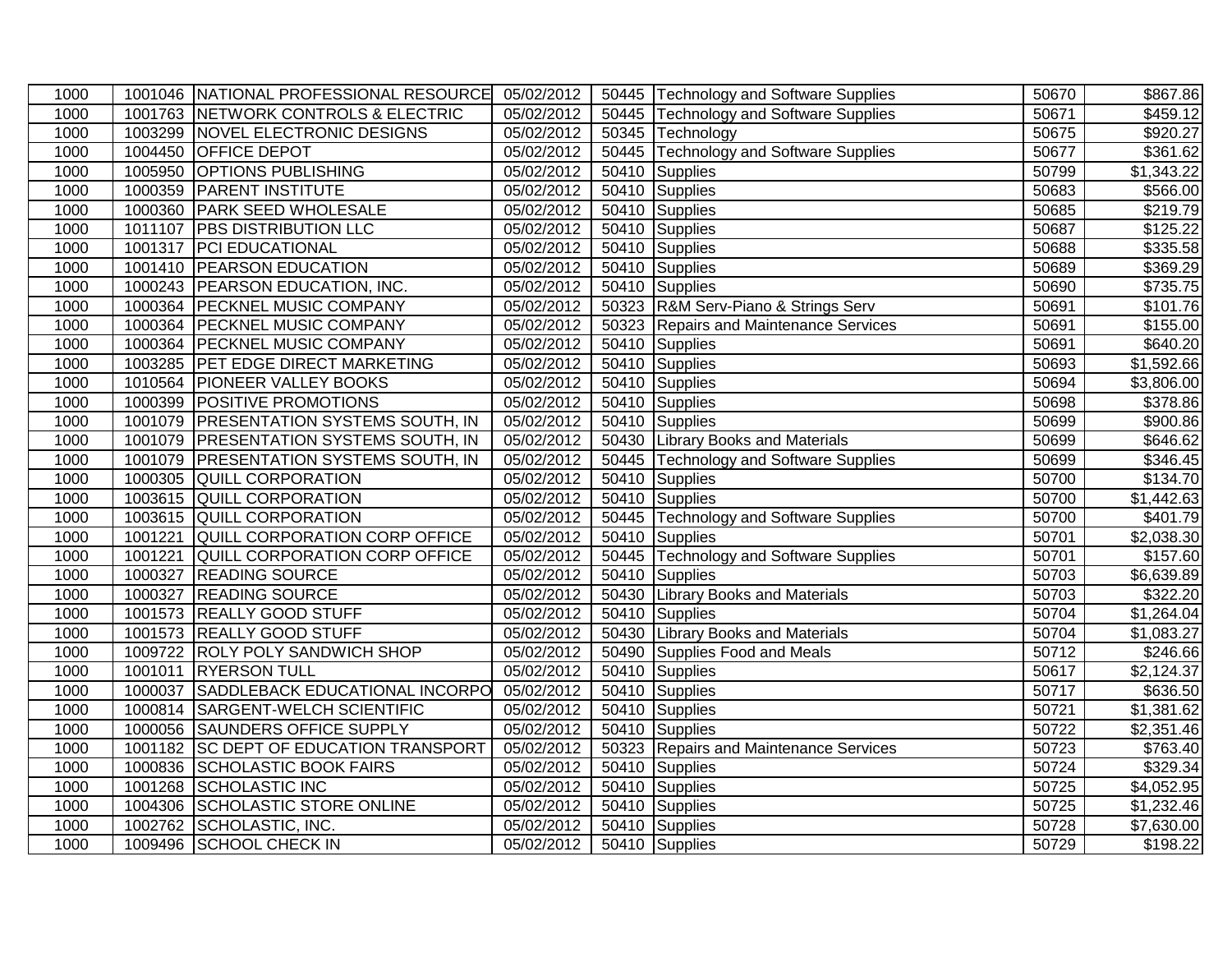| 1000 |         | 1001240 SCHOOL HEALTH CORPORATION      | 05/02/2012 | 50410 Supplies                                  | 50730 | \$157.52                |
|------|---------|----------------------------------------|------------|-------------------------------------------------|-------|-------------------------|
| 1000 |         | 1000675 SCHOOL NURSE SUPPLY            | 05/02/2012 | 50410 Supplies                                  | 50731 | \$208.93                |
| 1000 |         | 1002295 SCHOOL SPOT                    | 05/02/2012 | 50410 Supplies                                  | 50732 | \$337.95                |
| 1000 |         | 1001241 SCHOOLMART                     | 05/02/2012 | 50445 Technology and Software Supplies          | 50733 | $\sqrt{$2,190.01}$      |
| 1000 |         | 1001004 SCHOOLMASTERS                  | 05/02/2012 | 50410 Supplies                                  | 50734 | \$343.94                |
| 1000 |         | 1003208 SCIENCE KIT                    | 05/02/2012 | 50410 Supplies                                  | 50735 | \$384.67                |
| 1000 |         | 1011104 SCRAPBOOK CREATIONS            | 05/02/2012 | 50410 Supplies                                  | 50736 | 353.54                  |
| 1000 |         | 1004788 SHARP BUSINESS SYSTEMS         | 05/02/2012 | 50345   Tech Srvc-Copier Contract               | 50739 | \$10,479.81             |
| 1000 |         | 1000310 SHIFFLER EQUIPMENT SALES       | 05/02/2012 | $\overline{504}10$ Supplies                     | 50740 | \$908.94                |
| 1000 |         | 1003265 SIGNS BY TOMORROW              | 05/02/2012 | 50360 Printing and Binding                      | 50742 | \$452.64                |
| 1000 |         | 1009945 SIMPLIFIED OFFICE SYSTEMS, LLC | 05/02/2012 | 50345 Tech Srvc-Copier Contract                 | 50743 | $\overline{$}780.03$    |
| 1000 |         | 1002092 SIMPSONVILLE POLICE DEPARTMENT | 05/02/2012 | 50395 Prof Tech Srvc-SRO Contracts              | 50745 | \$9,791.68              |
| 1000 |         | 1002015 SNAP ON INDUSTRIAL             | 05/02/2012 | 50345 Technology                                | 50750 | \$1,080.41              |
| 1000 |         | 1004993 SNAP-ON EQUIPMENT              | 05/02/2012 | 50540 Equipment Over 5000                       | 50751 | $\overline{$11,978.00}$ |
| 1000 |         | 1004993 SNAP-ON EQUIPMENT              | 05/02/2012 | 50540 Equipment Over 5000                       | 50752 | \$1,987.50              |
| 1000 |         | 1002290 SOURCE4                        | 05/02/2012 | 50445 Technology and Software Supplies          | 50754 | \$1,268.47              |
| 1000 |         | 1002318 SOUTHEASTERN PAPER GROUP       | 05/02/2012 | 50410 Supplies-Custodial                        | 50756 | \$367.29                |
| 1000 |         | 1002045 SOUTHERN PAINT.& MAINT.SPECIAL | 05/02/2012 | 50323 R&M Serv-Painting Serv                    | 50757 | \$4,500.00              |
| 1000 |         | 1000799 SPECIALTY STEELS INC.          | 05/02/2012 | 50410 Supplies                                  | 50759 | \$817.29                |
| 1000 |         | 1001398 SPORTS AUTHORITY               | 05/02/2012 | 50410 Supplies                                  | 50760 | \$254.27                |
| 1000 |         | 1010728 STAFFORD CONSULTING ENGINEERS  | 05/02/2012 | 50395 Other Professional and Technical Services | 50761 | $\overline{$36,772.18}$ |
| 1000 |         | 1005110 STAPLES ADVANTAGE              | 05/02/2012 | 50410 Supplies                                  | 50762 | \$6,803.08              |
| 1000 |         | 1005110 STAPLES ADVANTAGE              | 05/02/2012 | 50490 Supplies Food and Meals                   | 50762 | \$115.66                |
| 1000 |         | 1002763 STARFALL PUBLICATIONS          | 05/02/2012 | 50410 Supplies                                  | 50764 | \$238.86                |
| 1000 |         | 1000377 STATE DEPARTMENT OF EDUCATION  | 05/02/2012 | 50660 Pupil Activity                            | 50765 | \$28,679.65             |
| 1000 |         | 1002002 STENHOUSE PUBLISHERS           | 05/02/2012 | 50410 Supplies                                  | 50766 | \$693.75                |
| 1000 |         | 1000704 SUPER DUPER PUBLICATIONS INC   | 05/02/2012 | 50410 Supplies                                  | 50771 | \$594.45                |
| 1000 |         | 1000704 SUPER DUPER PUBLICATIONS INC   | 05/02/2012 | 50410 Supplies-Testing                          | 50771 | \$1,333.32              |
| 1000 |         | 1001692 SWEETWATER MUSIC TECHNOLOGY    | 05/02/2012 | 50410 Supplies                                  | 50772 | \$358.99                |
| 1000 |         | 1000809 SYLVAN LEARNING CENTERS        | 05/02/2012 | 50399 Miscellaneous Purchased Services          | 50773 | $\overline{$19,290.00}$ |
| 1000 |         | 1001824 SYSTEMS DISTRIBUTORS, INC.     | 05/02/2012 | 50410 Supplies                                  | 50774 | \$191.89                |
| 1000 |         | 1009094 TAYLOR, RUTH                   | 05/02/2012 | 50395 Other Professional and Technical Services | 50777 | \$10,286.25             |
| 1000 |         | 1011067 TEACHCHILDREN.COM              | 05/02/2012 | 50410 Supplies                                  | 50780 | \$134.29                |
| 1000 |         | 1003229 TEACHER DIRECT                 | 05/02/2012 | 50410 Supplies                                  | 50781 | \$725.42                |
| 1000 |         | 1003926 TEACHER'S DISCOUNT             | 05/02/2012 | $\overline{504}10$ Supplies                     | 50783 | \$185.20                |
| 1000 | 1008390 | <b>TEAM GOLF GEAR</b>                  | 05/02/2012 | 50410 Supplies                                  | 50784 | \$205.45                |
| 1000 |         | 1007452 TECTA AMERICA                  | 05/02/2012 | 50323 Repairs and Maintenance Services          | 50785 | \$750.00                |
| 1000 | 1002749 | <b>THINKING MAPS, INC.</b>             | 05/02/2012 | 50410 Supplies                                  | 50789 | \$184.26                |
| 1000 |         | 1002749 THINKING MAPS, INC.            | 05/02/2012 | 50445 Technology and Software Supplies          | 50789 | \$122.19                |
| 1000 |         | 1000429 THOMPSON PUBLISHING GROUP INC  | 05/02/2012 | 50410 Supplies                                  | 50791 | $\overline{$428.50}$    |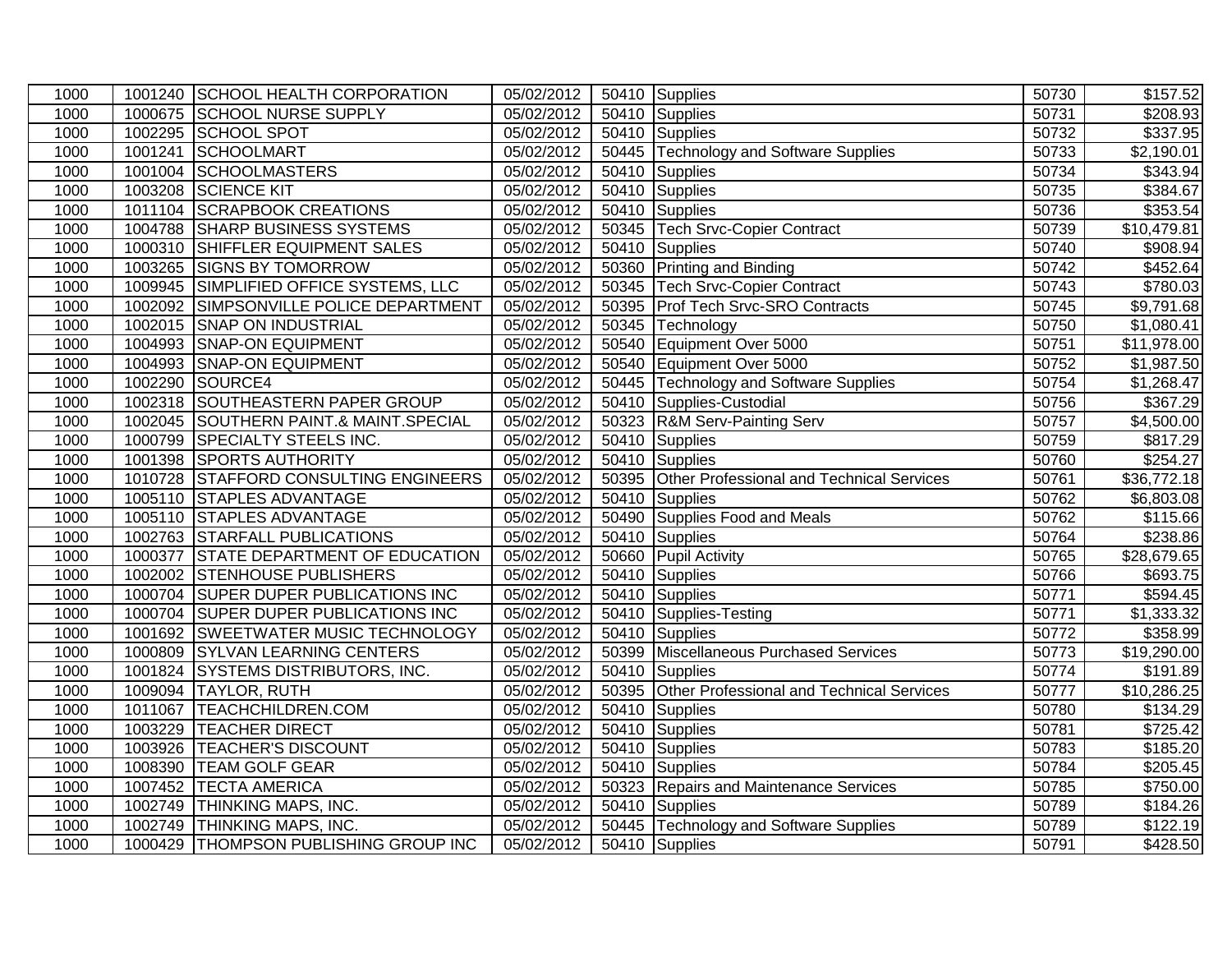| 1000 |         | 1000427   TOOL SHED INC                | 05/02/2012 |       | 50410 Supplies                                  | 50794 | $\overline{$}317.97$    |
|------|---------|----------------------------------------|------------|-------|-------------------------------------------------|-------|-------------------------|
| 1000 | 1000427 | <b>TOOL SHED INC</b>                   | 05/02/2012 |       | 50540 Equipment Over 5000                       | 50794 | \$424.00                |
| 1000 |         | 1000427 TOOL SHED INC                  | 05/02/2012 |       | 50540 Equipment Under 5000                      | 50794 | \$4,348.12              |
| 1000 |         | 1002312 TRANE COMFORT SOLUTIONS        | 05/02/2012 |       | 50410 Supplies-HVAC supplies                    | 50795 | \$2,225.78              |
| 1000 |         | 1001690 TRAVERS TOOL                   | 05/02/2012 |       | 50410 Supplies                                  | 50797 | \$819.22                |
| 1000 | 1002940 | <b>TRIUMPH LEARNING LLC</b>            | 05/02/2012 |       | 50410 Supplies                                  | 50798 | \$3,742.82              |
| 1000 | 1003382 | <b>TRUCOLOR</b>                        | 05/02/2012 |       | 50360 Printing and Binding                      | 50801 | \$901.87                |
| 1000 | 1006998 | <b>TUTORINGONE.COM INC</b>             | 05/02/2012 |       | 50399 Miscellaneous Purchased Services          | 50802 | \$1,038.00              |
| 1000 | 1000494 | UNITED CHEMICAL AND SUPPLY INC         | 05/02/2012 |       | 50410 Supplies                                  | 50804 | \$485.14                |
| 1000 |         | 1000494 UNITED CHEMICAL AND SUPPLY INC | 05/02/2012 |       | 50410 Supplies-Custodial                        | 50804 | \$1,026.36              |
| 1000 | 1004862 | UPS STORE #3245                        | 05/02/2012 |       | 50410 Supplies                                  | 50807 | \$1,364.20              |
| 1000 | 1006807 | <b>UPSTATE CIRCLE OF FRIENDS</b>       | 05/02/2012 |       | 50399 Miscellaneous Purchased Services          | 50808 | $\overline{$}24,815.00$ |
| 1000 | 1000506 | URBAN LEAGUE OF THE UPSTATE, I         | 05/02/2012 |       | 50399 Miscellaneous Purchased Services          | 50809 | \$94,246.80             |
| 1000 | 1000522 | <b>VERNIER SOFTWARE</b>                | 05/02/2012 |       | 50410 Supplies                                  | 50810 | \$1,491.61              |
| 1000 |         | 1007000 VICK SR., DONALD S.            | 05/02/2012 | 50311 | <b>Instructional Services</b>                   | 50811 | \$310.40                |
| 1000 |         | 1005113 VIRTUCOM INC.                  | 05/02/2012 |       | 50345 Tech Srvc-Copier Contract                 | 50812 | \$17,276.55             |
| 1000 |         | 1000756 W.W. GRAINGER                  | 05/02/2012 |       | 50410 Supplies                                  | 50813 | \$1,182.84              |
| 1000 |         | 1000756 W.W. GRAINGER                  | 05/02/2012 |       | 50410 Supplies-HVAC supplies                    | 50813 | \$817.26                |
| 1000 |         | 1002932 WARD'S NATURAL SCIENCE         | 05/02/2012 |       | 50410 Supplies                                  | 50815 | \$129.49                |
| 1000 | 1007602 | <b>WATSON WOOD MUSIC</b>               | 05/02/2012 |       | 50410 Supplies                                  | 50817 | \$280.01                |
| 1000 |         | 1001714 WEST GROUP                     | 05/02/2012 |       | 50319 Legal Services                            | 50820 | \$344.03                |
| 1000 | 1000905 | <b>WEST PAYMENT CENTER</b>             | 05/02/2012 |       | 50410 Supplies                                  | 50821 | \$265.59                |
| 1000 |         | 1001600 WILLY TEE'S                    | 05/02/2012 |       | 50410 Supplies                                  | 50825 | \$127.20                |
| 1000 |         | 1003386 WOODCRAFT                      | 05/02/2012 |       | 50410 Supplies                                  | 50827 | \$128.23                |
| 1000 |         | 1006002 WORKWELL OCCUPATIONAL HEALTH   | 05/02/2012 |       | 50395 Prof Tech Srvc-Drug Testing               | 50831 | \$1,846.36              |
| 1000 |         | 1001972 WRS GROUP, LTD                 | 05/02/2012 |       | 50410 Supplies                                  | 50832 | \$189.70                |
| 1000 | 1001972 | <b>WRS GROUP, LTD</b>                  | 05/02/2012 |       | 50445 Technology and Software Supplies          | 50832 | \$137.04                |
| 1000 | 1003406 | <b>WT COX SUBSCRIPTIONS</b>            | 05/02/2012 |       | 50430 Library Books and Materials               | 50833 | $\overline{$}380.22$    |
| 1000 |         | 1003406 WT COX SUBSCRIPTIONS           | 05/02/2012 |       | 50440 Periodicals                               | 50833 | \$349.31                |
| 1000 | 1002077 | <b>YEAGER VISION CARE</b>              | 05/02/2012 |       | 50395 Other Professional and Technical Services | 50834 | \$110.00                |
| 1000 | 1001071 | <b>YOUTHLIGHT INC.</b>                 | 05/02/2012 |       | 50410 Supplies                                  | 50836 | \$197.73                |
| 6000 |         | 1000017 AAA SUPPLY                     | 05/02/2012 |       | 50323 Repairs and Maintenance Services          | 62118 | \$138.78                |
| 6000 |         | 1000302 US FOODSERVICE                 | 05/02/2012 |       | 50460 Food Purchases                            | 62120 | \$496,109.34            |
| 6000 | 1000302 | US FOODSERVICE                         | 05/02/2012 |       | 50462 Food Commodity Distribution Charge        | 62120 | \$12,170.57             |
| 6000 | 1000302 | US FOODSERVICE                         | 05/02/2012 |       | 50490 Supplies Food and Meals                   | 62120 | \$104,715.56            |
| 6000 | 1000367 | <b>PEPSI-COLA BOTTLING COMPANY</b>     | 05/02/2012 |       | 50460 Food Purchases                            | 62121 | \$10,663.22             |
| 6000 | 1000831 | <b>BAKER DISTRIBUTING</b>              | 05/02/2012 |       | 50323 Repairs and Maintenance Services          | 62124 | \$1,667.45              |
| 6000 |         | 1001483 CC DICKSON                     | 05/02/2012 |       | 50323 Repairs and Maintenance Services          | 62125 | \$533.37                |
| 6000 |         | 1002212 LOWE'S COMPANIES, INC.         | 05/02/2012 |       | 50323 Repairs and Maintenance Services          | 62126 | \$2,201.06              |
| 6000 |         | 1005345 BLUE BELL CREAMERIES           | 05/02/2012 |       | 50460 Food Purchases                            | 62127 | \$2,405.71              |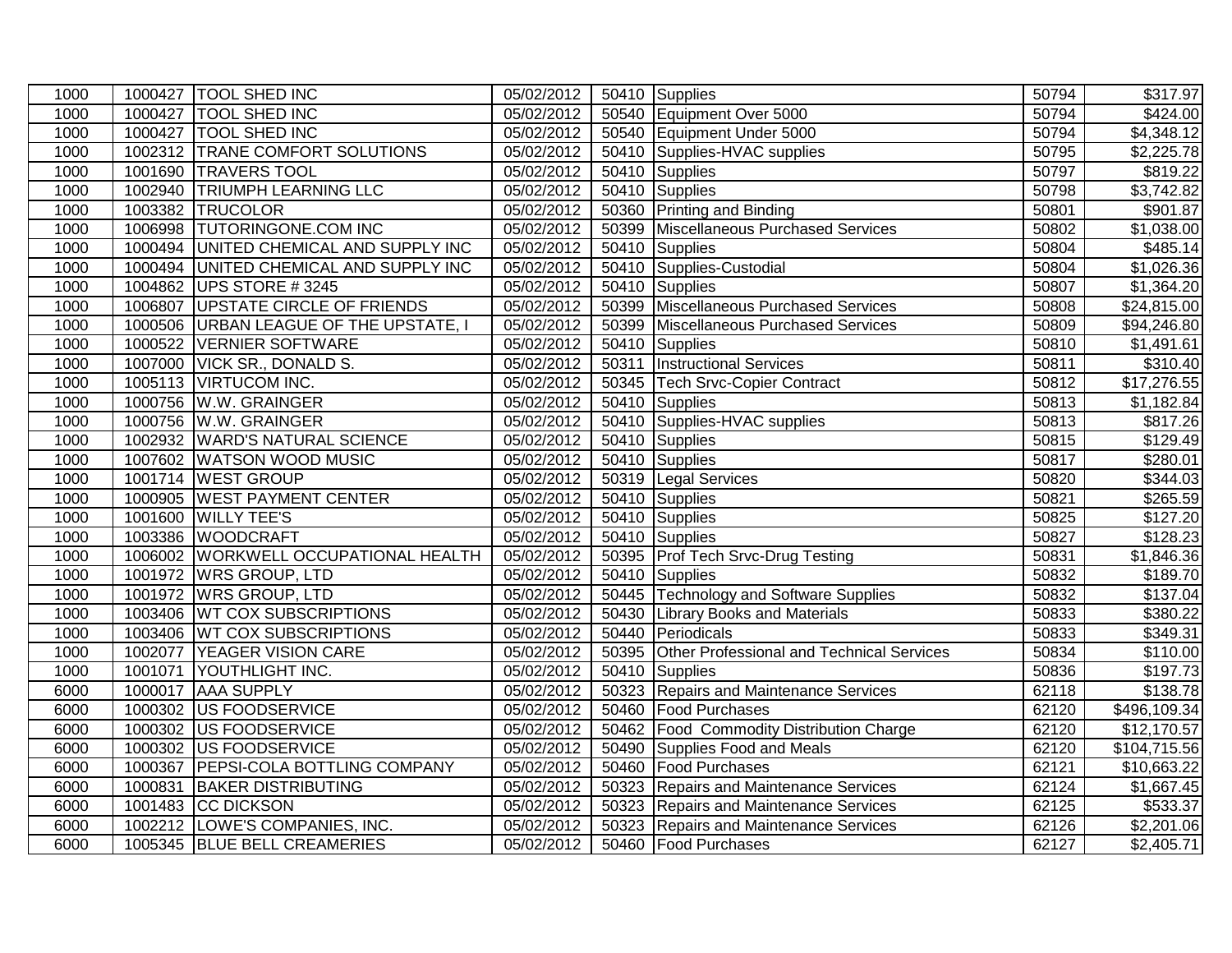| 6000 |         | 1005417 FUNACHO                        | 05/02/2012 |       | 50323 Repairs and Maintenance Services | 62128 | $\overline{$}188.71$   |
|------|---------|----------------------------------------|------------|-------|----------------------------------------|-------|------------------------|
| 6000 |         | 1005417 FUNACHO                        | 05/02/2012 |       | 50460 Food Purchases                   | 62128 | $\overline{$}2,128.85$ |
| 6000 |         | 1009644 CITRIX ONLINE LLC              | 05/02/2012 | 50311 | <b>Instructional Services</b>          | 62129 | \$1,513.68             |
| 6000 |         | 1000018 ROTO-ROOTER SEWER DRAIN SERVIC | 05/03/2012 |       | 50323 Repairs and Maintenance Services | 62131 | $\overline{$2,690.00}$ |
| 6000 |         | 1000025 JOYCE EQUIPMENT COMPANY        | 05/03/2012 |       | 50323 Repairs and Maintenance Services | 62132 | \$7,084.46             |
| 6000 |         | 1000367 PEPSI-COLA BOTTLING COMPANY    | 05/03/2012 |       | 50460   Food Purchases                 | 62133 | \$4,401.21             |
| 6000 | 1000721 | <b>FORMS &amp; SUPPLY, INC.</b>        | 05/03/2012 |       | 50410 Supplies                         | 62134 | $\overline{$}158.52$   |
| 6000 |         | 1002022 CHICK-FIL-A                    | 05/03/2012 |       | 50460 Food Purchases                   | 62135 | \$139,880.85           |
| 6000 |         | 1002695 DELL MARKETING                 | 05/03/2012 |       | 50545 TechnologyEquipment Under 5000   | 62136 | \$927.50               |
| 6000 |         | 1005345 BLUE BELL CREAMERIES           | 05/03/2012 |       | 50460 Food Purchases                   | 62137 | \$1,445.69             |
| 6000 |         | 1005351 BULL'S EYE BRANDS              | 05/03/2012 |       | 50460 Food Purchases                   | 62138 | \$528.58               |
| 6000 |         | 1005417 FUNACHO                        | 05/03/2012 |       | 50460 Food Purchases                   | 62139 | \$2,584.74             |
| 6000 |         | 1005551 STREETMAN RESOURCES, INC.      | 05/03/2012 | 50311 | <b>Instructional Services</b>          | 62140 | \$4,200.00             |
| 1000 |         | 1000850 AIRGAS NATIONAL WELDERS        | 05/04/2012 |       | 50410 Supplies                         | 963   | \$509.50               |
| 1000 |         | 1001623 BENDER BURKOT EAST COAST SUPPL | 05/04/2012 |       | 50410 Supplies                         | 965   | $\overline{$}491.31$   |
| 1000 |         | 1003917 CLASSROOM DIRECT               | 05/04/2012 |       | 50410 Supplies                         | 967   | \$1,207.56             |
| 1000 |         | 1000264 COMMUNICATION SERVICE CENTER I | 05/04/2012 |       | 50395 Other Security Services          | 958   | \$916.94               |
| 1000 |         | 1000818 COMMUNICATIONS SERVICE CTR-INV | 05/04/2012 |       | 50323 R&M Serv-Plant Serv              | 961   | $\overline{4,035.29}$  |
| 1000 |         | 1000818 COMMUNICATIONS SERVICE CTR-INV | 05/04/2012 |       | 50410 Supplies                         | 961   | $\overline{$}241.36$   |
| 1000 | 1000014 | <b>DELTA EDUCATION</b>                 | 05/04/2012 |       | 50410 Supplies                         | 967   | \$332.05               |
| 1000 |         | 1000567 FOLLETT LIBRARY RESOURCES      | 05/04/2012 |       | 50410 Supplies                         | 959   | \$1,998.64             |
| 1000 |         | 1000567   FOLLETT LIBRARY RESOURCES    | 05/04/2012 |       | 50430 Library Books and Materials      | 959   | \$6,037.13             |
| 1000 |         | 1000721 FORMS & SUPPLY, INC.           | 05/04/2012 |       | 50410 Supplies                         | 960   | \$1,555.80             |
| 1000 |         | 1000721 FORMS & SUPPLY, INC.           | 05/04/2012 |       | 50445 Technology and Software Supplies | 960   | \$319.31               |
| 1000 |         | 1003139 FREY SCIENTIFIC COMPANY        | 05/04/2012 |       | 50410 Supplies                         | 967   | \$556.23               |
| 1000 |         | 1001499 G & K SERVICES                 | 05/04/2012 |       | 50329 Oth Prop Srv-Uniform Services    | 964   | \$1,038.83             |
| 1000 |         | 1002887 GREENVILLE OFFICE SUPPLY       | 05/04/2012 |       | 50410 Supplies                         | 966   | \$3,365.17             |
| 1000 |         | 1002887 GREENVILLE OFFICE SUPPLY       | 05/04/2012 |       | 50445 Technology and Software Supplies | 966   | \$1,905.99             |
| 1000 |         | 1000066 LAKESHORE LEARNING MATERIALS   | 05/04/2012 |       | 50410 Supplies                         | 956   | $\overline{$}2,313.33$ |
| 1000 |         | 1000177 MCBRIDES INC                   | 05/04/2012 |       | 50410 Supplies                         | 957   | \$599.51               |
| 1000 |         | 1003927 SCHOOL SPECIALTY               | 05/04/2012 |       | 50410 Supplies                         | 967   | \$543.57               |
| 1000 |         | 1003927 SCHOOL SPECIALTY               | 05/04/2012 |       | 50445 Technology and Software Supplies | 967   | \$193.97               |
| 1000 |         | 1003927 SCHOOL SPECIALTY               | 05/04/2012 |       | 50540 Equipment Under 5000             | 967   | \$1,896.69             |
| 1000 |         | 1000846 VIRCO INC.                     | 05/04/2012 |       | 50410 Supplies                         | 962   | \$1,609.71             |
| 6000 |         | 1005526 SARA LEE BAKERY GROUP/ EARTHGR | 05/04/2012 |       | 50460 Food Purchases                   | 62141 | \$30,515.09            |
| 6000 |         | 1000142 BLACK ELECTRICAL SUPPLY INC    | 05/07/2012 |       | 50323 Repairs and Maintenance Services | 62142 | \$707.43               |
| 6000 |         | 1000378 SOUTHEASTERN ELECTRICAL DISTRI | 05/07/2012 |       | 50323 Repairs and Maintenance Services | 62143 | \$811.38               |
| 6000 |         | 1000542   TMS SOUTH (IMSCO)            | 05/07/2012 |       | 50323 Repairs and Maintenance Services | 62144 | $\overline{$}118.23$   |
| 6000 |         | 1000831 BAKER DISTRIBUTING             | 05/07/2012 |       | 50323 Repairs and Maintenance Services | 62146 | \$2,295.08             |
| 6000 |         | 1001483 CC DICKSON                     | 05/07/2012 |       | 50323 Repairs and Maintenance Services | 62147 | \$2,049.58             |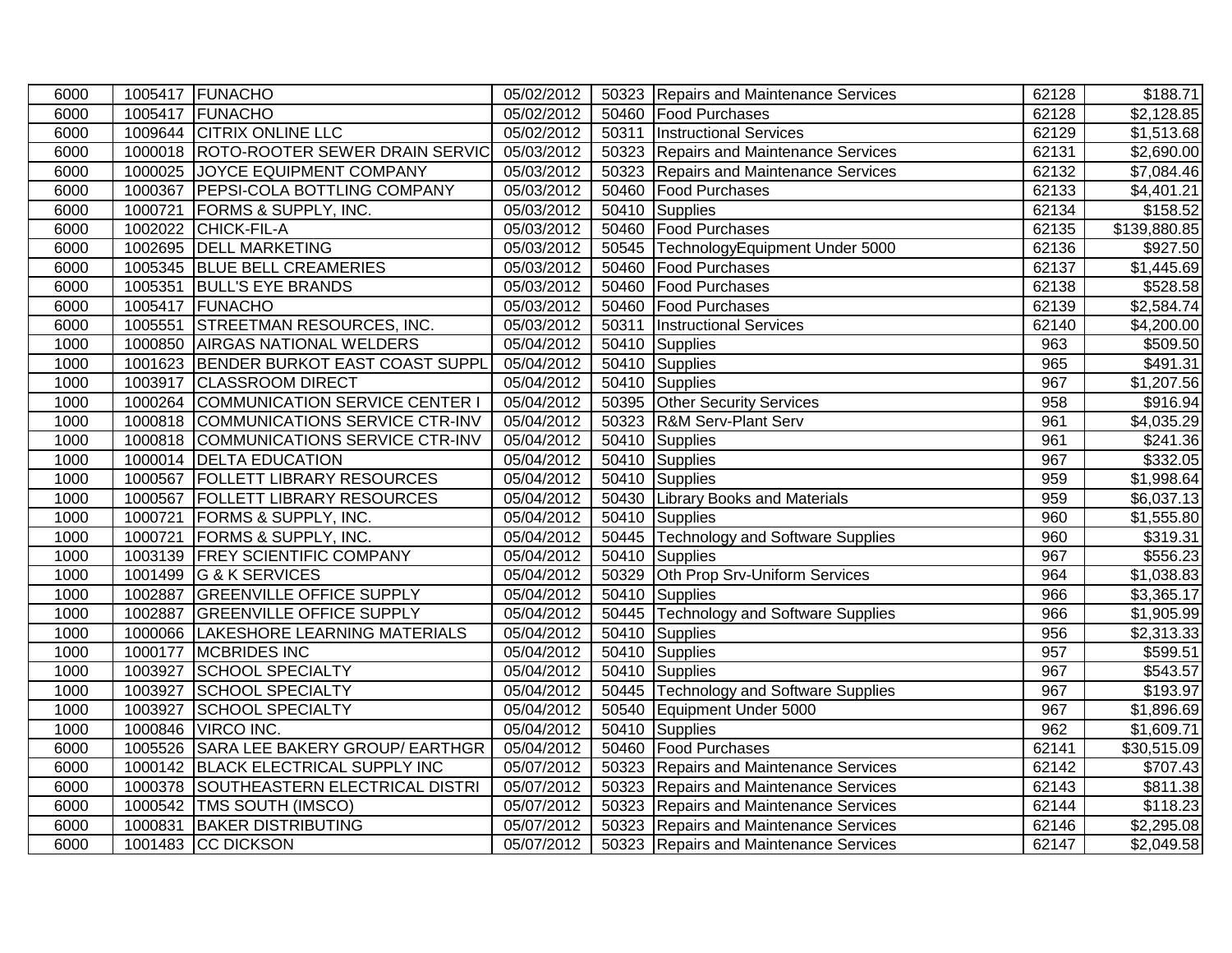| 6000 |         | 1005276 GREENVILLE COUNTY SCHOOLS      | 05/07/2012 |       | 50340 Communication                                 | 62150 | \$1,073.74           |
|------|---------|----------------------------------------|------------|-------|-----------------------------------------------------|-------|----------------------|
| 6000 |         | 1005561 NATIONAL FOOD GROUP, INC       | 05/07/2012 |       | 10160   Inventory - Food                            | 62151 | \$24,378.95          |
| 1000 |         | 1002525 4IMPRINT, INC.                 | 05/09/2012 |       | 50410 Supplies                                      | 50838 | \$243.31             |
| 1000 |         | 1001574 ACCURATE LABEL DESIGNS, INC.   | 05/09/2012 |       | 50410 Supplies                                      | 50839 | \$379.07             |
| 1000 |         | 1004014 ACT, INC.                      | 05/09/2012 |       | 50345 Technology                                    | 50840 | \$2,516.55           |
| 1000 |         | 1006372 AFTER SCHOOL PLUS              | 05/09/2012 |       | 50399 Miscellaneous Purchased Services              | 50842 | \$6,650.00           |
| 1000 |         | 1003914 AMAZON                         | 05/09/2012 |       | 50410 Supplies                                      | 50844 | \$278.44             |
| 1000 |         | 1003914 AMAZON                         | 05/09/2012 |       | 50445 Technology and Software Supplies              | 50844 | \$609.43             |
| 1000 |         | 1003590 AMERICAN SECURITY GREENVILLE   | 05/09/2012 |       | 50395 Other Professional and Technical Services     | 50845 | \$493.02             |
| 1000 |         | 1003590 AMERICAN SECURITY GREENVILLE   | 05/09/2012 |       | 50395 Other Security Services                       | 50845 | $\overline{$}956.16$ |
| 1000 |         | 1000663 ANN'S CAKES & CATERING         | 05/09/2012 |       | 50490 Supplies Food and Meals                       | 50847 | $\overline{$}291.50$ |
| 1000 | 1002822 | <b>APEX LEARNING</b>                   | 05/09/2012 |       | 50410 Supplies                                      | 50848 | \$1,280.00           |
| 1000 |         | 1010576 APPERSON EDUCATION PRODUCTS    | 05/09/2012 |       | 50410 Supplies                                      | 50849 | \$511.37             |
| 1000 |         | 1000947 APPERSON PRINT MANAGEMENT SERV | 05/09/2012 |       | 50410 Supplies                                      | 50850 | \$769.36             |
| 1000 | 1002751 | APS-LEGAL EASE, LLC                    | 05/09/2012 |       | 50395 Other Professional and Technical Services     | 50851 | \$445.00             |
| 1000 |         | 1003019 ATS PROJECT SUCCESS            | 05/09/2012 |       | 50399 Miscellaneous Purchased Services              | 50852 | \$3,450.00           |
| 1000 |         | 1008417 AUDIO RESOURCES GROUP          | 05/09/2012 |       | 50545 TechnologyEquipment Under 5000                | 50853 | \$2,130.99           |
| 1000 |         | 1000854 B.C. CANNON CO.                | 05/09/2012 | 50520 | ConstructionServices (Temp) Building/Construction N | 50855 | \$1,597.42           |
| 1000 |         | 1002150 BARNES & NOBLE, INC.           | 05/09/2012 |       | 50410 Supplies                                      | 50859 | \$1,712.93           |
| 1000 | 1002150 | BARNES & NOBLE, INC.                   | 05/09/2012 |       | 50430 Library Books and Materials                   | 50859 | \$458.68             |
| 1000 |         | 1002150 BARNES & NOBLE, INC.           | 05/09/2012 |       | 50445 Technology and Software Supplies              | 50859 | \$2,154.98           |
| 1000 |         | 1008648 BEASLEY, ANTHONY WAYNE         | 05/09/2012 | 50331 | <b>Student Transportation</b>                       | 50861 | \$500.96             |
| 1000 |         | 1008678 BETHLEHEM CHRISTIAN ACADEMY    | 05/09/2012 | 50399 | Miscellaneous Purchased Services                    | 50864 | \$39,888.66          |
| 1000 | 1000141 | <b>BI-LO</b>                           | 05/09/2012 |       | 50410 Supplies                                      | 50865 | $\overline{$}262.10$ |
| 1000 | 1000141 | <b>BI-LO</b>                           | 05/09/2012 |       | 50490 Supplies Food and Meals                       | 50865 | \$823.96             |
| 1000 |         | 1001105 BINSWANGER                     | 05/09/2012 |       | 50323 R&M Serv-Plant Serv                           | 50868 | $\sqrt{444.24}$      |
| 1000 | 1004003 | <b>BLACKSTOCK, SUSAN</b>               | 05/09/2012 | 50331 | Student Transportation                              | 50869 | \$323.20             |
| 1000 | 1000145 | BLUE RIDGE RURAL WATER COMPANY         | 05/09/2012 | 50321 | Public Utility Services (Excludes EnergySee 470)    | 50872 | \$141.49             |
| 1000 |         | 1000805 BOUND TO STAY BOUND            | 05/09/2012 |       | 50430 Library Books and Materials                   | 50874 | \$1,564.88           |
| 1000 |         | 1010935 BRAUN, NATALEE                 | 05/09/2012 | 50395 | Other Professional and Technical Services           | 50876 | \$600.00             |
| 1000 |         | 1010511 BRAVO, INGRID                  | 05/09/2012 | 50395 | Other Professional and Technical Services           | 50877 | \$315.00             |
| 1000 |         | 1011086 BRIGHTPOINT LITERACY           | 05/09/2012 | 38045 | Local Funds AP                                      | 50879 | \$1,184.72           |
| 1000 |         | 1011086 BRIGHTPOINT LITERACY           | 05/09/2012 | 50410 | Supplies                                            | 50879 | \$14,809.00          |
| 1000 | 1009912 | <b>BROUGHTON, JENNIFER P</b>           | 05/09/2012 | 50331 | <b>Student Transportation</b>                       | 50881 | \$414.10             |
| 1000 | 1007840 | <b>BRUCE AIR FILTER CO</b>             | 05/09/2012 |       | 50410 Supplies-Filters                              | 50885 | \$980.58             |
| 1000 | 1008647 | <b>BRUNSON, VICTORIA B</b>             | 05/09/2012 | 50331 | Student Transportation                              | 50886 | \$136.35             |
| 1000 | 1004919 | <b>BURKHARDT, CARLA</b>                | 05/09/2012 | 50331 | Student Transportation                              | 50887 | \$115.14             |
| 1000 |         | 1002814 BURNS, DARRELL L               | 05/09/2012 | 50331 | Student Transportation                              | 50889 | $\overline{$}371.18$ |
| 1000 | 1003291 | <b>BURRELL, CHAD SR</b>                | 05/09/2012 | 50331 | Student Transportation                              | 50891 | \$581.76             |
| 1000 |         | 1002404 BWI COMPANIES, INC.            | 05/09/2012 |       | 50410 Supplies-Athletic Fields                      | 50893 | \$8,989.86           |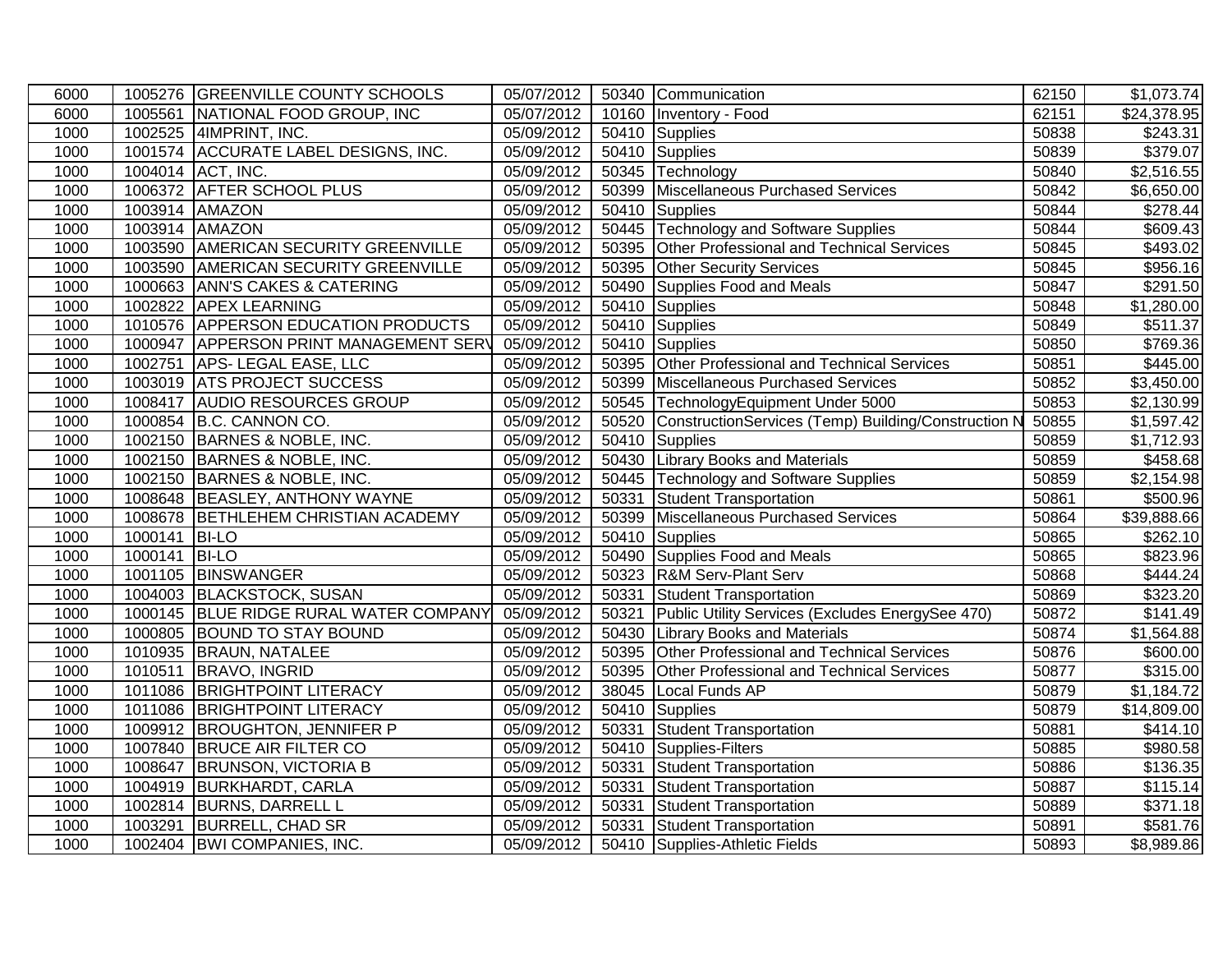| 1000 |         | 1000164 CAMCOR                        | 05/09/2012 |       | 50445 Technology and Software Supplies              | 50895 | \$3,524.94           |
|------|---------|---------------------------------------|------------|-------|-----------------------------------------------------|-------|----------------------|
| 1000 | 1000167 | <b>CAPSTONE</b>                       | 05/09/2012 |       | 50410 Supplies                                      | 50897 | $\overline{$}517.54$ |
| 1000 |         | 1000167 CAPSTONE                      | 05/09/2012 |       | 50430 Library Books and Materials                   | 50897 | \$146.52             |
| 1000 |         | 1000752 CAROLINA BIOLOGICAL SUPPLY CO | 05/09/2012 |       | 50410 Supplies                                      | 50898 | \$302.70             |
| 1000 | 1003799 | <b>CENGAGE LEARNING</b>               | 05/09/2012 |       | 50410 Supplies                                      | 50903 | \$160.89             |
| 1000 | 1002338 | CENTER FOR APPLIED LINGUISTICS        | 05/09/2012 | 50410 | Supplies                                            | 50904 | \$1,000.76           |
| 1000 | 1001787 | CENTER FOR DEVELOPMENTAL SERVI        | 05/09/2012 | 50325 | Rentals                                             | 50905 | \$7,639.29           |
| 1000 | 1011120 | CHANNING BETE COMPANY INC             | 05/09/2012 | 50410 | Supplies                                            | 50906 | \$370.71             |
| 1000 | 1011120 | CHANNING BETE COMPANY INC             | 05/09/2012 | 50410 | Supplies                                            | 50907 | \$552.17             |
| 1000 | 1011120 | CHANNING BETE COMPANY INC             | 05/09/2012 | 50445 | Technology and Software Supplies                    | 50907 | \$218.47             |
| 1000 | 1010668 | CHEMTEK, INC                          | 05/09/2012 | 50410 | Supplies                                            | 50909 | \$911.42             |
| 1000 | 1001439 | CHICK-FIL-A                           | 05/09/2012 | 50490 | Supplies Food and Meals                             | 50912 | \$133.62             |
| 1000 | 1008199 | CHURCH OUR LADY OF THE ROSARY         | 05/09/2012 |       | 50332 Emp Tvl-Conference Registration               | 50915 | \$145.00             |
| 1000 | 1004246 | <b>CINTAS</b>                         | 05/09/2012 | 50395 | Other Professional and Technical Services           | 50916 | \$2,195.00           |
| 1000 | 1002262 | <b>CITY ELECTRIC SUPPLY</b>           | 05/09/2012 |       | 50410 Supplies-Custodial                            | 50917 | \$250.27             |
| 1000 | 1005616 | <b>CITY OF MAULDIN</b>                | 05/09/2012 | 50395 | <b>Prof Tech Srvc-SRO Contracts</b>                 | 50918 | \$8,333.33           |
| 1000 | 1003007 | <b>CLUB Z! IN-HOME TUTORING</b>       | 05/09/2012 | 50399 | Miscellaneous Purchased Services                    | 50922 | \$10,149.80          |
| 1000 | 1002080 | COMMERCIAL ENGRAVING, INC.            | 05/09/2012 | 50410 | Supplies                                            | 50924 | \$293.08             |
| 1000 | 1000213 | COMMISSION OF PUBLIC WORKS            | 05/09/2012 | 50470 | Energy-Gas                                          | 50925 | \$230.72             |
| 1000 | 1002448 | <b>COMMUNITIES IN SCHOOLS</b>         | 05/09/2012 | 50399 | Miscellaneous Purchased Services                    | 50926 | \$80,915.30          |
| 1000 | 1011141 | <b>COMPLETE PUBLIC RELATIONS</b>      | 05/09/2012 |       | 50399 Miscellaneous Purchased Services              | 50927 | \$1,495.00           |
| 1000 | 1002916 | COMPUTER SOFTWARE INNOVATIONS         | 05/09/2012 |       | 50445 Technology and Software Supplies              | 50928 | \$5,437.80           |
| 1000 | 1002916 | COMPUTER SOFTWARE INNOVATIONS         | 05/09/2012 |       | 50540 Equipment Under 5000                          | 50928 | \$10,046.72          |
| 1000 | 1002916 | COMPUTER SOFTWARE INNOVATIONS         | 05/09/2012 | 50545 | TechnologyEquipment Under 5000                      | 50928 | \$9,796.14           |
| 1000 | 1001350 | CONCRETE CREATIONS                    | 05/09/2012 | 50410 | Supplies                                            | 50929 | \$1,135.26           |
| 1000 |         | 1010714 CONSOLIDATED ELECTRICAL DIST  | 05/09/2012 | 50520 | ConstructionServices (Temp) Building/Construction N | 50930 | \$1,628.16           |
| 1000 | 1009983 | CONSORTIUM FOR SCHOOL NETWORK         | 05/09/2012 | 50640 | Organization Membership Dues and Fees (Professior   | 50931 | \$1,000.00           |
| 1000 | 1000307 | CORNERSTONE PRINTING COMPANY          | 05/09/2012 |       | 50360 Printing and Binding                          | 50932 | \$103.27             |
| 1000 | 1000317 | <b>COWART AWARDS</b>                  | 05/09/2012 |       | 50360 Printing and Binding                          | 50936 | \$293.62             |
| 1000 | 1000317 | <b>COWART AWARDS</b>                  | 05/09/2012 | 50410 | Supplies                                            | 50936 | \$634.94             |
| 1000 | 1000320 | CRAIG GAULDEN AND DAVIS, INC          | 05/09/2012 | 50520 | ConstructionServices Arch Fees Capitalize           | 50937 | \$24,033.75          |
| 1000 | 1000320 | CRAIG GAULDEN AND DAVIS, INC          | 05/09/2012 | 50520 | ConstructionServices Arch Fees Reimb Capitalize     | 50937 | \$955.43             |
| 1000 | 1001745 | <b>CREATIVE THERAPY STORE</b>         | 05/09/2012 | 50410 | Supplies                                            | 51271 | \$141.13             |
| 1000 | 1006223 | <b>CSI TECHNOLOGY OUTFITTERS</b>      | 05/09/2012 | 50445 | Technology and Software Supplies                    | 50938 | \$37,685.48          |
| 1000 | 1006223 | <b>CSI TECHNOLOGY OUTFITTERS</b>      | 05/09/2012 |       | 50540 Equipment Under 5000                          | 50938 | \$782.78             |
| 1000 | 1006223 | CSI TECHNOLOGY OUTFITTERS             | 05/09/2012 |       | 50545 TechnologyEquipment Under 5000                | 50938 | \$145,405.05         |
| 1000 | 1001503 | <b>CURRICULUM ASSOCIATES</b>          | 05/09/2012 | 50410 | Supplies                                            | 50940 | \$437.25             |
| 1000 | 1002613 | <b>CURRY, SANDRA DAWN</b>             | 05/09/2012 | 50331 | Student Transportation                              | 50941 | \$161.60             |
| 1000 | 1001405 | <b>CUSTOM SIGNS AND GRAPHICS</b>      | 05/09/2012 |       | 50410 Supplies                                      | 50943 | \$4,295.65           |
| 1000 |         | 1004437 DAVIES, MICHELE C             | 05/09/2012 |       | 50331 Student Transportation                        | 50945 | \$121.20             |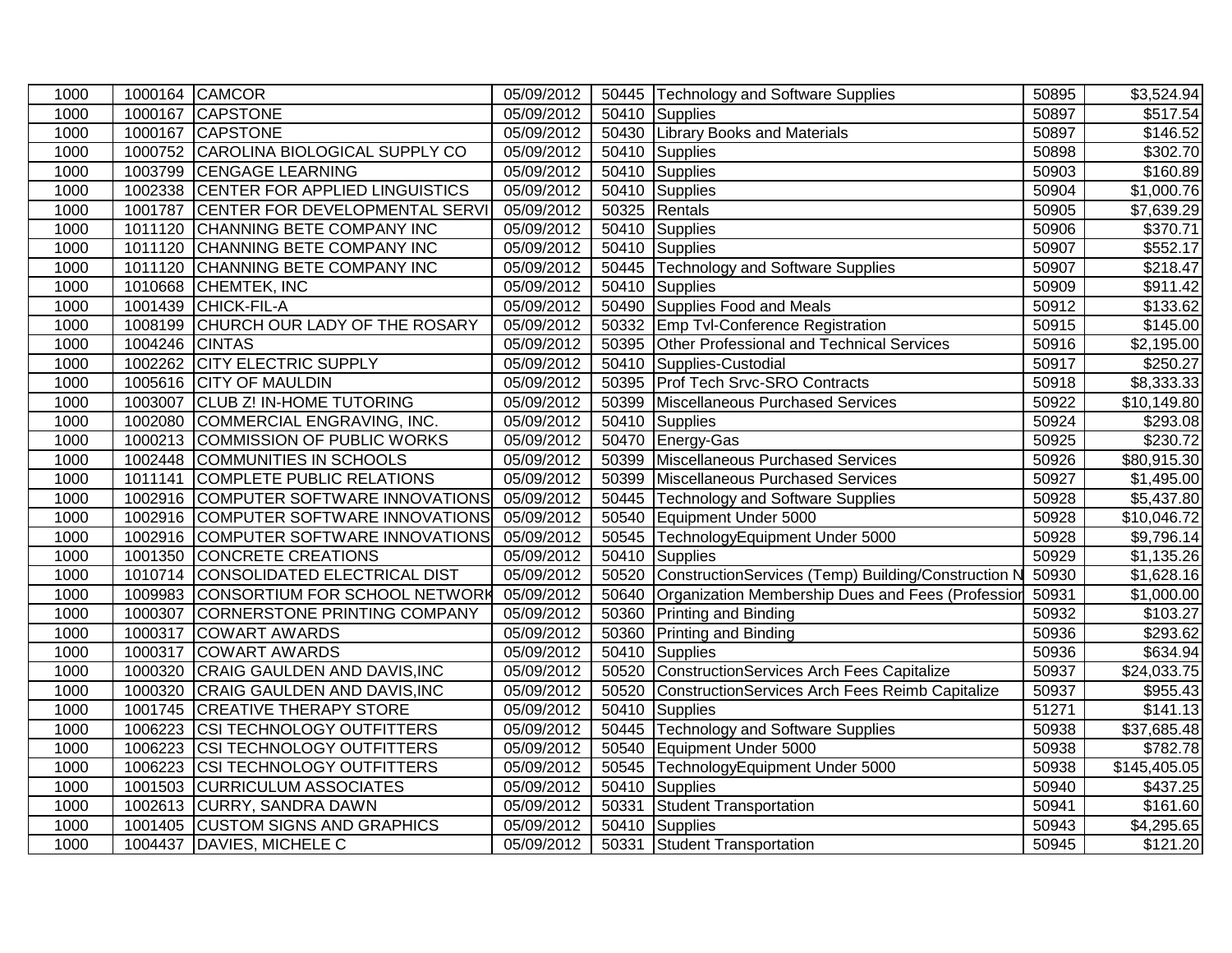| 1000 |         | 1000934   DE LAGE LANDEN FINANCIAL SERVI | 05/09/2012 |       | 50345 Tech Srvc-Copier Contract                     | 50946 | \$124.34                |
|------|---------|------------------------------------------|------------|-------|-----------------------------------------------------|-------|-------------------------|
| 1000 |         | 1002695 DELL MARKETING                   | 05/09/2012 |       | 50410 Supplies                                      | 50947 | \$693.24                |
| 1000 |         | 1002695 DELL MARKETING                   | 05/09/2012 |       | 50445 Technology and Software Supplies              | 50947 | \$8,745.20              |
| 1000 | 1002695 | <b>DELL MARKETING</b>                    | 05/09/2012 |       | 50545 TechnologyEquipment Under 5000                | 50947 | \$50,189.55             |
| 1000 | 1000020 | <b>DEMCO</b>                             | 05/09/2012 |       | 50410 Supplies                                      | 50948 | \$2,178.58              |
| 1000 | 1004973 | <b>DSCS HOLDINGS, LLC</b>                | 05/09/2012 |       | 50315 Management Services                           | 50951 | \$121.06                |
| 1000 | 1000838 | <b>DUKE POWER</b>                        | 05/09/2012 |       | 50470 Energy-Electricity                            | 50955 | \$178.69                |
| 1000 | 1010739 | DUNCAN-PARNELL                           | 05/09/2012 |       | 50410 Supplies                                      | 50956 | \$317.89                |
| 1000 | 1010739 | DUNCAN-PARNELL                           | 05/09/2012 |       | 50445 Technology and Software Supplies              | 50956 | \$218.11                |
| 1000 | 1006441 | DUNN, VIRGINIA DALE                      | 05/09/2012 | 50331 | Student Transportation                              | 50958 | \$174.23                |
| 1000 |         | 1001384 EARLY CHILDHOOD DIRECT           | 05/09/2012 | 50410 | Supplies                                            | 50960 | \$273.26                |
| 1000 |         | 1010145 ELEVATOR INSPECTION LLC          | 05/09/2012 |       | 50329 Other - Property Serv                         | 50961 | \$1,487.50              |
| 1000 |         | 1005849 ENGINEERED SYSTEMS DESIGN        | 05/09/2012 |       | 50520 ConstructionServices Arch Fees Capitalize     | 50964 | \$4,011.50              |
| 1000 | 1000270 | <b>ENWRIGHT ASSOCIATES INC</b>           | 05/09/2012 | 50395 | Other Professional and Technical Services           | 50965 | \$1,125.00              |
| 1000 | 1000274 | <b>ETA</b>                               | 05/09/2012 |       | 50410 Supplies                                      | 50967 | \$141.96                |
| 1000 | 1004639 | <b>EVANS LEARNING CENTER</b>             | 05/09/2012 | 50399 | Miscellaneous Purchased Services                    | 50968 | \$1,624.80              |
| 1000 | 1002928 | <b>FED EX</b>                            | 05/09/2012 |       | 50390 Other Purchased Services                      | 50971 | $\overline{$}513.64$    |
| 1000 |         | 1005798 FEDEX KINKO'S                    | 05/09/2012 | 50360 | <b>Printing and Binding</b>                         | 50972 | \$602.08                |
| 1000 | 1006442 | <b>FISHER, GEORGIA</b>                   | 05/09/2012 | 50331 | Student Transportation                              | 50974 | \$452.48                |
| 1000 | 1006291 | <b>FOOD EQUIPMENT CO</b>                 | 05/09/2012 |       | 50410 Supplies                                      | 50976 | \$407.17                |
| 1000 | 1000082 | <b>FOX CREEK PRINTING (DYE &amp; SON</b> | 05/09/2012 |       | 50360 Printing and Binding                          | 50977 | \$262.88                |
| 1000 | 1002813 | <b>FREEMAN, TINA</b>                     | 05/09/2012 | 50331 | <b>Student Transportation</b>                       | 50978 | \$509.04                |
| 1000 |         | 1002068 FROG STREET PRESS                | 05/09/2012 |       | 50410 Supplies                                      | 50979 | \$240.32                |
| 1000 | 1010369 | <b>FUTRELL, CANDICE M</b>                | 05/09/2012 | 50331 | Student Transportation                              | 50980 | \$434.30                |
| 1000 | 1002021 | GALLS, INC.                              | 05/09/2012 |       | 50410 Supplies                                      | 50981 | \$359.20                |
| 1000 | 1006605 | <b>GARY, CLARA M</b>                     | 05/09/2012 | 50331 | Student Transportation                              | 50985 | $\sqrt{$404.00}$        |
| 1000 | 1000699 | <b>GEORGE COLEMAN FORD INC</b>           | 05/09/2012 |       | 50323 R&M Serv-Driver Educ Serv                     | 50988 | \$215.50                |
| 1000 | 1002945 | GODDARD TECHNOLOGY CORP.                 | 05/09/2012 |       | 50445 Technology and Software Supplies              | 50990 | \$165.69                |
| 1000 | 1001304 | GRAINGER                                 | 05/09/2012 |       | 50410 Supplies                                      | 50992 | \$644.65                |
| 1000 | 1000455 | <b>GREENVILLE CAR WASH</b>               | 05/09/2012 |       | 50323 R&M Serv-Vehicle Serv                         | 50994 | \$100.00                |
| 1000 | 1001497 | <b>GREENVILLE WATER SYSTEM</b>           | 05/09/2012 | 50321 | Public Utility Services (Excludes EnergySee 470)    | 50997 | \$13,398.72             |
| 1000 |         | 1000469 GREENWOOD SUPPLY CO INC/ACTION   | 05/09/2012 |       | 20410 Inventory Recd not Vouchered                  | 50998 | \$461.94                |
| 1000 | 1001351 | <b>GREER GAS CO.</b>                     | 05/09/2012 | 50470 | Energy-Gas                                          | 50999 | $\overline{$}463.36$    |
| 1000 | 1003102 | <b>GREER, JENNIFER CARON</b>             | 05/09/2012 |       | 50395 Other Professional and Technical Services     | 51000 | \$370.00                |
| 1000 | 1008840 | HARDIGREE, ALICIA D                      | 05/09/2012 | 50331 | Student Transportation                              | 51001 | \$452.48                |
| 1000 | 1002614 | HART, JANE J.                            | 05/09/2012 | 50331 | <b>Student Transportation</b>                       | 51004 | \$242.40                |
| 1000 | 1005733 | HATFIELD BUILDERS OF G'VILLE             | 05/09/2012 |       | 50410 Supplies                                      | 51006 | \$195.92                |
| 1000 | 1005733 | HATFIELD BUILDERS OF G'VILLE             | 05/09/2012 | 50520 | ConstructionServices (Temp) Building/Construction N | 51006 | \$12,366.00             |
| 1000 | 1004653 | <b>HELPING HANDS TUTORING, LLC</b>       | 05/09/2012 |       | 50399 Miscellaneous Purchased Services              | 51008 | $\overline{$21,230.60}$ |
| 1000 |         | 1010397 HENDRIX, CARMAN                  | 05/09/2012 |       | 50331 Student Transportation                        | 51010 | \$166.65                |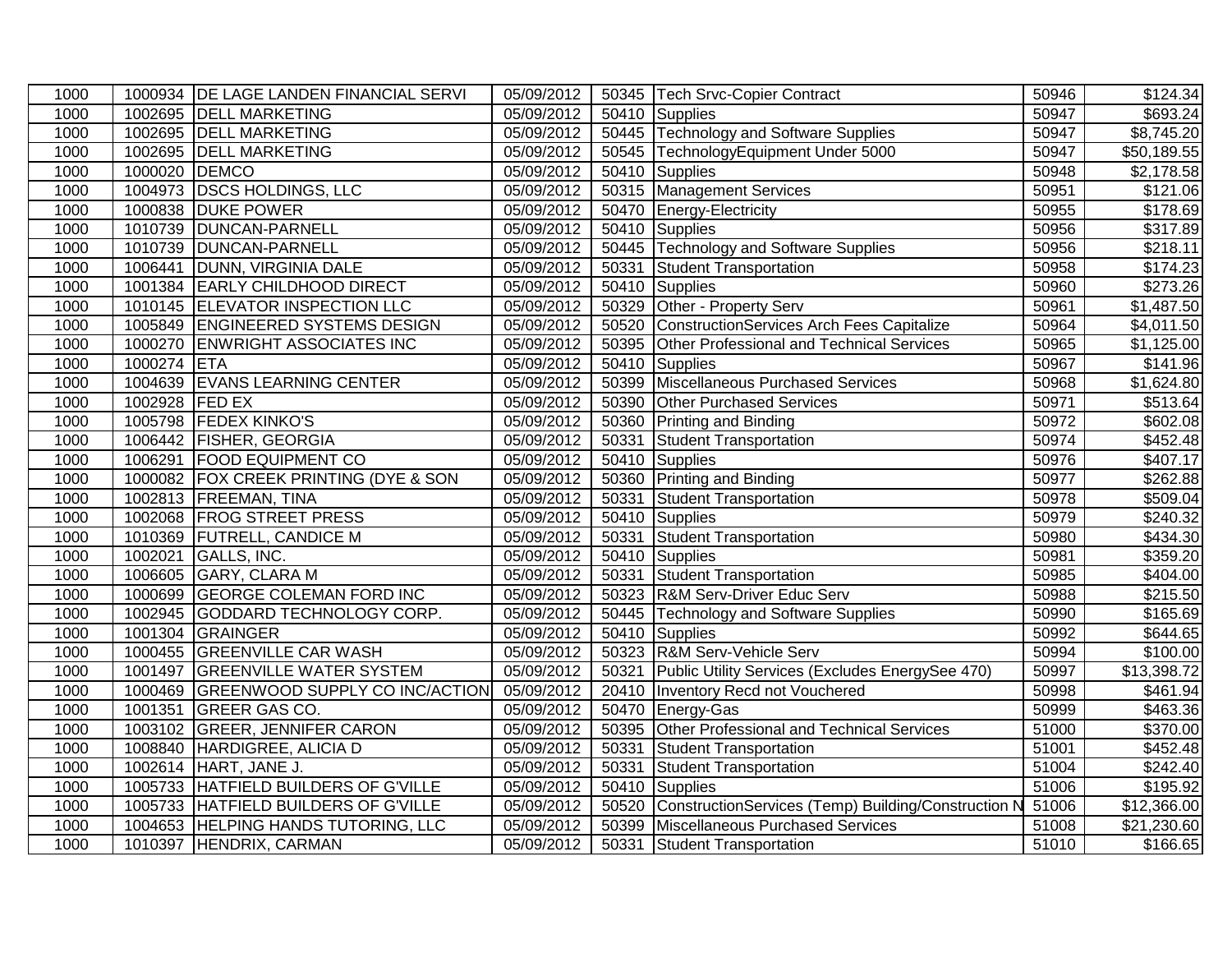| 1000 |                | 1001935 HERFF JONES, INC. EDUCATION DI | 05/09/2012 |       | 50410 Supplies                                     | 51011 | \$186.26                |
|------|----------------|----------------------------------------|------------|-------|----------------------------------------------------|-------|-------------------------|
| 1000 |                | 1000534 HIGHWATER CLAYS INC            | 05/09/2012 |       | 10160 Inventory - Warehouse                        | 51012 | \$470.98                |
| 1000 |                | 1000534 HIGHWATER CLAYS INC            | 05/09/2012 |       | 20410   Inventory Recd not Vouchered               | 51012 | \$7,540.41              |
| 1000 |                | 1004926 HINES, KATIE                   | 05/09/2012 | 50331 | Student Transportation                             | 51013 | 3335.83                 |
| 1000 | 1002812        | HOFFMAN, SARA                          | 05/09/2012 | 50331 | Student Transportation                             | 51015 | \$374.71                |
| 1000 | 1001561        | <b>HOLDER ELECTRIC SUPPLY</b>          | 05/09/2012 |       | 50445 Technology and Software Supplies             | 51017 | 3264.34                 |
| 1000 | 1003065        | <b>HOLT, CHRISTAL G</b>                | 05/09/2012 | 50331 | Student Transportation                             | 51019 | \$355.52                |
| 1000 | 1003300        | <b>HOOPES, CARMEN MICHELE</b>          | 05/09/2012 | 50331 | <b>Student Transportation</b>                      | 51020 | \$101.00                |
| 1000 | 1004718        | <b>HORIZON FOREST PRODUCTS</b>         | 05/09/2012 |       | 50410 Supplies                                     | 51021 | \$1,208.40              |
| 1000 |                | 1004448 HORNER, ANGELA                 | 05/09/2012 | 50331 | Student Transportation                             | 51022 | \$387.84                |
| 1000 | 1000539        | <b>HOUGHTON MIFFLIN HARCOURT</b>       | 05/09/2012 | 50410 | Supplies                                           | 51023 | \$5,272.93              |
| 1000 | 1001738        | INGLES'                                | 05/09/2012 |       | 50410 Supplies                                     | 51025 | \$112.53                |
| 1000 | 1008716        | <b>INITIAL SYSTEMS INC</b>             | 05/09/2012 |       | 50360 Printing and Binding                         | 51026 | $\overline{$}233.20$    |
| 1000 | 1000550        | <b>INTERSTATE MUSIC SUPPLY</b>         | 05/09/2012 |       | 50410 Supplies                                     | 51028 | \$1,008.44              |
| 1000 | 1010188        | J SWANGER TOOLS LLC                    | 05/09/2012 |       | 50410 Supplies                                     | 51029 | \$466.07                |
| 1000 | 1000462        | <b>JANPAK</b>                          | 05/09/2012 |       | 20410 Inventory Recd not Vouchered                 | 51032 | \$6,064.64              |
| 1000 | 1000462 JANPAK |                                        | 05/09/2012 |       | 50410 Supplies-Custodial                           | 51032 | $\overline{$8,889.19}$  |
| 1000 |                | 1002434 JARA, ROBERT J                 | 05/09/2012 | 50331 | Student Transportation                             | 51033 | \$383.18                |
| 1000 | 1006948        | JASON'S DELI                           | 05/09/2012 |       | 50490 Supplies Food and Meals                      | 51034 | \$293.27                |
| 1000 | 1000671        | JONES SCHOOL SUPPLY CO.                | 05/09/2012 |       | 50410 Supplies                                     | 51040 | \$243.90                |
| 1000 | 1001529        | <b>JUNIOR LIBRARY GUILD</b>            | 05/09/2012 |       | 50430 Library Books and Materials                  | 51042 | \$617.00                |
| 1000 | 1002589        | KADI MEDICAL SERVICES                  | 05/09/2012 |       | 50345 Technology                                   | 51044 | \$135.00                |
| 1000 | 1004015        | KEESLEY, SHARON W.                     | 05/09/2012 |       | 50312  Instructional Programs Improvement Services | 51047 | \$10,500.00             |
| 1000 |                | 1000054 KEY TECHNOLOGIES               | 05/09/2012 |       | 50445 Technology and Software Supplies             | 51049 | \$220.28                |
| 1000 | 1003603        | KIRBY, TAMMIE                          | 05/09/2012 | 50331 | Student Transportation                             | 51052 | \$410.06                |
| 1000 | 1002192        | LAMINEX, INC.                          | 05/09/2012 | 50410 | Supplies                                           | 51057 | $\overline{\$1,501.38}$ |
| 1000 | 1001435        | <b>LANDSCAPERS SUPPLY II</b>           | 05/09/2012 |       | 50410 Supplies-Custodial                           | 51059 | \$2,677.65              |
| 1000 | 1000069        | <b>LANDSCAPERS SUPPLY INC</b>          | 05/09/2012 |       | 50410 Supplies-Custodial                           | 51058 | \$1,098.55              |
| 1000 | 1002929        | LANGSTON CHARTER MIDDLE SCHOOL         | 05/09/2012 |       | 50720 Transits                                     | 51060 | \$464.71                |
| 1000 | 1009506        | <b>LASER SHOT, INC</b>                 | 05/09/2012 |       | 50410 Supplies                                     | 51061 | \$868.38                |
| 1000 | 1004405        | <b>LAWLER AND ASSOCIATES LLC</b>       | 05/09/2012 |       | 50395 Other Professional and Technical Services    | 51063 | $\overline{$1,990.62}$  |
| 1000 | 1004462        | LAWSON SOFTWARE AMERICAS-USD           | 05/09/2012 |       | 50316 Data Processing Services                     | 51064 | \$920.00                |
| 1000 | 232012         | <b>LEAD ACADEMY CHARTER SCHOOL</b>     | 05/09/2012 |       | 50720 Transits                                     | 51065 | \$650.59                |
| 1000 | 1011109        | <b>LEAP ASSOC INC</b>                  | 05/09/2012 |       | 50312  Instructional Programs Improvement Services | 51066 | \$750.00                |
| 1000 | 1002934        | <b>LEGACY CHARTER SCHOOL</b>           | 05/09/2012 |       | 50720 Transits                                     | 51069 | \$23,899.72             |
| 1000 | 1009982        | LENHARDT, CAROLYN                      | 05/09/2012 | 50311 | <b>Instructional Services</b>                      | 51070 | $\overline{$}485.00$    |
| 1000 | 1000784        | <b>LESLIE SHEET METAL WORKS</b>        | 05/09/2012 |       | 50410 Supplies-Routine Maintenance                 | 51071 | \$487.60                |
| 1000 | 1000095        | LIBERTY PRESS INC                      | 05/09/2012 |       | 20410 Inventory Recd not Vouchered                 | 51073 | $\overline{$}5,040.94$  |
| 1000 | 1000095        | <b>LIBERTY PRESS INC</b>               | 05/09/2012 |       | 50360 Printing and Binding                         | 51073 | \$3,021.00              |
| 1000 | 1000419        | <b>LIBRARY STORE INC</b>               | 05/09/2012 |       | 50430 Library Books and Materials                  | 51074 | \$190.39                |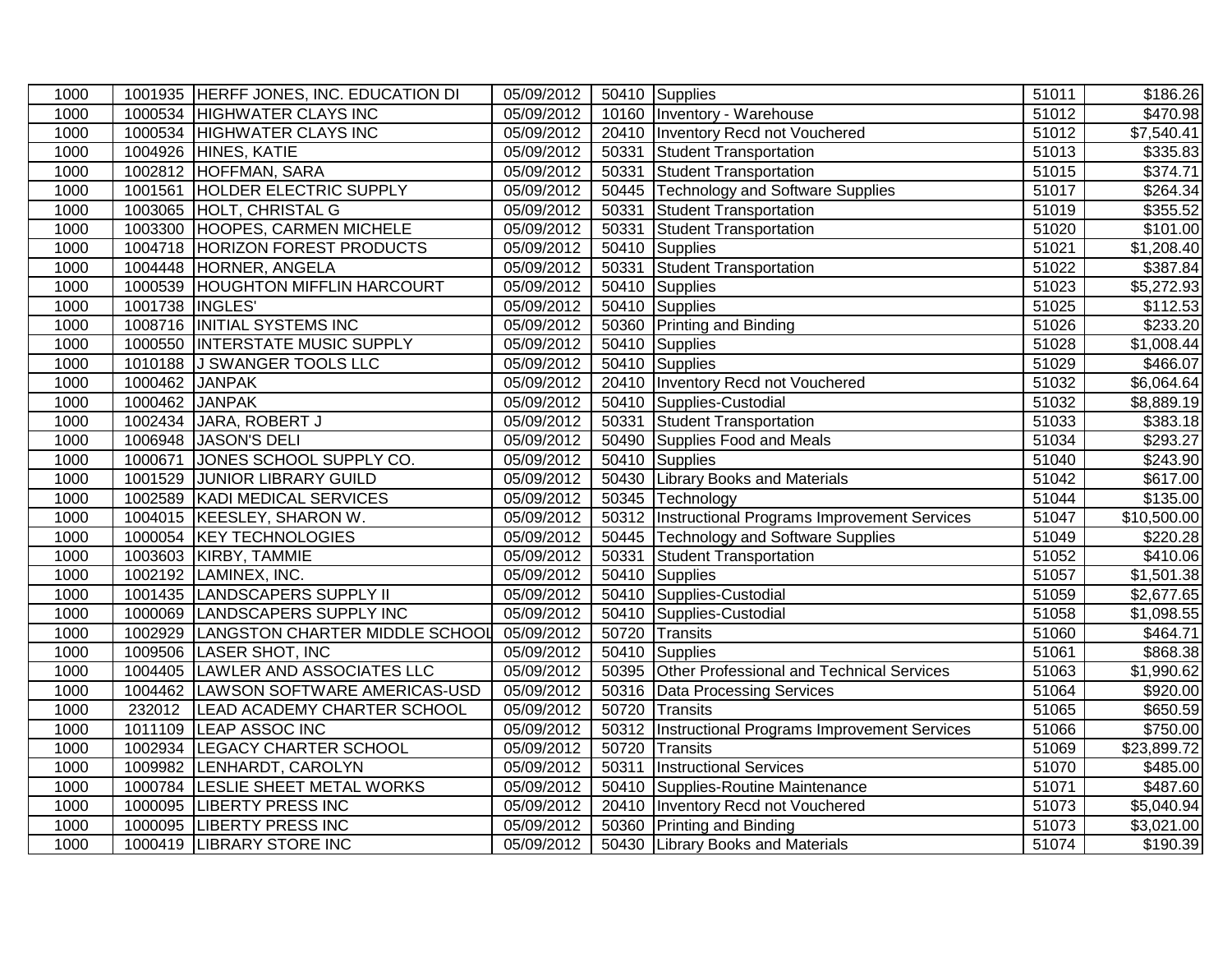| 1000 |             | 1000099 LIBRARY VIDEO COMPANY             | 05/09/2012 |       | 50445 Technology and Software Supplies             | 51075 | $\overline{$2,588.29}$ |
|------|-------------|-------------------------------------------|------------|-------|----------------------------------------------------|-------|------------------------|
| 1000 |             | 1000101 LINGUI SYSTEMS INC                | 05/09/2012 |       | 50410 Supplies-Testing                             | 51076 | \$247.00               |
| 1000 |             | 1007557 LITTLE CAFE W/ DESERTS TO ENJO    | 05/09/2012 |       | 50490 Supplies Food and Meals                      | 51077 | \$604.80               |
| 1000 |             | 1002069 LOFTIS PRINTING CO., INC.         | 05/09/2012 |       | 50395 Other Professional and Technical Services    | 51078 | \$101.76               |
| 1000 |             | 1005469 LOWE'S - CHERRYDALE               | 05/09/2012 |       | 50410 Supplies                                     | 51080 | \$1,211.79             |
| 1000 |             | 1000113 LOWE'S OF GREENVILLE              | 05/09/2012 |       | 50410 Supplies                                     | 51081 | \$2,462.52             |
| 1000 | 1000113     | <b>LOWE'S OF GREENVILLE</b>               | 05/09/2012 |       | 50410 Supplies-Custodial                           | 51081 | \$107.37               |
| 1000 |             | 1001452 LOWE'S OF SIMPSONVILLE            | 05/09/2012 |       | 50410 Supplies                                     | 51081 | \$2,639.95             |
| 1000 |             | 1001452 LOWE'S OF SIMPSONVILLE            | 05/09/2012 |       | 50410 Supplies-Custodial                           | 51081 | \$490.72               |
| 1000 |             | 1003404   MANAGEMENT DECISIONS            | 05/09/2012 | 50395 | Other Professional and Technical Services          | 51083 | \$4,050.00             |
| 1000 |             | 1006604 MARSH, CHERI                      | 05/09/2012 | 50331 | Student Transportation                             | 51084 | \$339.36               |
| 1000 | 1000811     | <b>MATH SOLUTIONS</b>                     | 05/09/2012 | 50410 | Supplies                                           | 51085 | $\overline{$}231.20$   |
| 1000 |             | 1011237 MCLEES, JAMIE R                   | 05/09/2012 | 50331 | <b>Student Transportation</b>                      | 51093 | \$1,139.28             |
| 1000 |             | 1002766 MEDCO SUPPLY LOCKBOX              | 05/09/2012 | 50410 | Supplies                                           | 51096 | \$1,497.53             |
| 1000 |             | 1010699 MEDIA GENERAL OPERATIONS, INC     | 05/09/2012 |       | 50350 Advertising                                  | 51097 | \$3,285.00             |
| 1000 |             | 1010217 MERRIGAN, MICHELE G               | 05/09/2012 | 50331 | Student Transportation                             | 51099 | $\overline{$}177.26$   |
| 1000 |             | 1001281 MEYER CENTER                      | 05/09/2012 |       | 50720 Transits                                     | 51103 | \$1,394.13             |
| 1000 |             | 1002090 MIKE & JEFF'S DINER               | 05/09/2012 | 50490 | Supplies Food and Meals                            | 51104 | \$165.51               |
| 1000 |             | 1009018 MINDSTEP, INC                     | 05/09/2012 |       | 50312  Instructional Programs Improvement Services | 51107 | \$12,000.00            |
| 1000 |             | 1009018 MINDSTEP, INC                     | 05/09/2012 |       | 50410 Supplies                                     | 51107 | \$1,013.40             |
| 1000 |             | 1004878 MOO, JONDA LYNN                   | 05/09/2012 | 50331 | Student Transportation                             | 51109 | \$422.18               |
| 1000 | 1002083     | MOORE MEDICAL                             | 05/09/2012 |       | 20410 Inventory Recd not Vouchered                 | 51110 | \$7,250.40             |
| 1000 |             | 1000841 MOTOROLA INC                      | 05/09/2012 |       | 50323 Repairs and Maintenance Services             | 51113 | \$1,144.75             |
| 1000 |             | 1003669 MY OFFICE PRODUCTS.COM            | 05/09/2012 |       | 50410 Supplies                                     | 51117 | \$571.72               |
| 1000 |             | 1002203 NAPA AUTO PARTS                   | 05/09/2012 | 50331 | Student Transportation                             | 51119 | \$252.42               |
| 1000 |             | 1000205 NASCO INC                         | 05/09/2012 | 50410 | Supplies                                           | 51120 | \$774.72               |
| 1000 |             | 1000205 NASCO INC                         | 05/09/2012 |       | 50445 Technology and Software Supplies             | 51120 | \$275.12               |
| 1000 | 1000228     | NATIONAL SCHOOL PRODUCTS                  | 05/09/2012 | 50410 | Supplies                                           | 51121 | \$104.67               |
| 1000 | 1005586     | <b>NCS PEARSON, INC.</b>                  | 05/09/2012 | 50410 | Supplies-Testing                                   | 51122 | \$832.50               |
| 1000 | 1004450     | <b>OFFICE DEPOT</b>                       | 05/09/2012 |       | 50410 Supplies                                     | 51126 | \$589.15               |
| 1000 |             | 1008679 ONE ON ONE LEARNING               | 05/09/2012 | 50399 | Miscellaneous Purchased Services                   | 51127 | \$133,600.00           |
| 1000 |             | 1000329 ORIENTAL TRADING COMPANY          | 05/09/2012 |       | 50410 Supplies                                     | 51128 | \$581.89               |
| 1000 |             | 1004876 PANTEN, EVELYN                    | 05/09/2012 | 50331 | Student Transportation                             | 51133 | \$340.88               |
| 1000 | 1000795 PAR |                                           | 05/09/2012 |       | 50410 Supplies-Testing                             | 51134 | $\overline{$}303.09$   |
| 1000 | 1007146     | <b>PARAGON ENGINEERING &amp; GEOSCIEN</b> | 05/09/2012 | 50395 | Other Professional and Technical Services          | 51135 | \$1,033.75             |
| 1000 | 1000360     | <b>PARK SEED WHOLESALE</b>                | 05/09/2012 | 50410 | Supplies                                           | 51136 | \$490.46               |
| 1000 | 1001680     | <b>PASCO SCIENTIFIC</b>                   | 05/09/2012 |       | 50410 Supplies                                     | 51137 | $\sqrt{$417.51}$       |
| 1000 |             | 1001970 PAXTON-PATTERSON                  | 05/09/2012 |       | 50410 Supplies                                     | 51139 | \$2,167.38             |
| 1000 |             | 1001317   PCI EDUCATIONAL                 | 05/09/2012 |       | 50410 Supplies                                     | 51140 | \$550.41               |
| 1000 |             | 1003396 PEARSON ASSESSMENTS               | 05/09/2012 |       | 50410 Supplies                                     | 51122 | \$1,557.55             |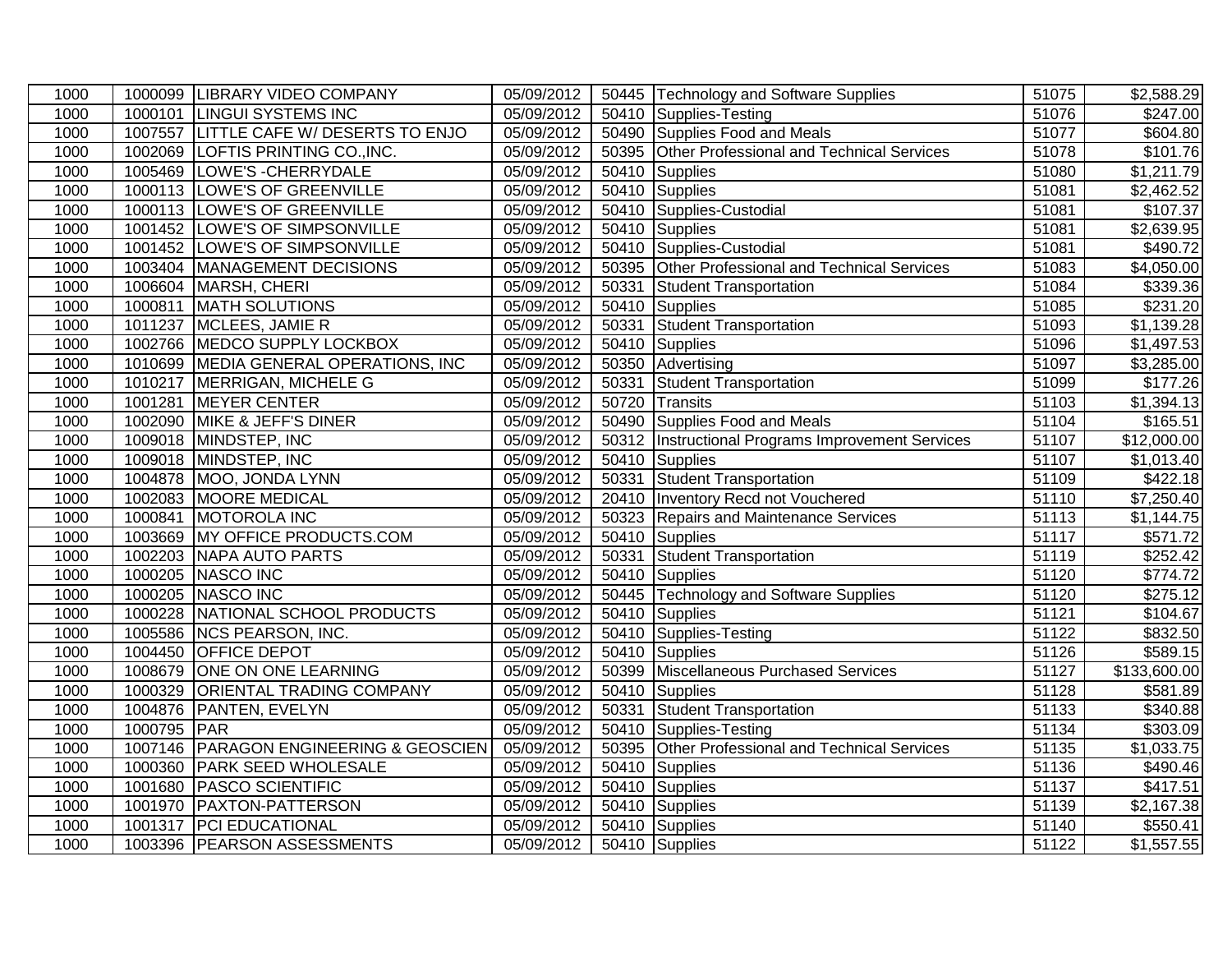| 1000 |              | 1000364 PECKNEL MUSIC COMPANY          | 05/09/2012 |       | 50323 R&M Serv-Piano & Strings Serv                 | 51142 | $\overline{$}155.84$    |
|------|--------------|----------------------------------------|------------|-------|-----------------------------------------------------|-------|-------------------------|
| 1000 |              | 1000364 PECKNEL MUSIC COMPANY          | 05/09/2012 |       | 50410 Supplies                                      | 51142 | \$1,150.82              |
| 1000 |              | 1000364 PECKNEL MUSIC COMPANY          | 05/09/2012 |       | 50445 Technology and Software Supplies              | 51142 | \$689.00                |
| 1000 |              | 1003037 PEDIATRIC SERVICES OF AMERICA, | 05/09/2012 |       | 50395 Other Professional and Technical Services     | 51143 | \$2,081.25              |
| 1000 |              | 1000368 PERFECTION LEARNING CORP       | 05/09/2012 |       | 50410 Supplies                                      | 51144 | \$353.41                |
| 1000 | 1003614      | <b>PIEDMONT NATURAL GAS</b>            | 05/09/2012 |       | 50470 Energy-Gas                                    | 51146 | \$20,330.80             |
| 1000 |              | 1006055 PIEDMONT POST OFFICE           | 05/09/2012 |       | 50410 Supplies                                      | 51147 | \$585.00                |
| 1000 |              | 1003416 PLUMLEY, LISA K.               | 05/09/2012 | 50331 | Student Transportation                              | 51149 | $\sqrt{$222.20}$        |
| 1000 |              | 1003238 PMA MANAGEMENT CORP.           | 05/09/2012 |       | 50270 Worker's Compensation Tax                     | 51150 | \$17,437.00             |
| 1000 |              | 1006453 PORTER, MIRINDA B.             | 05/09/2012 | 50331 | Student Transportation                              | 51152 | $\overline{$}174.23$    |
| 1000 |              | 1010909 PYLES, WANDA JEAN              | 05/09/2012 | 50331 | <b>Student Transportation</b>                       | 51155 | $\overline{$}161.60$    |
| 1000 |              | 1000305 QUILL CORPORATION              | 05/09/2012 | 50410 | Supplies                                            | 51156 | \$1,248.93              |
| 1000 | 1000901      | <b>QUILL CORPORATION</b>               | 05/09/2012 |       | 50410 Supplies                                      | 51156 | \$466.74                |
| 1000 |              | 1008445 RAYMOND ENGINEERING SC         | 05/09/2012 | 50395 | Other Professional and Technical Services           | 51159 | \$28,638.75             |
| 1000 |              | 1000327 READING SOURCE                 | 05/09/2012 |       | 50410 Supplies                                      | 51160 | \$1,635.41              |
| 1000 |              | 1001846 RENAISSANCE LEARNING, INC.     | 05/09/2012 | 50345 | Technology                                          | 51161 | \$2,646.82              |
| 1000 | 1002337 RISO |                                        | 05/09/2012 |       | 50345 Tech Srvc-Copier Contract                     | 51164 | $\overline{$}799.94$    |
| 1000 |              | 1002289 ROCHESTER 100 INC.             | 05/09/2012 | 50410 | Supplies                                            | 51165 | \$500.38                |
| 1000 |              | 1001148 ROSEN PUBLISHING               | 05/09/2012 |       | 50410 Supplies                                      | 51168 | $\overline{\$3,237.24}$ |
| 1000 |              | 1001718 S & S EDUCATION                | 05/09/2012 |       | 50410 Supplies                                      | 51171 | \$105.59                |
| 1000 |              | 1002300 SAFEGUARD BUSINESS SYSTEMS     | 05/09/2012 |       | 50410 Supplies                                      | 51173 | $\overline{$}215.83$    |
| 1000 | 1003077      | SANDERS, ALICIA                        | 05/09/2012 | 50331 | Student Transportation                              | 51175 | \$614.08                |
| 1000 |              | 1000056 SAUNDERS OFFICE SUPPLY         | 05/09/2012 |       | 50410 Supplies                                      | 51177 | $\overline{$1,151.28}$  |
| 1000 |              | 1000425 SAVOURY CORNER                 | 05/09/2012 |       | 50490 Supplies Food and Meals                       | 51178 | \$103.00                |
| 1000 |              | 1007978 SC COALITION FOR MATH & SCIENC | 05/09/2012 | 50312 | Instructional Programs Improvement Services         | 50921 | \$3,750.00              |
| 1000 |              | 1004949 SC DEPARTMENT OF JUVENILE JUST | 05/09/2012 | 50720 | Transits                                            | 51179 | \$3,468.88              |
| 1000 |              | 1001182 SC DEPT OF EDUCATION TRANSPORT | 05/09/2012 | 50323 | <b>Repairs and Maintenance Services</b>             | 51180 | \$869.44                |
| 1000 |              | 1006523 SCHNEIDER ELECTRIC BUILDINGS A | 05/09/2012 | 50520 | ConstructionServices (Temp) Building/Construction N | 51184 | \$7,190.00              |
| 1000 |              | 1000568 SCHOLASTIC LIBRARY PUBLISHING  | 05/09/2012 | 50410 | Supplies                                            | 51185 | \$122.50                |
| 1000 |              | 1001240 SCHOOL HEALTH CORPORATION      | 05/09/2012 |       | 50540 Equipment Under 5000                          | 51186 | \$4,989.99              |
| 1000 |              | 1002295 SCHOOL SPOT                    | 05/09/2012 |       | 50410 Supplies                                      | 51187 | $\overline{$616.11}$    |
| 1000 |              | 1008284 SCHOOL'S IN, LLC               | 05/09/2012 |       | 50445 Technology and Software Supplies              | 51188 | \$6,804.33              |
| 1000 | 1008322      | SCHOOL-TECH, INC                       | 05/09/2012 |       | 50410 Supplies                                      | 51189 | $\overline{$}512.08$    |
| 1000 |              | 1003208 SCIENCE KIT                    | 05/09/2012 |       | 50410 Supplies                                      | 51190 | \$442.03                |
| 1000 |              | 1004788 SHARP BUSINESS SYSTEMS         | 05/09/2012 |       | 50345   Tech Srvc-Copier Contract                   | 51191 | \$27,321.73             |
| 1000 | 1004788      | <b>SHARP BUSINESS SYSTEMS</b>          | 05/09/2012 |       | 50410 Supplies                                      | 51191 | \$252.08                |
| 1000 | 1002092      | SIMPSONVILLE POLICE DEPARTMENT         | 05/09/2012 | 50395 | <b>Prof Tech Srvc-SRO Contracts</b>                 | 51195 | \$9,791.68              |
| 1000 |              | 1000372 SMILEMAKERS INC                | 05/09/2012 |       | 50410 Supplies                                      | 51196 | \$851.68                |
| 1000 | 1002057      | <b>SMITH DRAY LINE</b>                 | 05/09/2012 | 50395 | Other Professional and Technical Services           | 51197 | \$3,076.20              |
| 1000 |              | 1000375 SOCIAL STUDIES SCHOOL SERVICE  | 05/09/2012 |       | 50410 Supplies                                      | 51206 | \$166.04                |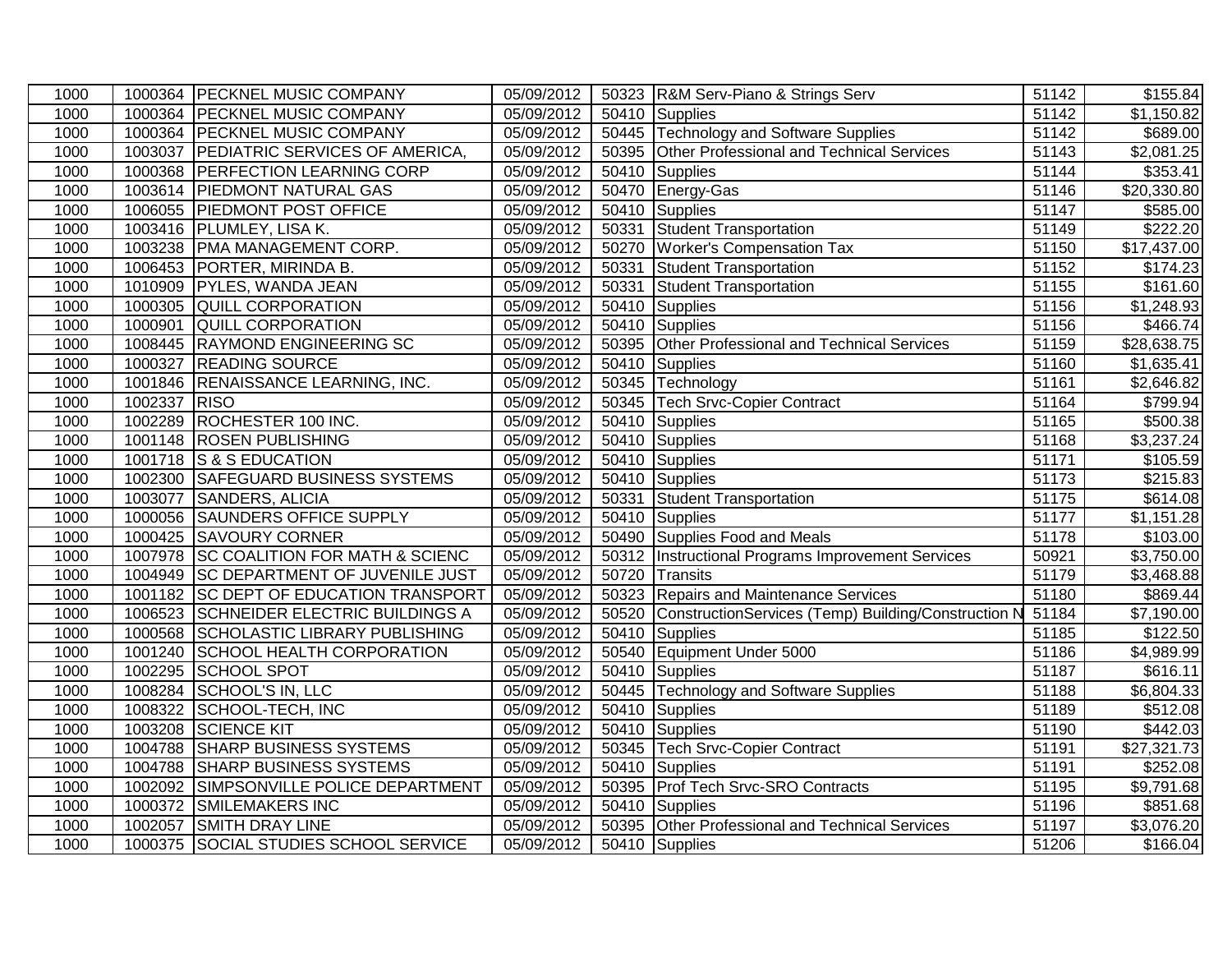| 1000 |         | 1000375 SOCIAL STUDIES SCHOOL SERVICE    | 05/09/2012 |       | 50445 Technology and Software Supplies          | 51206 | $\overline{$}124.78$   |
|------|---------|------------------------------------------|------------|-------|-------------------------------------------------|-------|------------------------|
| 1000 |         | 1003790 SOFTWARE EXPRESS                 | 05/09/2012 |       | 50345 Technology                                | 51207 | \$405.07               |
| 1000 | 1001731 | <b>SOUTH CAROLINA RETIREMENT SYST</b>    | 05/09/2012 |       | 20412 Employer Retirement Payable               | 51208 | $\overline{$1,438.27}$ |
| 1000 | 1001731 | <b>SOUTH CAROLINA RETIREMENT SYST</b>    | 05/09/2012 |       | 20412 Retirement Deduction                      | 51208 | \$675.75               |
| 1000 | 1002318 | SOUTHEASTERN PAPER GROUP                 | 05/09/2012 |       | 20410 Inventory Recd not Vouchered              | 51209 | \$5,759.61             |
| 1000 | 1007222 | ST. JOSEPH'S CATHOLIC SCHOOL             | 05/09/2012 |       | 50332 Emp Tvl-Conference Registration           | 51210 | \$1,187.00             |
| 1000 | 1007222 | ST. JOSEPH'S CATHOLIC SCHOOL             | 05/09/2012 |       | 50345 Technology                                | 51210 | \$996.00               |
| 1000 | 1008900 | STAMPS, GLORIA                           | 05/09/2012 | 50331 | Student Transportation                          | 51211 | \$115.14               |
| 1000 | 1001222 | <b>STAPLES ADVANTAGE</b>                 | 05/09/2012 |       | 50410 Supplies                                  | 51226 | \$149.41               |
| 1000 | 1005110 | <b>STAPLES ADVANTAGE</b>                 | 05/09/2012 |       | 50410 Supplies                                  | 51213 | \$2,024.68             |
| 1000 |         | 1005110 STAPLES ADVANTAGE                | 05/09/2012 |       | 50410 Supplies                                  | 51214 | \$586.09               |
| 1000 |         | 1005110 STAPLES ADVANTAGE                | 05/09/2012 |       | 50445 Technology and Software Supplies          | 51213 | \$332.33               |
| 1000 | 1005657 | <b>STAPLES CONTRACT &amp; COMMERCIAL</b> | 05/09/2012 |       | 50410 Supplies                                  | 51215 | \$1,481.97             |
| 1000 |         | 1002763 STARFALL PUBLICATIONS            | 05/09/2012 |       | 50410 Supplies                                  | 51216 | \$394.21               |
| 1000 | 1004857 | <b>STATE BUDGET &amp; CONTROL BOARD</b>  | 05/09/2012 |       | 50340 Communication                             | 51217 | $\sqrt{$921.20}$       |
| 1000 | 1000377 | STATE DEPARTMENT OF EDUCATION            | 05/09/2012 |       | 50660 Pupil Activity                            | 51218 | \$24,096.30            |
| 1000 |         | 1010513 T MANNING WRITER & CO LLC        | 05/09/2012 |       | 50395 Other Professional and Technical Services | 51227 | $\overline{$}378.00$   |
| 1000 |         | 1000713 TAB PRODUCTS OF THE UPSTATE      | 05/09/2012 | 50410 | Supplies                                        | 51228 | \$137.67               |
| 1000 |         | 1003574 TAYLOR, ANGELA                   | 05/09/2012 | 50331 | Student Transportation                          | 51230 | \$484.80               |
| 1000 | 1009094 | <b>TAYLOR, RUTH</b>                      | 05/09/2012 |       | 50395 Other Professional and Technical Services | 51232 | \$2,502.00             |
| 1000 | 1010870 | <b>TD BANK, NA</b>                       | 05/09/2012 |       | 50399 Misc-Bank Service Charges                 | 51233 | \$60,800.00            |
| 1000 | 1003229 | <b>TEACHER DIRECT</b>                    | 05/09/2012 |       | 50410 Supplies                                  | 51234 | \$1,828.54             |
| 1000 | 1002615 | <b>TOLLISON, SARAH JANE</b>              | 05/09/2012 | 50331 | <b>Student Transportation</b>                   | 51237 | \$189.38               |
| 1000 | 1006181 | <b>TOTAL STRENGTH AND SPEED</b>          | 05/09/2012 |       | 50540 Equipment Under 5000                      | 51238 | \$12,604.01            |
| 1000 |         | 1002940 TRIUMPH LEARNING LLC             | 05/09/2012 |       | 50410 Supplies                                  | 51241 | $\overline{$4,269.17}$ |
| 1000 | 1002220 | <b>TRUESDALE, ELATA</b>                  | 05/09/2012 | 50331 | <b>Student Transportation</b>                   | 51244 | \$233.31               |
| 1000 | 1000494 | UNITED CHEMICAL AND SUPPLY INC           | 05/09/2012 |       | 50410 Supplies-Custodial                        | 51245 | \$14,538.05            |
| 1000 | 1000494 | UNITED CHEMICAL AND SUPPLY INC           | 05/09/2012 |       | 50540 Equipment Over 5000                       | 51245 | $\overline{$8,205.38}$ |
| 1000 | 1000494 | UNITED CHEMICAL AND SUPPLY INC           | 05/09/2012 |       | 50540 Equipment Under 5000                      | 51245 | \$9,912.83             |
| 1000 | 1000735 | UNITED PARCEL SERVICE                    | 05/09/2012 |       | 50410 Supplies                                  | 51246 | \$250.00               |
| 1000 | 1001857 | <b>UPS STORE</b>                         | 05/09/2012 | 50399 | Miscellaneous Purchased Services                | 51249 | \$919.72               |
| 1000 | 1004862 | UPS STORE #3245                          | 05/09/2012 |       | 50410 Supplies                                  | 51250 | \$253.00               |
| 1000 | 1000302 | US FOODSERVICE                           | 05/09/2012 |       | 50410 Supplies                                  | 51252 | \$523.65               |
| 1000 | 1007000 | VICK SR., DONALD S.                      | 05/09/2012 | 50311 | <b>Instructional Services</b>                   | 51256 | \$310.40               |
| 1000 | 1010940 | <b>VIRTUAL TRAINING COMPANY INC</b>      | 05/09/2012 |       | 50345 Technology                                | 51257 | \$250.00               |
| 1000 | 1005113 | <b>VIRTUCOM INC.</b>                     | 05/09/2012 |       | 50345   Tech Srvc-Copier Contract               | 51258 | \$929.86               |
| 1000 | 1006819 | W W WILLIAMS                             | 05/09/2012 | 50323 | R&M Serv-Vehicle Serv                           | 51259 | \$6,090.83             |
| 1000 | 1000756 | W.W. GRAINGER                            | 05/09/2012 |       | 50410 Supplies-HVAC supplies                    | 51260 | \$1,333.48             |
| 1000 | 1000660 | <b>WALDROP HEATING &amp; AIR</b>         | 05/09/2012 |       | 50520 ConstructionServices Buildings Capitalize | 51262 | \$470,095.53           |
| 1000 |         | 1002811 WALLACE, GERALDINE ANN           | 05/09/2012 |       | 50331 Student Transportation                    | 51264 | \$446.93               |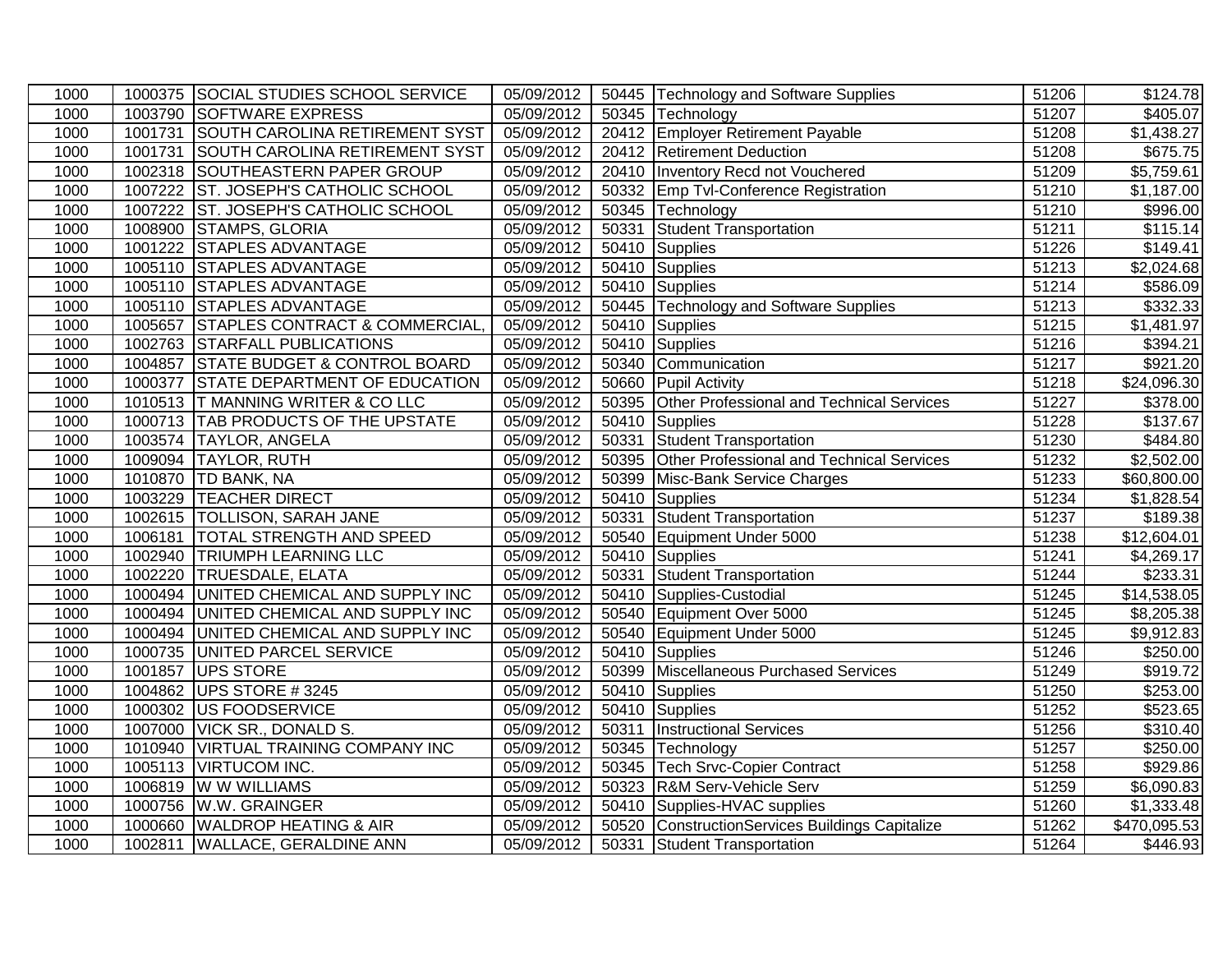| 1000 |             | 1000526 WAL-MART                       | 05/09/2012 |       | 50410 Supplies                                     | 51261 | \$1,458.90             |
|------|-------------|----------------------------------------|------------|-------|----------------------------------------------------|-------|------------------------|
| 1000 |             | 1002932 WARD'S NATURAL SCIENCE         | 05/09/2012 |       | 50410 Supplies                                     | 51266 | \$764.02               |
| 1000 |             | 1001714 WEST GROUP                     | 05/09/2012 |       | 50319 Legal Services                               | 51270 | \$344.03               |
| 1000 |             | 1004877 WILLIAMS, APRYLE               | 05/09/2012 | 50331 | Student Transportation                             | 51274 | \$420.16               |
| 1000 |             | 1010495 WILLIAMS, FAYE                 | 05/09/2012 | 50331 | Student Transportation                             | 51275 | \$474.70               |
| 1000 |             | 1002719 WITMER, CONNIE A.              | 05/09/2012 | 50331 | Student Transportation                             | 51280 | \$441.37               |
| 1000 |             | 1005780 WORLD BOOK, INC                | 05/09/2012 | 50430 | <b>Library Books and Materials</b>                 | 51283 | \$1,555.96             |
| 1000 |             | 1009141 WORLD RESEARCH COMPANY         | 05/09/2012 |       | 50410 Supplies                                     | 51284 | \$1,159.07             |
| 1000 |             | 1003406 WT COX SUBSCRIPTIONS           | 05/09/2012 |       | 50430 Library Books and Materials                  | 51287 | $\overline{$}327.05$   |
| 1000 |             | 1000513 XEROX CAPITAL SERVICES, LLC    | 05/09/2012 |       | 50323 Repairs and Maintenance Services             | 51288 | \$149.46               |
| 6000 |             | 1000018 ROTO-ROOTER SEWER DRAIN SERVIC | 05/09/2012 | 50323 | Repairs and Maintenance Services                   | 62154 | \$3,700.00             |
| 6000 |             | 1000025 JOYCE EQUIPMENT COMPANY        | 05/09/2012 | 50323 | <b>Repairs and Maintenance Services</b>            | 62155 | \$1,714.19             |
| 6000 |             | 1000340 CRESCENT SUPPLY CO INC         | 05/09/2012 | 50323 | Repairs and Maintenance Services                   | 62157 | 3322.88                |
| 6000 |             | 1000367 PEPSI-COLA BOTTLING COMPANY    | 05/09/2012 |       | 50460   Food Purchases                             | 62174 | \$7,264.99             |
| 6000 |             | 1000399 POSITIVE PROMOTIONS            | 05/09/2012 | 50490 | <b>Other Supplies and Materials</b>                | 62158 | \$1,367.44             |
| 6000 |             | 1000801 T-N-J TRAILERS, INC.           | 05/09/2012 | 50323 | Repairs and Maintenance Services                   | 62160 | $\overline{$}2,895.44$ |
| 6000 |             | 1002136 SUBWAY (GOODWILL INDUSTRIES)   | 05/09/2012 |       | 50460 Food Purchases                               | 62162 | \$585.80               |
| 6000 |             | 1004748 MARVIN'S PRODUCE               | 05/09/2012 |       | 50460 Food Purchases                               | 62163 | \$34,524.37            |
| 6000 |             | 1005276 GREENVILLE COUNTY SCHOOLS      | 05/09/2012 |       | 10150   Due To From General Fund                   | 62164 | \$911,450.79           |
| 6000 |             | 1005345 BLUE BELL CREAMERIES           | 05/09/2012 |       | 50460 Food Purchases                               | 62165 | \$2,754.36             |
| 6000 |             | 1005417 FUNACHO                        | 05/09/2012 | 50323 | Repairs and Maintenance Services                   | 62175 | $\overline{$}711.59$   |
| 6000 |             | 1005417 FUNACHO                        | 05/09/2012 | 50460 | Food Purchases                                     | 62166 | \$2,923.29             |
| 6000 |             | 1005417 FUNACHO                        | 05/09/2012 |       | 50460 Food Purchases                               | 62175 | \$4,557.66             |
| 6000 |             | 1005441 HINSON AND ASSOCIATES          | 05/09/2012 |       | 50311 Instructional Services                       | 62167 | $\overline{$2,395.00}$ |
| 6000 | 1005536 SNA |                                        | 05/09/2012 |       | 50312  Instructional Programs Improvement Services | 62176 | \$220.50               |
| 6000 |             | 1005539 SNA OF SC                      | 05/09/2012 |       | 50312 Instructional Programs Improvement Services  | 62177 | \$210.00               |
| 6000 |             | 1006322 IMAGE MARKETING USA, LLC       | 05/09/2012 |       | 50490 Other Supplies and Materials                 | 62168 | \$1,263.52             |
| 1000 |             | 1000850 AIRGAS NATIONAL WELDERS        | 05/10/2012 |       | 50410 Supplies                                     | 973   | \$164.70               |
| 1000 |             | 1003344 AJ CHEMICAL                    | 05/10/2012 |       | 50323 R&M Preventative Maintenance                 | 980   | \$3,750.00             |
| 1000 |             | 1003917 CLASSROOM DIRECT               | 05/10/2012 |       | 50410 Supplies                                     | 981   | $\overline{4,331.25}$  |
| 1000 |             | 1003917 CLASSROOM DIRECT               | 05/10/2012 |       | 50445 Technology and Software Supplies             | 981   | \$482.26               |
| 1000 |             | 1000818 COMMUNICATIONS SERVICE CTR-INV | 05/10/2012 |       | 50410 Supplies                                     | 972   | \$125.00               |
| 1000 |             | 1000014 DELTA EDUCATION                | 05/10/2012 |       | 50410 Supplies                                     | 981   | \$545.70               |
| 1000 |             | 1002726 ECHOLS OIL CO.                 | 05/10/2012 |       | 50410 Supplies-Vehicle fuel                        | 977   | \$28,592.01            |
| 1000 |             | 1003021 FIRE PROTECTION SPECIALIST OF  | 05/10/2012 |       | 50323 R&M Serv-Plant Serv                          | 979   | $\overline{$}440.50$   |
| 1000 |             | 1000567 FOLLETT LIBRARY RESOURCES      | 05/10/2012 |       | 50410 Supplies                                     | 970   | \$3,290.49             |
| 1000 | 1000567     | <b>FOLLETT LIBRARY RESOURCES</b>       | 05/10/2012 |       | 50430 Library Books and Materials                  | 970   | \$7,685.53             |
| 1000 | 1000721     | <b>FORMS &amp; SUPPLY, INC.</b>        | 05/10/2012 |       | 50410 Supplies                                     | 971   | \$1,319.91             |
| 1000 | 1001499     | <b>G &amp; K SERVICES</b>              | 05/10/2012 |       | 50329 Oth Prop Srv-Uniform Services                | 975   | \$15,286.35            |
| 1000 |             | 1002887 GREENVILLE OFFICE SUPPLY       | 05/10/2012 |       | 50410 Supplies                                     | 978   | \$983.46               |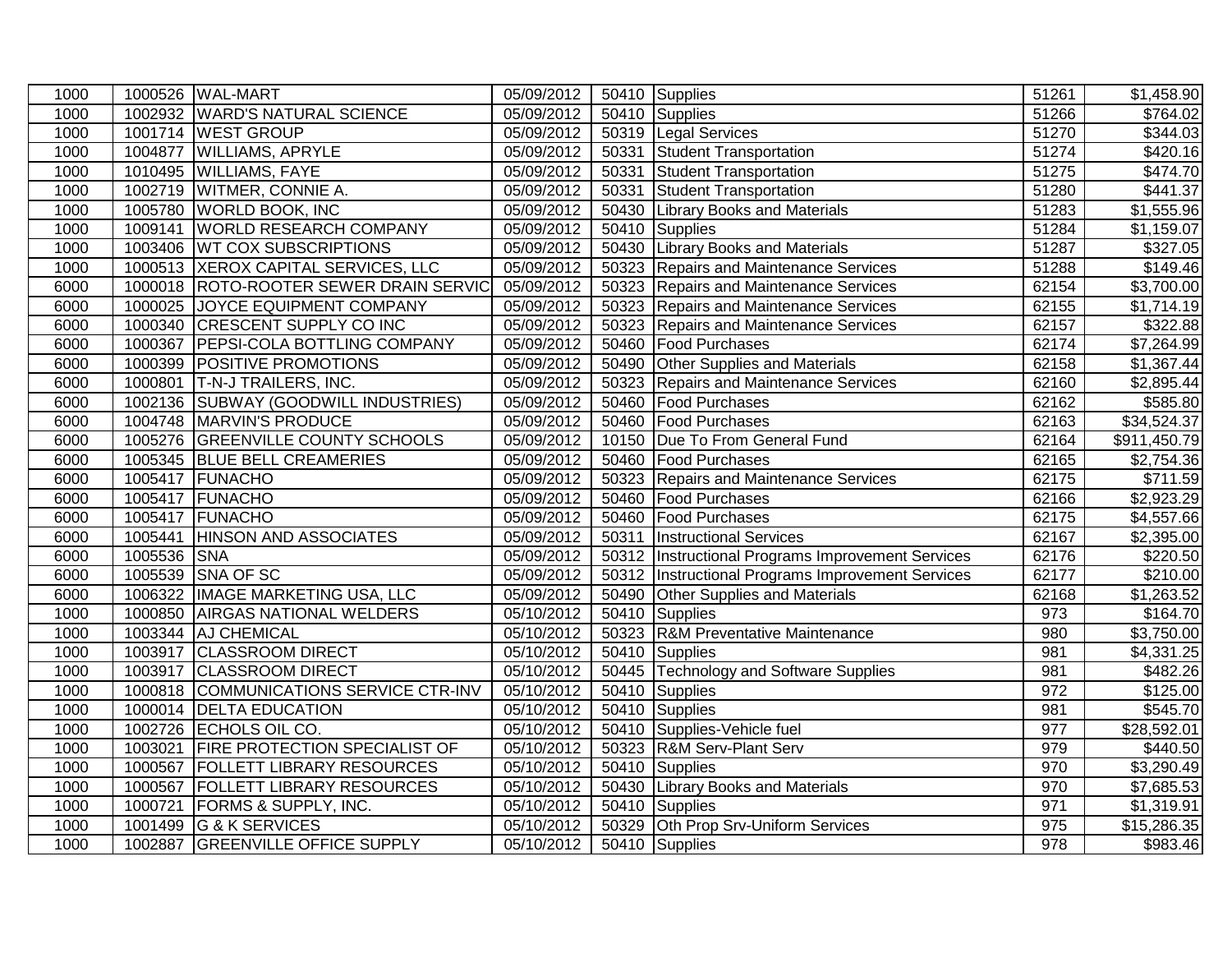| 1000 |              | 1000066 LAKESHORE LEARNING MATERIALS   | 05/10/2012 |       | 50410 Supplies                                     | 968   | \$1,775.03             |
|------|--------------|----------------------------------------|------------|-------|----------------------------------------------------|-------|------------------------|
| 1000 |              | 1000177 MCBRIDES INC                   | 05/10/2012 |       | 50410 Supplies                                     | 969   | \$370.41               |
| 1000 |              | 1001336 PALMETTO AIR AND WATER BALANCE | 05/10/2012 |       | 50395 Other Professional and Technical Services    | 974   | \$8,845.20             |
| 1000 |              | 1003927 SCHOOL SPECIALTY               | 05/10/2012 |       | 50410 Supplies                                     | 981   | \$391.03               |
| 6000 |              | 1001140 PAPA JOHN'S PIZZA              | 05/10/2012 |       | 50460 Food Purchases                               | 62179 | \$71,323.00            |
| 6000 |              | 1005526 SARA LEE BAKERY GROUP/ EARTHGR | 05/10/2012 |       | 50460   Food Purchases                             | 62180 | \$19,648.41            |
| 6000 | 1000302      | US FOODSERVICE                         | 05/14/2012 |       | 50460 Food Purchases                               | 62181 | \$214.30               |
| 6000 |              | 1002022 CHICK-FIL-A                    | 05/14/2012 |       | 50460 Food Purchases                               | 62182 | \$270.86               |
| 6000 |              | 1005345 BLUE BELL CREAMERIES           | 05/14/2012 |       | 50460 Food Purchases                               | 62183 | \$1,948.73             |
| 6000 |              | 1005417 FUNACHO                        | 05/14/2012 |       | 50460 Food Purchases                               | 62184 | \$2,703.52             |
| 6000 |              | 1005791 OSORIA, DAYANA                 | 05/14/2012 |       | 50312  Instructional Programs Improvement Services | 62185 | \$1,430.10             |
| 6000 |              | 1010057 TABORDA, LUIS H                | 05/14/2012 |       | 50690 Other Objects                                | 62186 | \$135.00               |
| 1000 |              | 1006812 ABACUS IN-HOME TUTORING INC.   | 05/16/2012 |       | 50399 Miscellaneous Purchased Services             | 51339 | \$7,165.00             |
| 1000 |              | 1006371 ACADEMIC ASSISTANTS PLUS, LLC  | 05/16/2012 |       | 50399 Miscellaneous Purchased Services             | 51341 | \$1,764.00             |
| 1000 |              | 1002668 ACP DIRECT                     | 05/16/2012 |       | 50410 Supplies                                     | 51342 | \$424.56               |
| 1000 |              | 1003207 ADC ENGINEERING INC.           | 05/16/2012 |       | 50395 Other Professional and Technical Services    | 51343 | \$47,500.00            |
| 1000 |              | 1010163 ADELANTE TUTORIA LLC           | 05/16/2012 |       | 50399 Miscellaneous Purchased Services             | 51344 | \$12,715.00            |
| 1000 |              | 1010164 ADVANCED TUTORING LLC          | 05/16/2012 |       | 50399 Miscellaneous Purchased Services             | 51345 | \$6,622.40             |
| 1000 |              | 1008681 AIM TO ATTAIN EDUC SERV        | 05/16/2012 |       | 50399 Miscellaneous Purchased Services             | 51346 | \$9,040.00             |
| 1000 |              | 1010162 ALL STAR LEARNING LLC          | 05/16/2012 |       | 50399 Miscellaneous Purchased Services             | 51347 | \$840.00               |
| 1000 |              | 1007989 AMERICAN ART CLAY CO           | 05/16/2012 |       | 50410 Supplies                                     | 51349 | \$1,158.17             |
| 1000 |              | 1009559 AMERICAN FLOOR MATS            | 05/16/2012 |       | 50410 Supplies-Custodial                           | 51350 | \$1,222.90             |
| 1000 |              | 1003590 AMERICAN SECURITY GREENVILLE   | 05/16/2012 |       | 50329 Other - Property Serv                        | 51351 | $\overline{84,261.95}$ |
| 1000 |              | 1003590 AMERICAN SECURITY GREENVILLE   | 05/16/2012 | 50395 | <b>Other Security Services</b>                     | 51351 | \$956.16               |
| 1000 |              | 1001090 ANDERSON BROTHERS              | 05/16/2012 | 50331 | Student Transportation                             | 51352 | \$1,229.69             |
| 1000 |              | 1000663 ANN'S CAKES & CATERING         | 05/16/2012 |       | 50490 Supplies Food and Meals                      | 51353 | $\overline{$}165.00$   |
| 1000 |              | 1008631 APEX LAMPS                     | 05/16/2012 |       | 50445 Technology and Software Supplies             | 51354 | \$133.16               |
| 1000 | 1000849      | <b>APPLE INC.</b>                      | 05/16/2012 | 38045 | Local Funds AP                                     | 51355 | \$465.24               |
| 1000 |              | 1000849 APPLE INC.                     | 05/16/2012 |       | 50345 Technology                                   | 51355 | \$253.34               |
| 1000 |              | 1000849 APPLE INC.                     | 05/16/2012 |       | 50410 Supplies                                     | 51355 | \$206.70               |
| 1000 |              | 1000849 APPLE INC.                     | 05/16/2012 |       | 50445 Technology and Software Supplies             | 51355 | \$2,979.76             |
| 1000 |              | 1000849 APPLE INC.                     | 05/16/2012 |       | 50545 TechnologyEquipment Under 5000               | 51355 | \$2,118.94             |
| 1000 |              | 1000849 APPLE INC.                     | 05/16/2012 |       | 50545 TechnologyEquipment Under 5000               | 51356 | \$6,762.80             |
| 1000 | 1000715 ASCD |                                        | 05/16/2012 |       | 50410 Supplies                                     | 51358 | \$776.66               |
| 1000 |              | 1003019 ATS PROJECT SUCCESS            | 05/16/2012 |       | 50399 Miscellaneous Purchased Services             | 51360 | \$2,305.00             |
| 1000 |              | 1002150 BARNES & NOBLE, INC.           | 05/16/2012 |       | 50410 Supplies                                     | 51363 | \$605.90               |
| 1000 |              | 1004789 BECKER'S SCHOOL SUPPLY         | 05/16/2012 |       | 50410 Supplies                                     | 51367 | \$102.18               |
| 1000 |              | 1002560 BERNHARDT HOUSE OF VIOLINS     | 05/16/2012 |       | 50323 R&M Serv-Piano & Strings Serv                | 51368 | \$1,293.81             |
| 1000 |              | 1002560 BERNHARDT HOUSE OF VIOLINS     | 05/16/2012 |       | 50540 Equipment Under 5000                         | 51368 | \$1,409.80             |
| 1000 |              | 1008678 BETHLEHEM CHRISTIAN ACADEMY    | 05/16/2012 |       | 50399 Miscellaneous Purchased Services             | 51369 | \$4,889.46             |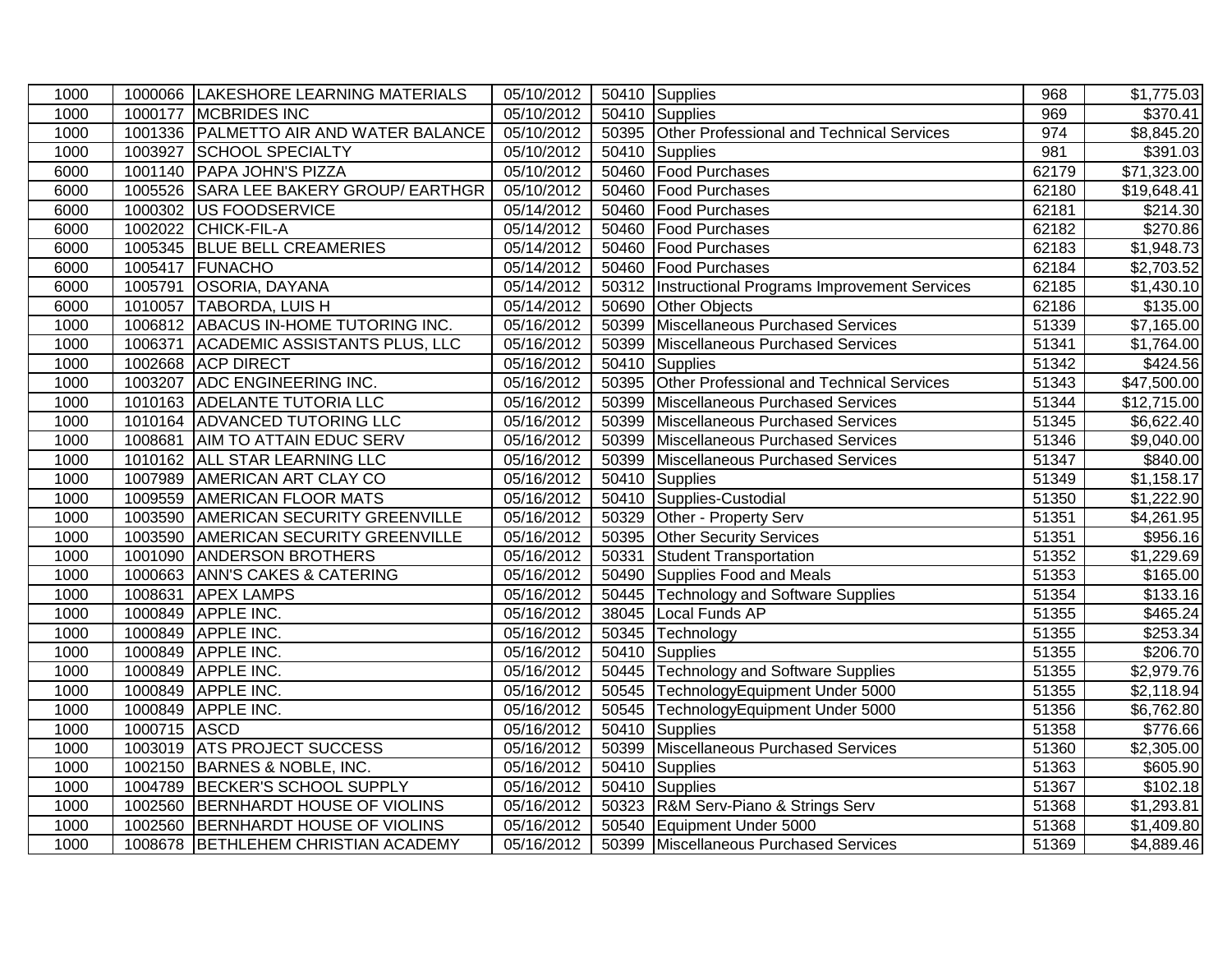| 1000 | 1000141 BI-LO |                                        | 05/16/2012 |       | 50410 Supplies                                      | 51370 | \$945.67               |
|------|---------------|----------------------------------------|------------|-------|-----------------------------------------------------|-------|------------------------|
| 1000 | 1000141       | <b>BI-LO</b>                           | 05/16/2012 |       | 50490 Supplies Food and Meals                       | 51370 | \$112.51               |
| 1000 | 1006377       | <b>BI-LO</b>                           | 05/16/2012 |       | 50410 Supplies                                      | 51372 | \$133.64               |
| 1000 |               | 1000145 BLUE RIDGE RURAL WATER COMPANY | 05/16/2012 | 50321 | Public Utility Services (Excludes EnergySee 470)    | 51374 | \$1,564.17             |
| 1000 | 1000805       | <b>BOUND TO STAY BOUND</b>             | 05/16/2012 | 50410 | Supplies                                            | 51377 | 3317.31                |
| 1000 | 1000805       | <b>BOUND TO STAY BOUND</b>             | 05/16/2012 | 50430 | <b>Library Books and Materials</b>                  | 51377 | \$1,002.05             |
| 1000 | 1010935       | <b>BRAUN, NATALEE</b>                  | 05/16/2012 | 50395 | Other Professional and Technical Services           | 51380 | \$660.00               |
| 1000 | 1000706       | <b>BSN SPORTS SUPPLY</b>               | 05/16/2012 | 50410 | Supplies                                            | 51677 | $\overline{$847.98}$   |
| 1000 |               | 1002404 BWI COMPANIES, INC.            | 05/16/2012 |       | 50410 Supplies-Custodial                            | 51388 | \$250.16               |
| 1000 | 1009881       | C & G BUILDERS, INC.                   | 05/16/2012 | 50520 | ConstructionServices (Temp) Building/Construction N | 51390 | \$12,060.40            |
| 1000 |               | 1000164 CAMCOR                         | 05/16/2012 | 50410 | Supplies                                            | 51392 | \$254.71               |
| 1000 |               | 1008209 CAREER KIDS, LLC               | 05/16/2012 |       | 50445 Technology and Software Supplies              | 51394 | \$675.03               |
| 1000 | 1000752       | CAROLINA BIOLOGICAL SUPPLY CO          | 05/16/2012 | 50410 | Supplies                                            | 51396 | \$103.57               |
| 1000 | 1004852       | CARRIE LERSCH SERVICES, LLC            | 05/16/2012 | 50395 | Other Professional and Technical Services           | 51398 | \$1,325.00             |
| 1000 | 1000946       | CDW, GOVERNMENT, INC.                  | 05/16/2012 | 50445 | Technology and Software Supplies                    | 51399 | \$134.55               |
| 1000 | 1003799       | <b>CENGAGE LEARNING</b>                | 05/16/2012 |       | 50410 Supplies                                      | 51400 | \$789.91               |
| 1000 | 1003799       | <b>CENGAGE LEARNING</b>                | 05/16/2012 | 50445 | <b>Technology and Software Supplies</b>             | 51400 | $\overline{$}101.53$   |
| 1000 |               | 1001780 CHILDS & HALLIGAN              | 05/16/2012 | 50319 | Legal Services                                      | 51402 | \$619.62               |
| 1000 | 1001829       | <b>CITY OF GREENVILLE POLICE DEPT</b>  | 05/16/2012 | 50395 | Prof Tech Srvc-SRO Contracts                        | 51403 | \$20,666.64            |
| 1000 | 1002173       | CLARKSON, WALSH, TERRELL& COULTE       | 05/16/2012 | 50319 | <b>Legal Services</b>                               | 51404 | \$203.58               |
| 1000 | 1002676       | <b>COCHLEAR AMERICAS</b>               | 05/16/2012 | 50445 | Technology and Software Supplies                    | 51405 | \$932.80               |
| 1000 | 1000213       | COMMISSION OF PUBLIC WORKS             | 05/16/2012 | 50321 | Public Utility Services (Excludes EnergySee 470)    | 51409 | \$522.29               |
| 1000 | 1000213       | COMMISSION OF PUBLIC WORKS             | 05/16/2012 | 50470 | Energy-Electricity                                  | 51409 | $\overline{$9,966.53}$ |
| 1000 |               | 1000213 COMMISSION OF PUBLIC WORKS     | 05/16/2012 |       | 50470 Energy-Gas                                    | 51409 | \$1,862.58             |
| 1000 | 1002916       | COMPUTER SOFTWARE INNOVATIONS          | 05/16/2012 |       | 50410 Supplies                                      | 51410 | \$360.40               |
| 1000 | 1002916       | COMPUTER SOFTWARE INNOVATIONS          | 05/16/2012 | 50445 | <b>Technology and Software Supplies</b>             | 51410 | \$3,119.58             |
| 1000 | 1009200       | CONSTRUCTIVE PLAYTHINGS, LLC           | 05/16/2012 | 50410 | Supplies                                            | 51412 | 330.67                 |
| 1000 | 1001475       | <b>CONVERSE COLLEGE</b>                | 05/16/2012 | 50312 | Instructional Programs Improvement Services         | 51413 | \$4,500.00             |
| 1000 | 1010903       | COUNCIL EXCEPTIONAL CHILDREN           | 05/16/2012 | 50345 | Technology                                          | 51414 | \$228.00               |
| 1000 | 1006223       | <b>CSI TECHNOLOGY OUTFITTERS</b>       | 05/16/2012 | 50345 | Technology                                          | 51418 | \$1,977.59             |
| 1000 | 1006223       | <b>CSI TECHNOLOGY OUTFITTERS</b>       | 05/16/2012 | 50545 | TechnologyEquipment Under 5000                      | 51418 | \$17,561.20            |
| 1000 | 1002695       | <b>DELL MARKETING</b>                  | 05/16/2012 | 50445 | Technology and Software Supplies                    | 51423 | \$2,775.08             |
| 1000 | 1006813       | <b>DIGITAL NETWORK GROUP</b>           | 05/16/2012 | 50399 | Miscellaneous Purchased Services                    | 51426 | \$1,800.00             |
| 1000 | 1008347       | <b>DILLION SUPPLY COMPANY</b>          | 05/16/2012 | 50410 | Supplies                                            | 51428 | $\overline{$863.24}$   |
| 1000 | 1000058       | <b>DISNEY EDUCATIONAL PRODUCTIONS</b>  | 05/16/2012 | 50445 | Technology and Software Supplies                    | 51429 | \$398.80               |
| 1000 | 1002049       | <b>DUKE ENERGY CORP.</b>               | 05/16/2012 |       | 50470 Energy-Electricity                            | 42312 | \$369,739.91           |
| 1000 | 1001102       | EDUCATIONAL SERVICES & POLICIE         | 05/16/2012 | 50312 | Instructional Programs Improvement Services         | 51433 | \$3,000.00             |
| 1000 |               | 1010974 ETA/CULEENAIRE                 | 05/16/2012 |       | 50410 Supplies                                      | 51437 | \$948.95               |
| 1000 | 1004639       | <b>EVANS LEARNING CENTER</b>           | 05/16/2012 | 50399 | Miscellaneous Purchased Services                    | 51438 | \$11,100.00            |
| 1000 |               | 1003950 EXCLAMARK AWARDS & ENGRAVING   | 05/16/2012 |       | 50410 Supplies                                      | 51439 | \$238.50               |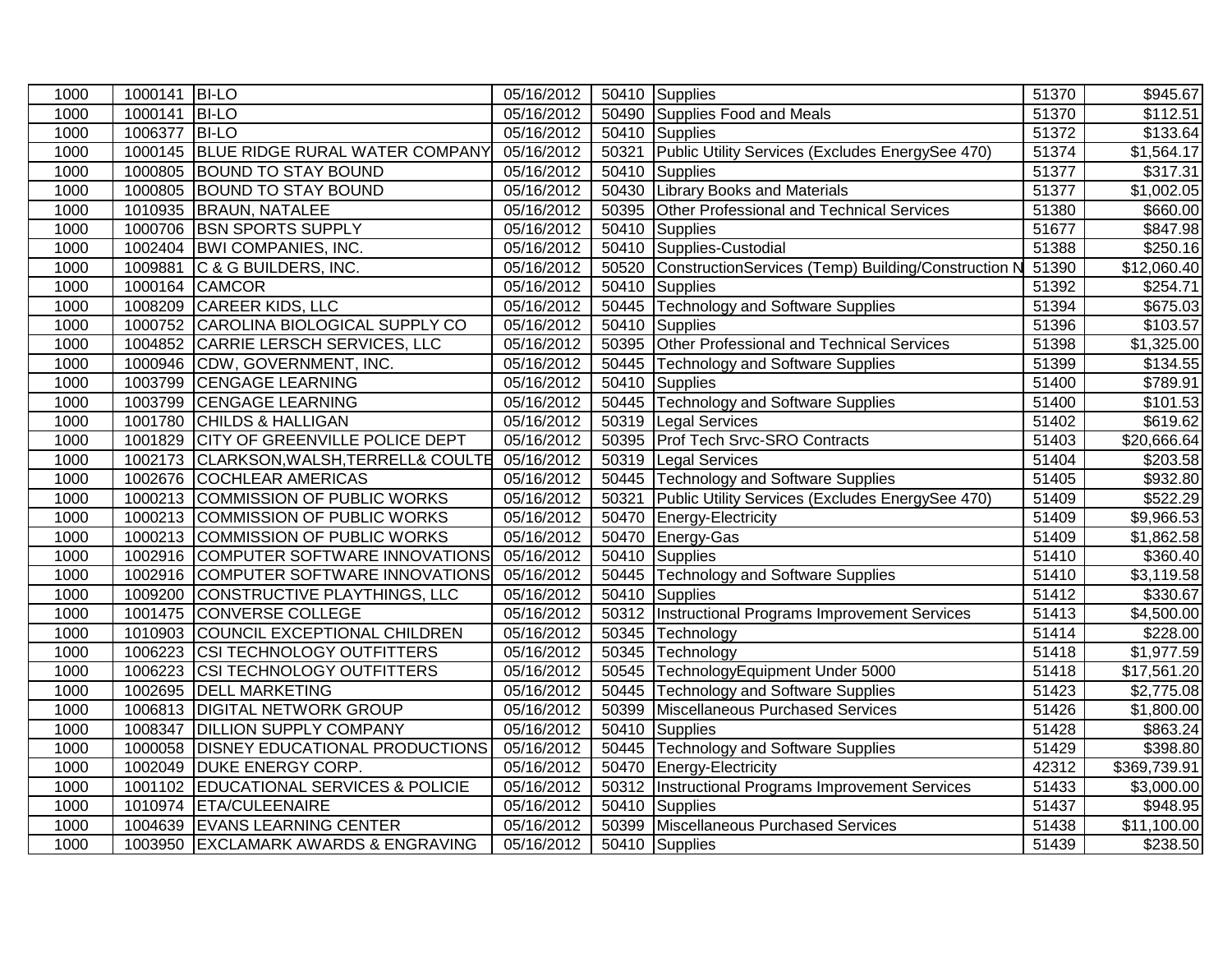| 1000 | 1002928 FED EX |                                           | 05/16/2012 |       | 50390 Other Purchased Services                    | 51442 | \$192.96             |
|------|----------------|-------------------------------------------|------------|-------|---------------------------------------------------|-------|----------------------|
| 1000 | 1006291        | <b>FOOD EQUIPMENT CO</b>                  | 05/16/2012 |       | 50410 Supplies                                    | 51446 | \$3,142.94           |
| 1000 |                | 1002662 FOUNTAIN INN NATURAL GAS SYSTE    | 05/16/2012 |       | 50470 Energy-Gas                                  | 51447 | \$1,568.99           |
| 1000 | 1008286        | <b>FRONTIER COMMUNICATIONS</b>            | 05/16/2012 |       | 50340 Comm Srvc-Landlines                         | 51449 | \$4,143.32           |
| 1000 | 1004631        | <b>FUDDRUCKERS</b>                        | 05/16/2012 | 50490 | Supplies Food and Meals                           | 51451 | \$1,483.92           |
| 1000 | 1004640        | <b>FUNDAMENTALS FREE TUTORING, LL</b>     | 05/16/2012 | 50399 | Miscellaneous Purchased Services                  | 51452 | \$2,890.00           |
| 1000 | 1009159        | <b>GALLAGHER, LAUREN M</b>                | 05/16/2012 | 50395 | <b>Other Professional and Technical Services</b>  | 51453 | \$3,630.00           |
| 1000 | 1000461        | <b>GREENVILLE NEWS</b>                    | 05/16/2012 | 50350 | Advertising                                       | 51660 | \$239.30             |
| 1000 | 1000467        | <b>GREENVILLE TURF &amp; TRACTOR, INC</b> | 05/16/2012 | 38045 | Local Funds AP                                    | 51463 | \$2,064.49           |
| 1000 | 1000467        | <b>GREENVILLE TURF &amp; TRACTOR, INC</b> | 05/16/2012 |       | 50540 Equipment Over 5000                         | 51463 | \$7,155.00           |
| 1000 | 1001497        | <b>GREENVILLE WATER SYSTEM</b>            | 05/16/2012 | 50321 | Public Utility Services (Excludes EnergySee 470)  | 51464 | $\overline{$}668.36$ |
| 1000 | 1001351        | <b>GREER GAS CO.</b>                      | 05/16/2012 | 50470 | Energy-Gas                                        | 51466 | \$3,515.36           |
| 1000 |                | 1000826 HARPER, LAMBERT AND BROWN, PA     | 05/16/2012 | 50319 | Legal Services                                    | 51479 | \$2,900.25           |
| 1000 | 1002172        | HAYNSWORTH SINKLER BOYD                   | 05/16/2012 | 50319 | Legal Services                                    | 51482 | \$105.00             |
| 1000 | 1003250        | HEALTHMASTER HOLDINGS, LLC                | 05/16/2012 | 50395 | Other Professional and Technical Services         | 51484 | \$10,356.75          |
| 1000 | 1000539        | <b>HOUGHTON MIFFLIN HARCOURT</b>          | 05/16/2012 |       | 50410 Supplies                                    | 51486 | \$705.89             |
| 1000 | 1007542 HUE HD |                                           | 05/16/2012 |       | 50445 Technology and Software Supplies            | 51489 | \$207.31             |
| 1000 |                | 1009394   CAN! LEARNING CENTER            | 05/16/2012 |       | 50399 Miscellaneous Purchased Services            | 51490 | \$7,115.20           |
| 1000 | 1000341        | <b>IANCICI/CPI</b>                        | 05/16/2012 | 50640 | Organization Membership Dues and Fees (Profession | 51416 | \$125.00             |
| 1000 | 1001738        | <b>INGLES</b>                             | 05/16/2012 |       | 50410 Supplies                                    | 51491 | \$523.29             |
| 1000 |                | 1001453  INTERSTATE TRANSPORTATION EQUI   | 05/16/2012 |       | 50410 Supplies                                    | 51492 | \$2,528.60           |
| 1000 | 1000365        | J W PEPPER & SON INC.                     | 05/16/2012 |       | 50410 Supplies                                    | 51495 | \$817.13             |
| 1000 | 1010238        | JAMES F MCKETHAN, LLC                     | 05/16/2012 |       | 50332 Emp Tvl-Conference Registration             | 51496 | \$390.00             |
| 1000 | 1000462        | <b>JANPAK</b>                             | 05/16/2012 |       | 20410 Inventory Recd not Vouchered                | 51497 | \$223.45             |
| 1000 | 1000462 JANPAK |                                           | 05/16/2012 |       | 50410 Supplies-Custodial                          | 51497 | \$74,385.55          |
| 1000 |                | 1002670 JERVEY EYE GROUP                  | 05/16/2012 | 50395 | Other Professional and Technical Services         | 51498 | \$330.00             |
| 1000 | 1000671        | JONES SCHOOL SUPPLY CO.                   | 05/16/2012 |       | 50410 Supplies                                    | 51500 | \$318.02             |
| 1000 | 1003174        | <b>JUST ASK PUBLICATIONS</b>              | 05/16/2012 |       | 50410 Supplies                                    | 51502 | \$756.61             |
| 1000 | 1000039        | K MART #4202                              | 05/16/2012 |       | 50410 Supplies                                    | 51503 | \$199.77             |
| 1000 | 1002589        | KADI MEDICAL SERVICES                     | 05/16/2012 |       | 50410 Supplies                                    | 51504 | \$600.00             |
| 1000 | 1000109        | <b>KAPLAN EARLY LEARNING CO</b>           | 05/16/2012 |       | 50410 Supplies                                    | 51505 | \$1,065.97           |
| 1000 |                | 1009240 KEMP, REBECCA                     | 05/16/2012 |       | 50395 Other Professional and Technical Services   | 51507 | \$1,070.00           |
| 1000 |                | 1001618 LAERDAL MEDICAL CORPORATION       | 05/16/2012 |       | 50410 Supplies                                    | 51510 | \$722.99             |
| 1000 |                | 1001618  LAERDAL MEDICAL CORPORATION      | 05/16/2012 |       | 50445 Technology and Software Supplies            | 51510 | \$216.50             |
| 1000 | 1002192        | LAMINEX, INC.                             | 05/16/2012 |       | 50410 Supplies                                    | 51511 | \$1,499.27           |
| 1000 | 1002192        | LAMINEX, INC.                             | 05/16/2012 |       | 50445 Technology and Software Supplies            | 51511 | \$6,996.80           |
| 1000 | 1000069        | <b>LANDSCAPERS SUPPLY INC</b>             | 05/16/2012 |       | 50410 Supplies-Custodial                          | 51512 | \$353.93             |
| 1000 | 1004462        | LAWSON SOFTWARE AMERICAS-USD              | 05/16/2012 |       | 50316 Data Processing Services                    | 51515 | \$3,933.70           |
| 1000 |                | 1002498 LEAPFROG ENTERPRISES, INC.- OR    | 05/16/2012 |       | 50445 Technology and Software Supplies            | 51516 | \$280.00             |
| 1000 | 1002941        | LEXISNEXIS SCREENING SOLUTIONS            | 05/16/2012 |       | 50314 Staff Services                              | 51521 | \$504.00             |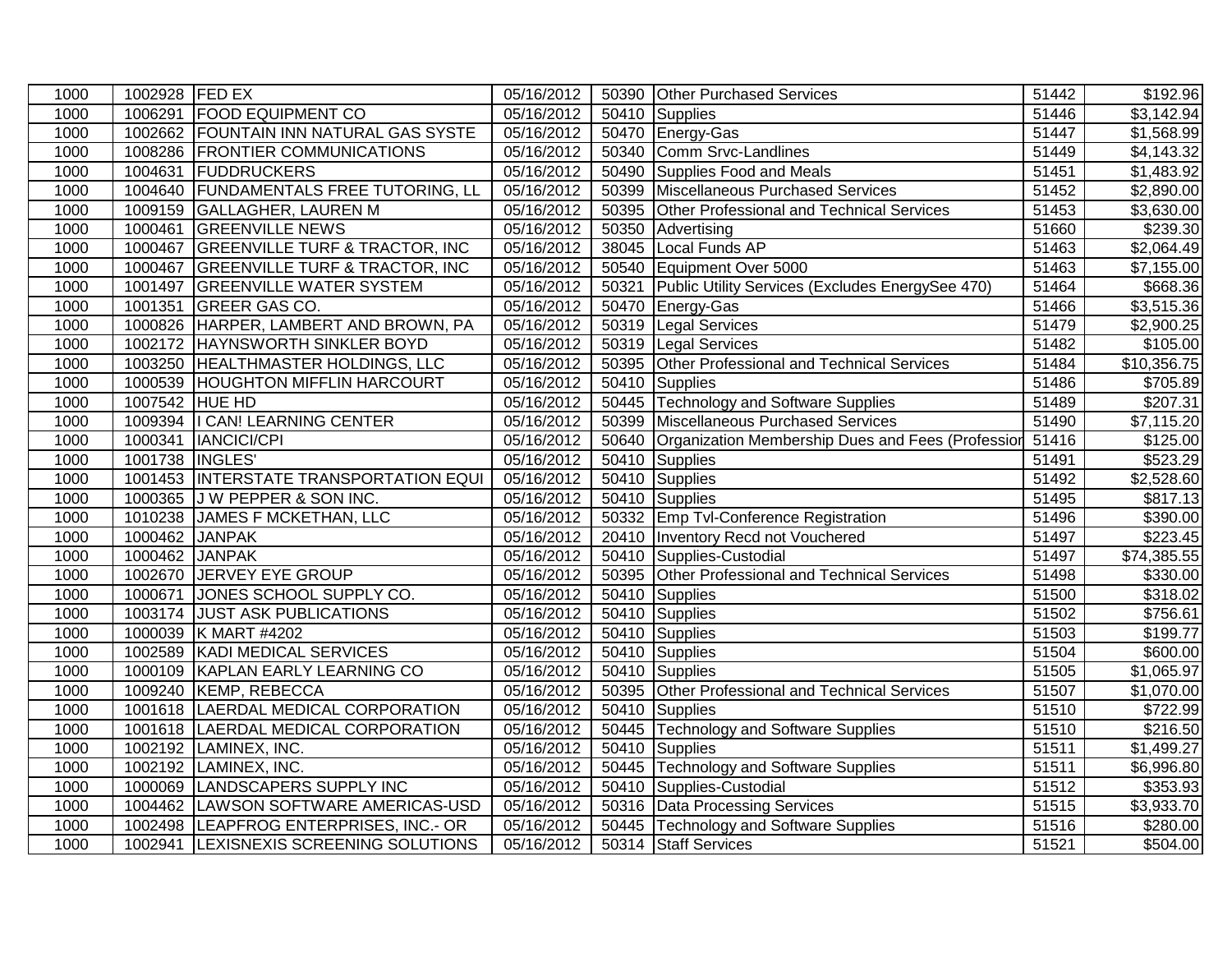| 1000 |         | 1007373 LIBRARIANS' CHOICE             | 05/16/2012 |       | 50430 Library Books and Materials                   | 51522 | \$1,476.90              |
|------|---------|----------------------------------------|------------|-------|-----------------------------------------------------|-------|-------------------------|
| 1000 |         | 1000419 LIBRARY STORE INC              | 05/16/2012 |       | 50410 Supplies                                      | 51523 | \$336.77                |
| 1000 |         | 1000419 LIBRARY STORE INC              | 05/16/2012 |       | 50430 Library Books and Materials                   | 51523 | \$314.59                |
| 1000 |         | 1000099 LIBRARY VIDEO COMPANY          | 05/16/2012 |       | 50445 Technology and Software Supplies              | 51524 | \$162.75                |
| 1000 |         | 1000101 LINGUI SYSTEMS INC             | 05/16/2012 |       | 50410 Supplies-Testing                              | 51527 | \$878.86                |
| 1000 | 1007557 | LITTLE CAFE W/ DESERTS TO ENJO         | 05/16/2012 |       | 50490 Supplies Food and Meals                       | 51528 | $\overline{$}340.20$    |
| 1000 | 1005469 | LOWE'S - CHERRYDALE                    | 05/16/2012 |       | 50410 Supplies                                      | 51529 | \$164.48                |
| 1000 |         | 1000113 LOWE'S OF GREENVILLE           | 05/16/2012 |       | 50410 Supplies                                      | 51529 | \$649.00                |
| 1000 |         | 1000113 LOWE'S OF GREENVILLE           | 05/16/2012 |       | 50490 Other Supplies and Materials                  | 51529 | \$286.93                |
| 1000 |         | 1006876 MACKIN LIBRARY MEDIA           | 05/16/2012 |       | 50410 Supplies                                      | 51531 | \$126.05                |
| 1000 |         | 1003404 MANAGEMENT DECISIONS           | 05/16/2012 |       | 50395 Other Professional and Technical Services     | 51534 | \$8,250.70              |
| 1000 |         | 1005675 MARIANNA INDUSTRIES, INC       | 05/16/2012 |       | 50410 Supplies                                      | 51536 | \$1,265.87              |
| 1000 |         | 1000209 MARIETTA WATER DISTRICT        | 05/16/2012 | 50321 | Public Utility Services (Excludes EnergySee 470)    | 51537 | $\overline{$}439.43$    |
| 1000 |         | 1009787   MBS DIRECT                   | 05/16/2012 |       | 50410 Supplies                                      | 51540 | \$486.11                |
| 1000 | 1010989 | MCKINNEY, ALISON LANG                  | 05/16/2012 |       | 50410 Supplies                                      | 51543 | \$440.00                |
| 1000 |         | 1010573 MELO, GLORIA C                 | 05/16/2012 |       | 50395 Other Professional and Technical Services     | 51391 | \$570.00                |
| 1000 |         | 1000182 METROPOLITAN ARTS COUNCIL      | 05/16/2012 |       | 50312   Instructional Programs Improvement Services | 51547 | \$7,000.00              |
| 1000 |         | 1001034 M-F ATHLETIC COMPANY           | 05/16/2012 |       | 50540 Equipment Under 5000                          | 51530 | \$2,498.00              |
| 1000 |         | 1000189 MINUTEMAN PRESS                | 05/16/2012 |       | 50360 Printing and Binding                          | 51550 | $\overline{$}111.00$    |
| 1000 |         | 1008102 MOE'S SOUTHWEST GRILL          | 05/16/2012 |       | 50490 Supplies Food and Meals                       | 51551 | \$308.61                |
| 1000 | 1011220 | MSI-VIKING GAGE, LLC                   | 05/16/2012 |       | 50395 Other Professional and Technical Services     | 51554 | \$225.00                |
| 1000 | 1003669 | <b>MY OFFICE PRODUCTS.COM</b>          | 05/16/2012 |       | 50410 Supplies                                      | 51556 | \$462.75                |
| 1000 |         | 1000205 NASCO INC                      | 05/16/2012 |       | 50410 Supplies                                      | 51557 | \$2,435.97              |
| 1000 |         | 1003629 NATIONAL ACADEMIC QUIZ TOURNAM | 05/16/2012 |       | 50410 Supplies                                      | 51558 | \$235.00                |
| 1000 |         | 1000208 NATIONAL BUSINESS FURNITURE    | 05/16/2012 |       | 50410 Supplies                                      | 51559 | \$389.71                |
| 1000 |         | 1002927 NATIONAL SEATING & MOBILITY    | 05/16/2012 |       | 50590 Other Capital Outlay                          | 51560 | \$18,482.77             |
| 1000 |         | 1002566 NETSUPPORT INC.                | 05/16/2012 |       | 50445 Technology and Software Supplies              | 51562 | $\overline{$}1,201.25$  |
| 1000 |         | 1004450 OFFICE DEPOT                   | 05/16/2012 |       | 50410 Supplies                                      | 51566 | \$1,645.02              |
| 1000 |         | 1001075 ORANGEBURG SCHOOL DISTRICT FIV | 05/16/2012 | 50311 | <b>Instructional Services</b>                       | 51569 | \$892.50                |
| 1000 |         | 1000333 OXFORD UNIVERSITY PRESS        | 05/16/2012 |       | 50410 Supplies                                      | 51572 | \$573.18                |
| 1000 |         | 1007367 PANOLTIA                       | 05/16/2012 |       | 50312 Instructional Programs Improvement Services   | 51575 | \$3,431.00              |
| 1000 |         | 1007146 PARAGON ENGINEERING & GEOSCIEN | 05/16/2012 |       | 50395 Other Professional and Technical Services     | 51576 | $\sqrt{445.00}$         |
| 1000 |         | 1000359 PARENT INSTITUTE               | 05/16/2012 |       | $\overline{504}10$ Supplies                         | 51577 | \$3,114.00              |
| 1000 |         | 1001317 PCI EDUCATIONAL                | 05/16/2012 |       | 50410 Supplies                                      | 51580 | \$380.87                |
| 1000 |         | 1000364 PECKNEL MUSIC COMPANY          | 05/16/2012 |       | 50410 Supplies                                      | 51581 | \$506.00                |
| 1000 |         | 1003037 PEDIATRIC SERVICES OF AMERICA, | 05/16/2012 |       | 50395 Other Professional and Technical Services     | 51582 | $\overline{$3,307.50}$  |
| 1000 | 1001550 | <b>PERFECT HEALTH SUPPLIES, INC.</b>   | 05/16/2012 |       | 50410 Supplies                                      | 51584 | \$1,249.63              |
| 1000 |         | 1003614 PIEDMONT NATURAL GAS           | 05/16/2012 |       | 50470 Energy-Gas                                    | 51585 | $\overline{$}20,575.68$ |
| 1000 |         | 1000394 PLUS INC                       | 05/16/2012 |       | 50323 Repairs and Maintenance Services              | 51587 | \$125.72                |
| 1000 |         | 1010774 POOLE, JENNIFER NICKLES        | 05/16/2012 |       | 50395 Other Professional and Technical Services     | 51588 | \$5,430.00              |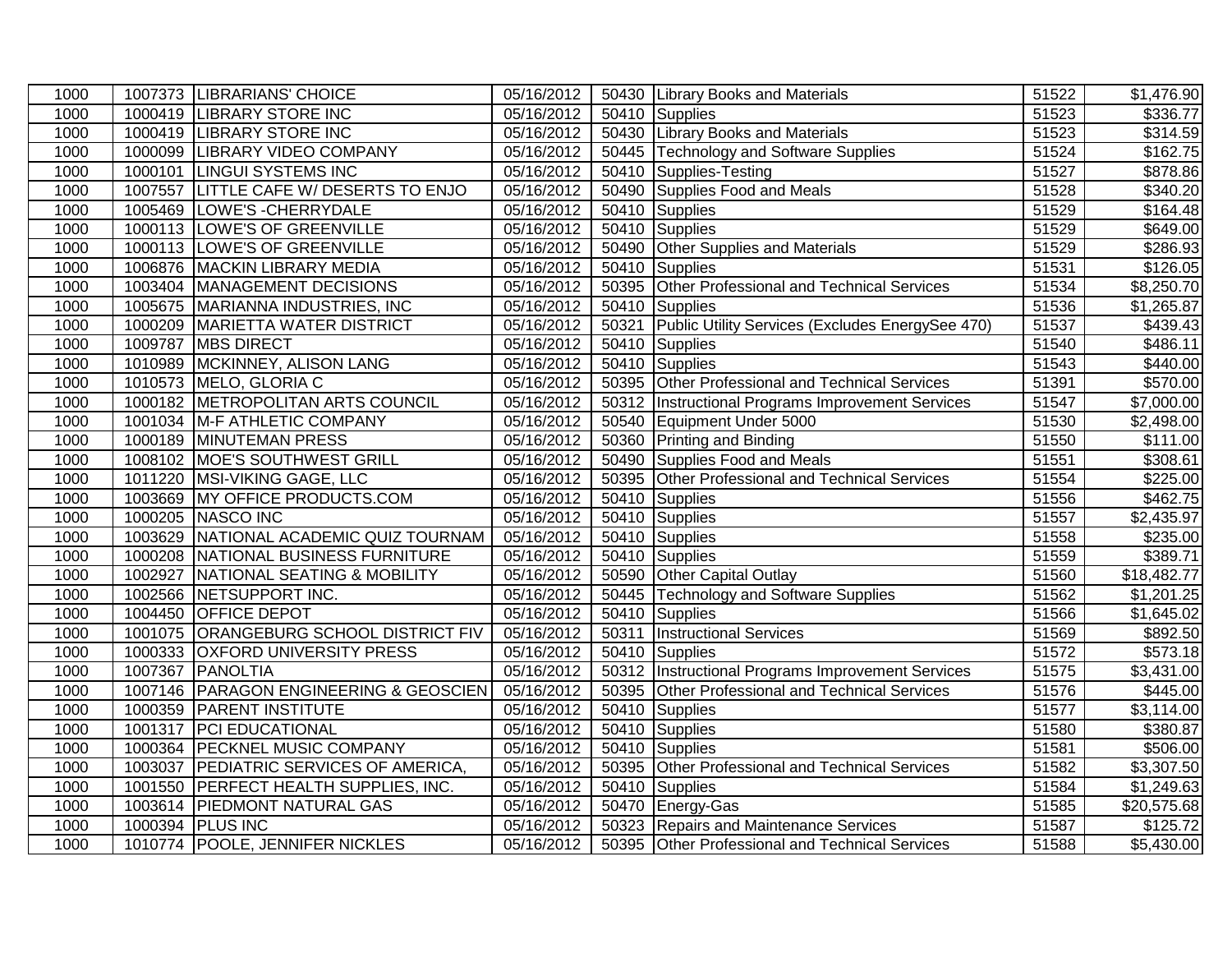| 1000 |         | 1001573 REALLY GOOD STUFF             | 05/16/2012 |       | 50410 Supplies                                      | 51591 | \$463.54               |
|------|---------|---------------------------------------|------------|-------|-----------------------------------------------------|-------|------------------------|
| 1000 | 1002337 | RISO                                  | 05/16/2012 |       | 50345 Tech Srvc-Copier Contract                     | 51627 | \$799.94               |
| 1000 | 1002289 | ROCHESTER 100 INC.                    | 05/16/2012 | 50410 | Supplies                                            | 51598 | \$138.99               |
| 1000 | 1002001 | S&ME                                  | 05/16/2012 | 50520 | ConstructionServices (Temp) Building/Construction N | 51599 | \$8,781.35             |
| 1000 | 1001498 | <b>SALLY'S BEAUTY SUPPLIES- HILLV</b> | 05/16/2012 | 50410 | Supplies                                            | 51600 | \$971.91               |
| 1000 | 1002738 | SALLY'S BEAUTY SUPPLY #02339          | 05/16/2012 |       | 50540 Equipment Under 5000                          | 51601 | \$6,357.88             |
| 1000 | 1000049 | SAMMY W. SMITH PIANO TUNING           | 05/16/2012 | 50323 | R&M Serv-Piano & Strings Serv                       | 51602 | \$120.00               |
| 1000 | 1000056 | <b>SAUNDERS OFFICE SUPPLY</b>         | 05/16/2012 | 50410 | Supplies                                            | 51603 | $\overline{$}381.06$   |
| 1000 | 1001182 | SC DEPT OF EDUCATION TRANSPORT        | 05/16/2012 | 50323 | Repairs and Maintenance Services                    | 51604 | \$712.03               |
| 1000 | 1003186 | <b>SCANTEX BUSINESS SYSTEMS</b>       | 05/16/2012 | 50410 | Supplies                                            | 51605 | \$1,007.64             |
| 1000 | 1006991 | <b>SCHOLASTIC BOOK FAIRS</b>          | 05/16/2012 | 50410 | Supplies                                            | 51607 | \$1,198.78             |
| 1000 | 1001268 | <b>SCHOLASTIC INC</b>                 | 05/16/2012 | 50410 | Supplies                                            | 51608 | \$2,089.50             |
| 1000 | 1001268 | SCHOLASTIC INC                        | 05/16/2012 |       | 50445 Technology and Software Supplies              | 51608 | \$8,341.98             |
| 1000 | 1000568 | SCHOLASTIC LIBRARY PUBLISHING         | 05/16/2012 | 50410 | Supplies                                            | 51609 | \$122.50               |
| 1000 | 1002762 | SCHOLASTIC, INC.                      | 05/16/2012 | 50410 | Supplies                                            | 51610 | $\overline{$}273.05$   |
| 1000 | 1009496 | <b>SCHOOL CHECK IN</b>                | 05/16/2012 |       | 50410 Supplies                                      | 51611 | \$199.22               |
| 1000 | 1000896 | <b>SCHOOL MATE</b>                    | 05/16/2012 |       | 50360 Printing and Binding                          | 51613 | \$1,689.11             |
| 1000 | 1000675 | <b>SCHOOL NURSE SUPPLY</b>            | 05/16/2012 |       | 50410 Supplies                                      | 51614 | \$668.51               |
| 1000 | 1002295 | <b>SCHOOL SPOT</b>                    | 05/16/2012 |       | 50410 Supplies                                      | 51615 | \$403.02               |
| 1000 | 1005628 | <b>SCHOOLMATE AND STUDENT AGENDA</b>  | 05/16/2012 |       | 50410 Supplies                                      | 51616 | \$1,130.49             |
| 1000 | 1003208 | <b>SCIENCE KIT</b>                    | 05/16/2012 |       | 50410 Supplies                                      | 51618 | \$451.32               |
| 1000 | 1004667 | <b>SCITENT, INC</b>                   | 05/16/2012 |       | 50345 Technology                                    | 51619 | \$1,472.50             |
| 1000 | 1008355 | SCOTT EQUIPMENT CO OF GEORGIA         | 05/16/2012 | 50410 | Supplies                                            | 51620 | \$2,764.27             |
| 1000 | 1004788 | <b>SHARP BUSINESS SYSTEMS</b>         | 05/16/2012 | 50345 | <b>Tech Srvc-Copier Contract</b>                    | 51623 | \$6,062.48             |
| 1000 | 1005046 | <b>SHELF TAG SUPPLY</b>               | 05/16/2012 |       | 50410 Supplies                                      | 51624 | \$121.71               |
| 1000 |         | 1003265 SIGNS BY TOMORROW             | 05/16/2012 | 50360 | <b>Printing and Binding</b>                         | 51625 | \$424.00               |
| 1000 | 1003265 | <b>SIGNS BY TOMORROW</b>              | 05/16/2012 | 50399 | Miscellaneous Purchased Services                    | 51625 | $\overline{$127.20}$   |
| 1000 | 1002848 | <b>SOUTH CAROLINA VIRTUAL ENTERPR</b> | 05/16/2012 | 50640 | Organization Membership Dues and Fees (Profession   | 51634 | \$1,500.00             |
| 1000 | 1002318 | SOUTHEASTERN PAPER GROUP              | 05/16/2012 | 20410 | Inventory Recd not Vouchered                        | 51635 | \$220.16               |
| 1000 |         | 1010964 SPIEZLE ARCHITECTUIAL GROUP   | 05/16/2012 | 50395 | Other Professional and Technical Services           | 51639 | \$5,500.00             |
| 1000 | 1002322 | SPIRIT TELECOM                        | 05/16/2012 | 50340 | Comm Srvc-Landlines                                 | 51640 | \$1,701.94             |
| 1000 | 1001222 | <b>STAPLES ADVANTAGE</b>              | 05/16/2012 | 20410 | Inventory Recd not Vouchered                        | 51651 | \$676.70               |
| 1000 |         | 1005110 STAPLES ADVANTAGE             | 05/16/2012 | 50410 | Supplies                                            | 51641 | $\overline{$3,372.95}$ |
| 1000 |         | 1005110 STAPLES ADVANTAGE             | 05/16/2012 |       | 50545 TechnologyEquipment Under 5000                | 51641 | \$1,483.93             |
| 1000 | 1005657 | STAPLES CONTRACT & COMMERCIAL         | 05/16/2012 | 50410 | Supplies                                            | 51641 | \$639.29               |
| 1000 | 1002763 | <b>STARFALL PUBLICATIONS</b>          | 05/16/2012 |       | 50410 Supplies                                      | 51643 | \$368.21               |
| 1000 | 1000377 | <b>STATE DEPARTMENT OF EDUCATION</b>  | 05/16/2012 |       | 50660 Pupil Activity                                | 51644 | \$29,645.30            |
| 1000 | 1001145 | <b>STEVE WEISS MUSIC, INC.</b>        | 05/16/2012 | 50410 | Supplies                                            | 51645 | \$890.65               |
| 1000 |         | 1000404 SUBURBAN PAINT COMPANY        | 05/16/2012 |       | 50410 Supplies                                      | 51649 | \$186.74               |
| 1000 |         | 1010513 T MANNING WRITER & CO LLC     | 05/16/2012 |       | 50312   Instructional Programs Improvement Services | 51652 | \$105.00               |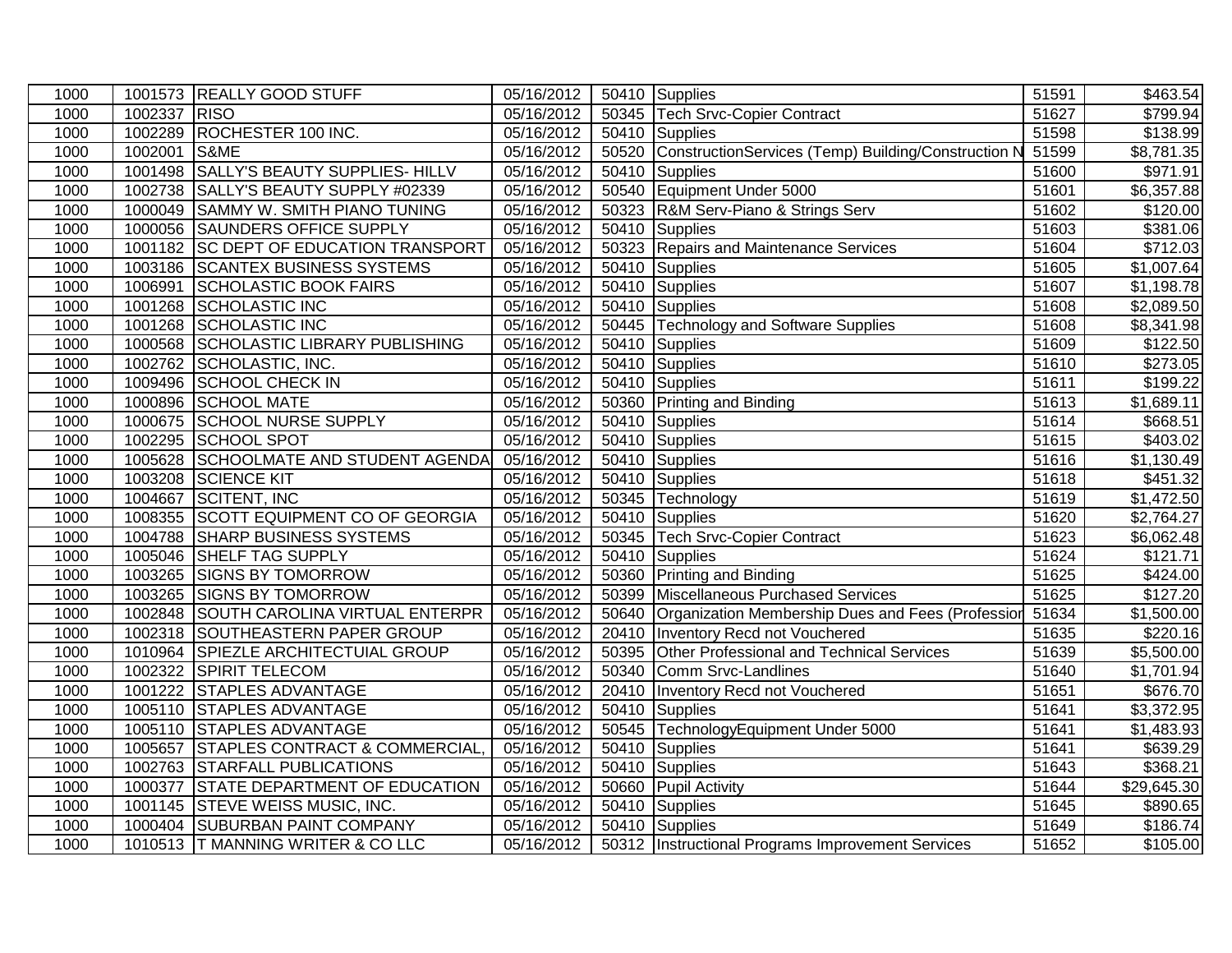| 1000 |         | 1010513 T MANNING WRITER & CO LLC      | 05/16/2012 |       | 50395 Other Professional and Technical Services    | 51652 | \$345.00                 |
|------|---------|----------------------------------------|------------|-------|----------------------------------------------------|-------|--------------------------|
| 1000 |         | 1010870 TD BANK, NA                    | 05/16/2012 |       | 50399 Misc-Bank Service Charges                    | 51655 | $\overline{$5,000.00}$   |
| 1000 |         | 1010870 TD BANK, NA                    | 05/16/2012 | 50690 | Other Objects                                      | 51655 | $\overline{$}28,000.00$  |
| 1000 |         | 1007348 TEACHER CREATED MATERIALS, INC | 05/16/2012 |       | 50410 Supplies                                     | 51656 | \$1,561.29               |
| 1000 | 1003229 | <b>TEACHER DIRECT</b>                  | 05/16/2012 |       | 50445 Technology and Software Supplies             | 51657 | \$100.49                 |
| 1000 | 1003926 | <b>TEACHER'S DISCOUNT</b>              | 05/16/2012 |       | 50410 Supplies                                     | 51659 | $\overline{$460.23}$     |
| 1000 | 1000409 | <b>TEACHER'S DISCOVERY</b>             | 05/16/2012 |       | 50410 Supplies                                     | 51658 | $\overline{\$1}$ ,038.59 |
| 1000 | 1000409 | <b>TEACHER'S DISCOVERY</b>             | 05/16/2012 |       | 50445 Technology and Software Supplies             | 51658 | \$231.48                 |
| 1000 | 1003187 | <b>TOOLS FOR LITERACY, INC.</b>        | 05/16/2012 |       | 50312  Instructional Programs Improvement Services | 51663 | \$5,806.86               |
| 1000 | 1000477 | <b>TOWNSEND PRESS</b>                  | 05/16/2012 |       | 50410 Supplies                                     | 51664 | \$477.26                 |
| 1000 |         | 1000632 TPM, INC                       | 05/16/2012 |       | 50323 Repairs and Maintenance Services             | 51665 | \$128.05                 |
| 1000 | 1003046 | <b>TREETOP PUBLISHING</b>              | 05/16/2012 |       | 50410 Supplies                                     | 51666 | \$645.77                 |
| 1000 | 1002940 | <b>TRIUMPH LEARNING LLC</b>            | 05/16/2012 |       | 50410 Supplies                                     | 51667 | \$503.45                 |
| 1000 | 1003382 | <b>TRUCOLOR</b>                        | 05/16/2012 |       | 50360 Printing and Binding                         | 51669 | \$350.47                 |
| 1000 | 1000494 | UNITED CHEMICAL AND SUPPLY INC         | 05/16/2012 |       | 20410   Inventory Recd not Vouchered               | 51672 | \$16,574.16              |
| 1000 | 1000494 | UNITED CHEMICAL AND SUPPLY INC         | 05/16/2012 |       | 50410 Supplies                                     | 51672 | \$783.78                 |
| 1000 | 1000494 | UNITED CHEMICAL AND SUPPLY INC         | 05/16/2012 |       | 50410 Supplies-Custodial                           | 51672 | \$68,273.64              |
| 1000 | 1003739 | UNITED UTILITY CO                      | 05/16/2012 | 50321 | Public Utility Services (Excludes EnergySee 470)   | 51673 | $\overline{$2,953.80}$   |
| 1000 | 1003498 | UPS STORE #3193                        | 05/16/2012 |       | 50410 Supplies                                     | 51675 | \$468.53                 |
| 1000 | 1000302 | <b>US FOODSERVICE</b>                  | 05/16/2012 |       | 50410 Supplies                                     | 51676 | \$676.91                 |
| 1000 | 1005113 | <b>VIRTUCOM INC.</b>                   | 05/16/2012 |       | 50345 Tech Srvc-Copier Contract                    | 51680 | \$4,173.77               |
| 1000 | 1002932 | <b>WARD'S NATURAL SCIENCE</b>          | 05/16/2012 |       | 50410 Supplies                                     | 51682 | \$2,397.22               |
| 1000 | 1000475 | <b>WELDORS SUPPLY HOUSE INC</b>        | 05/16/2012 |       | 50410 Supplies                                     | 51684 | \$1,557.69               |
| 1000 | 1000479 | <b>WEST MUSIC COMPANY INC</b>          | 05/16/2012 |       | 50410 Supplies                                     | 51685 | \$308.81                 |
| 1000 |         | 1003386 WOODCRAFT                      | 05/16/2012 |       | 50410 Supplies                                     | 51695 | \$360.34                 |
| 1000 | 1000859 | <b>WORTHINGTON DIRECT, INC.</b>        | 05/16/2012 |       | 50540 Equipment Under 5000                         | 51697 | \$1,460.62               |
| 1000 |         | 1003364 WURTH WOOD GROUP, INC.         | 05/16/2012 |       | 50410 Supplies                                     | 51698 | \$503.45                 |
| 1000 | 1002077 | <b>YEAGER VISION CARE</b>              | 05/16/2012 |       | 50395 Other Professional and Technical Services    | 51701 | \$854.50                 |
| 1000 | 1001806 | <b>YEARGIN CONSTRUCTION COMPANY</b>    | 05/16/2012 | 50520 | ConstructionServices Buildings Capitalize          | 51702 | \$60,771.00              |
| 1000 |         | 1010053 ZOES KITCHEN                   | 05/16/2012 |       | 50490 Supplies Food and Meals                      | 51706 | \$259.18                 |
| 6000 |         | 1000017 AAA SUPPLY                     | 05/16/2012 |       | 50323 Repairs and Maintenance Services             | 62213 | \$488.78                 |
| 6000 |         | 1000018 ROTO-ROOTER SEWER DRAIN SERVIC | 05/16/2012 |       | 50323 Repairs and Maintenance Services             | 62236 | \$2,535.00               |
| 6000 | 1000047 | <b>SAM'S CLUB</b>                      | 05/16/2012 |       | 50410 Supplies                                     | 62214 | 3342.83                  |
| 6000 | 1000047 | <b>SAM'S CLUB</b>                      | 05/16/2012 | 50460 | Food Purchases                                     | 62214 | \$1,583.73               |
| 6000 | 1000047 | <b>SAM'S CLUB</b>                      | 05/16/2012 | 50490 | Other Supplies and Materials                       | 62214 | \$863.96                 |
| 6000 | 1000047 | <b>SAM'S CLUB</b>                      | 05/16/2012 |       | 50540 Equipment Under 5000                         | 62214 | \$254.02                 |
| 6000 | 1000142 | <b>BLACK ELECTRICAL SUPPLY INC</b>     | 05/16/2012 | 50323 | Repairs and Maintenance Services                   | 62216 | \$389.35                 |
| 6000 | 1000181 | MCNAUGHTON MCKAY ELECTRIC COM          | 05/16/2012 | 50323 | Repairs and Maintenance Services                   | 62217 | \$101.64                 |
| 6000 | 1000367 | <b>PEPSI-COLA BOTTLING COMPANY</b>     | 05/16/2012 |       | 50460 Food Purchases                               | 62218 | \$19,703.38              |
| 6000 |         | 1000367 PEPSI-COLA BOTTLING COMPANY    | 05/16/2012 |       | 50460 Food Purchases                               | 62237 | \$5,018.11               |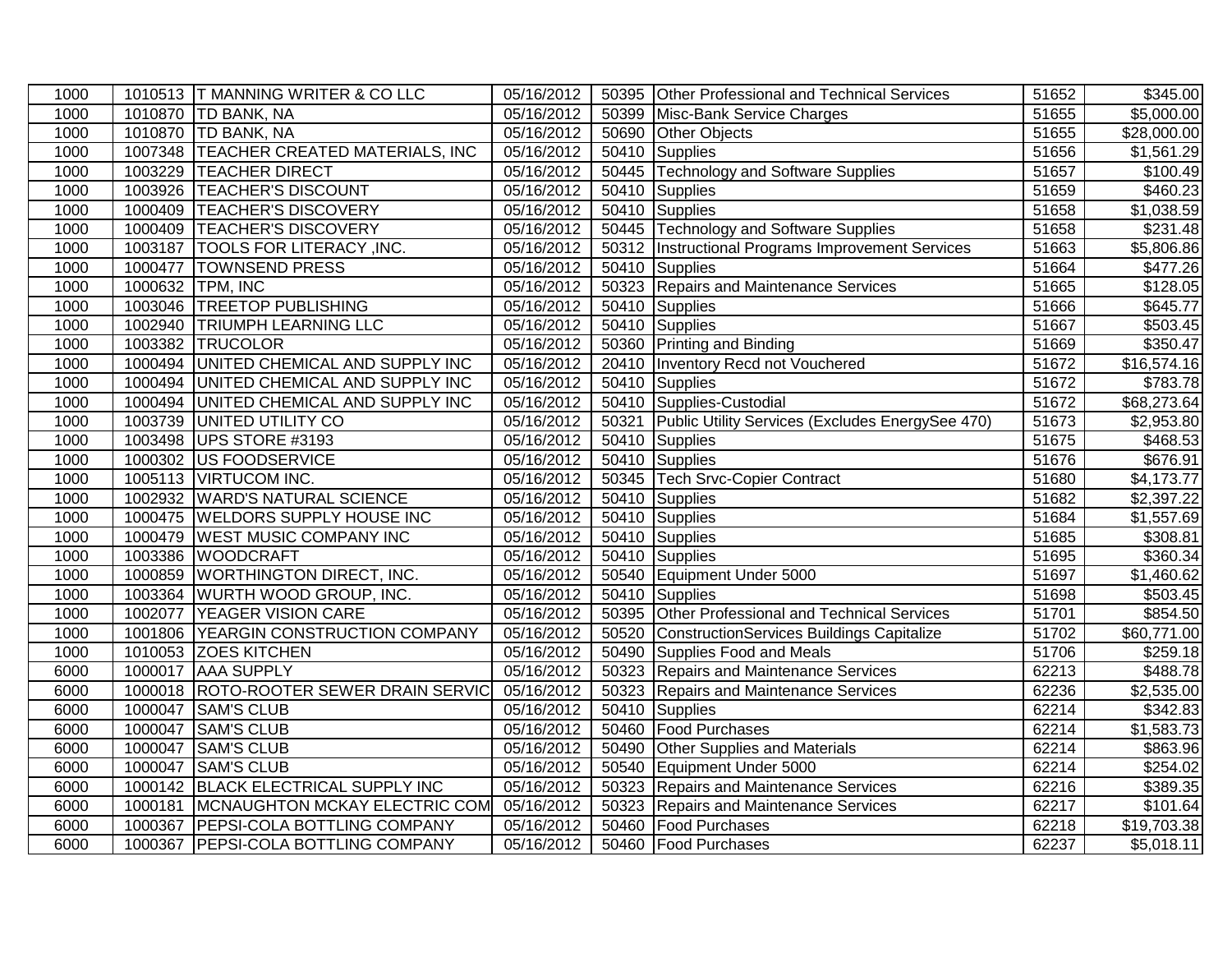| 6000 | 1000542   TMS SOUTH (IMSCO)              | 05/16/2012 | 50323 Repairs and Maintenance Services             | 62219            | \$143.58     |
|------|------------------------------------------|------------|----------------------------------------------------|------------------|--------------|
| 6000 | 1000721 FORMS & SUPPLY, INC.             | 05/16/2012 | 50410 Supplies                                     | 62220            | \$137.54     |
| 6000 | 1000721 FORMS & SUPPLY, INC.             | 05/16/2012 | 50410 Supplies                                     | 62238            | \$238.74     |
| 6000 | 1001012 DIXIE RUBBER                     | 05/16/2012 | 50323 Repairs and Maintenance Services             | 62223            | \$613.21     |
| 6000 | 1001304 GRAINGER                         | 05/16/2012 | 50323 Repairs and Maintenance Services             | 62224            | \$405.69     |
| 6000 | 1001483 CC DICKSON                       | 05/16/2012 | 50323 Repairs and Maintenance Services             | 62225            | \$814.33     |
| 6000 | 1002038 PET DAIRY                        | 05/16/2012 | 50460 Food Purchases                               | 62239            | \$121,449.28 |
| 6000 | 1002695 DELL MARKETING                   | 05/16/2012 | 50545 TechnologyEquipment Under 5000               | 62227            | \$3,895.51   |
| 6000 | 1002695 DELL MARKETING                   | 05/16/2012 | 50545 TechnologyEquipment Under 5000               | 62240            | \$524.70     |
| 6000 | 1004748 MARVIN'S PRODUCE                 | 05/16/2012 | 50460 Food Purchases                               | 62241            | \$31,414.47  |
| 6000 | 1004788 SHARP BUSINESS SYSTEMS           | 05/16/2012 | 50323 Repairs and Maintenance Services             | 62228            | \$326.80     |
| 6000 | 1005345 BLUE BELL CREAMERIES             | 05/16/2012 | 50460 Food Purchases                               | 62229            | \$2,388.12   |
| 6000 | 1005345 BLUE BELL CREAMERIES             | 05/16/2012 | 50460 Food Purchases                               | 62242            | \$1,136.85   |
| 6000 | 1005351 BULL'S EYE BRANDS                | 05/16/2012 | 50460   Food Purchases                             | 62230            | \$703.32     |
| 6000 | 1005396   DELI AT PELHAM FALLS           | 05/16/2012 | 50312  Instructional Programs Improvement Services | 62231            | \$972.00     |
| 6000 | 1005417 FUNACHO                          | 05/16/2012 | 50460 Food Purchases                               | 62232            | \$2,168.52   |
| 6000 | 1005417 FUNACHO                          | 05/16/2012 | 50460 Food Purchases                               | 62243            | \$2,462.69   |
| 6000 | 1005564 WHALEY FOOD SERVICE REPAIRS      | 05/16/2012 | 50323 Repairs and Maintenance Services             | 62233            | \$273.69     |
| 1000 | 1000850 AIRGAS NATIONAL WELDERS          | 05/18/2012 | 50410 Supplies                                     | 984              | \$214.86     |
| 1000 | 1000850 AIRGAS NATIONAL WELDERS          | 05/18/2012 | 50540 Equipment Under 5000                         | 984              | \$1,274.28   |
| 1000 | 1001623 BENDER BURKOT EAST COAST SUPPL   | 05/18/2012 | 20410   Inventory Recd not Vouchered               | 987              | \$17,232.43  |
| 1000 | 1001623 BENDER BURKOT EAST COAST SUPPL   | 05/18/2012 | 50410 Supplies                                     | 987              | \$1,591.01   |
| 1000 | 1003917 CLASSROOM DIRECT                 | 05/18/2012 | 50410 Supplies                                     | 993              | \$838.40     |
| 1000 | 1002726 ECHOLS OIL CO.                   | 05/18/2012 | 50410 Supplies-Vehicle fuel                        | 989              | \$19,889.00  |
| 1000 | 1003021 FIRE PROTECTION SPECIALIST OF    | 05/18/2012 | 50323 R&M Serv-Plant Serv                          | 992              | \$474.75     |
| 1000 | 1000848   FOLLETT LIBRARY COMPANY        | 05/18/2012 | 50430 Library Books and Materials                  | 982              | \$1,325.17   |
| 1000 | 1000567 FOLLETT LIBRARY RESOURCES        | 05/18/2012 | 50345 Technology                                   | 982              | 3330.26      |
| 1000 | 1000567 FOLLETT LIBRARY RESOURCES        | 05/18/2012 | 50410 Supplies                                     | 982              | \$435.82     |
| 1000 | 1000567 FOLLETT LIBRARY RESOURCES        | 05/18/2012 | 50430 Library Books and Materials                  | $\overline{982}$ | \$14,861.73  |
| 1000 | 1000567   FOLLETT LIBRARY RESOURCES      | 05/18/2012 | 50445 Technology and Software Supplies             | 982              | \$895.00     |
| 1000 | 1000721 FORMS & SUPPLY, INC.             | 05/18/2012 | 50410 Supplies                                     | 983              | \$2,529.26   |
| 1000 | 1000721 FORMS & SUPPLY, INC.             | 05/18/2012 | 50445 Technology and Software Supplies             | 983              | \$2,094.74   |
| 1000 | 1001499 G & K SERVICES                   | 05/18/2012 | 50329 Oth Prop Srv-Uniform Services                | 986              | \$1,773.06   |
| 1000 | 1002887 GREENVILLE OFFICE SUPPLY         | 05/18/2012 | 50445 Technology and Software Supplies             | 991              | \$284.96     |
| 1000 | 1001192 MAC PAPERS                       | 05/18/2012 | 50360 Printing and Binding                         | 985              | \$9,358.00   |
| 1000 | 1002878   MAXIM HEALTHCARE SERVICES, INC | 05/18/2012 | 50395 Other Professional and Technical Services    | 990              | \$5,644.08   |
| 1000 | 1002041 THYSSENKRUPP ELEVATOR            | 05/18/2012 | 50323 R&M Serv-Elevator Serv                       | 988              | \$1,260.00   |
| 6000 | 1000047 SAM'S CLUB                       | 05/18/2012 | 50460 Food Purchases                               | 62245            | \$1,576.26   |
| 6000 | 1000047 SAM'S CLUB                       | 05/18/2012 | 50490 Other Supplies and Materials                 | 62245            | \$518.22     |
| 6000 | 1000047 SAM'S CLUB                       | 05/18/2012 | 50545 TechnologyEquipment Under 5000               | 62245            | \$201.00     |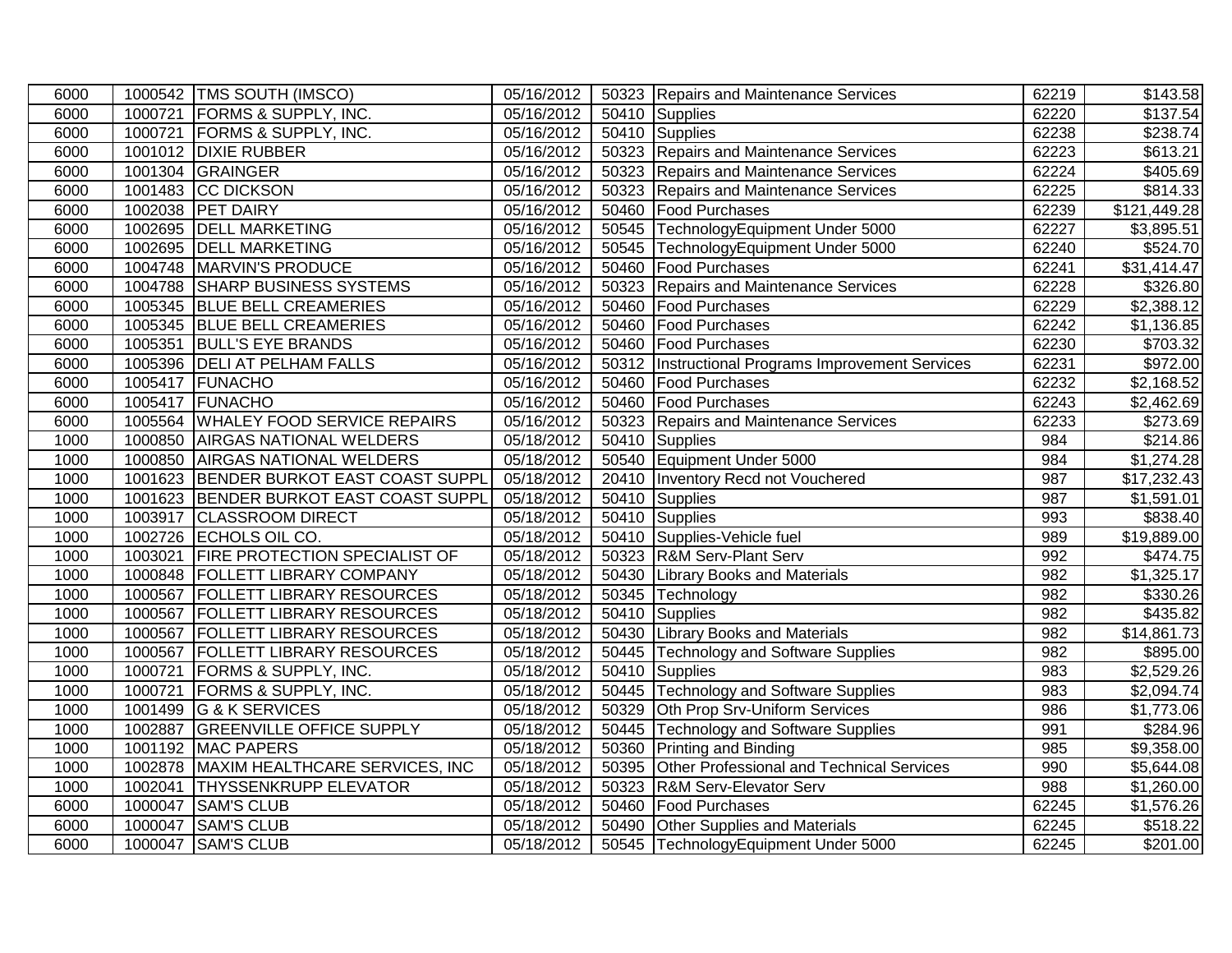| 6000 |                | 1000332 CRANDALL CORPORATION           | 05/18/2012 |       | 50323 Repairs and Maintenance Services           | 62246 | \$1,295.55             |
|------|----------------|----------------------------------------|------------|-------|--------------------------------------------------|-------|------------------------|
| 6000 |                | 1000025 JOYCE EQUIPMENT COMPANY        | 05/21/2012 |       | 50540 Equipment Under 5000                       | 62248 | \$4,218.16             |
| 6000 |                | 1000130 BALLENTINE EQUIPMENT COMPANY   | 05/21/2012 |       | 50540 Equipment Under 5000                       | 62249 | \$4,275.06             |
| 6000 |                | 1000831 BAKER DISTRIBUTING             | 05/21/2012 |       | 50323 Repairs and Maintenance Services           | 62252 | \$262.56               |
| 6000 |                | 1002136 SUBWAY (GOODWILL INDUSTRIES)   | 05/21/2012 |       | 50460 Food Purchases                             | 62253 | \$1,255.70             |
| 6000 |                | 1003510 FOX CREEK PRINTING CO., INC.   | 05/21/2012 |       | 50410 Supplies                                   | 62254 | \$296.80               |
| 6000 | 1005405 ECOLAB |                                        | 05/21/2012 |       | 50323 Repairs and Maintenance Services           | 62255 | \$393.37               |
| 6000 |                | 1006209 SC DEPARTMENT OF REVENUE       | 05/21/2012 |       | 50670 Sales Tax on Adult Meals                   | 62256 | \$3,385.00             |
| 1000 |                | 1010249 1:1 ONLINE TUTORING SERVICES   | 05/23/2012 | 50399 | Miscellaneous Purchased Services                 | 51708 | \$20,900.00            |
| 1000 |                | 1010341 ABDO-PUBLISHING COMPANY        | 05/23/2012 |       | 50410 Supplies                                   | 51709 | \$1,300.00             |
| 1000 |                | 1004014 ACT, INC.                      | 05/23/2012 |       | 50345 Technology                                 | 51710 | \$1,690.50             |
| 1000 |                | 1010162 ALL STAR LEARNING LLC          | 05/23/2012 |       | 50399 Miscellaneous Purchased Services           | 51711 | \$480.00               |
| 1000 |                | 1000061 ALTA BOOK CENTER               | 05/23/2012 |       | 50410 Supplies                                   | 51712 | \$167.50               |
| 1000 |                | 1003914 AMAZON                         | 05/23/2012 |       | 50410 Supplies                                   | 51713 | \$2,212.65             |
| 1000 |                | 1003914 AMAZON                         | 05/23/2012 |       | 50430 Library Books and Materials                | 51713 | \$284.49               |
| 1000 |                | 1003914 AMAZON                         | 05/23/2012 |       | 50445 Technology and Software Supplies           | 51713 | $\overline{$172.65}$   |
| 1000 |                | 1003590 AMERICAN SECURITY GREENVILLE   | 05/23/2012 |       | 50329 Other - Property Serv                      | 51714 | \$4,244.73             |
| 1000 |                | 1001090 ANDERSON BROTHERS              | 05/23/2012 |       | 50323 R&M Serv-Vehicle Serv                      | 51715 | $\overline{$2,660.89}$ |
| 1000 |                | 1000849 APPLE INC.                     | 05/23/2012 |       | 50345 Technology                                 | 51718 | \$209.88               |
| 1000 |                | 1000849 APPLE INC.                     | 05/23/2012 |       | 50445 Technology and Software Supplies           | 51718 | \$2,274.76             |
| 1000 |                | 1000849 APPLE INC.                     | 05/23/2012 |       | 50545 TechnologyEquipment Under 5000             | 51718 | \$32,751.88            |
| 1000 | 1000715 ASCD   |                                        | 05/23/2012 |       | 50410 Supplies                                   | 51719 | \$1,226.97             |
| 1000 | 1001705 AT&T   |                                        | 05/23/2012 |       | 50340 Comm Srvc-Landlines                        | 51720 | \$28,037.86            |
| 1000 |                | 1000720 BAKER & TAYLOR                 | 05/23/2012 |       | 50410 Supplies                                   | 51721 | \$351.20               |
| 1000 |                | 1002150 BARNES & NOBLE, INC.           | 05/23/2012 |       | 38045 Local Funds AP                             | 51723 | \$296.79               |
| 1000 |                | 1002150 BARNES & NOBLE, INC.           | 05/23/2012 |       | 50410 Supplies                                   | 51723 | \$263.69               |
| 1000 | 1000141 BI-LO  |                                        | 05/23/2012 |       | 50410 Supplies                                   | 51724 | $\overline{$487.23}$   |
| 1000 | 1000141 BI-LO  |                                        | 05/23/2012 |       | 50490 Supplies Food and Meals                    | 51724 | \$576.09               |
| 1000 | 1006377 BI-LO  |                                        | 05/23/2012 |       | 50410 Supplies                                   | 51725 | \$1,567.54             |
| 1000 | 1006377 BI-LO  |                                        | 05/23/2012 |       | 50490 Supplies Food and Meals                    | 51725 | \$236.61               |
| 1000 |                | 1001105 BINSWANGER                     | 05/23/2012 |       | 50323 R&M Serv-Plant Serv                        | 51726 | \$1,325.11             |
| 1000 |                | 1004003 BLACKSTOCK, SUSAN              | 05/23/2012 |       | 50331 Student Transportation                     | 51727 | \$242.40               |
| 1000 |                | 1000145 BLUE RIDGE RURAL WATER COMPANY | 05/23/2012 | 50321 | Public Utility Services (Excludes EnergySee 470) | 51730 | \$1,042.32             |
| 1000 |                | 1011035 BRING YOUR A GAME TO WORK      | 05/23/2012 |       | 50445 Technology and Software Supplies           | 51731 | \$1,371.41             |
| 1000 |                | 1009912 BROUGHTON, JENNIFER P          | 05/23/2012 | 50331 | Student Transportation                           | 51732 | \$269.17               |
| 1000 |                | 1007840 BRUCE AIR FILTER CO            | 05/23/2012 | 50410 | Supplies-Filters                                 | 51735 | \$3,356.39             |
| 1000 |                | 1003291 BURRELL, CHAD SR               | 05/23/2012 | 50331 | Student Transportation                           | 51737 | \$420.16               |
| 1000 |                | 1000163 CALLOWAY HOUSE INC             | 05/23/2012 |       | 50410 Supplies                                   | 51738 | \$220.20               |
| 1000 |                | 1000164 CAMCOR                         | 05/23/2012 |       | 50445 Technology and Software Supplies           | 51739 | \$43,984.11            |
| 1000 |                | 1000164 CAMCOR                         | 05/23/2012 |       | 50540 Equipment Under 5000                       | 51739 | \$1,243.44             |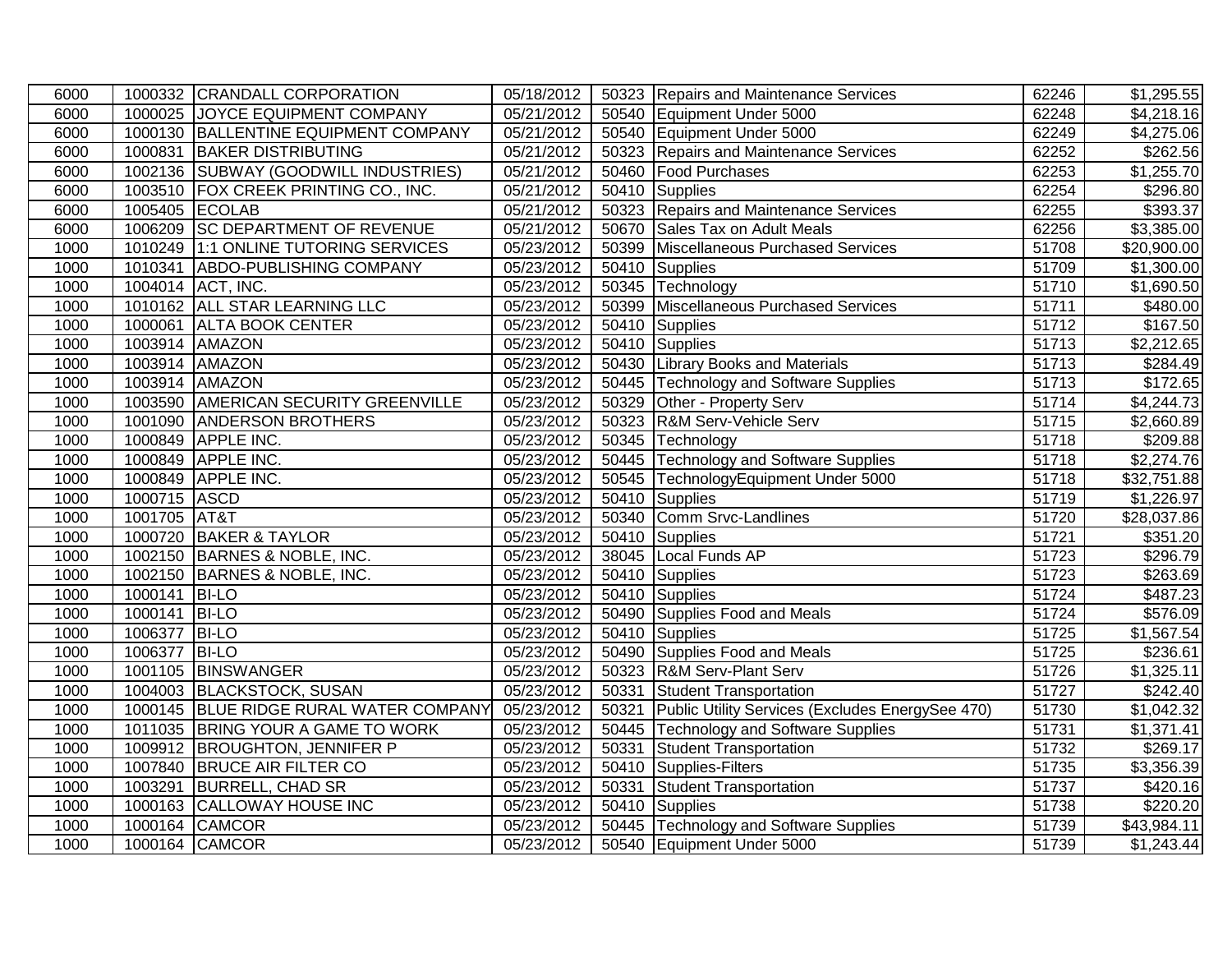| 1000 |         | 1000752 CAROLINA BIOLOGICAL SUPPLY CO    | 05/23/2012 |       | 50410 Supplies                                   | 51742 | \$1,615.09              |
|------|---------|------------------------------------------|------------|-------|--------------------------------------------------|-------|-------------------------|
| 1000 |         | 1000183 CARQUEST AUTO PARTS              | 05/23/2012 |       | 50410 Supplies                                   | 51743 | $\overline{$1,199.26}$  |
| 1000 |         | 1004852 CARRIE LERSCH SERVICES, LLC      | 05/23/2012 |       | 50395 Other Professional and Technical Services  | 51744 | \$525.00                |
| 1000 |         | 1002680 CHARTER COMMUNICATIONS           | 05/23/2012 |       | 50395 Other Professional and Technical Services  | 51745 | \$174.98                |
| 1000 | 1001393 | <b>CLEMSON UNIV. COOP EXTENTION</b>      | 05/23/2012 |       | 50323 R&M Serv-Athletic Fields                   | 51746 | \$690.00                |
| 1000 |         | 1000213 COMMISSION OF PUBLIC WORKS       | 05/23/2012 | 50321 | Public Utility Services (Excludes EnergySee 470) | 51747 | \$3,293.58              |
| 1000 |         | 1000213 COMMISSION OF PUBLIC WORKS       | 05/23/2012 |       | 50470 Energy-Electricity                         | 51747 | \$43,988.94             |
| 1000 |         | 1000213 COMMISSION OF PUBLIC WORKS       | 05/23/2012 |       | 50470 Energy-Gas                                 | 51747 | \$3,692.05              |
| 1000 | 1002506 | COMMISSION OF PUBLIC WORKS-GRE           | 05/23/2012 |       | 50470 Energy-Gas                                 | 51748 | \$157.20                |
| 1000 |         | 1002916 COMPUTER SOFTWARE INNOVATIONS    | 05/23/2012 |       | 38045 Local Funds AP                             | 51749 | \$1,496.73              |
| 1000 |         | 1002916 COMPUTER SOFTWARE INNOVATIONS    | 05/23/2012 |       | 50545 TechnologyEquipment Under 5000             | 51749 | \$2,573.71              |
| 1000 | 1009447 | CONTRACT PAPER GROUP INC                 | 05/23/2012 |       | 20410 Inventory Recd not Vouchered               | 51750 | \$74,339.49             |
| 1000 |         | 1000332 CRANDALL CORPORATION             | 05/23/2012 |       | 50395 Prof Tech Srvc-Chemical Disposal           | 51753 | \$975.00                |
| 1000 | 1006223 | <b>CSI TECHNOLOGY OUTFITTERS</b>         | 05/23/2012 |       | 50410 Supplies                                   | 51755 | $\overline{$}978.27$    |
| 1000 | 1006223 | <b>CSI TECHNOLOGY OUTFITTERS</b>         | 05/23/2012 |       | 50445 Technology and Software Supplies           | 51755 | \$245.98                |
| 1000 | 1006223 | <b>CSI TECHNOLOGY OUTFITTERS</b>         | 05/23/2012 |       | 50545 TechnologyEquipment Under 5000             | 51755 | \$35,915.34             |
| 1000 | 1004437 | DAVIES, MICHELE C                        | 05/23/2012 |       | 50331 Student Transportation                     | 51757 | $\overline{$}113.63$    |
| 1000 | 1002695 | <b>DELL MARKETING</b>                    | 05/23/2012 |       | 50345 Technology                                 | 51758 | \$1,570.80              |
| 1000 | 1002695 | <b>DELL MARKETING</b>                    | 05/23/2012 |       | 50445 Technology and Software Supplies           | 51758 | \$1,334.51              |
| 1000 | 1002695 | <b>DELL MARKETING</b>                    | 05/23/2012 |       | 50545 TechnologyEquipment Under 5000             | 51758 | $\overline{$8,261.76}$  |
| 1000 | 1000755 | <b>DICK BLICK COMPANY</b>                | 05/23/2012 | 20410 | Inventory Recd not Vouchered                     | 51760 | \$424.85                |
| 1000 | 1000755 | <b>DICK BLICK COMPANY</b>                | 05/23/2012 |       | 50410 Supplies                                   | 51760 | \$1,863.93              |
| 1000 |         | 1010183 DIGITAL RIVER EDUCATION SERV     | 05/23/2012 |       | 50445 Technology and Software Supplies           | 51761 | \$6,646.29              |
| 1000 |         | 1005315 DIVERSIFIED ELECTRONICS, INC     | 05/23/2012 |       | 50345 Technology                                 | 51764 | \$116.07                |
| 1000 |         | 1005315 DIVERSIFIED ELECTRONICS, INC     | 05/23/2012 |       | 50445 Technology and Software Supplies           | 51764 | \$2,989.20              |
| 1000 |         | 1000838 DUKE POWER                       | 05/23/2012 |       | 50470 Energy-Electricity                         | 51766 | $\sqrt{$324.31}$        |
| 1000 |         | 1006905 EARLY AUTISM PROJECT, INC.       | 05/23/2012 |       | 50313 Student Services                           | 51767 | \$599.45                |
| 1000 |         | 1001740 ELECTRO-MECH SCOREBOARD COMPA    | 05/23/2012 |       | 50323 Repairs and Maintenance Services           | 51769 | \$1,475.00              |
| 1000 |         | 1010145 ELEVATOR INSPECTION LLC          | 05/23/2012 | 50329 | Other - Property Serv                            | 51770 | \$425.00                |
| 1000 |         | 1010063 EMC PUBLISHING LLC               | 05/23/2012 |       | 50410 Supplies                                   | 51771 | \$1,319.95              |
| 1000 | 1004117 | <b>ENHANCED FINANCIAL SOLUTIONS</b>      | 05/23/2012 |       | 50690 Other Objects                              | 51772 | \$115,426.54            |
| 1000 |         | 1010923 ENTERTAINMENT DIRECT LLC         | 05/23/2012 |       | 50410 Supplies                                   | 51773 | \$187.52                |
| 1000 |         | 1006908 FISHER SCIENTIFIC COMPANY, LLC   | 05/23/2012 |       | 50410 Supplies                                   | 51774 | $\sqrt{$439.51}$        |
| 1000 | 1001572 | <b>FLINN SCIENTIFIC, INC.</b>            | 05/23/2012 |       | 50410 Supplies                                   | 51775 | \$1,090.82              |
| 1000 | 1006291 | <b>FOOD EQUIPMENT CO</b>                 | 05/23/2012 |       | 50410 Supplies                                   | 51776 | $\overline{\$1,}306.51$ |
| 1000 | 1000082 | <b>FOX CREEK PRINTING (DYE &amp; SON</b> | 05/23/2012 |       | 50360 Printing and Binding                       | 51777 | \$887.81                |
| 1000 |         | 1002813 FREEMAN, TINA                    | 05/23/2012 | 50331 | <b>Student Transportation</b>                    | 51779 | $\overline{$}311.08$    |
| 1000 | 1002417 | <b>FRINGE BENEFITS MANGEMENT COMP</b>    | 05/23/2012 |       | 20412 Administrative Fees                        | 51782 | $\overline{$}622.40$    |
| 1000 |         | 1002417 FRINGE BENEFITS MANGEMENT COMP   | 05/23/2012 |       | 20412 Health Savings - Deductible                | 51781 | \$395.00                |
| 1000 |         | 1002417 FRINGE BENEFITS MANGEMENT COMP   | 05/23/2012 |       | 20412 Health Savings - Deductible                | 51782 | \$478.34                |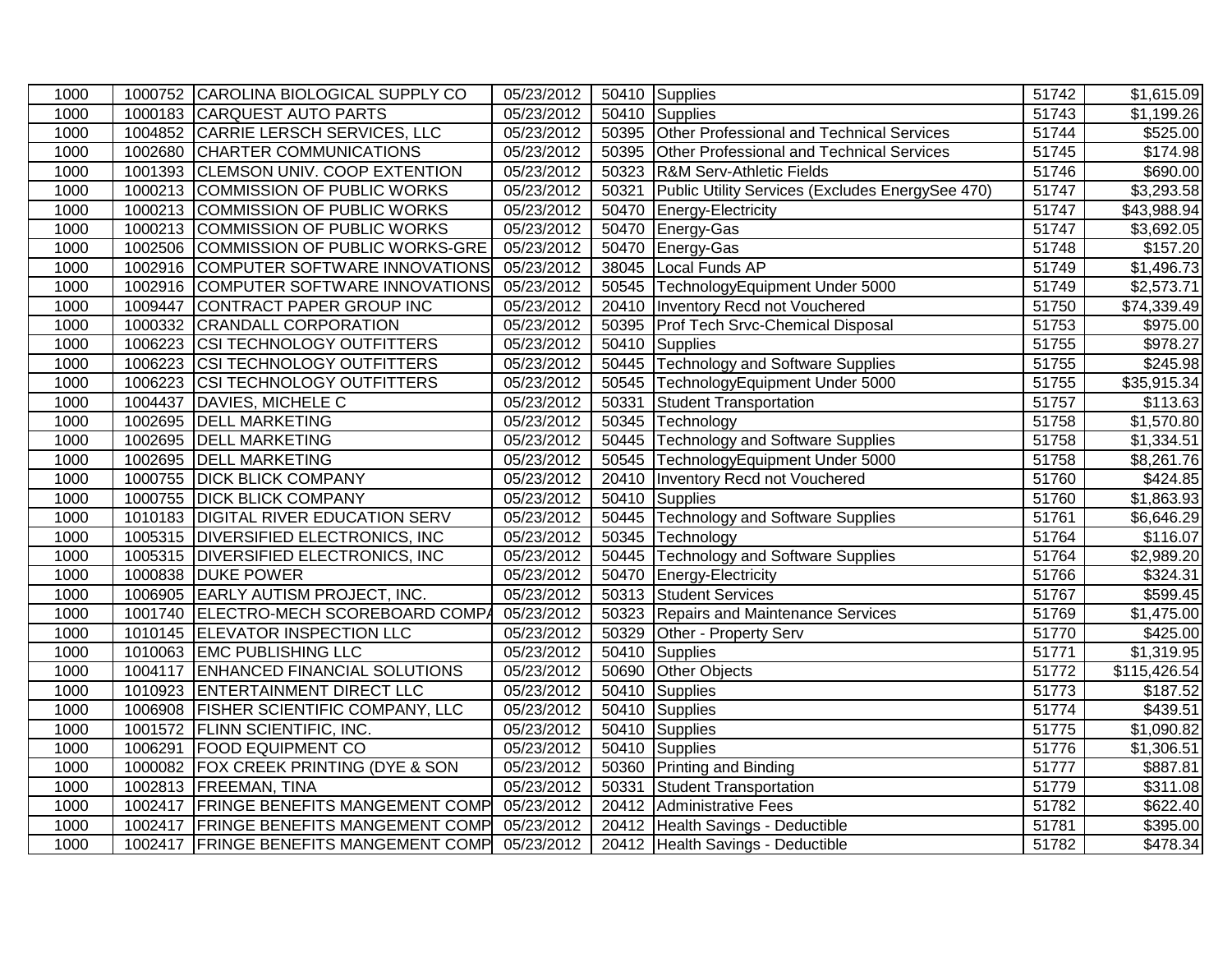| 1000 |                 | 1002417 FRINGE BENEFITS MANGEMENT COMP 05/23/2012 |            |       | 20412 Out of Pocket Medical                         | 51780 | $\overline{$}715.01$   |
|------|-----------------|---------------------------------------------------|------------|-------|-----------------------------------------------------|-------|------------------------|
| 1000 |                 | 1002417 FRINGE BENEFITS MANGEMENT COMP            | 05/23/2012 |       | 20412 Out of Pocket Medical                         | 51781 | \$150.01               |
| 1000 |                 | 1000439 FROEHLING & ROBERTSON INC                 | 05/23/2012 |       | 50395 Other Professional and Technical Services     | 51783 | $\overline{$1,462.50}$ |
| 1000 |                 | 1010369 FUTRELL, CANDICE M                        | 05/23/2012 | 50331 | Student Transportation                              | 51784 | \$304.01               |
| 1000 | 1001158         | <b>GALLERY AT GROVE</b>                           | 05/23/2012 |       | 50410 Supplies                                      | 51785 | \$162.18               |
| 1000 | 1006605         | <b>GARY, CLARA M</b>                              | 05/23/2012 | 50331 | Student Transportation                              | 51786 | \$282.80               |
| 1000 | 1002772         | <b>GLOBAL TEACHERS RESEARCH &amp; RES</b>         | 05/23/2012 | 50311 | <b>Instructional Services</b>                       | 51788 | \$13,844.76            |
| 1000 | 1009697         | <b>GOPHER PROFORMANCE</b>                         | 05/23/2012 |       | 50410 Supplies                                      | 51789 | \$925.55               |
| 1000 | 1002108         | GOSNELL CHAPMAN VISION CENTER                     | 05/23/2012 | 50395 | Other Professional and Technical Services           | 51790 | \$106.00               |
| 1000 | 1004807         | <b>GREENVILLE COUNTY TAX COLLECTO</b>             | 05/23/2012 | 50321 | Public Utility Services (Excludes EnergySee 470)    | 51792 | \$1,820.06             |
| 1000 | 1000461         | <b>GREENVILLE NEWS</b>                            | 05/23/2012 | 50350 | Advertising                                         | 51955 | \$674.69               |
| 1000 |                 | 1007524 GREENVILLE ROOFING CO. INC.               | 05/23/2012 | 50323 | Repairs and Maintenance Services                    | 51793 | \$2,775.00             |
| 1000 | 1001497         | <b>GREENVILLE WATER SYSTEM</b>                    | 05/23/2012 | 50321 | Public Utility Services (Excludes EnergySee 470)    | 51794 | \$22,044.85            |
| 1000 |                 | 1006912 H&H GLASS & SERVICES INC.                 | 05/23/2012 |       | 50323 R&M Serv-Plant Serv                           | 51795 | \$909.23               |
| 1000 | 1010965         | <b>H2L CONSULTING ENGINEERS</b>                   | 05/23/2012 | 50395 | Other Professional and Technical Services           | 51796 | \$6,435.00             |
| 1000 |                 | 1011216 HARRELL'S LLC                             | 05/23/2012 |       | 50410 Supplies-Athletic Fields                      | 51799 | \$11,149.88            |
| 1000 |                 | 1001935 HERFF JONES, INC. EDUCATION DI            | 05/23/2012 |       | 50410 Supplies                                      | 51801 | \$260.38               |
| 1000 | 1011021         | <b>HERNDON CHEVROLET INC</b>                      | 05/23/2012 |       | 50550 Equipment Licensed Vehicles Capitalize        | 51802 | \$20,374.00            |
| 1000 | 1004926         | HINES, KATIE                                      | 05/23/2012 | 50331 | Student Transportation                              | 51803 | \$229.78               |
| 1000 | 1002388         | <b>HOFFMAN &amp; HOFFMAN INC.</b>                 | 05/23/2012 | 50520 | ConstructionServices Buildings Capitalize           | 51804 | \$10,212.04            |
| 1000 | 1002868         | <b>HONEY BAKED HAM</b>                            | 05/23/2012 | 50490 | Supplies Food and Meals                             | 51956 | $\overline{$}113.24$   |
| 1000 | 1004448         | HORNER, ANGELA                                    | 05/23/2012 | 50331 | <b>Student Transportation</b>                       | 51805 | \$315.12               |
| 1000 |                 | 1000539 HOUGHTON MIFFLIN HARCOURT                 | 05/23/2012 |       | 50410 Supplies                                      | 51807 | \$1,212.74             |
| 1000 |                 | 1010880 HULSEY MCCORMICK & WALLACE INC            | 05/23/2012 | 50520 | ConstructionServices (Temp) Building/Construction N | 51809 | \$1,184.64             |
| 1000 |                 | 1008012 ICE MILLER, LLP                           | 05/23/2012 | 50395 | Other Professional and Technical Services           | 51811 | \$11,250.00            |
| 1000 | 1001738 INGLES' |                                                   | 05/23/2012 | 50410 | Supplies                                            | 51812 | \$169.27               |
| 1000 |                 | 1011243   i-SAFE, INC                             | 05/23/2012 |       | 50345 Technology                                    | 51810 | \$4,550.00             |
| 1000 |                 | 1007453 JA PIPER ROOFING CO                       | 05/23/2012 | 50323 | Repairs and Maintenance Services                    | 51813 | \$4,633.39             |
| 1000 | 1000462 JANPAK  |                                                   | 05/23/2012 |       | 50410 Supplies-Custodial                            | 51814 | \$5,785.92             |
| 1000 |                 | 1002696 JASON'S DELI CORP.                        | 05/23/2012 |       | 50490 Supplies Food and Meals                       | 51815 | \$394.63               |
| 1000 | 1000671         | JONES SCHOOL SUPPLY CO.                           | 05/23/2012 |       | 50410 Supplies                                      | 51819 | \$1,241.77             |
| 1000 |                 | 1006188 JONES, SUSAN M(BOYS HOME OF TH            | 05/23/2012 | 50311 | <b>Instructional Services</b>                       | 51820 | $\overline{$223.10}$   |
| 1000 |                 | 1001529 JUNIOR LIBRARY GUILD                      | 05/23/2012 |       | 50430 Library Books and Materials                   | 51821 | $\overline{$1,863.00}$ |
| 1000 | 1010982         | KC STEEL AND SUPPLY INC                           | 05/23/2012 |       | 50410 Supplies                                      | 51825 | \$317.86               |
| 1000 | 1003092         | <b>KTS AGENDAS, INC</b>                           | 05/23/2012 |       | 50410 Supplies                                      | 51827 | \$3,399.00             |
| 1000 | 1001618         | LAERDAL MEDICAL CORPORATION                       | 05/23/2012 |       | 50410 Supplies                                      | 51828 | \$1,106.48             |
| 1000 |                 | 1000210 LAURENS ELECTRIC COOPERATIVE              | 05/23/2012 |       | 50470 Energy-Electricity                            | 51829 | \$14,841.22            |
| 1000 |                 | 1004405 LAWLER AND ASSOCIATES LLC                 | 05/23/2012 |       | 50395 Other Professional and Technical Services     | 51830 | \$810.00               |
| 1000 |                 | 1004462 LAWSON SOFTWARE AMERICAS-USD              | 05/23/2012 |       | 50316 Data Processing Services                      | 51831 | \$13,231.01            |
| 1000 |                 | 1002815 LEARNING KEY LLC                          | 05/23/2012 |       | 50399 Miscellaneous Purchased Services              | 51833 | \$22,388.00            |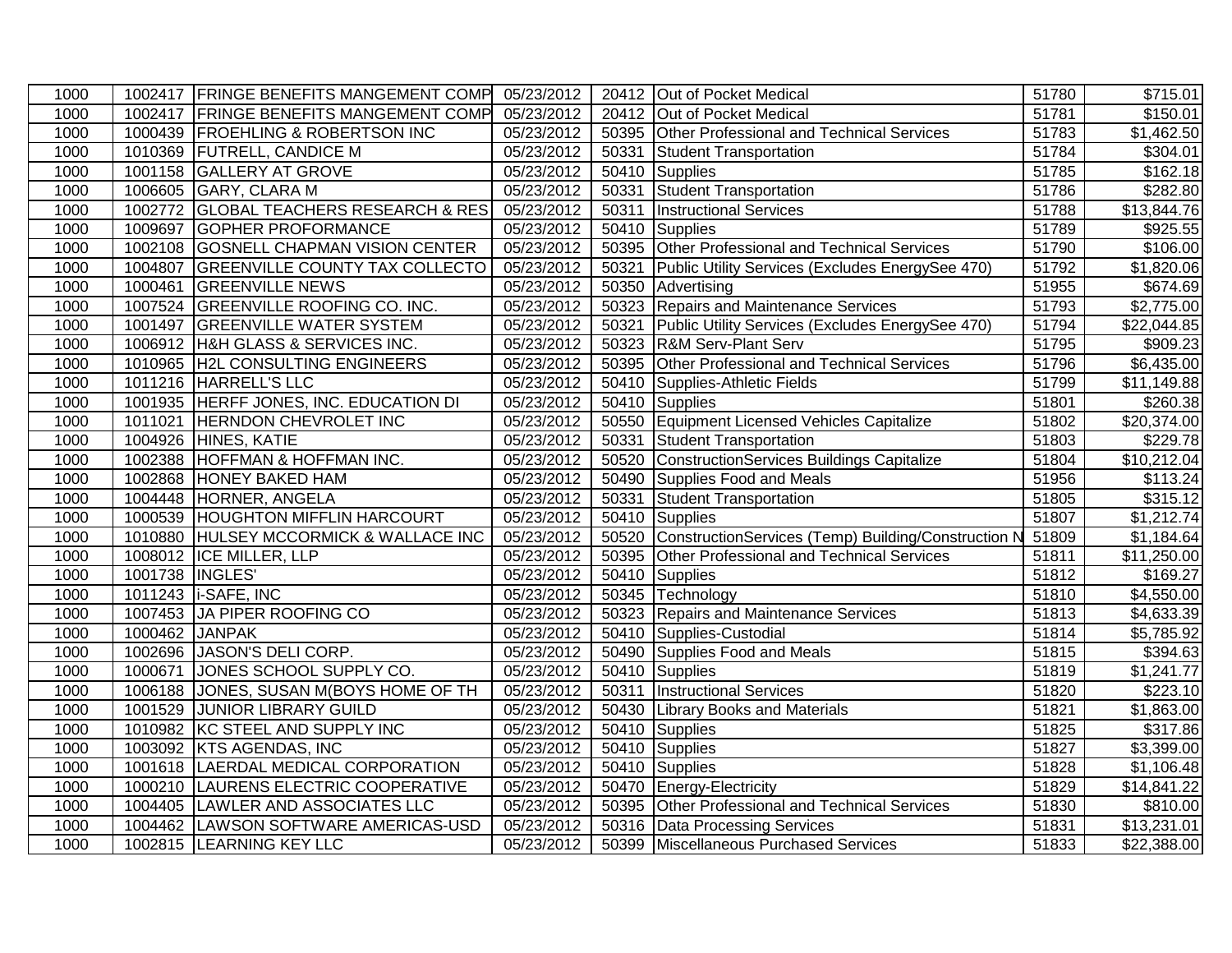| 1000 |         | 1010718  LEXMARK INTERNATIONAL INC     | 05/23/2012 |       | 50445 Technology and Software Supplies                  | 51834 | $\sqrt{3}473.82$       |
|------|---------|----------------------------------------|------------|-------|---------------------------------------------------------|-------|------------------------|
| 1000 |         | 1000099 LIBRARY VIDEO COMPANY          | 05/23/2012 |       | 50445 Technology and Software Supplies                  | 51836 | \$524.10               |
| 1000 |         | 1002069 LOFTIS PRINTING CO., INC.      | 05/23/2012 |       | 50395 Other Professional and Technical Services         | 51837 | \$113.41               |
| 1000 |         | 1000113 LOWE'S OF GREENVILLE           | 05/23/2012 |       | 50410 Supplies                                          | 51838 | \$2,115.28             |
| 1000 |         | 1001452 LOWE'S OF SIMPSONVILLE         | 05/23/2012 |       | 50410 Supplies                                          | 51838 | \$1,303.55             |
| 1000 |         | 1003404   MANAGEMENT DECISIONS         | 05/23/2012 |       | 50395 Other Professional and Technical Services         | 51842 | \$14,137.50            |
| 1000 | 1007717 | MASTERCRAFT RENOVAITON SYSTEMS         | 05/23/2012 |       | 50323 R&M Serv-Gym Bleacher Serv                        | 51844 | \$698.00               |
| 1000 | 1007682 | MAULDIN FAMILY PHARMACY                | 05/23/2012 |       | 50410 Supplies                                          | 51845 | $\sqrt{$101.22}$       |
| 1000 | 1007986 | <b>MBAJ ARCHITECTURE</b>               | 05/23/2012 |       | 50520 ConstructionServices Arch Fees Capitalize         | 51847 | \$4,472.28             |
| 1000 | 1002766 | MEDCO SUPPLY LOCKBOX                   | 05/23/2012 |       | 50410 Supplies                                          | 51849 | \$1,276.71             |
| 1000 |         | 1001034 M-F ATHLETIC COMPANY           | 05/23/2012 |       | 50540 Equipment Under 5000                              | 51839 | \$5,144.93             |
| 1000 | 1004878 | MOO, JONDA LYNN                        | 05/23/2012 | 50331 | Student Transportation                                  | 51852 | \$355.52               |
| 1000 | 1000841 | <b>MOTOROLA INC</b>                    | 05/23/2012 |       | 50323 R&M Serv-Equipment Repair Serv                    | 51854 | \$2,443.83             |
| 1000 | 1002792 | MULTI HEALTH SYSTEMS, INC.             | 05/23/2012 |       | 50410 Supplies-Testing                                  | 51855 | \$20,799.31            |
| 1000 |         | 1006844 MUSIC THEATRE INTERNATIONAL    | 05/23/2012 |       | 50395 Other Professional and Technical Services         | 51856 | \$585.00               |
| 1000 | 1010817 | MUSICIAN'S FRIEND, INC                 | 05/23/2012 |       | 50410 Supplies                                          | 51857 | \$529.48               |
| 1000 |         | 1000205 NASCO INC                      | 05/23/2012 |       | 50410 Supplies                                          | 51858 | \$3,351.35             |
| 1000 |         | 1001130 NATIONAL FIRE PROTECTION ASSOC | 05/23/2012 |       | 50640 Organization Membership Dues and Fees (Profession | 51862 | \$165.00               |
| 1000 |         | 1001763 NETWORK CONTROLS & ELECTRIC    | 05/23/2012 |       | 50580 Mobile Classrooms Construction Non Capitalize     | 51864 | \$1,718.19             |
| 1000 | 1003320 | NORFOLK WIRE & ELECTRONICS INC         | 05/23/2012 |       | 50445 Technology and Software Supplies                  | 51865 | $\overline{$169.39}$   |
| 1000 | 1008622 | <b>ORKIN, INC</b>                      | 05/23/2012 |       | 50323 R&M Serv-Pest Control Serv                        | 51868 | \$4,405.00             |
| 1000 |         | 1000243 PEARSON EDUCATION, INC.        | 05/23/2012 |       | 50410 Supplies                                          | 51873 | \$5,814.73             |
| 1000 |         | 1000243 PEARSON EDUCATION, INC.        | 05/23/2012 |       | 50410 Supplies-Testing                                  | 51863 | \$1,927.73             |
| 1000 |         | 1000364 PECKNEL MUSIC COMPANY          | 05/23/2012 |       | 50323 Repairs and Maintenance Services                  | 51874 | $\sqrt{492.42}$        |
| 1000 |         | 1000364 PECKNEL MUSIC COMPANY          | 05/23/2012 |       | 50410 Supplies                                          | 51874 | \$1,006.01             |
| 1000 |         | 1000364 PECKNEL MUSIC COMPANY          | 05/23/2012 |       | 50540 Equipment Under 5000                              | 51874 | \$1,298.50             |
| 1000 |         | 1003037 PEDIATRIC SERVICES OF AMERICA, | 05/23/2012 |       | 50395 Other Professional and Technical Services         | 51875 | $\overline{$7,571.25}$ |
| 1000 |         | 1002479 PHONAK, LLC                    | 05/23/2012 |       | 50445 Technology and Software Supplies                  | 51877 | \$443.08               |
| 1000 |         | 1003614 PIEDMONT NATURAL GAS           | 05/23/2012 |       | 50470 Energy-Gas                                        | 51878 | \$17,850.62            |
| 1000 |         | 1000392 PITNEY BOWES                   | 05/23/2012 |       | 50399 Miscellaneous Purchased Services                  | 51879 | \$5,000.00             |
| 1000 |         | 1010590 PIZZA AND THEN SOME            | 05/23/2012 |       | 50490 Supplies Food and Meals                           | 51880 | \$545.53               |
| 1000 |         | 1009112 POCKET NURSE ENTERPRISES, INC  | 05/23/2012 |       | 50410 Supplies                                          | 51882 | \$503.03               |
| 1000 |         | 1009112 POCKET NURSE ENTERPRISES, INC  | 05/23/2012 |       | 50540 Equipment Under 5000                              | 51882 | \$3,342.04             |
| 1000 |         | 1001079 PRESENTATION SYSTEMS SOUTH, IN | 05/23/2012 |       | 50410 Supplies                                          | 51885 | \$2,711.98             |
| 1000 |         | 1001079 PRESENTATION SYSTEMS SOUTH, IN | 05/23/2012 |       | 50545 TechnologyEquipment Under 5000                    | 51885 | \$4,327.70             |
| 1000 | 1000273 | <b>PRODUCTIONS UNLIMITED</b>           | 05/23/2012 |       | 50410 Supplies                                          | 51887 | \$477.00               |
| 1000 |         | 1002240 PROJECT LEAD THE WAY, INC.     | 05/23/2012 |       | 50640 Organization Membership Dues and Fees (Profession | 51888 | \$1,000.00             |
| 1000 | 1010909 | <b>PYLES, WANDA JEAN</b>               | 05/23/2012 | 50331 | Student Transportation                                  | 51892 | $\overline{$}129.28$   |
| 1000 | 1001347 | <b>PYRAMID SCHOOL PRODUCTS</b>         | 05/23/2012 |       | 20410   Inventory Recd not Vouchered                    | 51893 | \$4,298.15             |
| 1000 | 1000305 | QUILL CORPORATION                      | 05/23/2012 |       | 50410 Supplies                                          | 51894 | \$816.30               |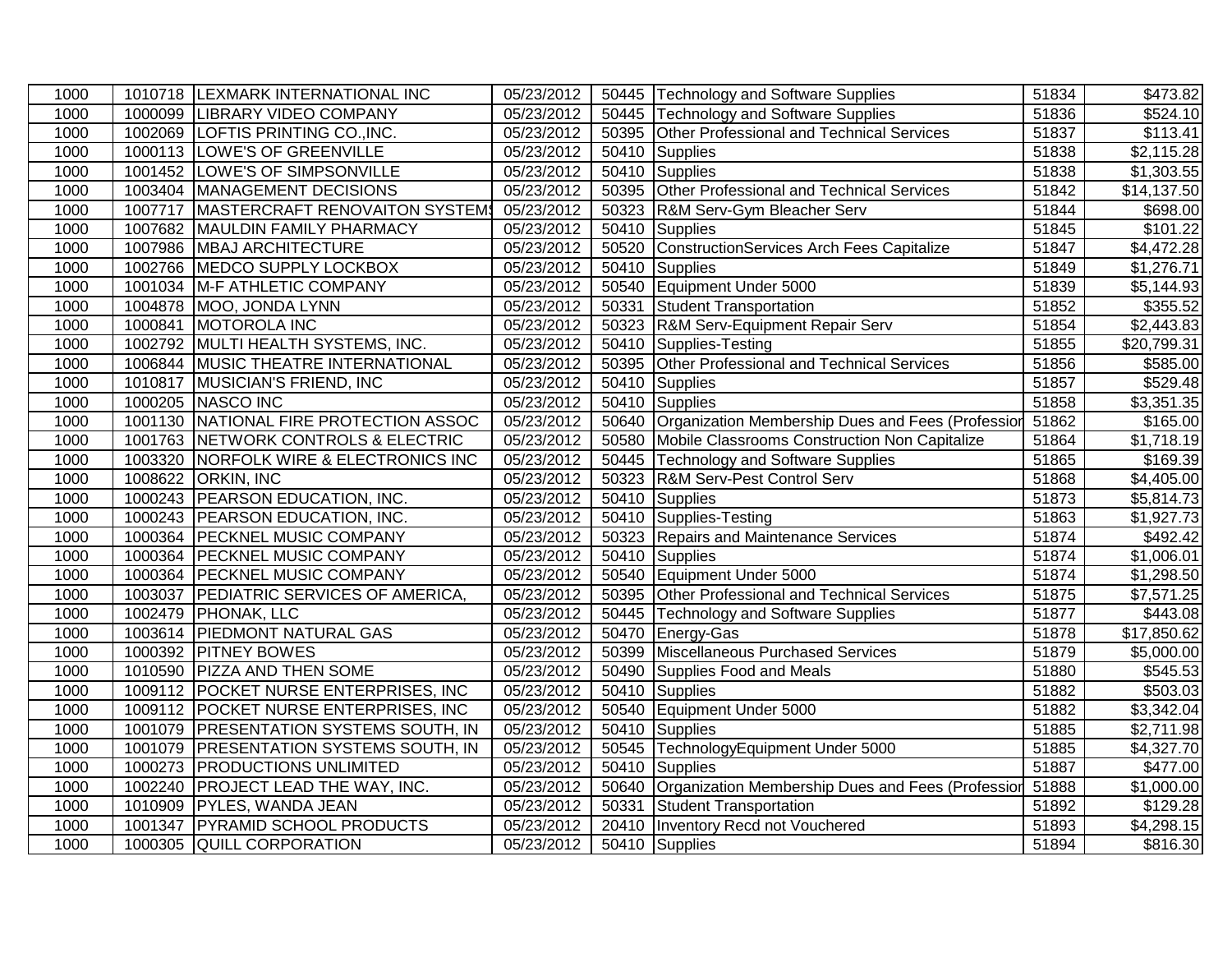| 1000 |         | 1003615 QUILL CORPORATION              | 05/23/2012 |       | 50410 Supplies                                      | 51894 | \$3,245.54              |
|------|---------|----------------------------------------|------------|-------|-----------------------------------------------------|-------|-------------------------|
| 1000 |         | 1001036 RADIO SHACK                    | 05/23/2012 |       | 50410 Supplies                                      | 51895 | \$720.26                |
| 1000 |         | 1008445 RAYMOND ENGINEERING SC         | 05/23/2012 |       | 50395 Other Professional and Technical Services     | 51896 | \$18,521.05             |
| 1000 |         | 1000327 READING SOURCE                 | 05/23/2012 |       | 50410 Supplies                                      | 51897 | \$1,725.26              |
| 1000 | 1000327 | <b>READING SOURCE</b>                  | 05/23/2012 |       | 50445 Technology and Software Supplies              | 51897 | \$371.11                |
| 1000 |         | 1001573 REALLY GOOD STUFF              | 05/23/2012 |       | 50410 Supplies                                      | 51898 | \$206.06                |
| 1000 |         | 1003499 RELOCATION GUIDE               | 05/23/2012 |       | 50350 Advertising                                   | 51900 | \$2,550.00              |
| 1000 |         | 1000842 REMEDIA PUBLICATIONS INC       | 05/23/2012 |       | 50410 Supplies                                      | 51901 | \$624.05                |
| 1000 |         | 1000074 RICOH AMERICAS CORP.           | 05/23/2012 |       | 50345 Tech Srvc-Copier Contract                     | 51902 | \$936.34                |
| 1000 |         | 1001069 RISK CONSULTANTS, INC.         | 05/23/2012 |       | 50315 Management Services                           | 51903 | \$4,500.00              |
| 1000 |         | 1000651 S & S WORLDWIDE INC            | 05/23/2012 |       | 20410   Inventory Recd not Vouchered                | 51907 | $\overline{$}591.48$    |
| 1000 |         | 1001498 SALLY'S BEAUTY SUPPLIES- HILLV | 05/23/2012 |       | 50410 Supplies                                      | 51908 | \$1,969.48              |
| 1000 |         | 1001891 SALLY'S BEAUTY SUPPLY          | 05/23/2012 |       | 50410 Supplies                                      | 51909 | $\overline{$3,671.00}$  |
| 1000 |         | 1002738 SALLY'S BEAUTY SUPPLY #02339   | 05/23/2012 |       | 50410 Supplies                                      | 51910 | \$396.21                |
| 1000 |         | 1003077 SANDERS, ALICIA                | 05/23/2012 | 50331 | Student Transportation                              | 51911 | \$387.84                |
| 1000 |         | 1000056 SAUNDERS OFFICE SUPPLY         | 05/23/2012 |       | 50410 Supplies                                      | 51913 | \$495.38                |
| 1000 |         | 1000062 SC DEPARTMENT OF CORRECTIONS   | 05/23/2012 |       | 50540 Equipment Under 5000                          | 51914 | \$5,155.00              |
| 1000 |         | 1001182 SC DEPT OF EDUCATION TRANSPORT | 05/23/2012 |       | 50323 Repairs and Maintenance Services              | 51915 | \$1,382.16              |
| 1000 |         | 1000032 SC DEPT OF LABOR LICENSING     | 05/23/2012 | 50323 | Repairs and Maintenance Services                    | 51916 | \$425.00                |
| 1000 |         | 1000032 SC DEPT OF LABOR LICENSING     | 05/23/2012 |       | 50329 Other - Property Serv                         | 51916 | \$700.00                |
| 1000 |         | 1009565 SCAN TECHNOLOGY, INC           | 05/23/2012 |       | 50445 Technology and Software Supplies              | 51919 | $\overline{$}1,148.98$  |
| 1000 | 1003186 | <b>SCANTEX BUSINESS SYSTEMS</b>        | 05/23/2012 |       | 50410 Supplies                                      | 51920 | \$2,811.65              |
| 1000 |         | 1000836 SCHOLASTIC BOOK FAIRS          | 05/23/2012 |       | 50410 Supplies                                      | 51923 | \$834.10                |
| 1000 |         | 1001268 SCHOLASTIC INC                 | 05/23/2012 |       | 50410 Supplies                                      | 51924 | \$6,992.35              |
| 1000 |         | 1002762 SCHOLASTIC, INC.               | 05/23/2012 |       | 50410 Supplies                                      | 51925 | \$129.17                |
| 1000 |         | 1001240 SCHOOL HEALTH CORPORATION      | 05/23/2012 |       | 50410 Supplies                                      | 51926 | \$129.25                |
| 1000 |         | 1005628 SCHOOLMATE AND STUDENT AGENDA  | 05/23/2012 |       | 50410 Supplies                                      | 51927 | \$1,215.21              |
| 1000 |         | 1003208 SCIENCE KIT                    | 05/23/2012 |       | 50410 Supplies                                      | 51928 | \$560.78                |
| 1000 |         | 1007257 SDGC SALARY CONTINUATION       | 05/23/2012 |       | 20412 Salary Continuation                           | 51929 | \$20,000.00             |
| 1000 |         | 1004788 SHARP BUSINESS SYSTEMS         | 05/23/2012 | 50345 | <b>Tech Srvc-Copier Contract</b>                    | 51930 | \$11,750.31             |
| 1000 |         | 1000375 SOCIAL STUDIES SCHOOL SERVICE  | 05/23/2012 |       | 50410 Supplies                                      | 51935 | \$733.44                |
| 1000 |         | 1000375 SOCIAL STUDIES SCHOOL SERVICE  | 05/23/2012 |       | 50445 Technology and Software Supplies              | 51935 | \$291.03                |
| 1000 |         | 1010831 SOUTHEASTERN DOCK & DOOR INC   | 05/23/2012 | 50520 | ConstructionServices (Temp) Building/Construction N | 51936 | \$13,394.00             |
| 1000 |         | 1002318 SOUTHEASTERN PAPER GROUP       | 05/23/2012 |       | 20410   Inventory Recd not Vouchered                | 51937 | $\overline{$35,488.80}$ |
| 1000 |         | 1001722 ST. CLAIR SIGNS                | 05/23/2012 |       | 50410 Supplies                                      | 51938 | \$206.70                |
| 1000 |         | 1005110 STAPLES ADVANTAGE              | 05/23/2012 |       | 50410 Supplies                                      | 51940 | \$3,983.03              |
| 1000 |         | 1005110 STAPLES ADVANTAGE              | 05/23/2012 |       | 50445 Technology and Software Supplies              | 51940 | \$218.10                |
| 1000 |         | 1005110 STAPLES ADVANTAGE              | 05/23/2012 |       | 50545 TechnologyEquipment Under 5000                | 51940 | \$1,483.93              |
| 1000 |         | 1005657 STAPLES CONTRACT & COMMERCIAL, | 05/23/2012 |       | $\overline{504}10$ Supplies                         | 51940 | \$639.29                |
| 1000 |         | 1005657 STAPLES CONTRACT & COMMERCIAL, | 05/23/2012 |       | 50410 Supplies                                      | 51941 | \$142.84                |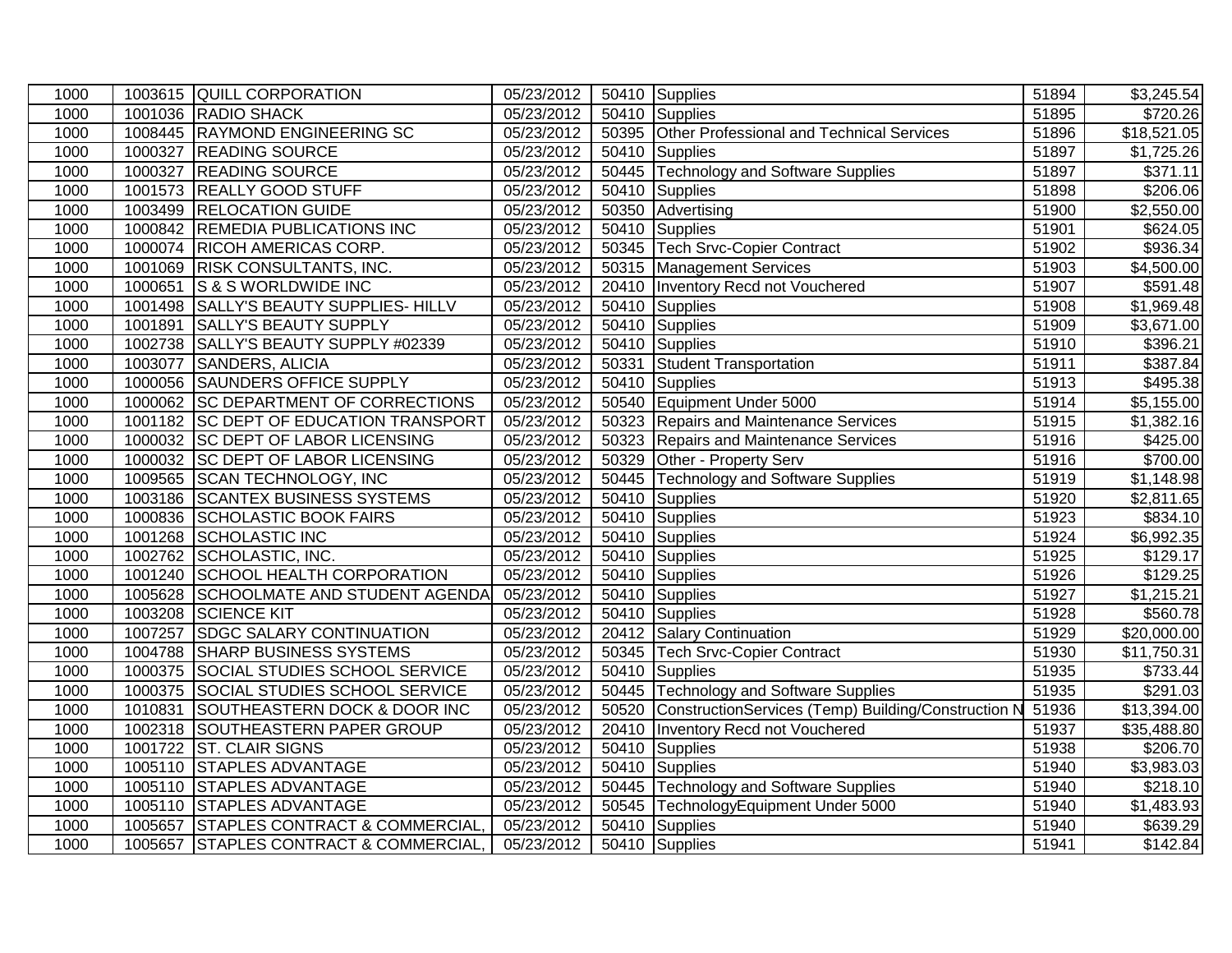| 1000 |         | 1000377 STATE DEPARTMENT OF EDUCATION  | 05/23/2012 |       | 50660 Pupil Activity                                      | 51942 | $\overline{$20,487.90}$ |
|------|---------|----------------------------------------|------------|-------|-----------------------------------------------------------|-------|-------------------------|
| 1000 |         | 1009189 STOCKARD, ANGELA DAWN          | 05/23/2012 |       | 50311 Instructional Services                              | 51944 | \$500.00                |
| 1000 |         | 1003599 STOVER MECHANICAL INC.         | 05/23/2012 |       | 50520 ConstructionServices (Temp) Building/Construction N | 51945 | \$1,496.00              |
| 1000 |         | 1007348 TEACHER CREATED MATERIALS, INC | 05/23/2012 |       | 50410 Supplies                                            | 51950 | \$2,719.15              |
| 1000 |         | 1003229 TEACHER DIRECT                 | 05/23/2012 |       | 50410 Supplies                                            | 51951 | \$1,812.08              |
| 1000 | 1000409 | <b>TEACHER'S DISCOVERY</b>             | 05/23/2012 |       | 50410 Supplies                                            | 51952 | \$157.14                |
| 1000 |         | 1010888 THE GREAT COURSES              | 05/23/2012 |       | 50410 Supplies                                            | 51954 | \$962.84                |
| 1000 |         | 1010490 THE SARUT GROUP INC            | 05/23/2012 |       | 50410 Supplies                                            | 51957 | \$1,661.28              |
| 1000 |         | 1003187   TOOLS FOR LITERACY, INC.     | 05/23/2012 |       | 50312   Instructional Programs Improvement Services       | 51959 | \$7,791.70              |
| 1000 |         | 1010917 TPM, INC                       | 05/23/2012 |       | 50345 Technology                                          | 51960 | $\overline{$17,881.78}$ |
| 1000 |         | 1002312 TRANE COMFORT SOLUTIONS        | 05/23/2012 |       | 50410 Supplies-HVAC supplies                              | 51961 | \$2,225.78              |
| 1000 |         | 1006998 TUTORINGONE.COM INC            | 05/23/2012 |       | 50399 Miscellaneous Purchased Services                    | 51964 | \$2,105.40              |
| 1000 |         | 1000494 UNITED CHEMICAL AND SUPPLY INC | 05/23/2012 |       | 20410   Inventory Recd not Vouchered                      | 51965 | \$129.49                |
| 1000 |         | 1000494 UNITED CHEMICAL AND SUPPLY INC | 05/23/2012 |       | 50410 Supplies-Custodial                                  | 51965 | \$14,365.51             |
| 1000 |         | 1000735 UNITED PARCEL SERVICE          | 05/23/2012 |       | 50410 Supplies                                            | 51966 | \$350.00                |
| 1000 |         | 1005595 UNIVERSITY INSTRUCTORS, INC.   | 05/23/2012 | 50311 | <b>Instructional Services</b>                             | 51967 | \$7,919.00              |
| 1000 |         | 1001857 UPS STORE                      | 05/23/2012 |       | 50399 Miscellaneous Purchased Services                    | 51968 | $\overline{$}115.00$    |
| 1000 | 1001857 | UPS STORE                              | 05/23/2012 | 50410 | Supplies                                                  | 51968 | \$673.11                |
| 1000 |         | 1004862 UPS STORE #3245                | 05/23/2012 |       | 50410 Supplies                                            | 51969 | \$1,531.82              |
| 1000 |         | 1003498 UPS STORE #3193                | 05/23/2012 |       | 50410 Supplies                                            | 51970 | \$1,166.12              |
| 1000 | 1000302 | US FOODSERVICE                         | 05/23/2012 |       | 50410 Supplies                                            | 51972 | 399.69                  |
| 1000 | 1007000 | <b>VICK SR., DONALD S.</b>             | 05/23/2012 | 50311 | <b>Instructional Services</b>                             | 51974 | \$310.40                |
| 1000 |         | 1005113 VIRTUCOM INC.                  | 05/23/2012 |       | 50345 Tech Srvc-Copier Contract                           | 51975 | \$27,057.21             |
| 1000 |         | 1009825 VISUAL GRAPHICS                | 05/23/2012 |       | 50360 Printing and Binding                                | 51976 | \$291.50                |
| 1000 |         | 1009916 WASTE CONNECTIONS CAROLINAS    | 05/23/2012 |       | 50323 Repairs and Maintenance Services                    | 51978 | \$21,785.36             |
| 1000 |         | 1009916 WASTE CONNECTIONS CAROLINAS    | 05/23/2012 | 50329 | Oth Prop Srv-Waste Management                             | 51978 | \$55,980.86             |
| 1000 |         | 1001714 WEST GROUP                     | 05/23/2012 |       | 50319 Legal Services                                      | 51979 | \$344.03                |
| 1000 |         | 1000479 WEST MUSIC COMPANY INC         | 05/23/2012 |       | 50410 Supplies                                            | 51980 | \$451.88                |
| 1000 |         | 1010495 WILLIAMS, FAYE                 | 05/23/2012 | 50331 | <b>Student Transportation</b>                             | 51982 | \$166.15                |
| 1000 |         | 1002719 WITMER, CONNIE A.              | 05/23/2012 | 50331 | Student Transportation                                    | 51984 | \$348.45                |
| 1000 |         | 1000859 WORTHINGTON DIRECT, INC.       | 05/23/2012 |       | 50410 Supplies                                            | 51987 | \$260.93                |
| 1000 |         | 1003251 WRIGHT EXPRESS FINANCIAL SERVI | 05/23/2012 |       | 50410 Supplies-Driver Ed                                  | 51988 | \$1,544.52              |
| 1000 |         | 1003406 WT COX SUBSCRIPTIONS           | 05/23/2012 |       | 50440 Periodicals                                         | 51990 | \$939.96                |
| 1000 |         | 1003364 WURTH WOOD GROUP, INC.         | 05/23/2012 |       | 50410 Supplies                                            | 51991 | \$553.96                |
| 6000 | 1000367 | <b>PEPSI-COLA BOTTLING COMPANY</b>     | 05/23/2012 |       | 50460 Food Purchases                                      | 62262 | \$7,898.78              |
| 6000 |         | 1000542   TMS SOUTH (IMSCO)            | 05/23/2012 |       | 50323 Repairs and Maintenance Services                    | 62277 | \$100.56                |
| 6000 | 1000721 | <b>FORMS &amp; SUPPLY, INC.</b>        | 05/23/2012 |       | 50410 Supplies                                            | 62264 | \$106.83                |
| 6000 |         | 1001105 BINSWANGER                     | 05/23/2012 |       | 50460 Food Purchases                                      | 62266 | \$240.91                |
| 6000 |         | 1001304 GRAINGER                       | 05/23/2012 |       | 50323 Repairs and Maintenance Services                    | 62278 | \$510.71                |
| 6000 |         | 1001483 CC DICKSON                     | 05/23/2012 |       | 50323 Repairs and Maintenance Services                    | 62267 | \$375.76                |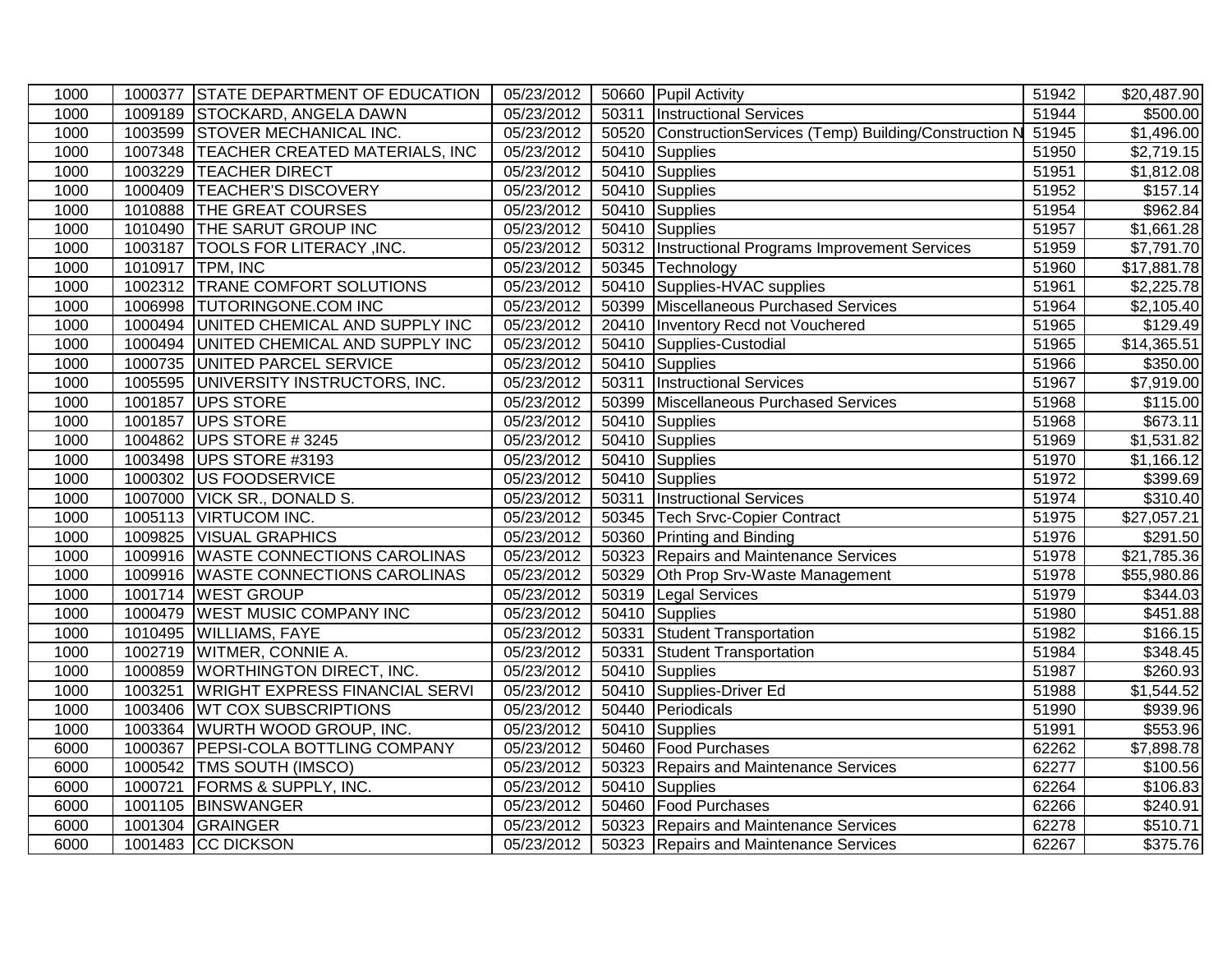| 6000 |         | 1001483 CC DICKSON                     | 05/23/2012 |       | 50460 Food Purchases                               | 62267 | \$214.88                |
|------|---------|----------------------------------------|------------|-------|----------------------------------------------------|-------|-------------------------|
| 6000 |         | 1001790 JOHNSTONE SUPPLY               | 05/23/2012 |       | 50323 Repairs and Maintenance Services             | 62268 | \$810.41                |
| 6000 |         | 1002136 SUBWAY (GOODWILL INDUSTRIES)   | 05/23/2012 |       | 50460 Food Purchases                               | 62269 | $\overline{\$1,}458.70$ |
| 6000 |         | 1002695 DELL MARKETING                 | 05/23/2012 |       | 50545 TechnologyEquipment Under 5000               | 62279 | \$4,600.61              |
| 6000 |         | 1004748 MARVIN'S PRODUCE               | 05/23/2012 |       | 50460 Food Purchases                               | 62270 | \$31,533.14             |
| 6000 |         | 1005345 BLUE BELL CREAMERIES           | 05/23/2012 | 50460 | <b>Food Purchases</b>                              | 62271 | \$395.06                |
| 6000 |         | 1005351 BULL'S EYE BRANDS              | 05/23/2012 |       | 50460 Food Purchases                               | 62272 | \$556.76                |
| 6000 |         | 1005417 FUNACHO                        | 05/23/2012 |       | 50460 Food Purchases                               | 62273 | \$2,405.03              |
| 6000 |         | 1005451 INFINITE CORPORATE SOLUTIONS   | 05/23/2012 |       | 50545 TechnologyEquipment Under 5000               | 62280 | \$1,413.61              |
| 6000 |         | 1005526 SARA LEE BAKERY GROUP/ EARTHGR | 05/23/2012 |       | 50460 Food Purchases                               | 62274 | \$12,168.75             |
| 6000 |         | 1010057 TABORDA, LUIS H                | 05/24/2012 |       | 50312  Instructional Programs Improvement Services | 62283 | \$120.00                |
| 1000 |         | 1002726 ECHOLS OIL CO.                 | 05/25/2012 |       | 50410 Supplies-Vehicle fuel                        | 997   | \$25,987.17             |
| 1000 |         | 1000567 FOLLETT LIBRARY RESOURCES      | 05/25/2012 |       | 50410 Supplies                                     | 994   | \$1,053.00              |
| 1000 |         | 1000567   FOLLETT LIBRARY RESOURCES    | 05/25/2012 |       | 50430 Library Books and Materials                  | 994   | \$16,387.34             |
| 1000 |         | 1000721 FORMS & SUPPLY, INC.           | 05/25/2012 |       | 50410 Supplies                                     | 995   | \$4,069.97              |
| 1000 |         | 1000721 FORMS & SUPPLY, INC.           | 05/25/2012 |       | 50445 Technology and Software Supplies             | 995   | \$436.56                |
| 1000 |         | 1001499 G & K SERVICES                 | 05/25/2012 | 50329 | Oth Prop Srv-Uniform Services                      | 996   | \$1,073.74              |
| 1000 |         | 1002887 GREENVILLE OFFICE SUPPLY       | 05/25/2012 |       | 50410 Supplies                                     | 998   | \$2,344.27              |
| 1000 |         | 1002887 GREENVILLE OFFICE SUPPLY       | 05/25/2012 |       | 50445 Technology and Software Supplies             | 998   | \$504.11                |
| 6000 |         | 1000025 JOYCE EQUIPMENT COMPANY        | 05/25/2012 | 50323 | Repairs and Maintenance Services                   | 62285 | \$10,249.50             |
| 6000 | 1000047 | <b>SAM'S CLUB</b>                      | 05/25/2012 |       | 50690 Other Objects                                | 62286 | \$315.00                |
| 6000 |         | 1000367 PEPSI-COLA BOTTLING COMPANY    | 05/25/2012 | 50460 | <b>Food Purchases</b>                              | 62287 | \$4,327.53              |
| 6000 |         | 1005345 BLUE BELL CREAMERIES           | 05/25/2012 |       | 50460 Food Purchases                               | 62289 | \$1,234.16              |
| 6000 |         | 1005351 BULL'S EYE BRANDS              | 05/25/2012 |       | 50460 Food Purchases                               | 62290 | \$460.76                |
| 6000 |         | 1005396   DELI AT PELHAM FALLS         | 05/25/2012 |       | 50460 Food Purchases                               | 62291 | \$596.99                |
| 6000 |         | 1005417 FUNACHO                        | 05/25/2012 |       | 50460 Food Purchases                               | 62292 | \$1,164.46              |
| 1000 |         | 1002525 4IMPRINT, INC.                 | 05/31/2012 |       | 50410 Supplies                                     | 52042 | \$583.04                |
| 1000 |         | 1000034 ACCU-CUT SYSTEMS INC           | 05/31/2012 |       | 50410 Supplies                                     | 52043 | \$867.93                |
| 1000 |         | 1004014 ACT, INC.                      | 05/31/2012 |       | 50345 Technology                                   | 52044 | \$2,020.00              |
| 1000 |         | 1000052 AIMS EDUCATION FOUNDATION      | 05/31/2012 |       | 50410 Supplies                                     | 52045 | \$379.76                |
| 1000 |         | 1003169 ALLIED MEDICAL PRODUCTS        | 05/31/2012 |       | 50410 Supplies                                     | 52046 | \$889.56                |
| 1000 |         | 1003590 AMERICAN SECURITY GREENVILLE   | 05/31/2012 | 50329 | Other - Property Serv                              | 52047 | \$9,824.32              |
| 1000 |         | 1003590 AMERICAN SECURITY GREENVILLE   | 05/31/2012 |       | 50395 Other Professional and Technical Services    | 52047 | \$1,355.81              |
| 1000 |         | 1003590 AMERICAN SECURITY GREENVILLE   | 05/31/2012 |       | 50395 Other Security Services                      | 52047 | \$956.16                |
| 1000 |         | 1009592 ANDERSON AWARDS                | 05/31/2012 |       | 50410 Supplies                                     | 52048 | \$159.00                |
| 1000 |         | 1010962 ANDY'S TECH SUPPLY             | 05/31/2012 |       | 50410 Supplies-Vehicle Supplies                    | 52049 | \$539.25                |
| 1000 |         | 1000663 ANN'S CAKES & CATERING         | 05/31/2012 |       | 50490 Supplies Food and Meals                      | 52050 | \$1,884.25              |
| 1000 |         | 1000849 APPLE INC.                     | 05/31/2012 |       | 50445 Technology and Software Supplies             | 52051 | \$56,766.18             |
| 1000 |         | 1000849 APPLE INC.                     | 05/31/2012 |       | 50445 Technology and Software Supplies             | 52052 | \$1,054.70              |
| 1000 |         | 1000849 APPLE INC.                     | 05/31/2012 |       | 50545 TechnologyEquipment Under 5000               | 52051 | \$567,077.74            |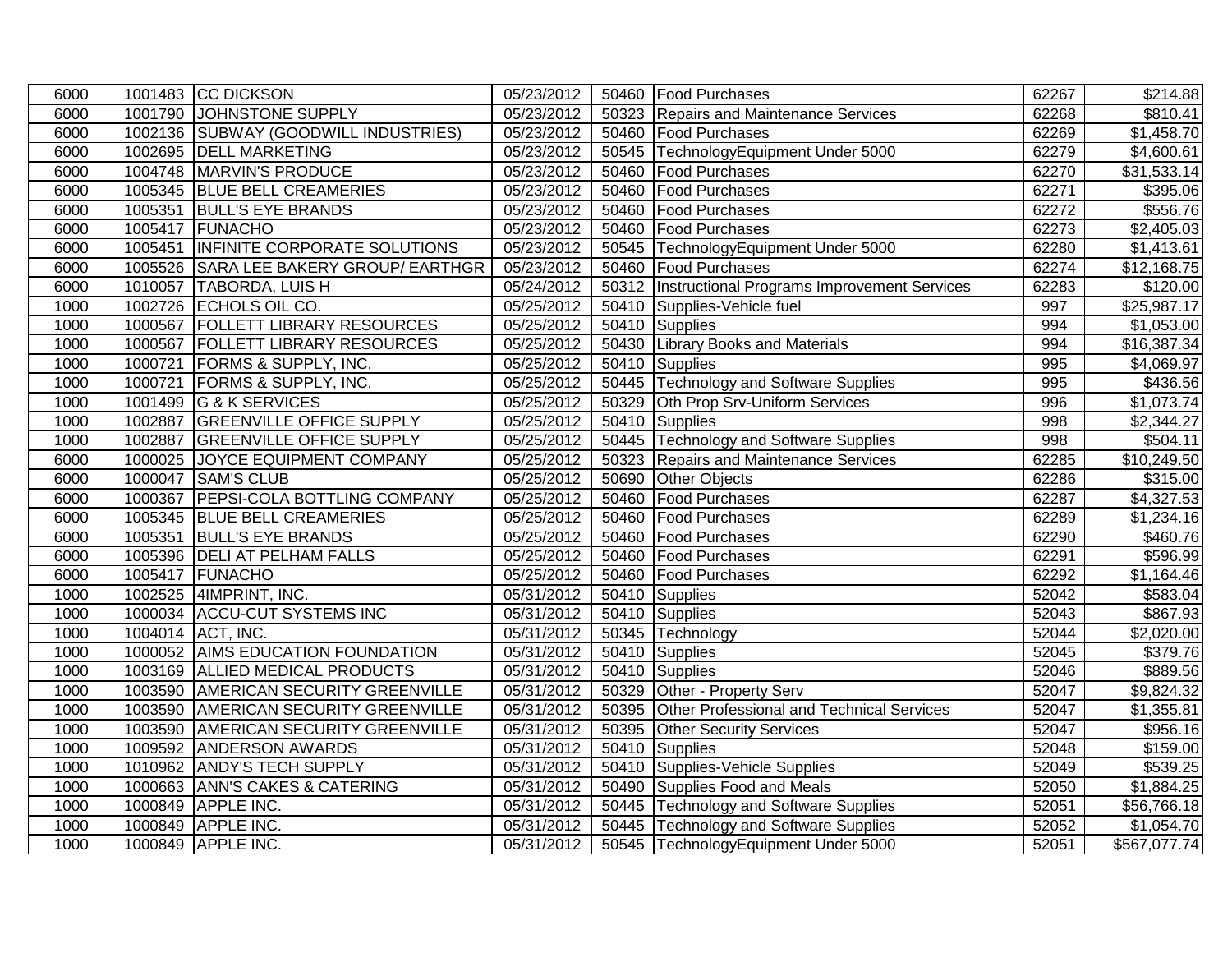| 1000 |         | 1001655 ARD, WOOD, HOLCOMBE, & SLATE  | 05/31/2012              |       | 50520 ConstructionServices Arch Fees Capitalize  | 52053 | \$200.00                 |
|------|---------|---------------------------------------|-------------------------|-------|--------------------------------------------------|-------|--------------------------|
| 1000 |         | 1001484 ATTAWAY, INC.                 | 05/31/2012              |       | 50360 Printing and Binding                       | 52054 | $\overline{$2,960.58}$   |
| 1000 |         | 1007213 BANK OF AMERICA               | 05/31/2012              |       | 50445 Technology and Software Supplies           | 52056 | \$34,765.88              |
| 1000 |         | 1002150 BARNES & NOBLE, INC.          | 05/31/2012              |       | 50410 Supplies                                   | 52057 | \$2,461.11               |
| 1000 |         | 1002150 BARNES & NOBLE, INC.          | 05/31/2012              |       | 50445 Technology and Software Supplies           | 52057 | \$268.73                 |
| 1000 |         | 1002053 BARNWELL SCHOOL DISTRICT #45  | 05/31/2012              | 50720 | Transits                                         | 52058 | \$373.16                 |
| 1000 |         | 1007268 BELUE, THOMAS SCOTT           | 05/31/2012              | 50395 | Other Professional and Technical Services        | 52060 | \$105.00                 |
| 1000 | 1008678 | <b>BETHLEHEM CHRISTIAN ACADEMY</b>    | 05/31/2012              | 50399 | Miscellaneous Purchased Services                 | 52062 | \$34,022.33              |
| 1000 | 1000141 | <b>BI-LO</b>                          | 05/31/2012              | 50410 | Supplies                                         | 52063 | \$2,085.95               |
| 1000 | 1000141 | <b>BI-LO</b>                          | 05/31/2012              | 50490 | Supplies Food and Meals                          | 52063 | \$296.19                 |
| 1000 | 1006377 | <b>BI-LO</b>                          | 05/31/2012              | 50490 | Supplies Food and Meals                          | 52064 | \$271.82                 |
| 1000 | 1001741 | <b>BI-LO CENTER</b>                   | 05/31/2012              |       | 50325 Rentals                                    | 52065 | \$753.35                 |
| 1000 | 1001105 | BINSWANGER                            | 05/31/2012              |       | 50323 R&M Serv-Plant Serv                        | 52066 | \$225.00                 |
| 1000 | 1000145 | BLUE RIDGE RURAL WATER COMPANY        | 05/31/2012              | 50321 | Public Utility Services (Excludes EnergySee 470) | 52068 | \$777.23                 |
| 1000 | 1000147 | <b>BMI EDUCATION SERVICES</b>         | 05/31/2012              |       | 50410 Supplies                                   | 52069 | \$1,024.36               |
| 1000 |         | 1003233 BRASHIER MID COLLEGE CHARTER  | 05/31/2012              |       | 50720 Transits                                   | 52071 | $\overline{$195,084.23}$ |
| 1000 | 1003233 | <b>BRASHIER MID COLLEGE CHARTER</b>   | 05/31/2012              | 50720 | Transits                                         | 52072 | \$3,886.00               |
| 1000 | 1010935 | <b>BRAUN, NATALEE</b>                 | 05/31/2012              |       | 50395 Other Professional and Technical Services  | 52073 | \$1,800.00               |
| 1000 | 1011151 | <b>BRIGHT WHITE PAPER CO</b>          | 05/31/2012              |       | 50545 TechnologyEquipment Under 5000             | 52074 | \$1,735.93               |
| 1000 | 1000160 | <b>BURMAX COMPANY INC</b>             | 05/31/2012              |       | 50410 Supplies                                   | 52075 | \$1,268.58               |
| 1000 |         | 1000164 CAMCOR                        | 05/31/2012              | 50445 | Technology and Software Supplies                 | 52077 | \$14,246.40              |
| 1000 |         | 1000752 CAROLINA BIOLOGICAL SUPPLY CO | 05/31/2012              |       | 50410 Supplies                                   | 52080 | \$3,387.13               |
| 1000 | 1005837 | CHICK-FIL-A @ CHERRYDALE              | 05/31/2012              |       | 50490 Supplies Food and Meals                    | 52082 | \$175.12                 |
| 1000 | 1002316 | <b>CHRISTOPHER TRUCKS</b>             | 05/31/2012              | 50331 | <b>Student Transportation</b>                    | 52083 | \$173.87                 |
| 1000 | 1000690 | <b>CK SUPPLY</b>                      | 05/31/2012              | 50410 | Supplies-Routine Maintenance                     | 52084 | \$10,583.04              |
| 1000 |         | 1000248 COLLEGE BOARD PUBLISHERS      | $\overline{05/31}/2012$ | 50410 | Supplies                                         | 52233 | \$124.43                 |
| 1000 | 1011167 | COLLETTSVILLE NURSERY                 | 05/31/2012              |       | 50410 Supplies                                   | 52240 | \$1,500.00               |
| 1000 |         | 1000213 COMMISSION OF PUBLIC WORKS    | 05/31/2012              | 50321 | Public Utility Services (Excludes EnergySee 470) | 52086 | \$1,830.59               |
| 1000 |         | 1000213 COMMISSION OF PUBLIC WORKS    | 05/31/2012              | 50470 | Energy-Electricity                               | 52086 | \$10,223.64              |
| 1000 |         | 1000213 COMMISSION OF PUBLIC WORKS    | 05/31/2012              |       | 50470 Energy-Gas                                 | 52086 | \$10,601.16              |
| 1000 | 1002916 | COMPUTER SOFTWARE INNOVATIONS         | 05/31/2012              |       | 50445 Technology and Software Supplies           | 52087 | $\overline{$}200.34$     |
| 1000 | 1002963 | <b>COUNTER ACT, INC.</b>              | 05/31/2012              |       | 50410 Supplies-Routine Maintenance               | 52088 | \$826.80                 |
| 1000 | 1000317 | <b>COWART AWARDS</b>                  | 05/31/2012              |       | 50399 Miscellaneous Purchased Services           | 52089 | \$1,604.84               |
| 1000 | 1006223 | <b>CSI TECHNOLOGY OUTFITTERS</b>      | $\overline{05}/31/2012$ |       | 50445 Technology and Software Supplies           | 52091 | \$1,891.29               |
| 1000 | 1006223 | <b>CSI TECHNOLOGY OUTFITTERS</b>      | 05/31/2012              |       | 50545 TechnologyEquipment Under 5000             | 52091 | \$450,670.87             |
| 1000 | 1002695 | <b>DELL MARKETING</b>                 | 05/31/2012              | 50445 | Technology and Software Supplies                 | 52093 | \$625.82                 |
| 1000 | 1010183 | DIGITAL RIVER EDUCATION SERV          | 05/31/2012              |       | 50345 Technology                                 | 52095 | \$4,029.70               |
| 1000 |         | 1010183 DIGITAL RIVER EDUCATION SERV  | 05/31/2012              |       | 50445 Technology and Software Supplies           | 52095 | \$4,413.26               |
| 1000 | 1004973 | <b>DSCS HOLDINGS, LLC</b>             | 05/31/2012              |       | 50315   Management Services                      | 52096 | $\overline{$}1,216.60$   |
| 1000 |         | 1002049 DUKE ENERGY CORP.             | 05/31/2012              |       | 50470 Energy-Electricity                         | 50712 | \$282,159.78             |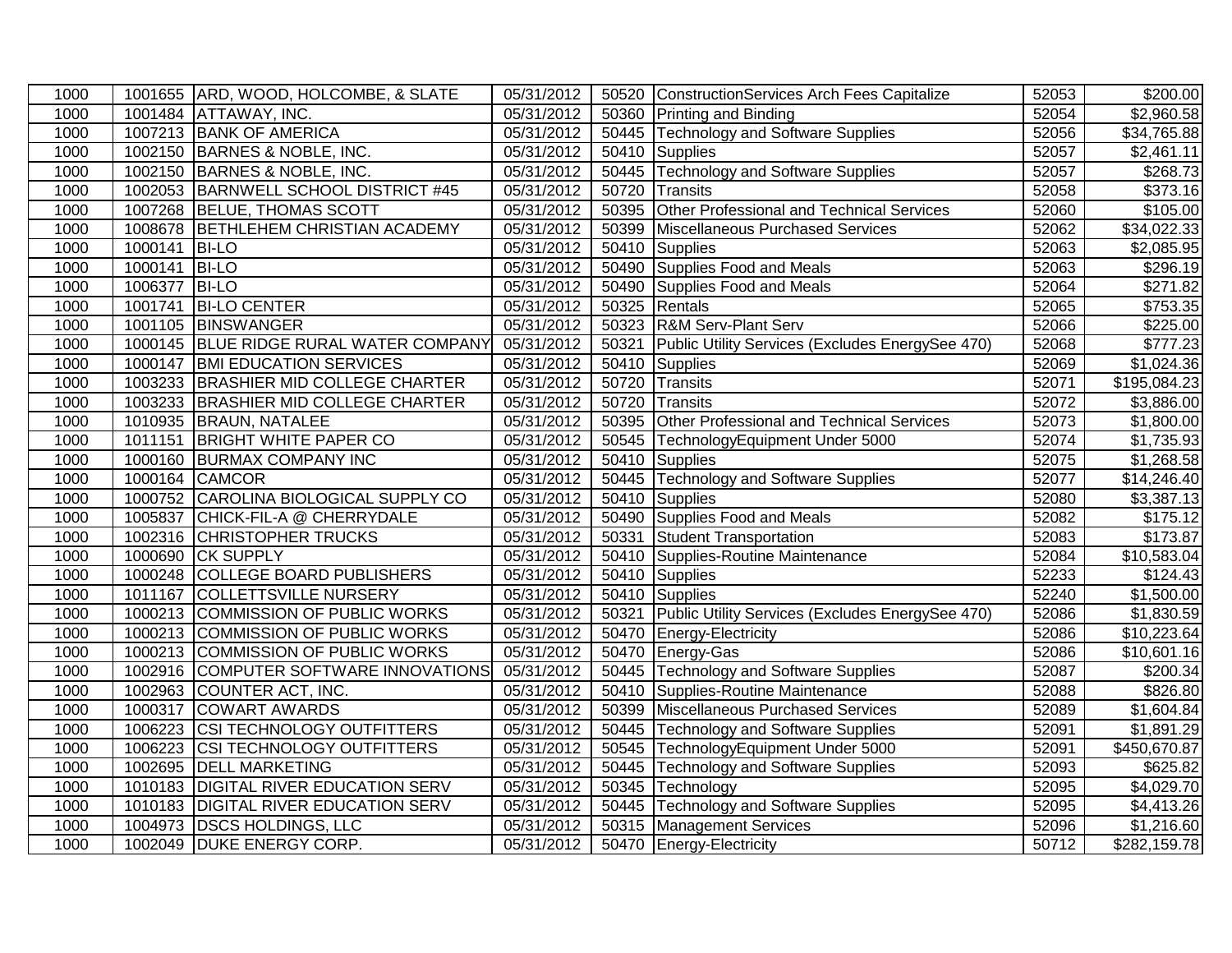| 1000 |         | 1000838 DUKE POWER                 | 05/31/2012 | 50470 Energy-Electricity          | 52097 | \$1,534.77              |
|------|---------|------------------------------------|------------|-----------------------------------|-------|-------------------------|
| 1000 |         | 1008723 EAI EDUCATION              | 05/31/2012 | 50410 Supplies                    | 52098 | $\overline{$451.91}$    |
| 1000 |         | 1010837 ELITEFTS.COM               | 05/31/2012 | 50410 Supplies                    | 52099 | \$1,312.28              |
| 1000 |         | 1000635 EMPLOYEE INSURANCE PROGRAM | 05/31/2012 | 20412 Accrued Exp - Dental Ins    | 52103 | \$85,343.04             |
| 1000 |         | 1000635 EMPLOYEE INSURANCE PROGRAM | 05/31/2012 | 20412 Accrued Exp - Health Ins    | 52103 | \$279,468.12            |
| 1000 | 1000635 | <b>EMPLOYEE INSURANCE PROGRAM</b>  | 05/31/2012 | 20412 Accrued Exp - Health Ins    | 52262 | \$920.12                |
| 1000 | 1000635 | <b>EMPLOYEE INSURANCE PROGRAM</b>  | 05/31/2012 | 20412 Accrued Exp - Health Ins    | 52263 | \$599.44                |
| 1000 | 1000635 | <b>EMPLOYEE INSURANCE PROGRAM</b>  | 05/31/2012 | 20412 Accrued Exp - Health Ins    | 52264 | \$599.76                |
| 1000 | 1000635 | <b>EMPLOYEE INSURANCE PROGRAM</b>  | 05/31/2012 | 20412 Accrued Exp - Health Ins    | 52265 | $\overline{$}599.44$    |
| 1000 |         | 1000635 EMPLOYEE INSURANCE PROGRAM | 05/31/2012 | 20412 Accrued Exp - Health Ins    | 52266 | $\overline{$}1,489.88$  |
| 1000 |         | 1000635 EMPLOYEE INSURANCE PROGRAM | 05/31/2012 | 20412 Accrued Exp - Health Ins    | 52267 | \$1,489.56              |
| 1000 |         | 1000635 EMPLOYEE INSURANCE PROGRAM | 05/31/2012 | 20412 Accrued Exp - Health Ins    | 52268 | \$919.80                |
| 1000 |         | 1000635 EMPLOYEE INSURANCE PROGRAM | 05/31/2012 | 20412 Accrued Exp - Health Ins    | 52269 | \$1,490.20              |
| 1000 |         | 1000635 EMPLOYEE INSURANCE PROGRAM | 05/31/2012 | 20412 Accrued Exp - Health Ins    | 52270 | \$1,489.24              |
| 1000 |         | 1000635 EMPLOYEE INSURANCE PROGRAM | 05/31/2012 | 20412 Accrued Exp - Health Ins    | 52271 | \$599.76                |
| 1000 |         | 1000635 EMPLOYEE INSURANCE PROGRAM | 05/31/2012 | 20412 Accrued Exp - Health Ins    | 52272 | \$1,189.76              |
| 1000 |         | 1000635 EMPLOYEE INSURANCE PROGRAM | 05/31/2012 | 20412 Accrued Exp - Health Ins    | 52273 | \$919.80                |
| 1000 |         | 1000635 EMPLOYEE INSURANCE PROGRAM | 05/31/2012 | 20412 Accrued Exp - Health Ins    | 52274 | \$599.44                |
| 1000 |         | 1000635 EMPLOYEE INSURANCE PROGRAM | 05/31/2012 | 20412 Accrued Exp - Health Ins    | 52275 | \$600.08                |
| 1000 |         | 1000635 EMPLOYEE INSURANCE PROGRAM | 05/31/2012 | 20412 Accrued Exp - Health Ins    | 52276 | \$599.76                |
| 1000 | 1000635 | <b>EMPLOYEE INSURANCE PROGRAM</b>  | 05/31/2012 | 20412 Accrued Exp - Health Ins    | 52277 | \$599.44                |
| 1000 | 1000635 | <b>EMPLOYEE INSURANCE PROGRAM</b>  | 05/31/2012 | 20412 Accrued Exp - Health Ins    | 52278 | \$1,189.76              |
| 1000 |         | 1000635 EMPLOYEE INSURANCE PROGRAM | 05/31/2012 | 20412 Accrued Exp - Health Ins    | 52279 | \$595.92                |
| 1000 |         | 1000635 EMPLOYEE INSURANCE PROGRAM | 05/31/2012 | 20412 Accrued Exp - Health Ins    | 52280 | \$596.24                |
| 1000 |         | 1000635 EMPLOYEE INSURANCE PROGRAM | 05/31/2012 | 20412 Accrued Exp - Health Ins    | 52281 | \$599.44                |
| 1000 |         | 1000635 EMPLOYEE INSURANCE PROGRAM | 05/31/2012 | 20412 Accrued Exp - Health Ins    | 52282 | \$1,489.24              |
| 1000 |         | 1000635 EMPLOYEE INSURANCE PROGRAM | 05/31/2012 | 20412 Accrued Exp - Health Ins    | 52283 | \$599.44                |
| 1000 | 1000635 | <b>EMPLOYEE INSURANCE PROGRAM</b>  | 05/31/2012 | 20412 Accrued Exp - Health Ins    | 52284 | \$600.08                |
| 1000 |         | 1000635 EMPLOYEE INSURANCE PROGRAM | 05/31/2012 | 20412 Accrued Exp - Health Ins    | 52285 | \$599.44                |
| 1000 | 1000635 | <b>EMPLOYEE INSURANCE PROGRAM</b>  | 05/31/2012 | 20412 Accrued Exp - Health Ins    | 52286 | \$1,489.88              |
| 1000 |         | 1000635 EMPLOYEE INSURANCE PROGRAM | 05/31/2012 | 20412 Accrued Exp - Health Ins    | 52287 | \$595.92                |
| 1000 |         | 1000635 EMPLOYEE INSURANCE PROGRAM | 05/31/2012 | 20412 Accrued Exp - Health Ins    | 52288 | \$599.44                |
| 1000 |         | 1000635 EMPLOYEE INSURANCE PROGRAM | 05/31/2012 | 20412 Accrued Exp - Health Ins    | 52289 | \$623.34                |
| 1000 |         | 1000635 EMPLOYEE INSURANCE PROGRAM | 05/31/2012 | 20412 Accrued Exp - Health Ins    | 52290 | $\overline{\$1,489.24}$ |
| 1000 | 1000635 | <b>EMPLOYEE INSURANCE PROGRAM</b>  | 05/31/2012 | 20412 Accrued Exp - Health Ins    | 52291 | \$599.76                |
| 1000 | 1000635 | <b>EMPLOYEE INSURANCE PROGRAM</b>  | 05/31/2012 | 20412 Accrued Exp - Health Ins    | 52292 | \$1,489.24              |
| 1000 | 1000635 | <b>EMPLOYEE INSURANCE PROGRAM</b>  | 05/31/2012 | 20412 Accrued Exp - Health Ins    | 52293 | \$603.76                |
| 1000 | 1000635 | <b>EMPLOYEE INSURANCE PROGRAM</b>  | 05/31/2012 | 20412 Accrued Exp - Health Ins    | 52294 | \$599.44                |
| 1000 | 1000635 | <b>EMPLOYEE INSURANCE PROGRAM</b>  | 05/31/2012 | 20412 Accrued Exp - Health Ins    | 52295 | \$599.44                |
| 1000 |         | 1000635 EMPLOYEE INSURANCE PROGRAM | 05/31/2012 | 20412 Accrued Exp - LngTerm Disab | 52103 | \$22,388.66             |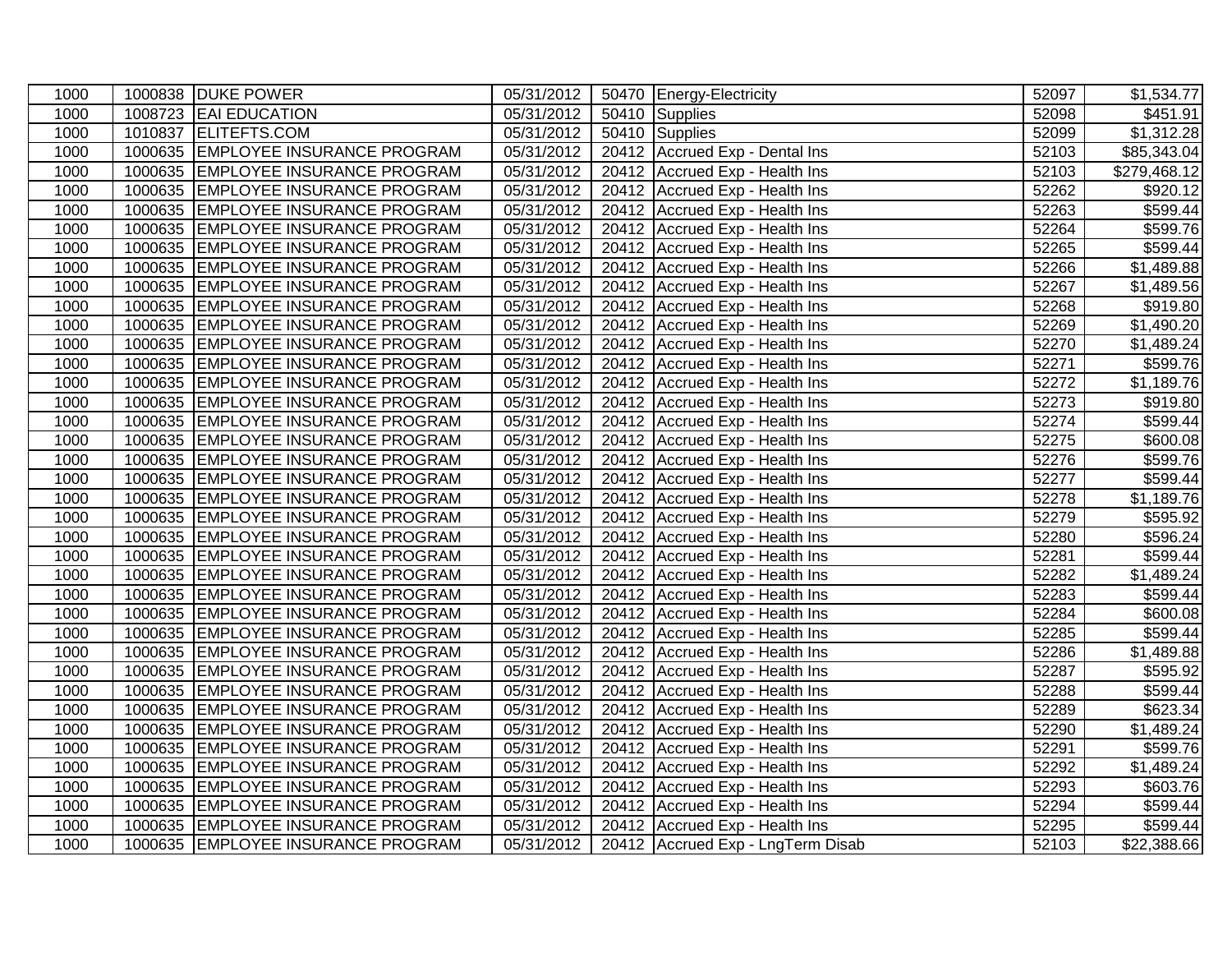| 1000 | 1000635 EMPLOYEE INSURANCE PROGRAM | 05/31/2012 |       | 20412 Accrued Exp - State Life Ins | 52103 | \$2,364.02           |
|------|------------------------------------|------------|-------|------------------------------------|-------|----------------------|
| 1000 | 1000635 EMPLOYEE INSURANCE PROGRAM | 05/31/2012 |       | 20412 Dental Insurance             | 52103 | \$170,169.52         |
| 1000 | 1000635 EMPLOYEE INSURANCE PROGRAM | 05/31/2012 |       | 20412 Dental Insurance             | 52266 | $\overline{$}105.60$ |
| 1000 | 1000635 EMPLOYEE INSURANCE PROGRAM | 05/31/2012 |       | 20412   Dental Insurance           | 52272 | \$105.60             |
| 1000 | 1000635 EMPLOYEE INSURANCE PROGRAM | 05/31/2012 | 20412 | Dental Insurance                   | 52273 | \$131.56             |
| 1000 | 1000635 EMPLOYEE INSURANCE PROGRAM | 05/31/2012 | 20412 | Dental Insurance                   | 52278 | \$105.60             |
| 1000 | 1000635 EMPLOYEE INSURANCE PROGRAM | 05/31/2012 | 20412 | Dental Insurance                   | 52290 | \$177.68             |
| 1000 | 1000635 EMPLOYEE INSURANCE PROGRAM | 05/31/2012 | 20412 | Dental Insurance                   | 52291 | \$131.56             |
| 1000 | 1000635 EMPLOYEE INSURANCE PROGRAM | 05/31/2012 |       | 20412 Long Term Disability         | 52103 | \$15,242.14          |
| 1000 | 1000635 EMPLOYEE INSURANCE PROGRAM | 05/31/2012 | 20412 | State Health Insurance BCBS        | 52103 | \$1,186,525.22       |
| 1000 | 1000635 EMPLOYEE INSURANCE PROGRAM | 05/31/2012 | 20412 | State Health Insurance BCBS        | 52262 | \$303.24             |
| 1000 | 1000635 EMPLOYEE INSURANCE PROGRAM | 05/31/2012 | 20412 | State Health Insurance BCBS        | 52263 | \$195.36             |
| 1000 | 1000635 EMPLOYEE INSURANCE PROGRAM | 05/31/2012 |       | 20412 State Health Insurance BCBS  | 52264 | \$210.88             |
| 1000 | 1000635 EMPLOYEE INSURANCE PROGRAM | 05/31/2012 | 20412 | State Health Insurance BCBS        | 52265 | \$195.36             |
| 1000 | 1000635 EMPLOYEE INSURANCE PROGRAM | 05/31/2012 | 20412 | State Health Insurance BCBS        | 52266 | \$644.16             |
| 1000 | 1000635 EMPLOYEE INSURANCE PROGRAM | 05/31/2012 |       | 20412 State Health Insurance BCBS  | 52267 | \$628.64             |
| 1000 | 1000635 EMPLOYEE INSURANCE PROGRAM | 05/31/2012 |       | 20412 State Health Insurance BCBS  | 52268 | \$287.72             |
| 1000 | 1000635 EMPLOYEE INSURANCE PROGRAM | 05/31/2012 | 20412 | State Health Insurance BCBS        | 52269 | \$661.60             |
| 1000 | 1000635 EMPLOYEE INSURANCE PROGRAM | 05/31/2012 | 20412 | State Health Insurance BCBS        | 52270 | \$613.12             |
| 1000 | 1000635 EMPLOYEE INSURANCE PROGRAM | 05/31/2012 |       | 20412 State Health Insurance BCBS  | 52271 | \$210.88             |
| 1000 | 1000635 EMPLOYEE INSURANCE PROGRAM | 05/31/2012 | 20412 | State Health Insurance BCBS        | 52272 | \$506.72             |
| 1000 | 1000635 EMPLOYEE INSURANCE PROGRAM | 05/31/2012 | 20412 | State Health Insurance BCBS        | 52273 | \$287.72             |
| 1000 | 1000635 EMPLOYEE INSURANCE PROGRAM | 05/31/2012 | 20412 | State Health Insurance BCBS        | 52274 | \$195.36             |
| 1000 | 1000635 EMPLOYEE INSURANCE PROGRAM | 05/31/2012 | 20412 | State Health Insurance BCBS        | 52275 | \$226.40             |
| 1000 | 1000635 EMPLOYEE INSURANCE PROGRAM | 05/31/2012 | 20412 | State Health Insurance BCBS        | 52276 | \$210.88             |
| 1000 | 1000635 EMPLOYEE INSURANCE PROGRAM | 05/31/2012 | 20412 | State Health Insurance BCBS        | 52277 | \$195.36             |
| 1000 | 1000635 EMPLOYEE INSURANCE PROGRAM | 05/31/2012 | 20412 | State Health Insurance BCBS        | 52278 | \$506.72             |
| 1000 | 1000635 EMPLOYEE INSURANCE PROGRAM | 05/31/2012 |       | 20412 State Health Insurance BCBS  | 52281 | \$195.36             |
| 1000 | 1000635 EMPLOYEE INSURANCE PROGRAM | 05/31/2012 | 20412 | State Health Insurance BCBS        | 52282 | \$613.12]            |
| 1000 | 1000635 EMPLOYEE INSURANCE PROGRAM | 05/31/2012 | 20412 | State Health Insurance BCBS        | 52283 | $\overline{$}195.36$ |
| 1000 | 1000635 EMPLOYEE INSURANCE PROGRAM | 05/31/2012 |       | 20412 State Health Insurance BCBS  | 52284 | \$226.40             |
| 1000 | 1000635 EMPLOYEE INSURANCE PROGRAM | 05/31/2012 |       | 20412 State Health Insurance BCBS  | 52285 | $\overline{$}195.36$ |
| 1000 | 1000635 EMPLOYEE INSURANCE PROGRAM | 05/31/2012 | 20412 | State Health Insurance BCBS        | 52286 | \$644.16             |
| 1000 | 1000635 EMPLOYEE INSURANCE PROGRAM | 05/31/2012 | 20412 | State Health Insurance BCBS        | 52288 | \$195.36             |
| 1000 | 1000635 EMPLOYEE INSURANCE PROGRAM | 05/31/2012 | 20412 | State Health Insurance BCBS        | 52289 | \$195.36             |
| 1000 | 1000635 EMPLOYEE INSURANCE PROGRAM | 05/31/2012 |       | 20412 State Health Insurance BCBS  | 52290 | \$613.12             |
| 1000 | 1000635 EMPLOYEE INSURANCE PROGRAM | 05/31/2012 | 20412 | State Health Insurance BCBS        | 52291 | \$210.88             |
| 1000 | 1000635 EMPLOYEE INSURANCE PROGRAM | 05/31/2012 | 20412 | State Health Insurance BCBS        | 52292 | \$613.12             |
| 1000 | 1000635 EMPLOYEE INSURANCE PROGRAM | 05/31/2012 |       | 20412 State Health Insurance BCBS  | 52293 | \$143.86             |
| 1000 | 1000635 EMPLOYEE INSURANCE PROGRAM | 05/31/2012 |       | 20412 State Health Insurance BCBS  | 52294 | \$195.36             |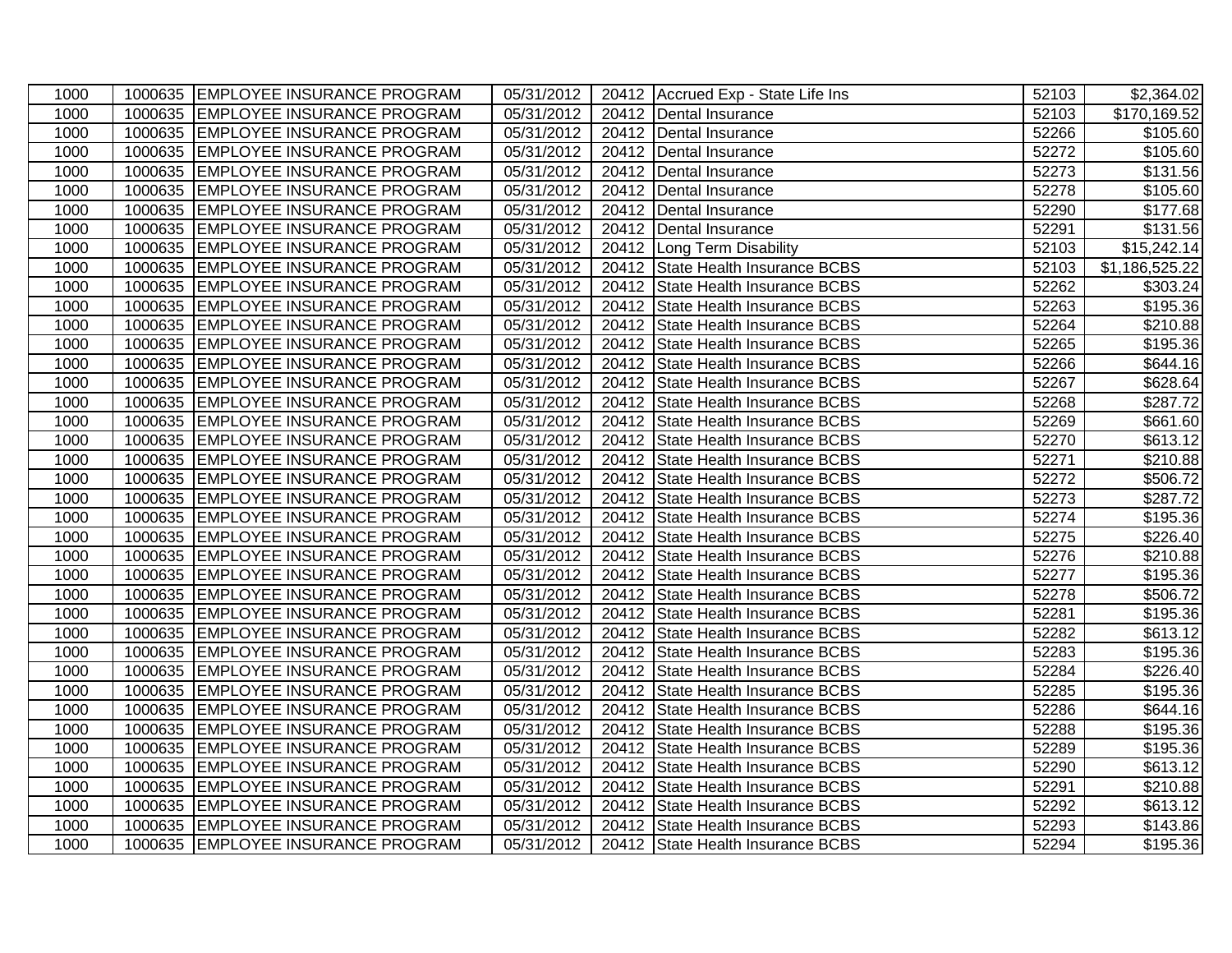| 1000 |         | 1000635 EMPLOYEE INSURANCE PROGRAM      | 05/31/2012              |       | 20412 State Health Insurance BCBS                   | 52295 | $\overline{$}195.36$   |
|------|---------|-----------------------------------------|-------------------------|-------|-----------------------------------------------------|-------|------------------------|
| 1000 |         | 1000635 EMPLOYEE INSURANCE PROGRAM      | 05/31/2012              |       | 20412 State Term Life Ins                           | 52103 | \$62,195.50            |
| 1000 |         | 1000278 EVAN-MOOR CORPORATION           | 05/31/2012              | 50410 | Supplies                                            | 52104 | \$229.99               |
| 1000 |         | 1004639 EVANS LEARNING CENTER           | 05/31/2012              |       | 50399 Miscellaneous Purchased Services              | 52105 | \$360.00               |
| 1000 | 1000286 | EVERBIND/MARCO                          | 05/31/2012              |       | 50430 Library Books and Materials                   | 52106 | \$1,552.69             |
| 1000 | 1005765 | <b>EXTREME TEE'S</b>                    | 05/31/2012              |       | 50410 Supplies                                      | 52107 | $\overline{$}238.50$   |
| 1000 |         | 1000294 EYE ON EDUCATION                | 05/31/2012              |       | 50410 Supplies                                      | 52108 | \$1,263.98             |
| 1000 | 1006291 | <b>FOOD EQUIPMENT CO</b>                | 05/31/2012              |       | 50410 Supplies                                      | 52111 | \$1,306.51             |
| 1000 |         | 1000082 FOX CREEK PRINTING (DYE & SON   | 05/31/2012              |       | 50360 Printing and Binding                          | 52112 | \$1,392.31             |
| 1000 |         | 1002417 FRINGE BENEFITS MANGEMENT COMP  | 05/31/2012              |       | 20412 Out of Pocket Medical                         | 52113 | 333.32                 |
| 1000 |         | 1009159 GALLAGHER, LAUREN M             | 05/31/2012              |       | 50395 Other Professional and Technical Services     | 52114 | \$3,300.00             |
| 1000 | 1003647 | <b>GENESIS PRESS, INC.</b>              | 05/31/2012              | 50360 | <b>Printing and Binding</b>                         | 52115 | \$702.78               |
| 1000 | 1007007 | <b>GRASON-STADLER</b>                   | 05/31/2012              |       | 50410 Supplies                                      | 52118 | \$218.52               |
| 1000 | 1002688 | <b>GREENVILLE TECH CHARTER HIGH S</b>   | 05/31/2012              | 50720 | Transits                                            | 52121 | \$222,073.31           |
| 1000 | 1001497 | <b>GREENVILLE WATER SYSTEM</b>          | 05/31/2012              | 50321 | Public Utility Services (Excludes EnergySee 470)    | 52122 | \$33,675.05            |
| 1000 | 1004436 | <b>GREER MIDDLE COLLEGE CHARTER S</b>   | 05/31/2012              | 50720 | Transits                                            | 52123 | \$117,743.06           |
| 1000 |         | 1006912 H&H GLASS & SERVICES INC.       | 05/31/2012              | 50323 | R&M Serv-Plant Serv                                 | 52124 | \$980.00               |
| 1000 | 1002666 | HANNON, GAYLE H.                        | 05/31/2012              | 50395 | Other Professional and Technical Services           | 52125 | \$504.00               |
| 1000 | 1002281 | <b>HARRIS INTEGRATED SOLUTIONS</b>      | 05/31/2012              | 50520 | ConstructionServices (Temp) Building/Construction N | 52126 | \$7,558.00             |
| 1000 | 1003236 | HAWKINS TOWING INC.                     | 05/31/2012              | 50323 | R&M Serv-Vehicle Serv                               | 52127 | \$300.00               |
| 1000 | 1005742 | <b>HEINEMANN</b>                        | 05/31/2012              | 50410 | Supplies                                            | 52128 | \$365.20               |
| 1000 |         | 1005742 HEINEMANN                       | 05/31/2012              |       | 50410 Supplies                                      | 52129 | \$1,562.00             |
| 1000 |         | 1001935 HERFF JONES, INC. EDUCATION DI  | 05/31/2012              |       | 50410 Supplies                                      | 52130 | \$384.23               |
| 1000 |         | 1008046 HEWLETT-PACKARD CO              | 05/31/2012              |       | 50345 Technology                                    | 52131 | \$1,907.79             |
| 1000 |         | 1008046 HEWLETT-PACKARD CO              | 05/31/2012              |       | 50545 TechnologyEquipment Under 5000                | 52131 | \$10,000.00            |
| 1000 |         | 1001142  INTERNATIONAL BACCALAUREATE NA | $\overline{05/31}/2012$ | 50410 | Supplies                                            | 52136 | \$9,716.00             |
| 1000 |         | 1007453 JA PIPER ROOFING CO             | 05/31/2012              | 50323 | <b>Repairs and Maintenance Services</b>             | 52138 | \$750.00               |
| 1000 |         | 1010219 JAMES, AARON                    | 05/31/2012              | 50395 | Other Professional and Technical Services           | 52139 | \$710.50               |
| 1000 | 1000462 | <b>JANPAK</b>                           | 05/31/2012              |       | 50410 Supplies-Custodial                            | 52140 | \$11,394.81            |
| 1000 |         | 1002670 JERVEY EYE GROUP                | 05/31/2012              | 50395 | Other Professional and Technical Services           | 52141 | $\overline{$}798.24$   |
| 1000 | 1000956 | JOHN DEERE COMPANY                      | 05/31/2012              |       | 50540 Equipment Over 5000                           | 52142 | \$9,262.03             |
| 1000 |         | 1006188 JONES, SUSAN M(BOYS HOME OF TH  | 05/31/2012              | 50311 | <b>Instructional Services</b>                       | 52143 | \$436.50               |
| 1000 |         | 1002589 KADI MEDICAL SERVICES           | 05/31/2012              |       | 50345 Technology                                    | 52145 | \$126.00               |
| 1000 | 1009240 | KEMP, REBECCA                           | 05/31/2012              | 50395 | Other Professional and Technical Services           | 52148 | \$1,230.00             |
| 1000 | 1010498 | <b>LAMPS AND SCREENS ONLINE</b>         | 05/31/2012              | 50410 | Supplies                                            | 52150 | \$178.44               |
| 1000 | 1002929 | LANGSTON CHARTER MIDDLE SCHOOL          | 05/31/2012              | 50720 | Transits                                            | 52151 | \$165,993.16           |
| 1000 | 1000210 | LAURENS ELECTRIC COOPERATIVE            | 05/31/2012              |       | 50470 Energy-Electricity                            | 52152 | \$57,067.30            |
| 1000 | 1004462 | LAWSON SOFTWARE AMERICAS-USD            | 05/31/2012              |       | 50316 Data Processing Services                      | 52154 | $\overline{$2,427.52}$ |
| 1000 | 232012  | LEAD ACADEMY CHARTER SCHOOL             | 05/31/2012              | 50720 | Transits                                            | 52155 | \$25,987.65            |
| 1000 |         | 1002934 LEGACY CHARTER SCHOOL           | 05/31/2012              |       | 50720 Transits                                      | 52156 | \$37,270.17            |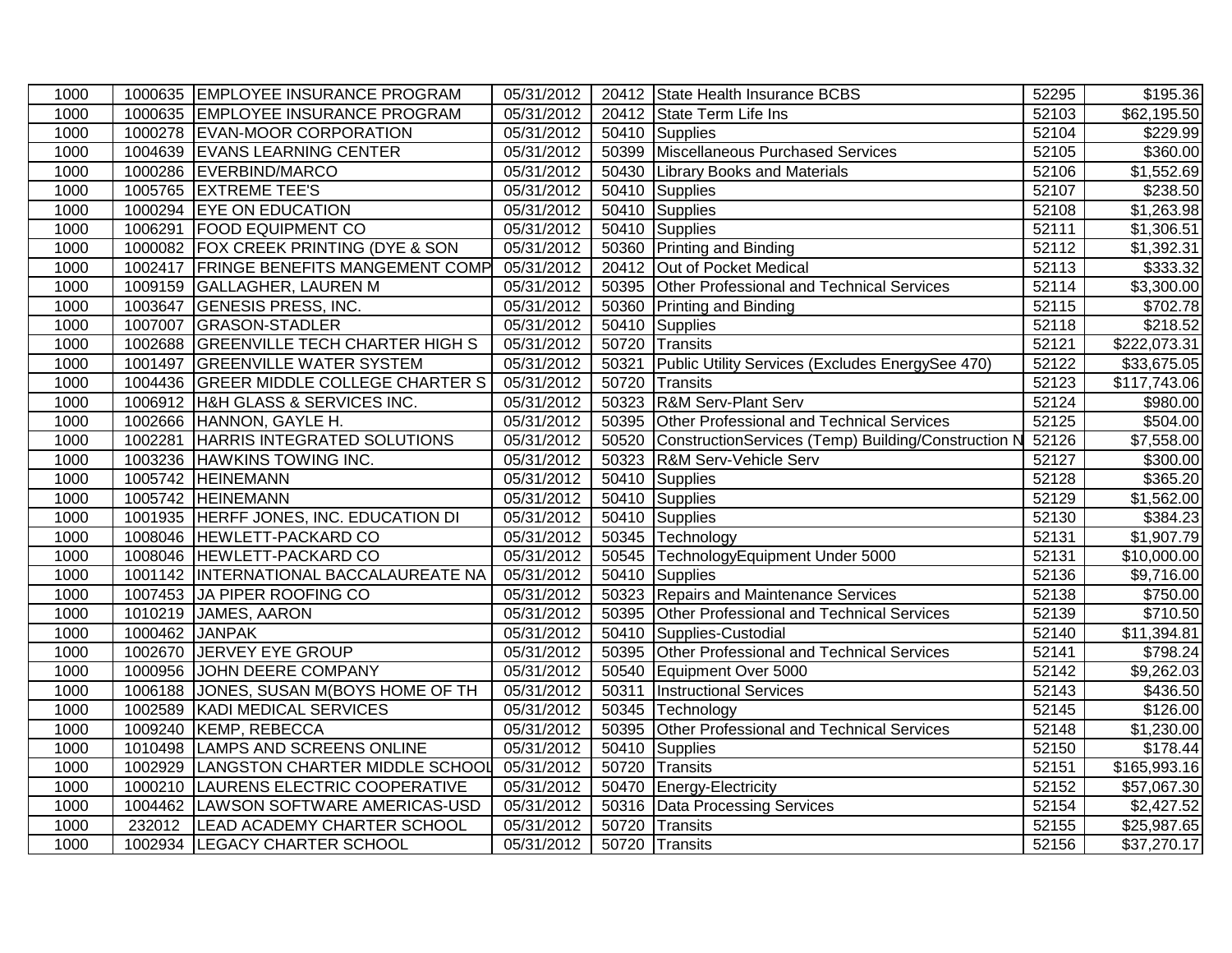| 1000 |         | 1004701 LITTLE CAESAR'S                | 05/31/2012 |       | 50490 Supplies Food and Meals                   | 52146              | \$162.00     |
|------|---------|----------------------------------------|------------|-------|-------------------------------------------------|--------------------|--------------|
| 1000 |         | 1000112 LOWE'S OF GREER                | 05/31/2012 |       | 50410 Supplies                                  | 52157              | \$134.92     |
| 1000 |         | 1000112 LOWE'S OF GREER                | 05/31/2012 |       | 50410 Supplies-Custodial                        | 52157              | \$116.51     |
| 1000 |         | 1003404 MANAGEMENT DECISIONS           | 05/31/2012 |       | 50395 Other Professional and Technical Services | 52158              | \$1,790.00   |
| 1000 |         | 1005122 MCCOY, MELODY JOELL            | 05/31/2012 | 50311 | <b>Instructional Services</b>                   | 52161              | \$1,455.00   |
| 1000 |         | 1000180 MCLESKEY TODD TRUE VALUE       | 05/31/2012 | 20410 | Inventory Recd not Vouchered                    | 52163              | \$235.85     |
| 1000 |         | 1000733 MCMILLAN PAZDAN SMITH ARCHITEC | 05/31/2012 | 50520 | ConstructionServices Arch Fees Capitalize       | 52164              | \$103,346.60 |
| 1000 |         | 1000733 MCMILLAN PAZDAN SMITH ARCHITEC | 05/31/2012 | 50520 | ConstructionServices Arch Fees Reimb Capitalize | 52164              | \$2,421.57   |
| 1000 | 1001281 | MEYER CENTER                           | 05/31/2012 | 50720 | Transits                                        | 52165              | \$17,859.31  |
| 1000 |         | 1008701 MID STATE THERMO KING          | 05/31/2012 | 50323 | R&M Serv-Vehicle Serv                           | 52166              | \$2,479.29   |
| 1000 |         | 1009018 MINDSTEP, INC                  | 05/31/2012 |       | 50410 Supplies                                  | $52\overline{167}$ | \$560.74     |
| 1000 |         | 1000189 MINUTEMAN PRESS                | 05/31/2012 |       | 50360 Printing and Binding                      | 52168              | \$753.90     |
| 1000 |         | 1000841 MOTOROLA INC                   | 05/31/2012 | 50323 | Repairs and Maintenance Services                | 52170              | \$1,144.75   |
| 1000 |         | 1001416 MOUNTAIN MATH/LANGUAGE         | 05/31/2012 | 50410 | Supplies                                        | 52171              | \$384.95     |
| 1000 |         | 1001248 MULTI MEDIA SERVICES           | 05/31/2012 |       | 50545 Technology Equipment Over 5000            | 52172              | \$6,357.71   |
| 1000 |         | 1002203 NAPA AUTO PARTS                | 05/31/2012 |       | 50331 Student Transportation                    | 52174              | \$352.64     |
| 1000 |         | 1000205 NASCO INC                      | 05/31/2012 |       | 50410 Supplies                                  | 52175              | \$710.74     |
| 1000 |         | 1000228 NATIONAL SCHOOL PRODUCTS       | 05/31/2012 |       | 50410 Supplies                                  | 52176              | \$1,642.03   |
| 1000 |         | 1000751 NU-IDEA SCHOOL SUPPLY CO INC   | 05/31/2012 |       | 50410 Supplies                                  | 52178              | \$2,196.63   |
| 1000 |         | 1000751 NU-IDEA SCHOOL SUPPLY CO INC   | 05/31/2012 |       | 50540 Equipment Under 5000                      | 52178              | \$1,232.35   |
| 1000 | 1004450 | <b>OFFICE DEPOT</b>                    | 05/31/2012 |       | 50410 Supplies                                  | 52179              | \$540.74     |
| 1000 |         | 1001870 OFFICE DEPOT, INC.             | 05/31/2012 |       | 50545 Technology Equipment Over 5000            | 52179              | \$401.62     |
| 1000 |         | 1011240 PCC INCORPORATED               | 05/31/2012 |       | 50410 Supplies                                  | 52181              | \$1,481.88   |
| 1000 |         | 1003396 PEARSON ASSESSMENTS            | 05/31/2012 |       | 50410 Supplies-Testing                          | 52177              | \$2,459.18   |
| 1000 |         | 1000364 PECKNEL MUSIC COMPANY          | 05/31/2012 |       | 50410 Supplies                                  | 52183              | \$867.08     |
| 1000 |         | 1003037 PEDIATRIC SERVICES OF AMERICA, | 05/31/2012 |       | 50395 Other Professional and Technical Services | 52184              | \$4,500.00   |
| 1000 |         | 1003614 PIEDMONT NATURAL GAS           | 05/31/2012 |       | 50470 Energy-Gas                                | 52186              | \$22,589.55  |
| 1000 |         | 1010774 POOLE, JENNIFER NICKLES        | 05/31/2012 | 50395 | Other Professional and Technical Services       | 52187              | \$2,160.00   |
| 1000 |         | 1000313 R L BRYAN COMPANY/CENTRAL TEXT | 05/31/2012 | 50410 | Supplies                                        | 52189              | \$885.10     |
| 1000 |         | 1008445 RAYMOND ENGINEERING SC         | 05/31/2012 | 50395 | Other Professional and Technical Services       | 52190              | \$28,419.90  |
| 1000 |         | 1000327 READING SOURCE                 | 05/31/2012 |       | 50410 Supplies                                  | 52191              | \$154.43     |
| 1000 |         | 1001573 REALLY GOOD STUFF              | 05/31/2012 |       | 50410 Supplies                                  | 52192              | \$225.80     |
| 1000 |         | 1002408 ROBBINS TIRE SERVICE, INC.     | 05/31/2012 |       | 50323 R&M Serv-Vehicle Serv                     | 52195              | \$9,589.97   |
| 1000 |         | 1001148 ROSEN PUBLISHING               | 05/31/2012 |       | 50410 Supplies                                  | 52196              | \$267.12     |
| 1000 |         | 1000037 SADDLEBACK EDUCATIONAL INCORPO | 05/31/2012 |       | 50410 Supplies                                  | 52197              | \$1,918.89   |
| 1000 |         | 1001891 SALLY'S BEAUTY SUPPLY          | 05/31/2012 |       | 50410 Supplies                                  | 52198              | \$1,344.78   |
| 1000 | 1002738 | <b>SALLY'S BEAUTY SUPPLY #02339</b>    | 05/31/2012 |       | 50410 Supplies                                  | 52199              | \$611.51     |
| 1000 |         | 1000049 SAMMY W. SMITH PIANO TUNING    | 05/31/2012 |       | 50323 R&M Serv-Piano & Strings Serv             | 52200              | \$240.00     |
| 1000 |         | 1000062 SC DEPARTMENT OF CORRECTIONS   | 05/31/2012 |       | 50410 Supplies                                  | 52201              | \$31,007.88  |
| 1000 |         | 1003186 SCANTEX BUSINESS SYSTEMS       | 05/31/2012 |       | 50410 Supplies                                  | 52203              | \$2,598.11   |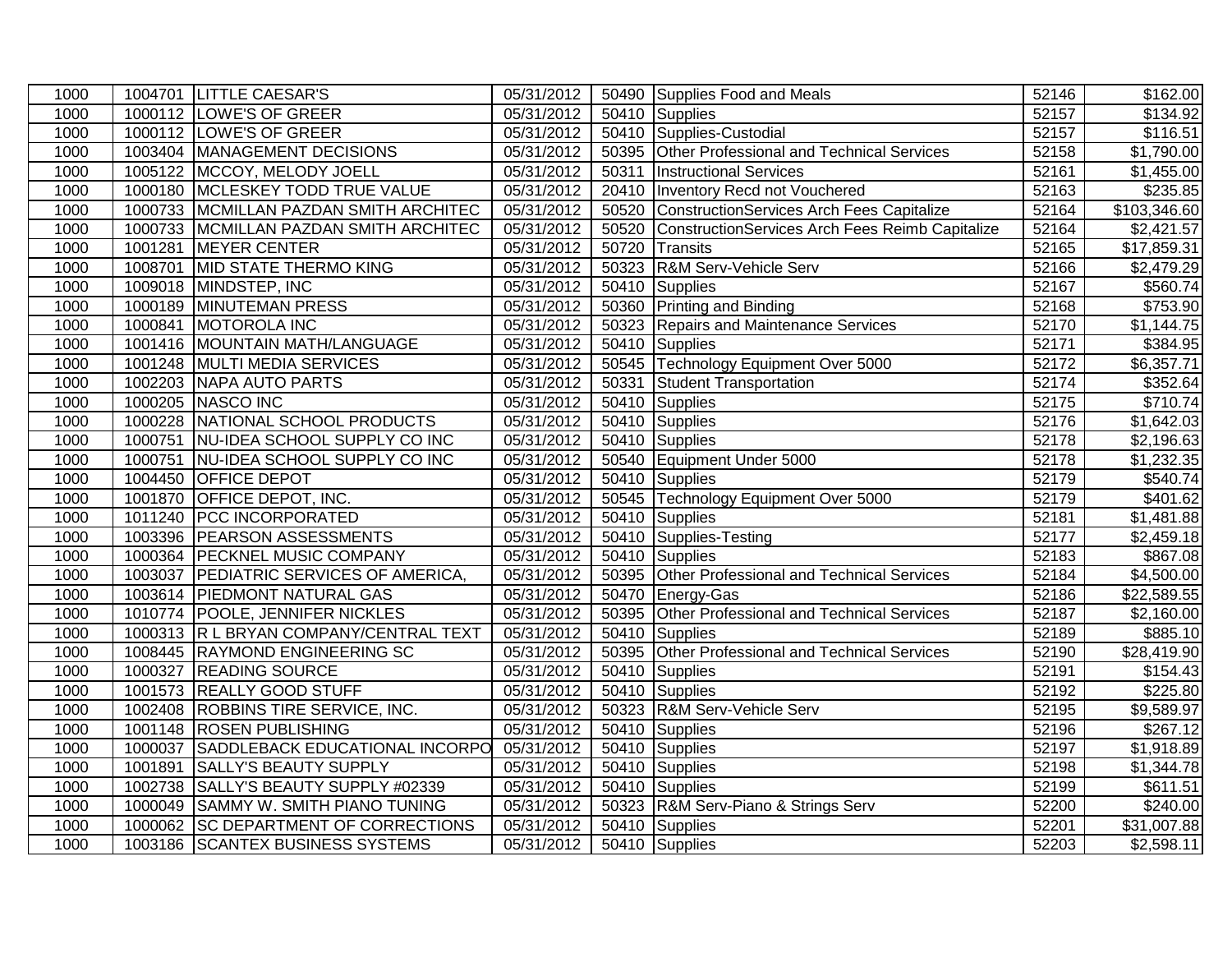| 1000 |         | 1003186 SCANTEX BUSINESS SYSTEMS       | 05/31/2012 | 50445 Technology and Software Supplies                    | 52203 | \$3,627.51             |
|------|---------|----------------------------------------|------------|-----------------------------------------------------------|-------|------------------------|
| 1000 |         | 1000759 SCANTRON                       | 05/31/2012 | 20410   Inventory Recd not Vouchered                      | 52204 | \$318.00               |
| 1000 |         | 1001268 SCHOLASTIC INC                 | 05/31/2012 | 50410 Supplies                                            | 52206 | \$14,597.00            |
| 1000 |         | 1001240 SCHOOL HEALTH CORPORATION      | 05/31/2012 | 50410 Supplies                                            | 52207 | 3293.61                |
| 1000 | 1000675 | <b>SCHOOL NURSE SUPPLY</b>             | 05/31/2012 | 50410 Supplies                                            | 52208 | \$381.81               |
| 1000 | 1002294 | <b>SCHOOL OUTFITTERS</b>               | 05/31/2012 | 50410 Supplies                                            | 52209 | \$1,965.80             |
| 1000 | 1003208 | <b>SCIENCE KIT</b>                     | 05/31/2012 | 50410 Supplies                                            | 52210 | $\overline{$}741.64$   |
| 1000 | 1007256 | <b>SDGC TEACHER HOSPITAL</b>           | 05/31/2012 | 20412 Hospitalization                                     | 52211 | \$1,500.00             |
| 1000 |         | 1003106 SFI ELECTRONICS, INC           | 05/31/2012 | 50520 ConstructionServices Buildings Capitalize           | 52212 | \$1,813.55             |
| 1000 |         | 1004788 SHARP BUSINESS SYSTEMS         | 05/31/2012 | 50345   Tech Srvc-Copier Contract                         | 52214 | $\overline{$}657.43$   |
| 1000 |         | 1008539 SHELCO, INC                    | 05/31/2012 | 50520 ConstructionServices Buildings Capitalize           | 52215 | \$27,418.14            |
| 1000 |         | 1011115 SHI INTERNATIONAL CORP         | 05/31/2012 | 50345 Technology                                          | 52216 | \$25,440.00            |
| 1000 |         | 1011115 SHI INTERNATIONAL CORP         | 05/31/2012 | 50445 Technology and Software Supplies                    | 52216 | \$24,000.00            |
| 1000 |         | 1002092 SIMPSONVILLE POLICE DEPARTMENT | 05/31/2012 | 50395 Prof Tech Srvc-SRO Contracts                        | 52217 | \$9,791.68             |
| 1000 |         | 1010358 SMART STOP LEARNING CENTER     | 05/31/2012 | 50399 Miscellaneous Purchased Services                    | 52218 | $\overline{$}2,650.50$ |
| 1000 | 1005878 | SMITH & JONES JANITORIAL SUPPL         | 05/31/2012 | 20410   Inventory Recd not Vouchered                      | 52219 | \$2,089.26             |
| 1000 |         | 1002318 SOUTHEASTERN PAPER GROUP       | 05/31/2012 | 20410 Inventory Recd not Vouchered                        | 52224 | \$1,721.01             |
| 1000 |         | 1002045 SOUTHERN PAINT.& MAINT.SPECIAL | 05/31/2012 | 50323 R&M Serv-Painting Serv                              | 52225 | \$8,950.00             |
| 1000 |         | 1005110 STAPLES ADVANTAGE              | 05/31/2012 | 50410 Supplies                                            | 52226 | \$1,008.34             |
| 1000 | 1005110 | <b>STAPLES ADVANTAGE</b>               | 05/31/2012 | 50445 Technology and Software Supplies                    | 52226 | \$303.15               |
| 1000 | 1000377 | STATE DEPARTMENT OF EDUCATION          | 05/31/2012 | 50660 Pupil Activity                                      | 52227 | \$9,224.04             |
| 1000 | 1006056 | <b>SUPER LANDSCAPE SUPPLY</b>          | 05/31/2012 | 50410 Supplies                                            | 52228 | \$388.33               |
| 1000 |         | 1000809 SYLVAN LEARNING CENTERS        | 05/31/2012 | 50399 Miscellaneous Purchased Services                    | 52229 | \$20,760.00            |
| 1000 |         | 1000713   TAB PRODUCTS OF THE UPSTATE  | 05/31/2012 | 50410 Supplies                                            | 52230 | \$4,172.16             |
| 1000 |         | 1010870   TD BANK, NA                  | 05/31/2012 | 50332 Emp Tvl-Conference Lodging                          | 52232 | $\overline{$443.10}$   |
| 1000 |         | 1010870 TD BANK, NA                    | 05/31/2012 | 50332 Emp Tvl-Conference Registration                     | 52232 | \$100.00               |
| 1000 |         | 1010870 TD BANK, NA                    | 05/31/2012 | 50490 Supplies Food and Meals                             | 52232 | $\overline{$}145.76$   |
| 1000 |         | 1000815 THE RIVERSIDE PUBLISHING CO    | 05/31/2012 | 50410 Supplies-Testing                                    | 52133 | \$4,991.33             |
| 1000 |         | 1011030 THE VERNON COMPANY             | 05/31/2012 | 50410 Supplies                                            | 52235 | \$1,285.77             |
| 1000 |         | 1002312 TRANE COMFORT SOLUTIONS        | 05/31/2012 | 50410 Supplies-HVAC supplies                              | 52236 | \$5,519.46             |
| 1000 |         | 1002312 TRANE COMFORT SOLUTIONS        | 05/31/2012 | 50520 ConstructionServices (Temp) Building/Construction N | 52236 | $\overline{$8,431.00}$ |
| 1000 |         | 1003382 TRUCOLOR                       | 05/31/2012 | 50360 Printing and Binding                                | 52238 | \$1,462.96             |
| 1000 |         | 1002544 TRUGREEN CHEMLAWN              | 05/31/2012 | 50323 Repairs and Maintenance Services                    | 52239 | \$1,499.00             |
| 1000 |         | 1000494 UNITED CHEMICAL AND SUPPLY INC | 05/31/2012 | 50410 Supplies-Custodial                                  | 52241 | \$5,729.04             |
| 1000 | 1000494 | UNITED CHEMICAL AND SUPPLY INC         | 05/31/2012 | 50540 Equipment Under 5000                                | 52241 | \$3,553.14             |
| 1000 | 1001857 | <b>UPS STORE</b>                       | 05/31/2012 | 50410 Supplies                                            | 52242 | \$269.14               |
| 1000 | 1004862 | UPS STORE #3245                        | 05/31/2012 | 50410 Supplies                                            | 52243 | \$362.53               |
| 1000 | 1003438 | <b>USA TESTPREP INC.</b>               | 05/31/2012 | 50345 Technology                                          | 52244 | \$650.00               |
| 1000 |         | 1007000 VICK SR., DONALD S.            | 05/31/2012 | 50311 Instructional Services                              | 52245 | \$310.40               |
| 1000 |         | 1005113 VIRTUCOM INC.                  | 05/31/2012 | 50345 Tech Srvc-Copier Contract                           | 52246 | \$5,997.41             |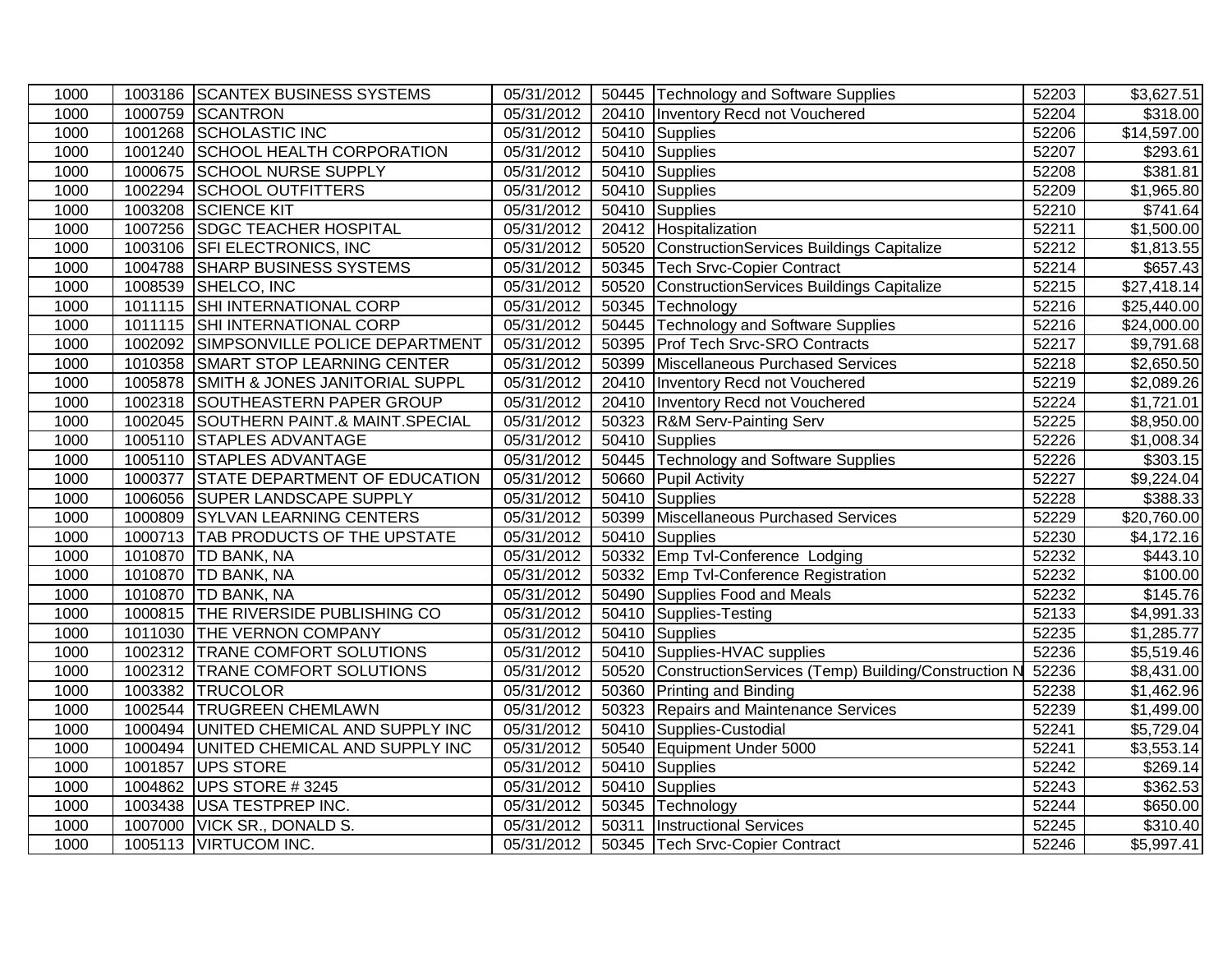| 1000 |         | 1000756 W.W. GRAINGER                 | 05/31/2012 | 50323 R&M Serv-HVAC Serv                           | 52247 | \$956.68        |
|------|---------|---------------------------------------|------------|----------------------------------------------------|-------|-----------------|
| 1000 | 1000756 | W.W. GRAINGER                         | 05/31/2012 | 50410 Supplies-HVAC supplies                       | 52247 | \$1,153.83      |
| 1000 | 1009916 | <b>WASTE CONNECTIONS CAROLINAS</b>    | 05/31/2012 | 50329 Oth Prop Srv-Waste Management                | 52250 | \$37,746.56     |
| 1000 | 1002568 | <b>WILSON &amp; ASSOCIATES</b>        | 05/31/2012 | 50323 Repairs and Maintenance Services             | 52252 | \$7,100.00      |
| 1000 | 1000504 | <b>WILSON'S #3</b>                    | 05/31/2012 | $\overline{50410}$ Supplies                        | 52253 | \$399.36        |
| 1000 | 1003145 | <b>WINDJAMMER PROMOTIONS</b>          | 05/31/2012 | $\overline{50}410$ Supplies                        | 52254 | \$1,695.48      |
| 1000 | 1006002 | <b>WORKWELL OCCUPATIONAL HEALTH</b>   | 05/31/2012 | 50395 Prof Tech Srvc-Drug Testing                  | 52257 | \$1,373.00      |
| 1000 | 1003251 | <b>WRIGHT EXPRESS FINANCIAL SERVI</b> | 05/31/2012 | 50410 Supplies-Vehicle fuel                        | 52258 | \$546.39        |
| 1000 |         | 1011168 ZAGG, INC                     | 05/31/2012 | 50410 Supplies                                     | 52259 | \$3,812.02      |
| 1000 | 1010053 | <b>ZOES KITCHEN</b>                   | 05/31/2012 | 50490 Supplies Food and Meals                      | 52260 | \$326.59        |
| 6000 | 1000367 | <b>PEPSI-COLA BOTTLING COMPANY</b>    | 05/31/2012 | 50460 Food Purchases                               | 62363 | \$2,050.02      |
| 6000 | 1000399 | <b>POSITIVE PROMOTIONS</b>            | 05/31/2012 | 50490 Other Supplies and Materials                 | 62364 | \$1,367.44      |
| 6000 | 1000542 | <b>TMS SOUTH (IMSCO)</b>              | 05/31/2012 | 50323 Repairs and Maintenance Services             | 62365 | \$166.97        |
| 6000 | 1000721 | <b>FORMS &amp; SUPPLY, INC.</b>       | 05/31/2012 | 50540 Equipment Under 5000                         | 62366 | \$174.90        |
| 6000 |         | 1001483 CC DICKSON                    | 05/31/2012 | 50323 Repairs and Maintenance Services             | 62367 | \$1,582.01      |
| 6000 | 1001534 | <b>PEARSON EDUCATION</b>              | 05/31/2012 | 50490 Other Supplies and Materials                 | 62368 | \$2,627.22      |
| 6000 | 1002022 | CHICK-FIL-A                           | 05/31/2012 | 50460 Food Purchases                               | 62369 | \$81,181.50     |
| 6000 |         | 1002038 PET DAIRY                     | 05/31/2012 | 50460 Food Purchases                               | 62370 | \$121,167.67    |
| 6000 | 1004788 | <b>SHARP BUSINESS SYSTEMS</b>         | 05/31/2012 | 50323 Repairs and Maintenance Services             | 62371 | \$130.66        |
| 6000 | 1005396 | <b>DELI AT PELHAM FALLS</b>           | 05/31/2012 | 50312  Instructional Programs Improvement Services | 62373 | \$268.88        |
| 6000 | 1005417 | <b>FUNACHO</b>                        | 05/31/2012 | 50460 Food Purchases                               | 62374 | \$610.63        |
| 6000 | 1005526 | SARA LEE BAKERY GROUP/ EARTHGR        | 05/31/2012 | 50460 Food Purchases                               | 62375 | \$13,974.55     |
| 6000 | 1008622 | <b>ORKIN, INC</b>                     | 05/31/2012 | 50323 R&M Serv-Pest Control Serv                   | 62376 | \$3,165.00      |
|      |         |                                       |            |                                                    |       |                 |
|      |         |                                       |            |                                                    |       | \$17,401,572.03 |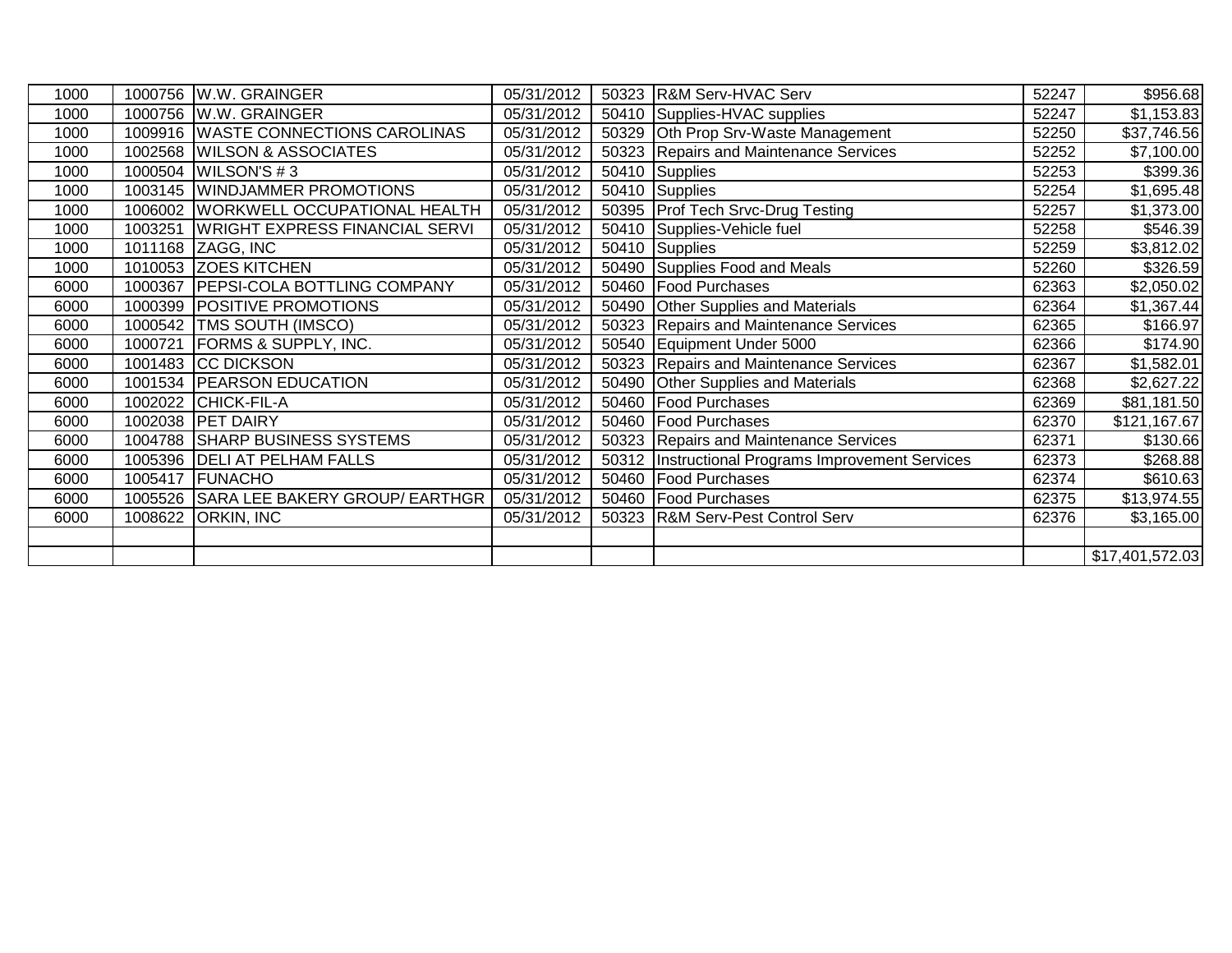| <b>Greenville County Schools</b><br><b>Purchasing Card May 2012</b> |               |                                     |  |  |
|---------------------------------------------------------------------|---------------|-------------------------------------|--|--|
| <b>Post</b>                                                         |               |                                     |  |  |
| <b>Date</b>                                                         | <b>Amount</b> | <b>Vendor Name</b>                  |  |  |
| 5/1/2012                                                            |               | \$55.26 HD SUPPLY                   |  |  |
| 5/1/2012                                                            |               | \$25.00 SC LAW ENFORCEMENT          |  |  |
| 5/1/2012                                                            |               | \$5.29 BI-LO 563                    |  |  |
| 5/1/2012                                                            |               | \$25.00 BI-LO 563                   |  |  |
| 5/1/2012                                                            |               | \$25.00 SC LAW ENFORCEMENT          |  |  |
| 5/1/2012                                                            |               | \$3,889.67 APL APPLE ONLINE STORE   |  |  |
| 5/1/2012                                                            |               | \$69.45 CRESCENT SUPPLY COMPANY I   |  |  |
| 5/1/2012                                                            |               | \$251.40 LOWES #01983               |  |  |
| 5/1/2012                                                            |               | \$224.38   LOWES #01718             |  |  |
| 5/1/2012                                                            |               | \$25.00 SC LAW ENFORCEMENT          |  |  |
| 5/1/2012                                                            |               | \$25.00 SC LAW ENFORCEMENT          |  |  |
| 5/1/2012                                                            |               | \$25.44 LOWES #00667                |  |  |
| 5/1/2012                                                            |               | \$320.33 SHARP BUSINESS SYS-SC      |  |  |
| 5/1/2012                                                            |               | (\$25.65) CRESCENT SUPPLY COMPANY I |  |  |
| 5/1/2012                                                            |               | \$143.10 THE TRANE COMPANY          |  |  |
| 5/1/2012                                                            |               | \$60.00 WILLOW CREEK GOLF CLUB      |  |  |
| 5/1/2012                                                            |               | \$25.00 SC LAW ENFORCEMENT          |  |  |
| 5/1/2012                                                            |               | \$25.00 SC LAW ENFORCEMENT          |  |  |
| 5/1/2012                                                            |               | \$167.87 THE TRANE COMPANY          |  |  |
| 5/1/2012                                                            |               | \$72.29 CLAYTON TILE GREENVILLE     |  |  |
| 5/1/2012                                                            |               | \$25.00 SC LAW ENFORCEMENT          |  |  |
| 5/1/2012                                                            |               | \$261.52 CDW GOVERNMENT             |  |  |
| 5/1/2012                                                            |               | \$25.89 DUNKIN #345207 Q35          |  |  |
| 5/1/2012                                                            |               | \$124.80 CRESCENT SUPPLY COMPANY I  |  |  |
| 5/1/2012                                                            |               | \$251.34 PANERA BREAD #911          |  |  |
| 5/1/2012                                                            |               | \$25.00 SC LAW ENFORCEMENT          |  |  |
| 5/1/2012                                                            |               | \$53.78 GATEWAY SUPPLY GH           |  |  |
| 5/1/2012                                                            |               | \$103.16 LOWES #01718               |  |  |
| 5/1/2012                                                            |               | \$25.00 SC LAW ENFORCEMENT          |  |  |
| 5/1/2012                                                            |               | \$25.00 SC LAW ENFORCEMENT          |  |  |
| 5/1/2012                                                            |               | \$21.99   POND5 INC                 |  |  |
| 5/1/2012                                                            | \$25.00       | <b>SC LAW ENFORCEMENT</b>           |  |  |
| 5/1/2012                                                            | \$28.95       | <b>BI-LO 661</b>                    |  |  |
| 5/1/2012                                                            | \$25.00       | <b>SC LAW ENFORCEMENT</b>           |  |  |
| 5/1/2012                                                            | \$50.00       | EXXONMOBIL<br>97435846              |  |  |
| 5/1/2012                                                            | \$25.00       | <b>SC LAW ENFORCEMENT</b>           |  |  |
| 5/1/2012                                                            |               | \$2,114.70 APL APPLE ONLINE STORE   |  |  |
| 5/1/2012                                                            | \$25.00       | <b>SC LAW ENFORCEMENT</b>           |  |  |
| 5/1/2012                                                            | \$26.94       | CITGO CORNER MART #38               |  |  |
| 5/1/2012                                                            | \$25.00       | <b>SC LAW ENFORCEMENT</b>           |  |  |
| 5/1/2012                                                            | \$54.00       | LITTLE CAESARS 0101 0007            |  |  |
| 5/1/2012                                                            | \$42.83       | <b>PUBLIX 035</b>                   |  |  |
| 5/1/2012                                                            | \$1,176.00    | <b>AUM - K&amp;K FIDUCIARY</b>      |  |  |
| 5/1/2012                                                            | \$13.35       | SHERWIN WILLIAMS #2785              |  |  |
| 5/1/2012                                                            | \$25.00       | <b>SC LAW ENFORCEMENT</b>           |  |  |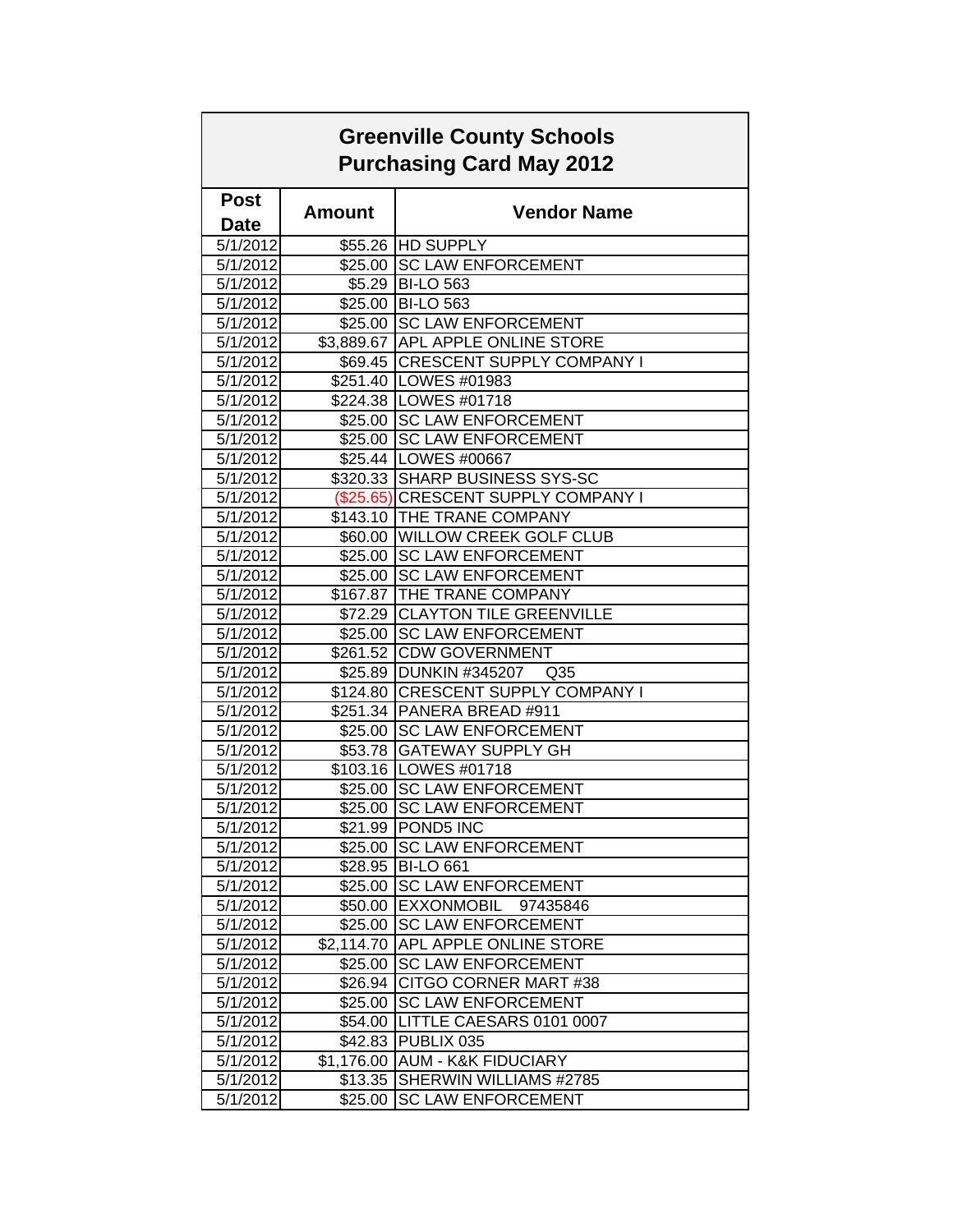| 5/1/2012             |          | \$300.00   W. W. WILLIAMS                               |
|----------------------|----------|---------------------------------------------------------|
| 5/1/2012             |          | \$25.00 SC LAW ENFORCEMENT                              |
| 5/1/2012             |          | \$46.40 HICKORY POINT 33                                |
| 5/1/2012             |          | \$915.33 BATTERIES PLUS                                 |
| 5/1/2012             |          | \$25.00 SC LAW ENFORCEMENT                              |
| 5/1/2012             |          | \$11.64 WILSONS 5 TO \$1 STORES                         |
| 5/1/2012             |          | \$22.15 SSI PREMIER HAM&STEPH                           |
| 5/1/2012             |          | \$26.70 PUBLIX #576                                     |
| 5/1/2012             |          | \$25.00 SC LAW ENFORCEMENT                              |
| 5/1/2012             |          | \$407.15 THE TRANE COMPANY                              |
| 5/1/2012             |          | \$57.88   CRESCENT SUPPLY COMPANY I                     |
| 5/1/2012             |          | \$25.00 SC LAW ENFORCEMENT                              |
| 5/1/2012             |          | \$25.00 SC LAW ENFORCEMENT                              |
| 5/1/2012             |          | \$25.00 SC LAW ENFORCEMENT                              |
| 5/1/2012             |          | \$92.82 CRESCENT SUPPLY COMPANY I                       |
| 5/1/2012             |          | \$25.00 SC LAW ENFORCEMENT                              |
| 5/1/2012             |          | \$44.10 SHEALY ELECT 803-227-0599                       |
| 5/1/2012             |          | \$25.00 SC LAW ENFORCEMENT                              |
| 5/1/2012             |          | \$63.58 OLD TIME POTTERY 0031                           |
| 5/1/2012             |          | \$25.00 SC LAW ENFORCEMENT                              |
| 5/1/2012             |          | \$25.00 SC LAW ENFORCEMENT                              |
| 5/1/2012             |          | \$42.39   WOODCRAFT 560                                 |
| 5/1/2012             |          | \$25.00 SC LAW ENFORCEMENT                              |
| 5/1/2012             |          | \$43.43 BI-LO 161                                       |
| 5/1/2012             |          | \$220.22 SSI CLASSROOM DIRECT                           |
| 5/1/2012             |          | \$25.00 SC LAW ENFORCEMENT                              |
| 5/1/2012             |          | \$7.31   LOWES #01718                                   |
| 5/1/2012             |          | \$124.80 CRESCENT SUPPLY COMPANY I                      |
| 5/1/2012             |          | \$5.35   LOWES #00528                                   |
| 5/1/2012             |          | \$13.47 SWOOZIES AT THE SHOPS                           |
| 5/1/2012             |          | \$25.00 SC LAW ENFORCEMENT                              |
| 5/1/2012             |          | \$965.13 APL APPLE ONLINE STORE                         |
| 5/1/2012             |          | \$25.00 SC LAW ENFORCEMENT                              |
| 5/1/2012             |          | \$25.00 SC LAW ENFORCEMENT<br>\$69.96 THE TRANE COMPANY |
| 5/1/2012             |          | <b>SAUNDERS OFFICE SUPPLY</b>                           |
| 5/1/2012<br>5/1/2012 | \$63.27  | \$35.52 C C DICKSON CO 1063                             |
| 5/1/2012             | \$59.91  | <b>CAROLINA INTL TRUCKS</b>                             |
| 5/1/2012             |          | \$109.50 SSI CLASSROOM DIRECT                           |
| 5/1/2012             |          | \$25.00 SC LAW ENFORCEMENT                              |
| 5/1/2012             |          | \$25.00 SC LAW ENFORCEMENT                              |
| 5/1/2012             | \$28.77  | <b>TARGET</b><br>00018705                               |
| 5/1/2012             | \$520.83 | THE TRANE COMPANY                                       |
| 5/1/2012             | \$25.00  | <b>SC LAW ENFORCEMENT</b>                               |
| 5/1/2012             | \$25.00  | <b>SC LAW ENFORCEMENT</b>                               |
| 5/1/2012             | \$25.00  | <b>SC LAW ENFORCEMENT</b>                               |
| 5/1/2012             | \$25.00  | <b>SC LAW ENFORCEMENT</b>                               |
| 5/1/2012             |          | \$8.23 HOLDER ELECTRIC SUPPLY                           |
| 5/1/2012             | \$25.00  | <b>SC LAW ENFORCEMENT</b>                               |
| 5/1/2012             |          | \$439.80 WWW.NEWEGG.COM                                 |
| 5/1/2012             |          | \$524.70 APL APPLE ONLINE STORE                         |
|                      |          |                                                         |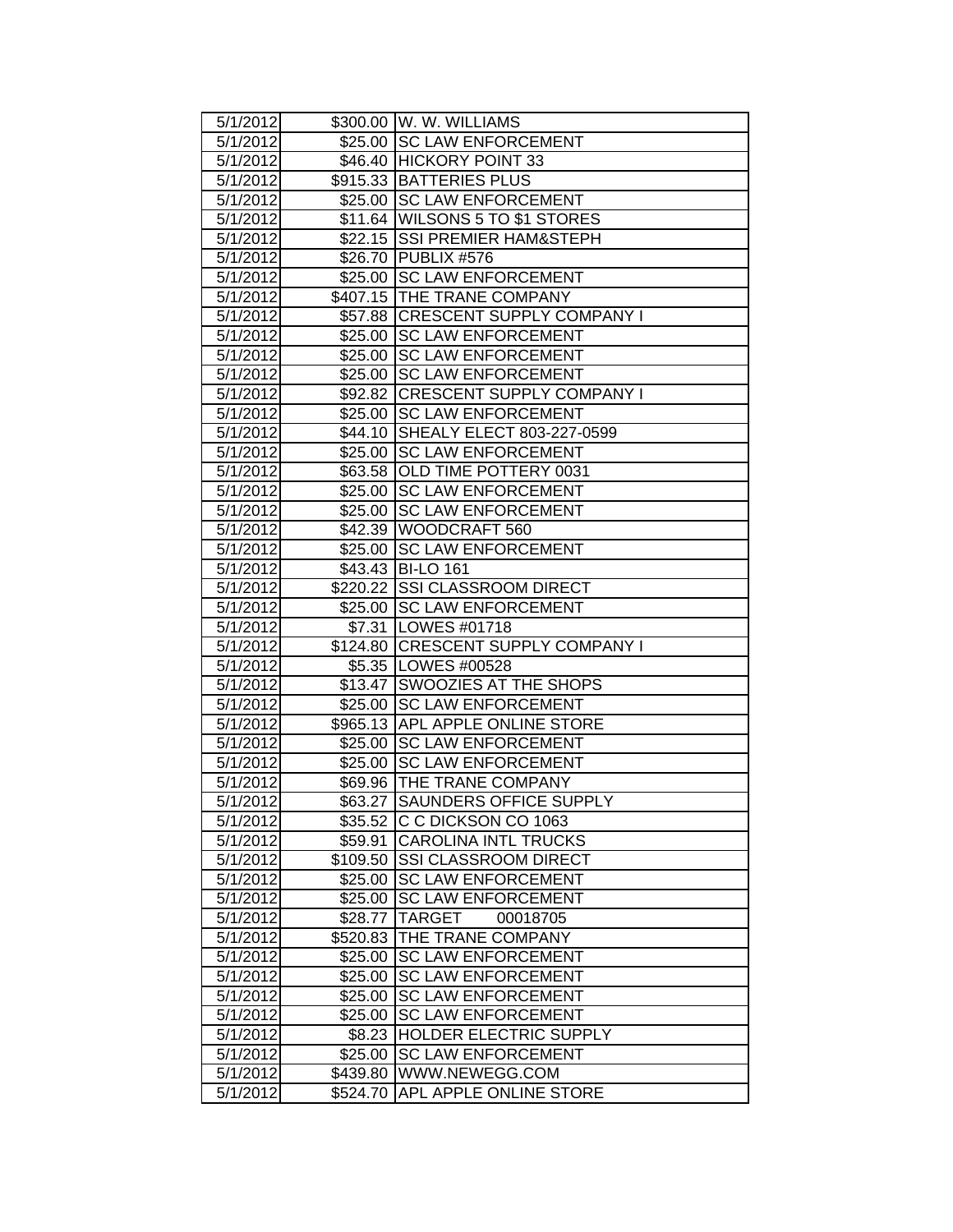| 5/1/2012 |            | \$25.00 SC LAW ENFORCEMENT         |
|----------|------------|------------------------------------|
| 5/1/2012 |            | \$15.90 CRESCENT SUPPLY COMPANY I  |
| 5/1/2012 |            | \$25.00 SC LAW ENFORCEMENT         |
| 5/1/2012 |            | \$34.17 THE TRANE COMPANY          |
| 5/1/2012 |            | \$25.00 SC LAW ENFORCEMENT         |
| 5/1/2012 |            | \$125.25 C C DICKSON CO 1004       |
| 5/1/2012 | \$25.00    | <b>SC LAW ENFORCEMENT</b>          |
| 5/1/2012 |            | \$10.84 HD SUPPLY                  |
| 5/1/2012 |            | \$46.00 PUBLIX #1012               |
| 5/2/2012 |            | \$33.09 WM SUPERCENTER#2687        |
| 5/2/2012 |            | \$409.00 WESTIN HOTEL POINSETT     |
| 5/2/2012 |            | \$7.61   LOWES #01718              |
| 5/2/2012 |            | \$86.20 CAROLINA LAWN & TRACTOR    |
| 5/2/2012 |            | \$13.50 WILLOW CREEK GOLF CLUB     |
| 5/2/2012 |            | \$19.22 WW GRAINGER                |
| 5/2/2012 |            | \$14.13 HICKORY POINT #11          |
| 5/2/2012 |            | \$1,164.12 HAMPTON INNS<br>5988    |
| 5/2/2012 |            | \$48.60   LITTLE CAESARS 0101 0020 |
| 5/2/2012 |            | \$59.75 WILLOW CREEK GOLF CLUB     |
| 5/2/2012 |            | \$870.00 LAURENS ELECTRIC COOPE    |
| 5/2/2012 |            | \$22.95 AMAZON MKTPLACE PMTS       |
| 5/2/2012 |            | \$111.57 PENSKE TRK LSG 026510     |
| 5/2/2012 |            | \$27.64   WM SUPERCENTER#0640      |
| 5/2/2012 |            | \$47.53 CAROLINA LAWN & TRACTOR    |
| 5/2/2012 |            | \$36.00 MARATHON PETRO136648       |
| 5/2/2012 |            | \$28.45 Amazon.com                 |
| 5/2/2012 |            | \$30.61   RADIOSHACK COR00123695   |
| 5/2/2012 |            | \$46.72 SHERWIN WILLIAMS #2628     |
| 5/2/2012 |            | \$32.95 Amazon.com                 |
| 5/2/2012 | \$73.14    | <b>COOK &amp; BOARDMAN OF</b>      |
| 5/2/2012 |            | \$71.86 EXXONMOBIL 42032870        |
| 5/2/2012 |            | \$92.28 HAWKINS TOWING INC         |
| 5/2/2012 |            | \$86.39 OFFICE DEPOT #1214         |
| 5/2/2012 |            | \$461.52 JOHNSTONE SUPPLY-GREENVIL |
| 5/2/2012 |            | \$65.00 HAWKINS TOWING INC         |
| 5/2/2012 |            | \$550.16 JOHNSTONE SUPPLY-GREENVIL |
| 5/2/2012 | \$24.45    | EXXONMOBIL<br>42032870             |
| 5/2/2012 | \$25.00    | <b>SC LAW ENFORCEMENT</b>          |
| 5/2/2012 |            | \$429.96   TONYS PIZZA & SUBS      |
| 5/2/2012 | \$17.90    | SHERWIN WILLIAMS #2785             |
| 5/2/2012 | \$169.74   | SUBURBAN PAINT COMPANY             |
| 5/2/2012 |            | (\$7.33) LOWES #00667              |
| 5/2/2012 | \$50.63    | OLD TIME POTTERY 0031              |
| 5/2/2012 | \$85.80    | <b>CAROLINA LAWN &amp; TRACTOR</b> |
| 5/2/2012 | \$22.59    | LOWES #01983                       |
| 5/2/2012 |            | \$183.05   LOWES #00528            |
| 5/2/2012 | \$13.67    | <b>TMS SOUTH</b>                   |
| 5/2/2012 | \$152.64   | COOK & BOARDMAN OF                 |
| 5/2/2012 | \$1,807.40 | <b>CAROWINDS SVC CTR</b>           |
| 5/2/2012 | \$191.91   | <b>TMS SOUTH</b>                   |
| 5/2/2012 | \$52.24    | <b>CAROLINA INTL TRUCKS</b>        |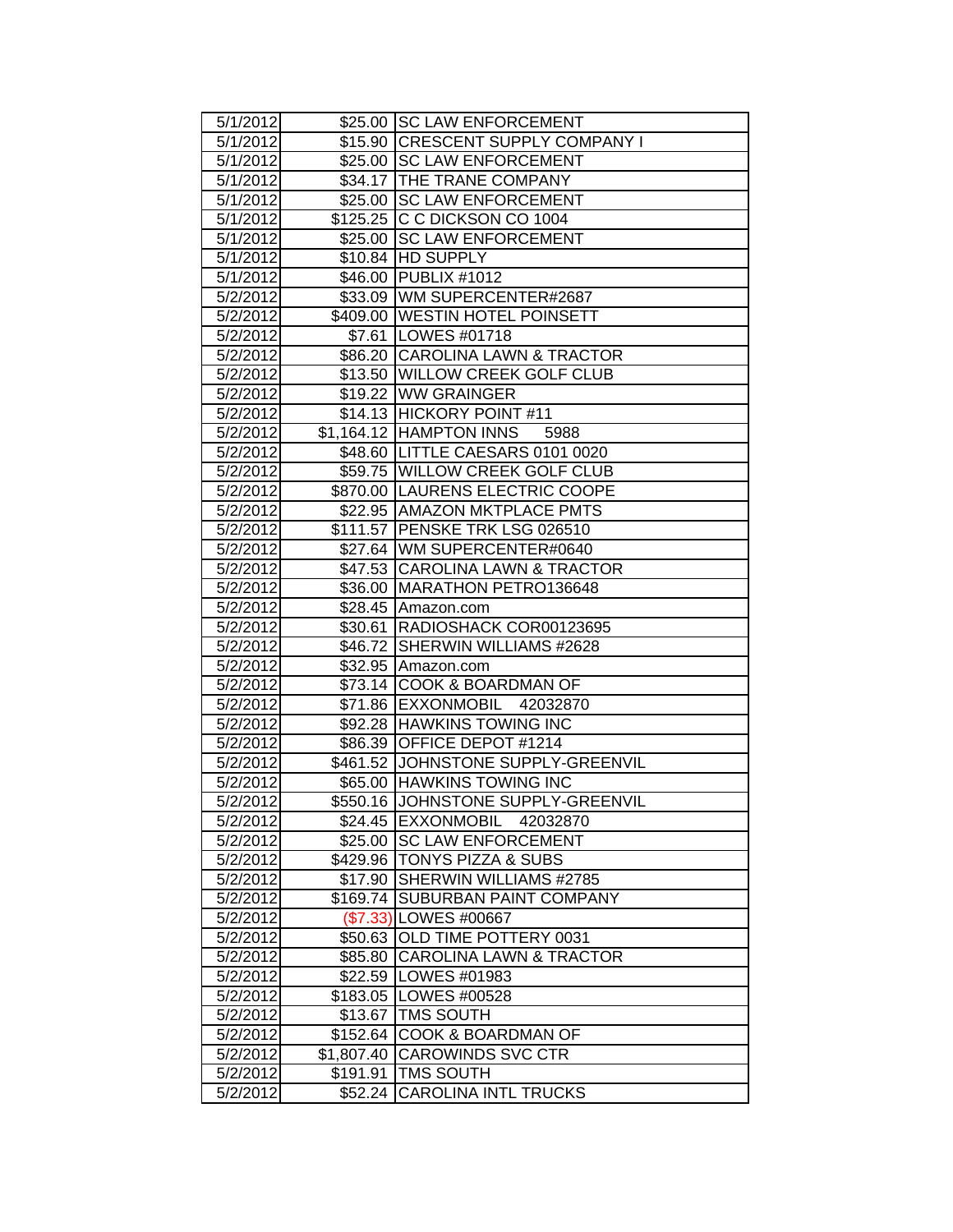| 5/2/2012 |          | \$360.29 CARQUEST 01013663         |
|----------|----------|------------------------------------|
| 5/2/2012 |          | \$185.11   BWI - GREENVILLE/       |
| 5/2/2012 |          | \$143.48 WW GRAINGER               |
| 5/2/2012 |          | \$115.52 HOBBY LOBBY #0318         |
| 5/2/2012 |          | \$46.56 JJOHNSTONE SUPPLY-GREENVIL |
| 5/2/2012 |          | \$130.23 WHITE BROS OF GREENVILLE  |
| 5/2/2012 |          | \$29.39 KRISPY KREME DOUGH         |
| 5/2/2012 |          | \$135.95 AUDIO SOLUTIONS INC.      |
| 5/2/2012 |          | \$45.45 POSITIVE PROMOTIONS        |
| 5/2/2012 |          | \$226.53 CAROLINA LAWN & TRACTOR   |
| 5/2/2012 |          | \$283.00 PALMETTO FRAMING SUPPLIES |
| 5/2/2012 |          | \$94.76 EXXONMOBIL 47548268        |
| 5/2/2012 |          | \$27.76 SHERWIN WILLIAMS #2785     |
| 5/2/2012 |          | \$112.83 CAROLINA LAWN & TRACTOR   |
| 5/2/2012 |          | \$149.88 CLARION INN & SUITES      |
| 5/2/2012 |          | \$37.19 HICKORY POINT MOON         |
| 5/2/2012 |          | \$414.27 THE NATIONAL BETA CLUB    |
| 5/2/2012 |          | \$21.14 AAA SUPPLY-GREER           |
| 5/2/2012 |          | \$8,669.72 DMI DELL K-12 PTR       |
| 5/2/2012 |          | \$25.00 SC LAW ENFORCEMENT         |
| 5/2/2012 |          | \$155.01 CARQUEST 01013663         |
| 5/2/2012 |          | \$66.11 PECKEL MUSIC CO            |
| 5/2/2012 |          | \$62.07   AAA SUPPLY - GVILLE      |
| 5/2/2012 |          | \$81.62   LIQUID HIGHWAY ON LINE   |
| 5/2/2012 |          | \$134.62 SOUTHEASTERN ELECTRICA    |
| 5/2/2012 |          | \$15.90 BATH & BODY WORKS 1049     |
| 5/2/2012 |          | \$89.21 CRESCENT SUPPLY COMPANY I  |
| 5/2/2012 |          | \$316.00 CUSTOM SIGNS INC          |
| 5/2/2012 |          | \$756.10 JOHNSTONE SUPPLY-GREENVIL |
| 5/2/2012 |          | \$25.00 SC LAW ENFORCEMENT         |
| 5/2/2012 |          | \$261.97 NAPA AUTO 0022603         |
| 5/2/2012 |          | \$168.33 MONOPRICE INC             |
| 5/2/2012 |          | \$17.71 Amazon.com                 |
| 5/2/2012 |          | \$25.00 SC LAW ENFORCEMENT         |
| 5/2/2012 |          | \$244.40 INTERSTATE TRANSPORTATION |
| 5/2/2012 |          | \$117.55  BATTERY SPECIALISTS      |
| 5/2/2012 |          | \$14.81   LOWES #00667             |
| 5/2/2012 |          | \$46.56 JJOHNSTONE SUPPLY-GREENVIL |
| 5/2/2012 |          | \$409.83   BWI - GREENVILLE/       |
| 5/2/2012 |          | \$48.03   LOWES #00528             |
| 5/2/2012 |          | \$1,478.90 SKINS HOTDOGS #8        |
| 5/3/2012 |          | \$259.46 THE TRANE COMPANY         |
| 5/3/2012 |          | \$79.60 WM SUPERCENTER#4583        |
| 5/3/2012 |          | \$13.98 ADVANCE AUTO PARTS #5440   |
| 5/3/2012 |          | \$486.16 FOUR POINTS BY SHERATON S |
| 5/3/2012 |          | \$9.01   LOWES #00528              |
| 5/3/2012 |          | \$10.80 J W VAUGHN CO INC          |
| 5/3/2012 |          | \$265.74 BAKER DIST CO 578         |
| 5/3/2012 |          | \$73.08 WHITE BROS OF GREENVILLE   |
| 5/3/2012 |          | \$16.19 HOLDER ELECTRIC SUPPLY     |
| 5/3/2012 | \$591.00 | <b>COOK &amp; BOARDMAN OF</b>      |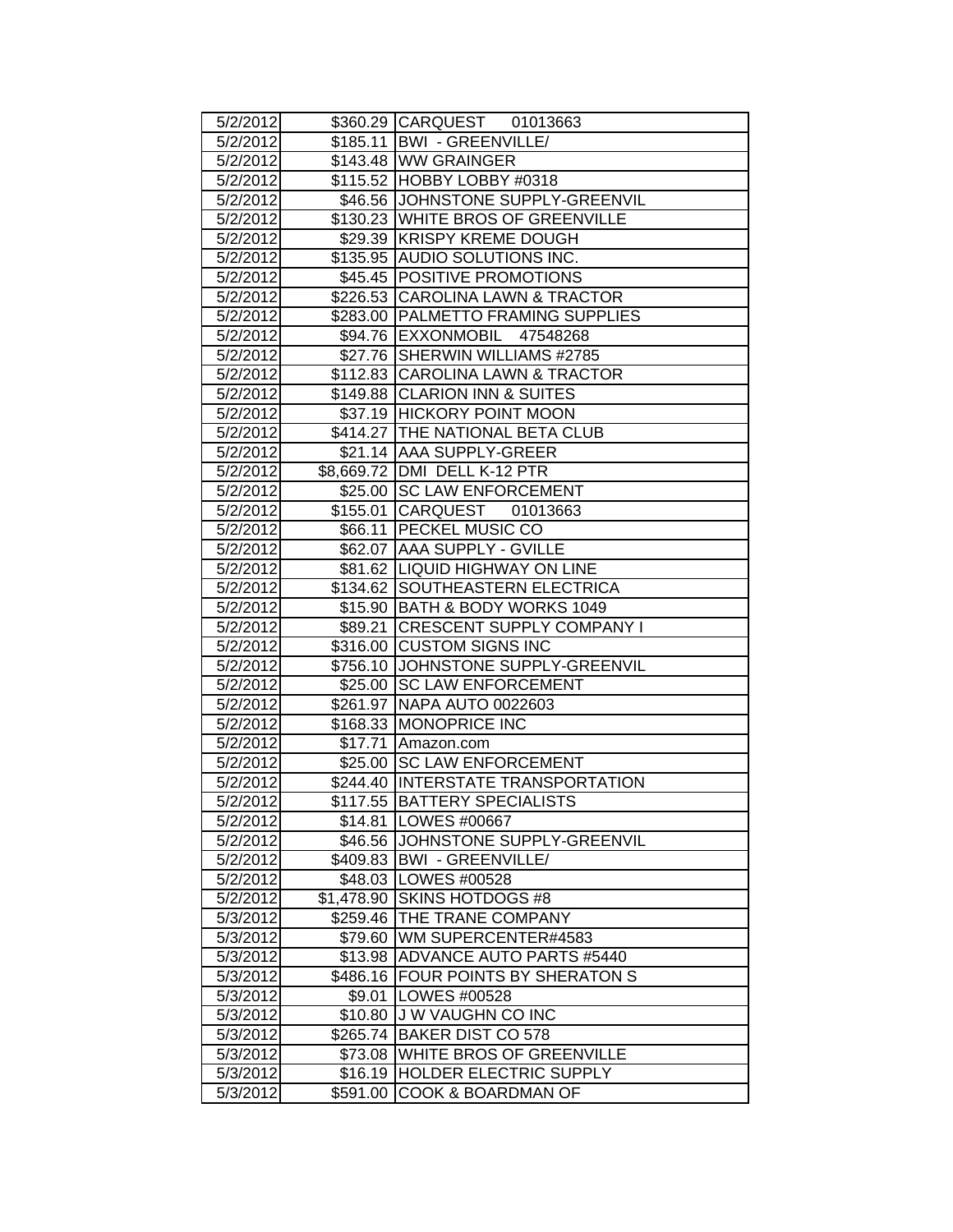| 5/3/2012             |          | \$36.43 JOHNSTONE SUPPLY-GREENVIL                         |
|----------------------|----------|-----------------------------------------------------------|
| 5/3/2012             |          | \$8.56 JOHNSTONE SUPPLY-GREENVIL                          |
| 5/3/2012             |          | \$128.58 2865-CED                                         |
| 5/3/2012             |          | \$201.88 C C DICKSON CO 1063                              |
| 5/3/2012             |          | \$486.16 FOUR POINTS BY SHERATON S                        |
| 5/3/2012             |          | \$25.00 SC LAW ENFORCEMENT                                |
| 5/3/2012             |          | \$123.55 JONES SCHOOL SUPPL                               |
| 5/3/2012             |          | \$8.34   BARBARA'S HALLMARK SHOP                          |
| 5/3/2012             |          | \$470.00 CITY OF GREENVILLE ZOO                           |
| 5/3/2012             |          | \$27.02 ULTA #192                                         |
| 5/3/2012             |          | \$65.94 Amazon.com                                        |
| 5/3/2012             |          | \$80.57 PUBLIX #531                                       |
| 5/3/2012             |          | \$1,070.19 JONES SCHOOL SUPPL                             |
| 5/3/2012             |          | \$40.25   LOWES #00528                                    |
| 5/3/2012             |          | \$15.27 BI-LO 624                                         |
| 5/3/2012             |          | \$6.78 THE HOME DEPOT #1124                               |
| 5/3/2012             |          | \$2.93 NAPA AUTO 0026146                                  |
| 5/3/2012             |          | \$67.10 J W VAUGHN CO INC                                 |
| 5/3/2012             |          | \$198.22 PARTY CITY #200                                  |
| 5/3/2012             |          | \$105.70 CDW GOVERNMENT                                   |
| 5/3/2012             |          | \$34.06 E-COMPLETE, LLC.                                  |
| 5/3/2012             |          | \$302.40 HAWKINS TOWING INC                               |
| 5/3/2012             |          | \$20.00   VZWRLSS PRPAY AUTOPAY                           |
| 5/3/2012             |          | \$51.90   NORTHERN TOOL EQUIPMNT                          |
| 5/3/2012             |          | \$104.30 BUILDERS FIRST SOUR                              |
| 5/3/2012             |          | \$187.40 SAUNDERS OFFICE SUPPLY                           |
| 5/3/2012             |          | \$74.56   AAA SUPPLY - GVILLE                             |
| 5/3/2012             |          | \$1,032.00 CALLAHAMS ORCHARDS & SPEC                      |
| 5/3/2012             |          | \$376.00 NATIONAL AWARDS INC                              |
| 5/3/2012             |          | \$3.56 AAA SUPPLY - GVILLE                                |
| 5/3/2012             |          | \$61.37   THE HOME DEPOT 1119                             |
| 5/3/2012             |          | \$39.52 SPINX #134                                        |
| 5/3/2012             |          | \$25.00 SC LAW ENFORCEMENT                                |
| 5/3/2012             |          | \$29.62   TMS SOUTH                                       |
| 5/3/2012             |          | \$10.00 CALLAHAMS ORCHARDS & SPEC                         |
| 5/3/2012             |          | (\$46.72) SHERWIN WILLIAMS #2628                          |
| 5/3/2012             | \$607.70 | <b>FOUR POINTS BY SHERATON S</b>                          |
| 5/3/2012             | \$461.91 | <b>MADAWASKA HARDSCAPE PR</b>                             |
| 5/3/2012             | \$5.26   | <b>ADVANCE AUTO PARTS #5440</b>                           |
| 5/3/2012             |          | \$392.99 WM SUPERCENTER#2265                              |
| 5/3/2012             | \$136.74 | WM SUPERCENTER#2265                                       |
| 5/3/2012             | \$85.85  | <b>AAA SUPPLY - GVILLE</b>                                |
| 5/3/2012             | (\$7.22) | PORTER PAINTS 9388<br>THE TRANE COMPANY                   |
| 5/3/2012             | \$860.55 | RADIOSHACK COR00187518                                    |
| 5/3/2012<br>5/3/2012 | \$95.37  | \$24.85   LOWES #01983                                    |
|                      |          |                                                           |
| 5/3/2012             | \$108.00 | <b>FOUNTAIN INN SERVICE CTR</b>                           |
| 5/3/2012             | \$121.56 | JOHNSTONE SUPPLY-GREENVIL<br><b>JAMAICA REGGAE FLAVOR</b> |
| 5/3/2012             | \$49.14  |                                                           |
| 5/3/2012             | \$59.50  | CITGO CORNER MART #11<br>HONEYBAKED HAM #902              |
| 5/3/2012             | \$101.39 |                                                           |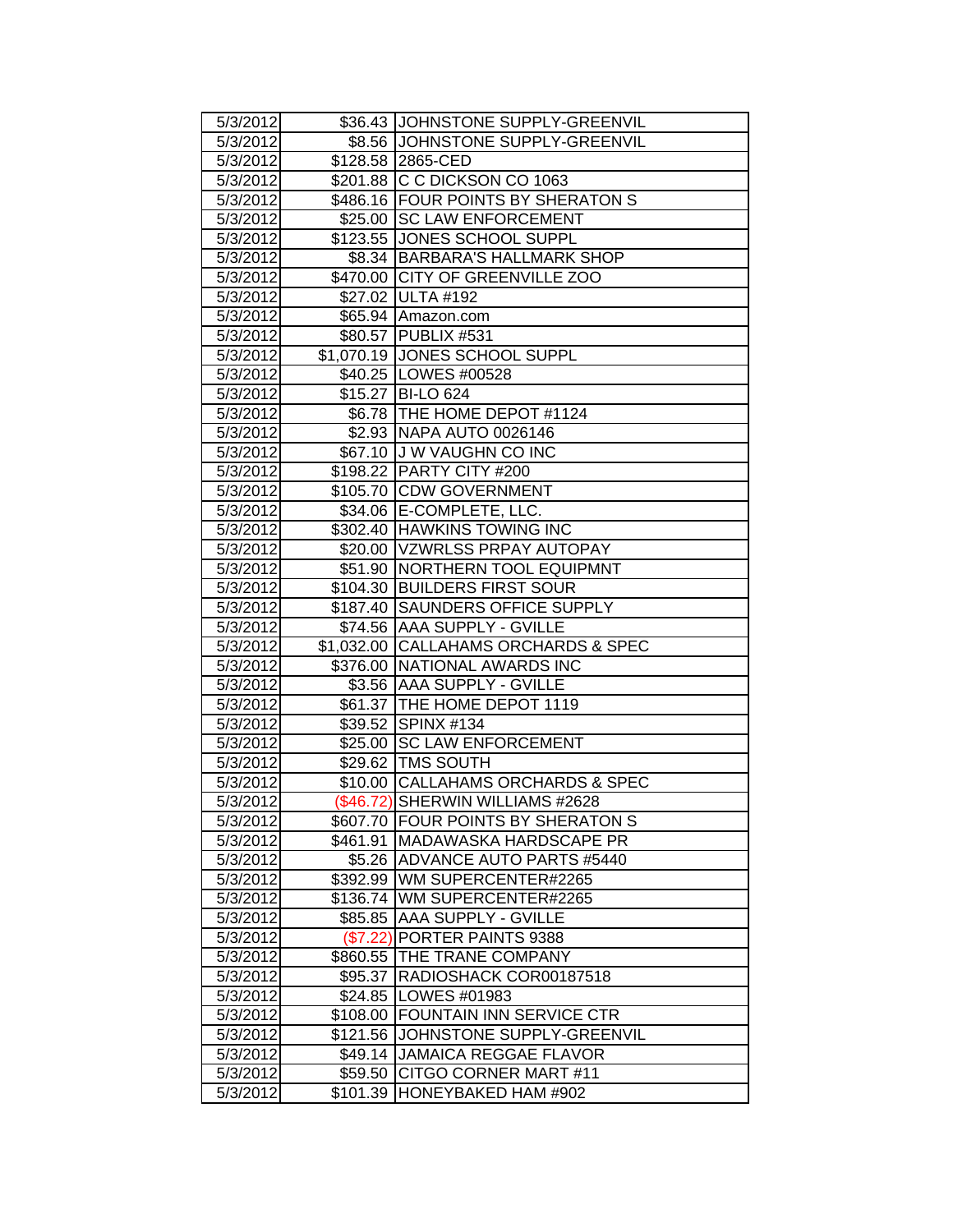| 5/3/2012 |            | \$486.16 FOUR POINTS BY SHERATON S |
|----------|------------|------------------------------------|
| 5/3/2012 |            | \$30.00 VZWRLSS PRPAY AUTOPAY      |
| 5/3/2012 |            | \$38.16   THE TRANE COMPANY        |
| 5/3/2012 |            | \$1,012.50 FIND GREAT PEOPLE       |
| 5/3/2012 |            | \$200.00 WALGREENS #9774           |
| 5/3/2012 |            | \$56.91 AMAZON MKTPLACE PMTS       |
| 5/3/2012 |            | \$65.46   MCABEE TRACTOR & TURF    |
| 5/3/2012 |            | \$333.71 WHOLESALE INDUSTRIAL ELEC |
| 5/3/2012 |            | \$468.79 CRESCENT SUPPLY COMPANY I |
| 5/3/2012 |            | \$53.59   THE TRANE COMPANY        |
| 5/3/2012 |            | \$73.68 PUBLIX #613                |
| 5/3/2012 |            | \$258.00 CHD ALFAXFURNITURE.COM    |
| 5/3/2012 | \$27.91    | CALLOWAY HOUSE INC                 |
| 5/3/2012 |            | \$25.00 SC LAW ENFORCEMENT         |
| 5/3/2012 |            | \$101.86 WM SUPERCENTER#5487       |
| 5/3/2012 |            | \$1,540.00 RIVERBANKS ZOO & GARDE  |
| 5/3/2012 |            | \$11.58   LOWES #00528             |
| 5/3/2012 |            | \$36.40   TMS SOUTH                |
| 5/3/2012 |            | \$270.30 COWART AWARDS             |
| 5/3/2012 |            | \$25.00 SC LAW ENFORCEMENT         |
| 5/3/2012 |            | \$6.75 THE HOME DEPOT #1124        |
| 5/3/2012 |            | \$248.99 SHERWIN WILLIAMS #2194    |
| 5/3/2012 |            | \$12.18 CLASSIC HWD & POSTAL       |
| 5/3/2012 |            | \$16.92   LOWES #01983             |
| 5/3/2012 |            | \$59.78   WM SUPERCENTER#0640      |
| 5/3/2012 |            | \$2.13   THE HOME DEPOT 1127       |
| 5/3/2012 |            | \$14.84  DOLRTREE 930 00009308     |
| 5/3/2012 |            | \$930.42 ROBBINS TIRE SERVI        |
| 5/3/2012 |            | \$486.16 FOUR POINTS BY SHERATON S |
| 5/3/2012 |            | \$161.79   THE TOOL SHED           |
| 5/3/2012 |            | \$103.35 HOLDER ELECTRIC SUPPLY    |
| 5/3/2012 |            | \$53.59 THE TRANE COMPANY          |
| 5/3/2012 |            | \$486.16 FOUR POINTS BY SHERATON S |
| 5/3/2012 |            | \$21.08 ADVANCE AUTO PARTS #5440   |
| 5/3/2012 |            | \$7,427.40 DMI DELL K-12 PTR       |
| 5/3/2012 |            | \$26.50 THE TRANE COMPANY          |
| 5/3/2012 |            | \$13.18   LOWES #01983             |
| 5/3/2012 |            | \$665.69 TRIANGLE RENT A CAR LLC # |
| 5/3/2012 |            | \$272.95 EXTREMETEES               |
| 5/3/2012 | \$1,340.90 | SILMAR ELECTRONICS-GRNVLE          |
| 5/3/2012 |            | (\$32.94) PORTER PAINTS 9388       |
| 5/3/2012 | \$460.41   | <b>ROBBINS TIRE SERVI</b>          |
| 5/4/2012 |            | \$11.63   LOWES #01718             |
| 5/4/2012 | \$30.97    | JOHNSTONE SUPPLY-GREENVIL          |
| 5/4/2012 | \$63.39    | BARNES & NOBLE #2221               |
| 5/4/2012 |            | \$112.74 TMS SOUTH                 |
| 5/4/2012 |            | \$487.20 EDUCATIONAL INNOV00 OF 00 |
| 5/4/2012 |            | \$5.20 USPS 45540003629831393      |
| 5/4/2012 | \$878.74   | APL APPLE ONLINE STORE             |
| 5/4/2012 | \$54.95    | PUBLIX #602                        |
| 5/4/2012 | \$32.91    | PUBLIX 035                         |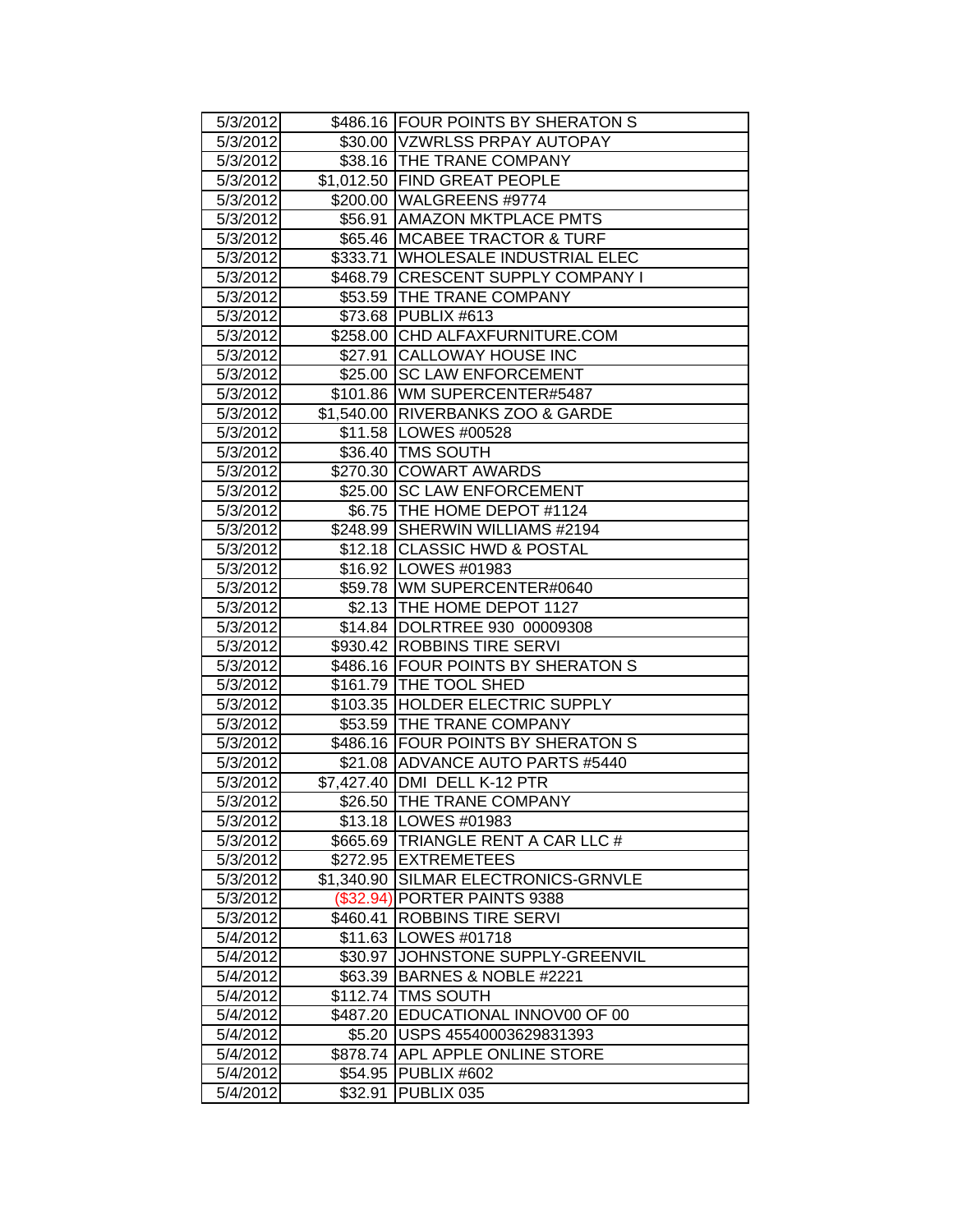| 5/4/2012 |            | \$75.00 BELK #89 SIMPSONVILLE        |
|----------|------------|--------------------------------------|
| 5/4/2012 |            | \$54.03 THE HOME DEPOT 1119          |
| 5/4/2012 |            | \$59.32 JJOHNSTONE SUPPLY-GREENVIL   |
| 5/4/2012 |            | \$320.00 SC PARK SERVICE             |
| 5/4/2012 |            | \$451.14 CDW GOVERNMENT              |
| 5/4/2012 |            | \$59.32 JJOHNSTONE SUPPLY-GREENVIL   |
| 5/4/2012 |            | \$17.08 PUBLIX 035                   |
| 5/4/2012 |            | \$9.46   LOWES #00667                |
| 5/4/2012 |            | \$33.70 BUY BUY BABY #3032           |
| 5/4/2012 |            | \$1.93 JJOHNSTONE SUPPLY-GREENVIL    |
| 5/4/2012 |            | \$95.44 TMS SOUTH                    |
| 5/4/2012 |            | \$68.34   THE TRANE COMPANY          |
| 5/4/2012 |            | \$16.94   LOWES #00667               |
| 5/4/2012 |            | \$1,498.58 CRESCENT SUPPLY COMPANY I |
| 5/4/2012 |            | \$47.60 COMPUTER DIRECT OUTLET       |
| 5/4/2012 |            | \$4.24 DOLRTREE 930 00009308         |
| 5/4/2012 |            | \$866.44 GO VISITOR CARD             |
| 5/4/2012 |            | \$72.00 CARSON'S NUT-BOLT & TO       |
| 5/4/2012 |            | \$15.56 C C DICKSON CO 1004          |
| 5/4/2012 |            | \$31.22 TRACTOR SUPPLY #747          |
| 5/4/2012 |            | \$55.12 OFFICE DEPOT #1214           |
| 5/4/2012 |            | \$165.36   WALMART.COM 8009666546    |
| 5/4/2012 |            | \$43.10   LOWES #00528               |
| 5/4/2012 |            | \$147.57 WM SUPERCENTER#0640         |
| 5/4/2012 |            | \$21.37 CRESCENT SUPPLY COMPANY I    |
| 5/4/2012 |            | \$62.58 BUILDERS FIRST SOUR          |
| 5/4/2012 |            | \$91.27 WM SUPERCENTER#2265          |
| 5/4/2012 |            | \$14.92   TMS SOUTH                  |
| 5/4/2012 |            | \$14.07 CARQUEST 01013663            |
| 5/4/2012 |            | \$55.01 SPINX #130                   |
| 5/4/2012 |            | \$51.20 USPS 45362502729802915       |
| 5/4/2012 |            | \$627.77 HAWKINS TOWING INC          |
| 5/4/2012 |            | \$70.00 GEORGIA AQUARIUM INC         |
| 5/4/2012 |            | \$126.00 SC STATE MUSEUM             |
| 5/4/2012 |            | \$14.21   LOWES #00667               |
| 5/4/2012 |            | \$31.80 HAPPY COW CREAMERY           |
| 5/4/2012 |            | \$88.79 AAA SUPPLY - GVILLE          |
| 5/4/2012 |            | \$21.20 DOLRTREE 1966 00019661       |
| 5/4/2012 |            | \$826.00 PORTABLE COMPONENTS LLC     |
| 5/4/2012 |            | \$50.00 BELK #89 SIMPSONVILLE        |
| 5/4/2012 |            | \$784.89 THE TRANE COMPANY           |
| 5/4/2012 |            | \$25.52 PUBLIX #602                  |
| 5/4/2012 |            | \$164.78 WM SUPERCENTER#2687         |
| 5/4/2012 |            | \$11.30 AMAZON MKTPLACE PMTS         |
| 5/4/2012 | \$18.70    | <b>AMAZON MKTPLACE PMTS</b>          |
| 5/4/2012 | \$176.94   | <b>TMS SOUTH</b>                     |
| 5/4/2012 | \$1,064.88 | <b>KRISPY KREME DOUGH</b>            |
| 5/4/2012 |            | \$44.24   WM SUPERCENTER#4583        |
| 5/4/2012 |            | \$8.46   LOWES #00528                |
| 5/4/2012 |            | \$7.35   THE TRANE COMPANY           |
| 5/4/2012 |            | \$67.78 ADVANCE AUTO PARTS #5440     |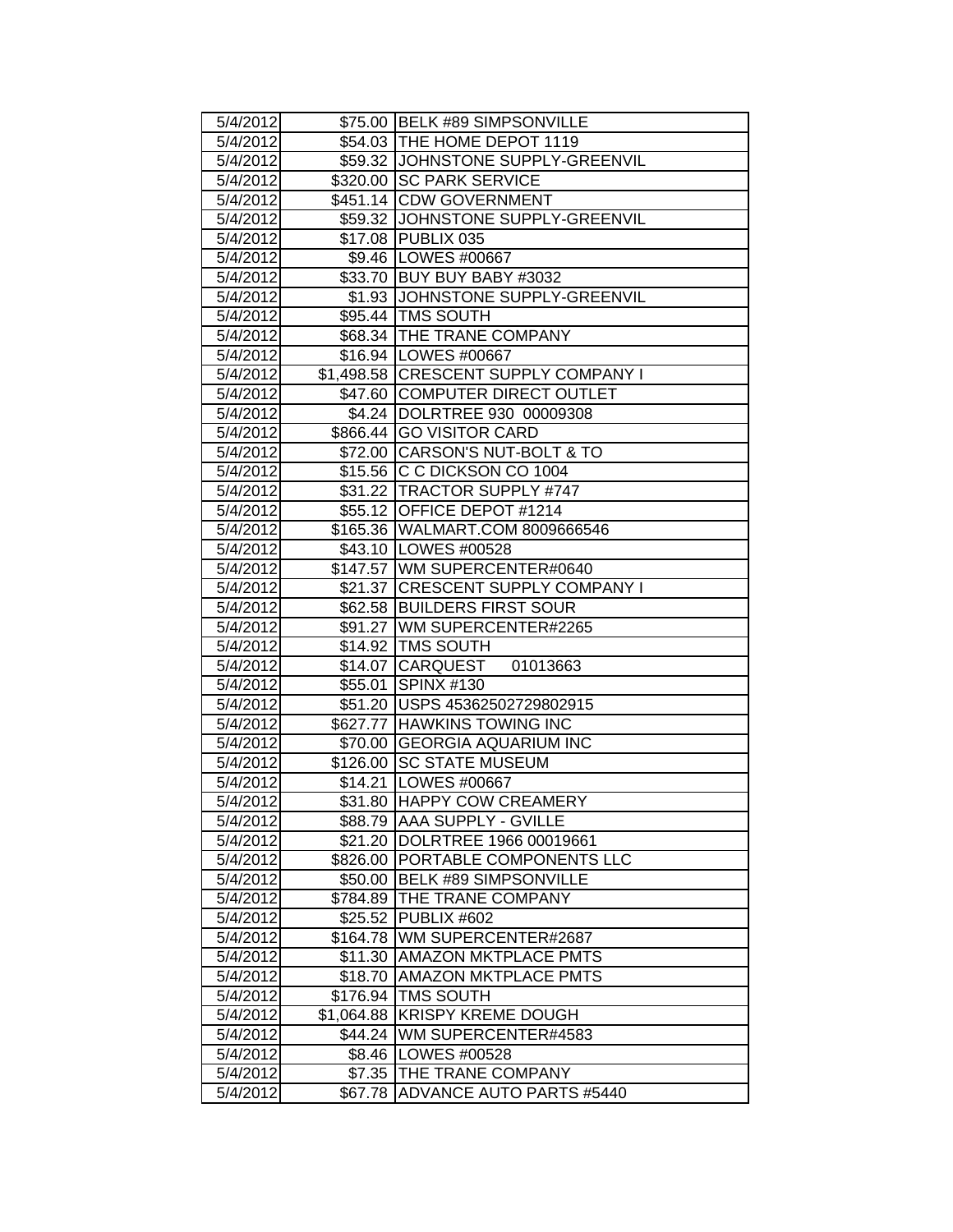| 5/4/2012 |          | \$142.46   LOWES #00667             |
|----------|----------|-------------------------------------|
| 5/4/2012 |          | \$246.00 SPARTANBURG COUNTY         |
| 5/4/2012 |          | \$59.21 J W VAUGHN CO INC           |
| 5/4/2012 |          | \$19.06 LOWES #00667                |
| 5/4/2012 |          | \$55.89 AMAZON MKTPLACE PMTS        |
| 5/4/2012 |          | \$30.00 VZWRLSS PRPAY AUTOPAY       |
| 5/4/2012 |          | \$464.86 C C DICKSON CO 1004        |
| 5/4/2012 |          | \$33.98 C C DICKSON CO 1004         |
| 5/4/2012 |          | \$861.57 MOORE & BALLIEW OIL COMPA  |
| 5/4/2012 |          | \$7.84   LOWES #00667               |
| 5/4/2012 |          | \$50.02   LOWES #01718              |
| 5/4/2012 |          | \$135.09 ADVANCE AUTO PARTS #5440   |
| 5/4/2012 |          | \$12.23 CRESCENT SUPPLY COMPANY I   |
| 5/4/2012 |          | \$22.90   THE TRANE COMPANY         |
| 5/4/2012 |          | \$183.60 THOMAS SAND COMPANY INC    |
| 5/4/2012 |          | \$14.99 ADVANCE AUTO PARTS #5440    |
| 5/4/2012 |          | \$66.92 FOOD LION #2211             |
| 5/4/2012 |          | \$246.28 SCHOOL SPOT                |
| 5/7/2012 |          | \$25.00 SC LAW ENFORCEMENT          |
| 5/7/2012 |          | \$4.24  DOLRTREE 930 00009308       |
| 5/7/2012 |          | \$183.65 SKINS HOTDOGS #8           |
| 5/7/2012 |          | \$115.00 SUNOCO 0535323000          |
| 5/7/2012 |          | (\$90.00) ADVANCE AUTO PARTS #5440  |
| 5/7/2012 |          | \$15.09 STAPLES 00105536            |
| 5/7/2012 |          | \$3.14 JOHNSTONE SUPPLY-GREENVIL    |
| 5/7/2012 |          | \$392.26   FIREHOUSE SUBS - A       |
| 5/7/2012 |          | (\$92.40) CAMPBELL BROWN INC        |
| 5/7/2012 |          | \$37.35 CRESCENT SUPPLY COMPANY I   |
| 5/7/2012 |          | \$41.42 CAROLINA LAWN & TRACTOR     |
| 5/7/2012 |          | \$97.33 WILD WING CAFE COLUMBIAN    |
| 5/7/2012 |          | \$315.20 BATTERY SPECIALISTS        |
| 5/7/2012 |          | \$45.00 KANGAROO EXPRESS #601       |
| 5/7/2012 |          | \$26.92 J W VAUGHN CO INC           |
| 5/7/2012 |          | \$9,961.00 WDW DISNEY TICKETS       |
| 5/7/2012 |          | \$117.89 JJOHNSTONE SUPPLY-GREENVIL |
| 5/7/2012 |          | \$350.58 ADVANCE AUTO PARTS #5440   |
| 5/7/2012 |          | \$25.00 SC LAW ENFORCEMENT          |
| 5/7/2012 |          | \$41.73 MCDONALD'S F22845           |
| 5/7/2012 |          | \$120.66   BIG LOTS STORES - #5124  |
| 5/7/2012 |          | \$1,495.13 THE TRANE COMPANY        |
| 5/7/2012 |          | \$52.99 STAPLES<br>00105536         |
| 5/7/2012 |          | \$39.40   THE HOME DEPOT 1127       |
| 5/7/2012 | \$25.00  | <b>SC LAW ENFORCEMENT</b>           |
| 5/7/2012 | \$62.76  | <b>RUSHS 06</b>                     |
| 5/7/2012 | \$817.41 | <b>SHARP BUSINESS SYS-SC</b>        |
| 5/7/2012 | \$191.92 | Amazon.com                          |
| 5/7/2012 | \$101.28 | <b>KMART COM</b><br><b>INTERNET</b> |
| 5/7/2012 |          | \$111.35   LOWES #00667             |
| 5/7/2012 | \$11.78  | ADVANCE AUTO PARTS #5440            |
| 5/7/2012 | \$651.55 | JOHNSTONE SUPPLY-GREENVIL           |
| 5/7/2012 | \$51.78  | <b>DUNKIN #330220</b><br>Q35        |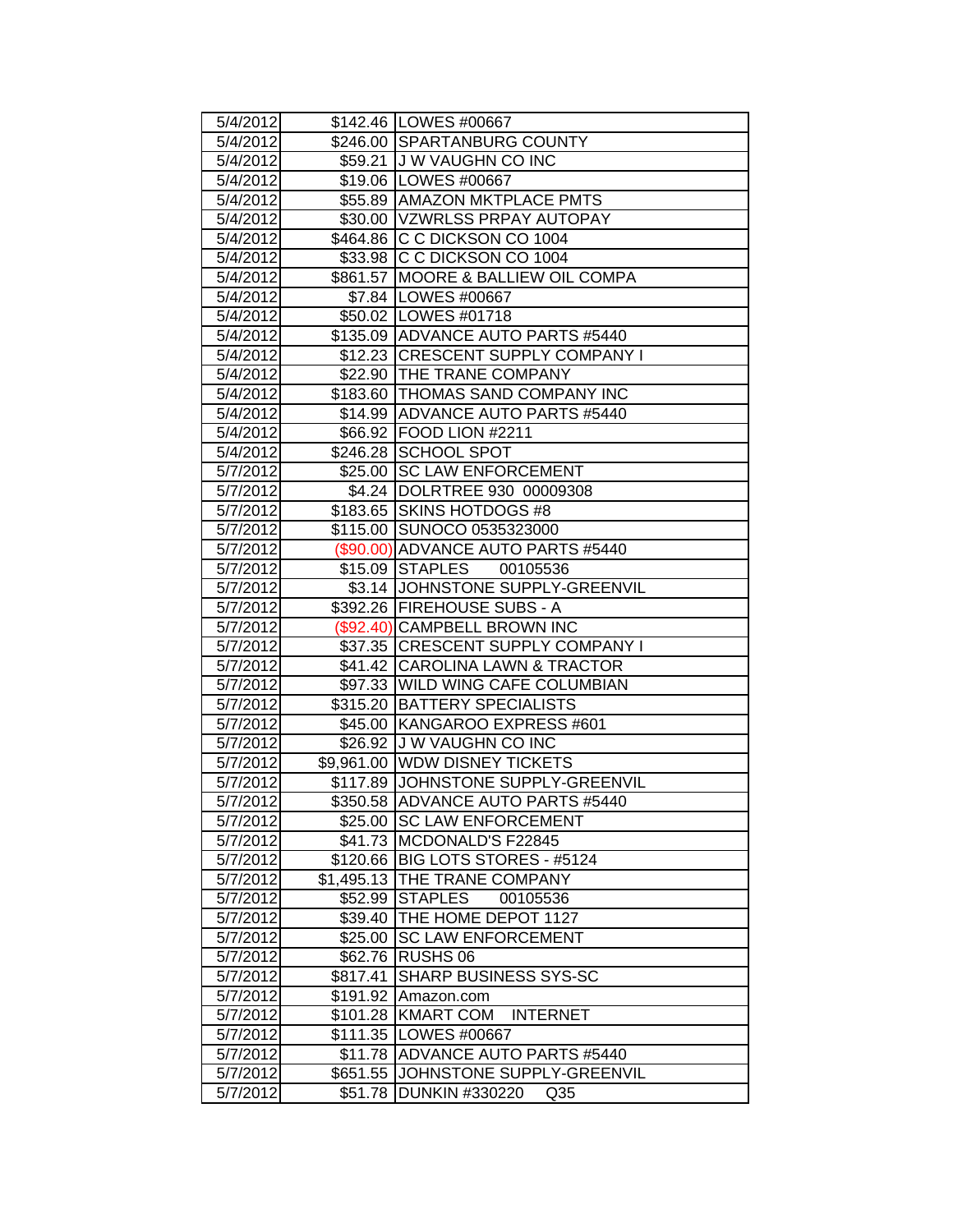| 5/7/2012 |            | \$26.21 ZAXBYS 00183               |
|----------|------------|------------------------------------|
| 5/7/2012 |            | \$19.08 THE UPS STORE 3018         |
| 5/7/2012 |            | \$92.40 CAMPBELL BROWN INC         |
| 5/7/2012 |            | \$235.69 Amazon.com                |
| 5/7/2012 | \$25.00    | <b>SC LAW ENFORCEMENT</b>          |
| 5/7/2012 |            | \$27.77 JJOHNSTONE SUPPLY-GREENVIL |
| 5/7/2012 |            | \$145.56 BUDGET RENT-A-CAR         |
| 5/7/2012 |            | \$64.95 HOLDER ELECTRIC SUPPLY     |
| 5/7/2012 |            | \$20.00 PLANET NATURAL COSMIC CHI  |
| 5/7/2012 |            | \$25.00 SC LAW ENFORCEMENT         |
| 5/7/2012 |            | \$12.79 THE STATE HOUSE GIFT SH    |
| 5/7/2012 |            | \$497.67   LOWES #01983            |
| 5/7/2012 |            | \$72.00 WOODFIN RIDGE GOLF CLUB    |
| 5/7/2012 |            | \$40.83 PIZZA INN WOODRUFF ROAD    |
| 5/7/2012 |            | \$18.01   TARGET 00011825          |
| 5/7/2012 |            | \$242.69  IPROMOTEU                |
| 5/7/2012 |            | \$32.80 SCHOLASTIC BOOK CLUB       |
| 5/7/2012 |            | \$60.00 TARGET 00019372            |
| 5/7/2012 |            | \$52.51 PARTY CITY #200            |
| 5/7/2012 |            | \$17.45   PORTER PAINTS 9388       |
| 5/7/2012 |            | \$110.00 GREENVILLE DRIVE TICKETS  |
| 5/7/2012 |            | \$136.00 NATIONAL FORENSIC LEAGUE  |
| 5/7/2012 |            | \$119.95 Amazon.com                |
| 5/7/2012 |            | \$294.02 BOBCAT OF GREENVILLE      |
| 5/7/2012 |            | \$18.36 J W VAUGHN CO INC          |
| 5/7/2012 |            | \$78.32   THE TRANE COMPANY        |
| 5/7/2012 |            | \$217.62 CHICK-FIL-A #01076        |
| 5/7/2012 |            | \$189.00 LITTLE CAESARS 0101 0017  |
| 5/7/2012 |            | \$146.79 CAROLINA LAWN & TRACTOR   |
| 5/7/2012 |            | \$78.79 LOWES #00667               |
| 5/7/2012 |            | \$70.00 G & G RETAIL               |
| 5/7/2012 |            | \$210.10 JOHNSTONE SUPPLY-GREENVIL |
| 5/7/2012 |            | \$1,061.50 CHICK-FIL-A #00713      |
| 5/7/2012 |            | \$1,856.37 CAMCOR INC              |
| 5/7/2012 |            | \$53.98 AMAZON MKTPLACE PMTS       |
| 5/7/2012 |            | \$18.00 JJOHNSTONE SUPPLY-GREENVIL |
| 5/7/2012 |            | \$95.96 Amazon.com                 |
| 5/7/2012 |            | \$1,495.13 THE TRANE COMPANY       |
| 5/7/2012 | \$2,218.47 | DBC BLICK ART MATERIAL             |
| 5/7/2012 |            | \$6.93 CRESCENT SUPPLY COMP INC    |
| 5/7/2012 |            | \$100.00 TWISTED CUP               |
| 5/7/2012 | \$175.00   | CHICK-FIL-A #00466                 |
| 5/7/2012 |            | \$83.74   DMI DELL K-12 PTR        |
| 5/7/2012 |            | \$381.43 HOBBYLINC COM             |
| 5/7/2012 | \$31.50    | <b>BLACK ELECTRICAL SUPPLY I</b>   |
| 5/7/2012 | \$25.00    | <b>SC LAW ENFORCEMENT</b>          |
| 5/7/2012 | \$50.02    | WM SUPERCENTER#4583                |
| 5/7/2012 | \$8.97     | <b>TARGET</b><br>00019372          |
| 5/7/2012 | \$67.35    | SWOOZIES AT THE SHOPS              |
| 5/7/2012 | \$45.00∣   | USPS 45818106829832383             |
| 5/7/2012 | \$59.06    | <b>TARGET</b><br>00018705          |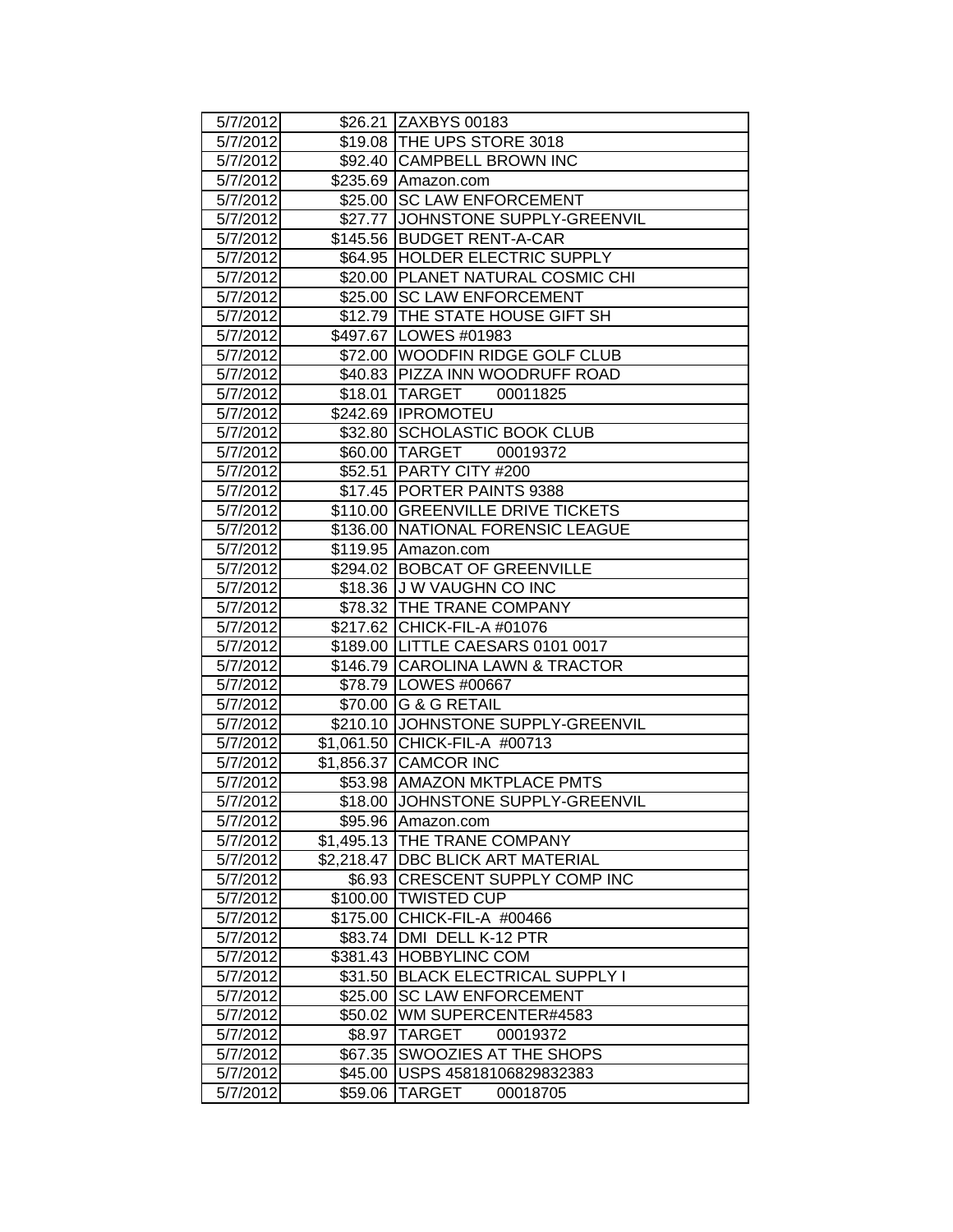| 5/7/2012 |             | \$29.63 HOUSE OF CRYSTAL II INC     |
|----------|-------------|-------------------------------------|
| 5/7/2012 |             | \$86.40   TONYS PIZZA & SUBS        |
| 5/7/2012 |             | \$84.03 COPPER RIVER GRILL OF       |
| 5/7/2012 |             | \$40.16 HOBBY LOBBY #328            |
| 5/7/2012 |             | \$14.85 THE HOME DEPOT 1104         |
| 5/7/2012 |             | \$26.45 BANKS APPLIANCE PARTS & S   |
| 5/7/2012 |             | \$31.77 LOWES #01718                |
| 5/7/2012 |             | \$45.62 JOHNSTONE SUPPLY-GREENVIL   |
| 5/7/2012 |             | \$8.25   LOWES #01983               |
| 5/7/2012 |             | \$964.33 W.P.LAW, INC #5            |
| 5/7/2012 |             | \$1,215.91 FOLLETT SOFTWARE CO      |
| 5/7/2012 |             | \$53.85 WHITE BROS OF GREENVILLE    |
| 5/7/2012 | \$54.85 API |                                     |
| 5/7/2012 |             | \$71.02 PROFESSIONAL PARTY RENTAL   |
| 5/7/2012 |             | \$334.60 AMSTERDAM PRNT & LITHO     |
| 5/7/2012 |             | \$300.00 WING ZONE                  |
| 5/7/2012 |             | \$30.66 SUBWAY 00505586             |
| 5/7/2012 |             | \$58.00 GREENVILLE RENTAL INC       |
| 5/7/2012 |             | \$11.10 TOYS R US #8822             |
| 5/7/2012 |             | \$18.44 JOHNSTONE SUPPLY-GREENVIL   |
| 5/7/2012 |             | \$240.00 SPARTANBURG COUNTY         |
| 5/7/2012 |             | \$189.17   TOYS R US #8822          |
| 5/7/2012 |             | \$153.68 CARRIBBEAN RESORT          |
| 5/7/2012 |             | (\$10.00) ADVANCE AUTO PARTS #5440  |
| 5/7/2012 |             | \$367.95 M AND A SUPPLY CO GREENVI  |
| 5/7/2012 |             | \$130.01   THE STATE HOUSE GIFT SH  |
| 5/7/2012 |             | \$296.95 WM SUPERCENTER#2265        |
| 5/7/2012 |             | \$113.40 CHICK-FIL-A #00830         |
| 5/7/2012 |             | \$19.07 KOHLS #0673                 |
| 5/7/2012 |             | \$258.30 GREENVILLE RENTAL INC      |
| 5/7/2012 |             | \$23.36   LOWES #01718              |
| 5/7/2012 |             | \$91.82 ANDY OXY CO INC 6           |
| 5/7/2012 |             | \$31.06 DUNKIN #346538 Q35          |
| 5/7/2012 |             | \$35.95 SCHOLASTIC BOOK CLUB        |
| 5/7/2012 |             | \$10.60 CAROLINA LOCKSMITHS         |
| 5/7/2012 |             | \$201.00 GREENVILLE DRIVE TICKETS   |
| 5/7/2012 |             | \$161.83   BARNES & NOBLE #2558     |
| 5/7/2012 |             | \$22.95   WM SUPERCENTER#2265       |
| 5/7/2012 |             | \$16.29 BATTERY & ELECTRIC CO INC   |
| 5/7/2012 |             | \$57.80 AMAZON MKTPLACE PMTS        |
| 5/7/2012 |             | \$43.69   WM SUPERCENTER#1339       |
| 5/7/2012 | \$1,293.15  | Best Buy 00002725                   |
| 5/7/2012 | \$395.80    | ZAXBYS 00143                        |
| 5/7/2012 | \$178.20    | <b>BLU</b> gmsbands.org             |
| 5/7/2012 | \$76.93     | <b>ADVANCE AUTO PARTS #5440</b>     |
| 5/7/2012 |             | \$139.99   ADVANCE AUTO PARTS #5440 |
| 5/7/2012 |             | \$25.40 THE HOME DEPOT #1126        |
| 5/7/2012 |             | \$129.39   PAPA JOHNS #0193         |
| 5/7/2012 | \$1,982.20  | DMI DELL K-12 PTR                   |
| 5/7/2012 | \$373.50    | <b>SMITHTURF AND IRRIGATI</b>       |
| 5/7/2012 | \$4.22      | <b>CLINE HOSE &amp; HYDRAULICS</b>  |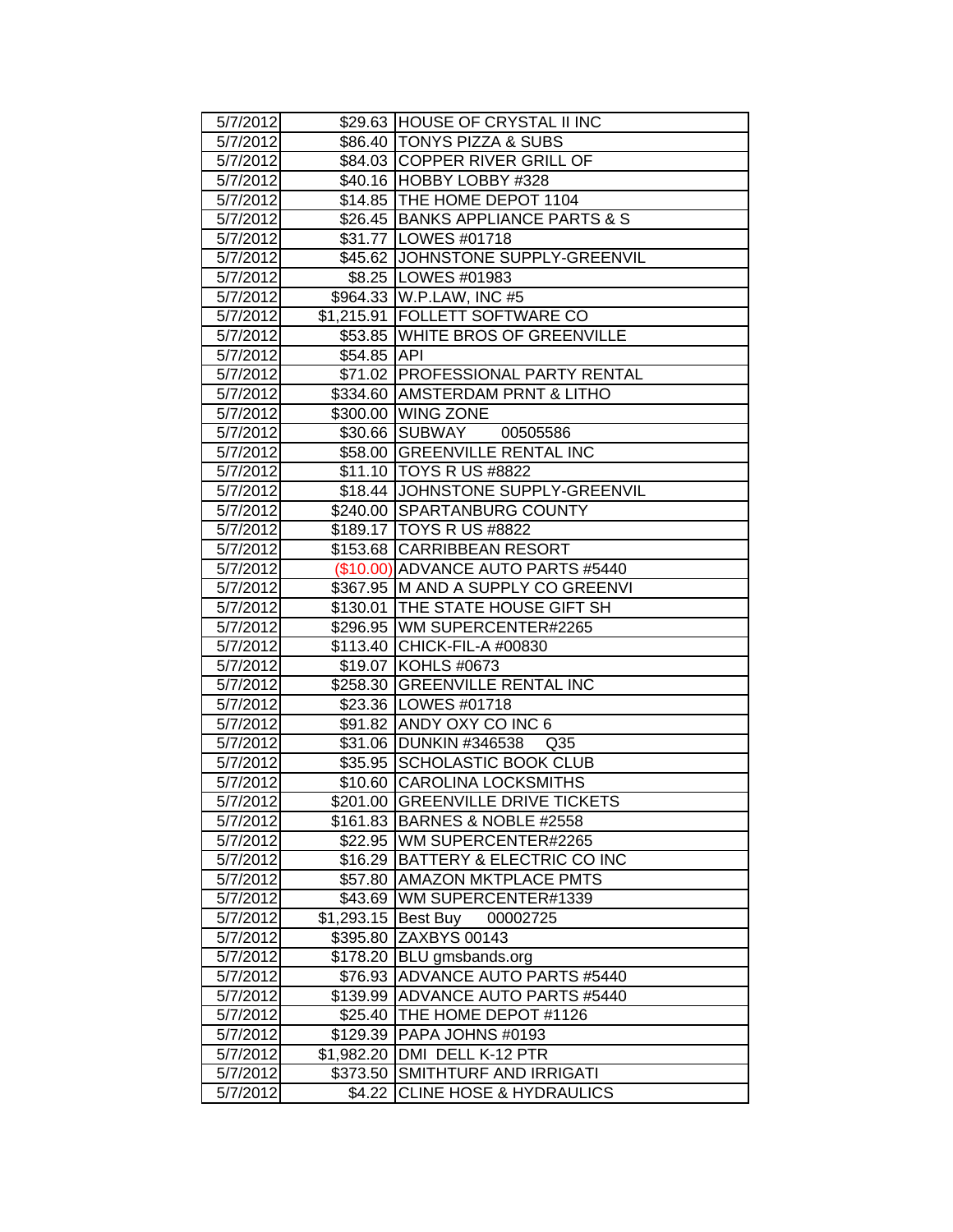| 5/8/2012 |          | (\$26.50) THE TRANE COMPANY         |
|----------|----------|-------------------------------------|
| 5/8/2012 |          | \$25.00 SC LAW ENFORCEMENT          |
| 5/8/2012 |          | \$35.54 WM SUPERCENTER#5487         |
| 5/8/2012 |          | \$65.00 HAWKINS TOWING INC          |
| 5/8/2012 |          | \$25.00 SC LAW ENFORCEMENT          |
| 5/8/2012 |          | \$250.00 BI-LO 704                  |
| 5/8/2012 |          | \$14.81 MICHAELS #6001              |
| 5/8/2012 |          | \$25.92 SAUNDERS OFFICE SUPPLY      |
| 5/8/2012 |          | \$13.57 PUBLIX #1148                |
| 5/8/2012 |          | \$388.95 M AND A SUPPLY CO GREENVI  |
| 5/8/2012 |          | \$104.57 HAWKINS TOWING INC         |
| 5/8/2012 |          | \$25.00 SC LAW ENFORCEMENT          |
| 5/8/2012 |          | \$182.36 HIGHWATER CLAYS INC        |
| 5/8/2012 |          | \$1.04   LOWES #00528               |
| 5/8/2012 |          | \$151.42   PLANK ROAD PUBLISHING    |
| 5/8/2012 |          | \$124.74   PAPA JOHNS #0193         |
| 5/8/2012 |          | \$15.90 CRESCENT SUPPLY COMPANY I   |
| 5/8/2012 |          | \$35.68   THE TRANE COMPANY         |
| 5/8/2012 |          | \$99.90 C C DICKSON CO 1063         |
| 5/8/2012 |          | \$31.69 LOWES #00667                |
| 5/8/2012 |          | \$58.17 NEFF COMPANY                |
| 5/8/2012 |          | \$360.85   PRESTWICK HOUSE, I       |
| 5/8/2012 |          | \$0.47  INTERNATIONAL TRANSACTION   |
| 5/8/2012 |          | \$26.50 THE TRANE COMPANY           |
| 5/8/2012 | \$51.21  | <b>STAPLES</b><br>00108688          |
| 5/8/2012 |          | \$174.22 IINTERSTATE TRANSPORTATION |
| 5/8/2012 |          | \$237.19 THE TRANE COMPANY          |
| 5/8/2012 |          | \$20,011.89 HERFF JONES SCHOL 9000  |
| 5/8/2012 |          | \$25.00 SC LAW ENFORCEMENT          |
| 5/8/2012 |          | \$2,128.16 LAMINEX INC              |
| 5/8/2012 |          | \$68.96 LOWES #00667                |
| 5/8/2012 |          | \$60.19   LOWES #00528              |
| 5/8/2012 |          | \$45.60 ROBBINS TIRE SERVI          |
| 5/8/2012 |          | \$288.20 BI-LO 57                   |
| 5/8/2012 |          | \$24.31   LOWES #01983              |
| 5/8/2012 |          | \$429.52 THE TRANE COMPANY          |
| 5/8/2012 |          | \$403.60 EVERYDAYPLASTICS           |
| 5/8/2012 | \$298.73 | <b>HERTZ RENT-A-CAR</b>             |
| 5/8/2012 |          | \$57.47   THE TRANE COMPANY         |
| 5/8/2012 | \$206.32 | WM SUPERCENTER#4583                 |
| 5/8/2012 |          | \$82.62 BAKER DIST CO 578           |
| 5/8/2012 | \$55.08  | <b>SOUTH PLEASANTBURG NUR</b>       |
| 5/8/2012 | \$27.52  | LOWES #01983                        |
| 5/8/2012 |          | \$145.26 WM SUPERCENTER#2265        |
| 5/8/2012 | \$358.16 | <b>B &amp; G EQUIPMENT COMPANY</b>  |
| 5/8/2012 | \$19.65  | WM SUPERCENTER#2265                 |
| 5/8/2012 | \$105.97 | NORTHERN TOOL EQUIPMNT              |
| 5/8/2012 | \$182.62 | <b>AMAZING THREADS</b>              |
| 5/8/2012 | \$67.23  | WOODCRAFT 560                       |
| 5/8/2012 | \$59.00  | AVANGATE AVS4YOU.COM                |
| 5/8/2012 | \$26.50  | THE TRANE COMPANY                   |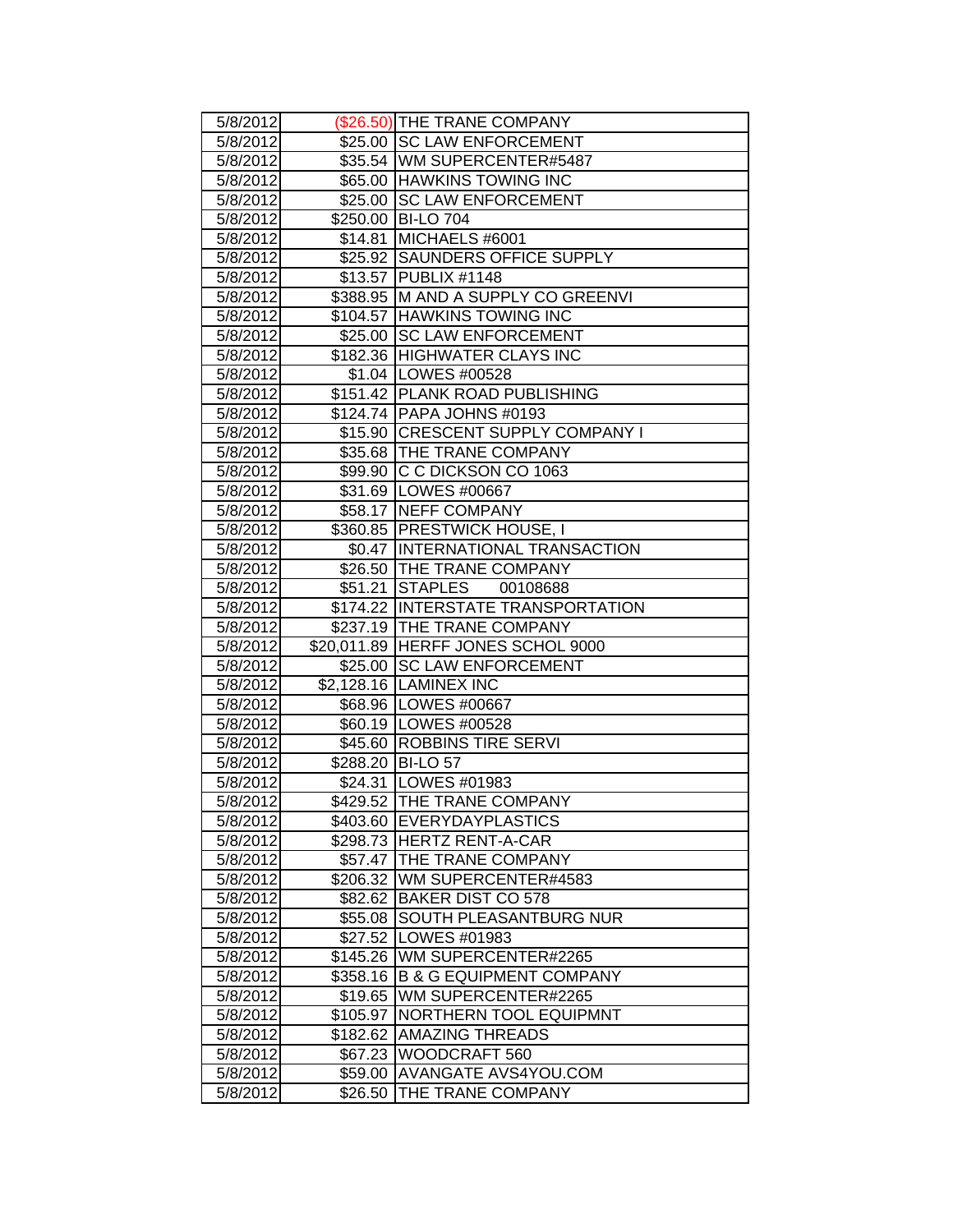| 5/8/2012             |             | \$25.00 SC LAW ENFORCEMENT                                       |
|----------------------|-------------|------------------------------------------------------------------|
| 5/8/2012             |             | \$27.56 DOLRTREE 1966 00019661                                   |
| 5/8/2012             |             | \$9.54  DOLRTREE 1965 00019653                                   |
| 5/9/2012             |             | \$40.26 ELLIS FLOORING SALES #43                                 |
| 5/9/2012             |             | \$90.38 CAROLINA LAWN & TRACTOR                                  |
| 5/9/2012             |             | \$25.00 SC LAW ENFORCEMENT                                       |
| 5/9/2012             |             | \$57.24 CRESCENT SUPPLY COMPANY I                                |
| 5/9/2012             |             | \$3,462.54 DMI DELL K-12 PTR                                     |
| 5/9/2012             |             | \$181.75 USPS POSTAL ST66100207                                  |
| 5/9/2012             |             | \$68.36 WILSONS 5 TO \$1 STORES                                  |
| 5/9/2012             |             | \$316.61 HOLDER ELECTRIC SUPPLY                                  |
| 5/9/2012             |             | (\$648.76) HAWKINS TOWING INC                                    |
| 5/9/2012             |             | \$109.29   LOWES #00528                                          |
| 5/9/2012             |             | \$53.38 WM SUPERCENTER#1244                                      |
| 5/9/2012             |             | \$68.37 CAROLINA LAWN & TRACTOR                                  |
| 5/9/2012             |             | \$50.35 STAPLES<br>00105536                                      |
| 5/9/2012             | \$25.00     | <b>SC LAW ENFORCEMENT</b>                                        |
| 5/9/2012             |             | \$25.33 BURDETTE HARDWARE SIMPSON                                |
| 5/9/2012             | \$25.00     | <b>SC LAW ENFORCEMENT</b>                                        |
| 5/9/2012             |             | \$26.22 HOBBY LOBBY #0318                                        |
| 5/9/2012             |             | \$40.00   NASSP1/NHS/NJHS/NASC                                   |
| 5/9/2012             |             | \$842.88 FORMS AND SUPPLY-AOPD                                   |
| 5/9/2012             |             | \$4.56 TMS SOUTH                                                 |
| 5/9/2012             |             | \$121.67 THE HOME DEPOT 1104                                     |
| 5/9/2012             |             | \$27,123.20 SPRINT WIRELESS                                      |
| 5/9/2012             |             | \$38.13 BI-LO 273                                                |
| 5/9/2012             |             | \$12.79 LANDSCAPERS SUPPLY II                                    |
| 5/9/2012             |             | \$25.00 SC LAW ENFORCEMENT                                       |
| 5/9/2012             |             | \$25.00 SC LAW ENFORCEMENT                                       |
| 5/9/2012             |             | \$43.20 JAVA JOLT                                                |
| 5/9/2012             |             | \$15.97 CRESCENT SUPPLY COMPANY I                                |
| 5/9/2012<br>5/9/2012 | \$25.00     | <b>SC LAW ENFORCEMENT</b>                                        |
| 5/9/2012             |             | \$642.50 NASSP2/NHS/NJHS/NASC<br>\$10.60 HOUSE OF CRYSTAL II INC |
| 5/9/2012             |             | \$2.75 THE HOME DEPOT 1127                                       |
| 5/9/2012             |             | \$569.61 REI GREENWOODHEINEMANN                                  |
| 5/9/2012             | \$25.00     | <b>SC LAW ENFORCEMENT</b>                                        |
| 5/9/2012             | \$91.34     | OFFICE DEPOT #1099                                               |
| 5/9/2012             | \$48.30     | <b>STAPLES</b><br>00118000                                       |
| 5/9/2012             |             | \$290.00 ANTHONY GRAPHICS                                        |
| 5/9/2012             | \$37.50     | FOOD LION # 2644                                                 |
| 5/9/2012             | \$1,409.80  | <b>INDUSTRIAL FIRE SYSTEMS</b>                                   |
| 5/9/2012             | \$19.88     | LOWES #00667                                                     |
| 5/9/2012             | \$37,700.90 | DMI DELL K-12 PTR                                                |
| 5/9/2012             | \$25.00     | <b>SC LAW ENFORCEMENT</b>                                        |
| 5/9/2012             | \$10.99     | Amazon.com                                                       |
| 5/9/2012             | \$34.93     | TLF A ARRANGEMENT                                                |
| 5/9/2012             | \$25.00     | <b>SC LAW ENFORCEMENT</b>                                        |
| 5/9/2012             | \$133.56    | UPSTATE TROPHIES INC                                             |
| 5/9/2012             | \$20.00     | ZAXBYS 00183                                                     |
| 5/9/2012             | \$45.40     | <b>WEST MUSIC CATALOG</b>                                        |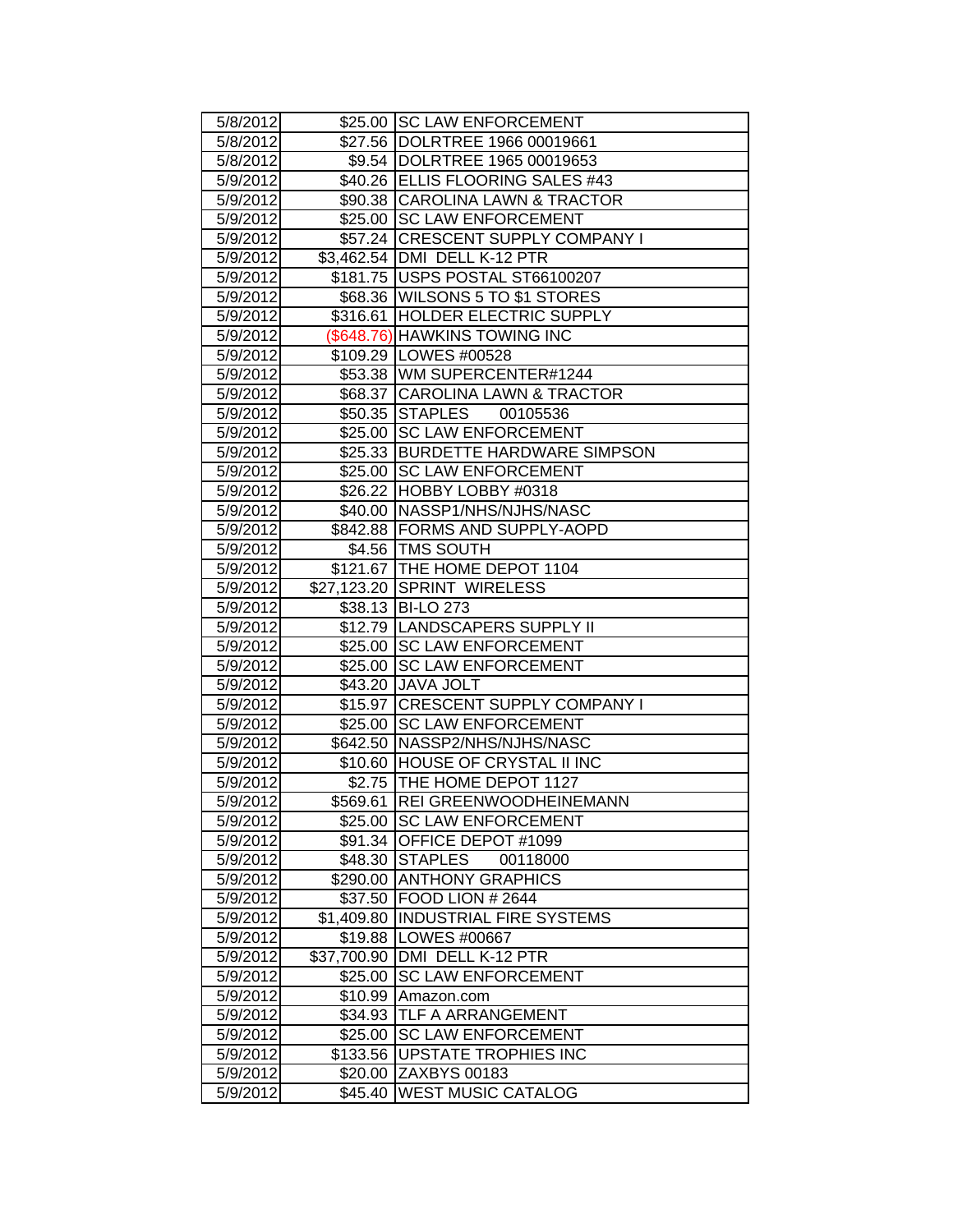| 5/9/2012 |          | \$25.14 DIXIE RUBBER & PLASTIC     |
|----------|----------|------------------------------------|
| 5/9/2012 |          | \$197.35 ADVANCE AUTO PARTS #5440  |
| 5/9/2012 |          | \$25.00 SC LAW ENFORCEMENT         |
| 5/9/2012 |          | \$76.32 COWART AWARDS              |
| 5/9/2012 |          | \$579.58 ETA HAND2MIND             |
| 5/9/2012 |          | \$25.00 SC LAW ENFORCEMENT         |
| 5/9/2012 |          | \$72.42 SHEALY ELECT 803-227-0599  |
| 5/9/2012 |          | \$157.98 OFFICE MAX                |
| 5/9/2012 |          | \$13.86   PUBLIX #531              |
| 5/9/2012 |          | \$25.00 SC LAW ENFORCEMENT         |
| 5/9/2012 |          | \$25.00 SC LAW ENFORCEMENT         |
| 5/9/2012 |          | \$501.80 SUBURBAN PAINT COMPANY    |
| 5/9/2012 |          | \$42,084.73 DMI DELL K-12 PTR      |
| 5/9/2012 |          | \$25.38   LOWES #01983             |
| 5/9/2012 |          | \$25.00 SC LAW ENFORCEMENT         |
| 5/9/2012 |          | \$54.60 WM SUPERCENTER#1244        |
| 5/9/2012 |          | \$25.00 SC LAW ENFORCEMENT         |
| 5/9/2012 |          | \$50.00 LOWES #01983               |
| 5/9/2012 |          | \$65.00 HAWKINS TOWING INC         |
| 5/9/2012 |          | \$648.76 HAWKINS TOWING INC        |
| 5/9/2012 |          | \$10.82 PAYPAL RDOODLES            |
| 5/9/2012 |          | \$25.00 SC LAW ENFORCEMENT         |
| 5/9/2012 |          | \$1,151.86 DMI DELL K-12 PTR       |
| 5/9/2012 |          | \$160.00 COSTUME CURIO INC         |
| 5/9/2012 |          | \$73.40 COWART AWARDS              |
| 5/9/2012 |          | \$908.07   WORTHINGTON DIRECT INC  |
| 5/9/2012 |          | \$18.23 CAROLINA LAWN & TRACTOR    |
| 5/9/2012 |          | \$678.57 HAWKINS TOWING INC        |
| 5/9/2012 |          | \$101.76 COURTYARD BY MARRIOTT ROC |
| 5/9/2012 |          | \$25.00 SC LAW ENFORCEMENT         |
| 5/9/2012 |          | \$91.13 SAMUEL FRENCH INC.         |
| 5/9/2012 |          | \$37.45 MUSIC IN MOTION            |
| 5/9/2012 |          | \$25.00 SC LAW ENFORCEMENT         |
| 5/9/2012 |          | \$100.00 LONGHORN STEAK00051250    |
| 5/9/2012 |          | \$212.08 CAROLINA LAWN & TRACTOR   |
| 5/9/2012 |          | \$195.00 BLING SPIRIT MAKEUP, INC  |
| 5/9/2012 |          | \$164.05 HAWKINS TOWING INC        |
| 5/9/2012 |          | \$57.24 COWART AWARDS              |
| 5/9/2012 |          | \$25.00 SC LAW ENFORCEMENT         |
| 5/9/2012 |          | \$60.42 THINGS REMEMBERED 0748     |
| 5/9/2012 |          | \$7.44 JJOHNSTONE SUPPLY-GREENVIL  |
| 5/9/2012 |          | \$28.85   LOWES #00528             |
| 5/9/2012 |          | \$1,763.00 ANTHONY GRAPHICS        |
| 5/9/2012 | \$25.00  | <b>SC LAW ENFORCEMENT</b>          |
| 5/9/2012 | \$154.34 | <b>GATEWAY SUPPLY GH</b>           |
| 5/9/2012 |          | \$18.12   LOWES #00528             |
| 5/9/2012 |          | \$25.00 SC LAW ENFORCEMENT         |
| 5/9/2012 |          | \$45.30 DOLRTREE 1966 00019661     |
| 5/9/2012 | \$101.76 | <b>COURTYARD BY MARRIOTT ROC</b>   |
| 5/9/2012 | \$866.83 | <b>CDW GOVERNMENT</b>              |
| 5/9/2012 | \$13.78  | <b>BI-LO 704</b>                   |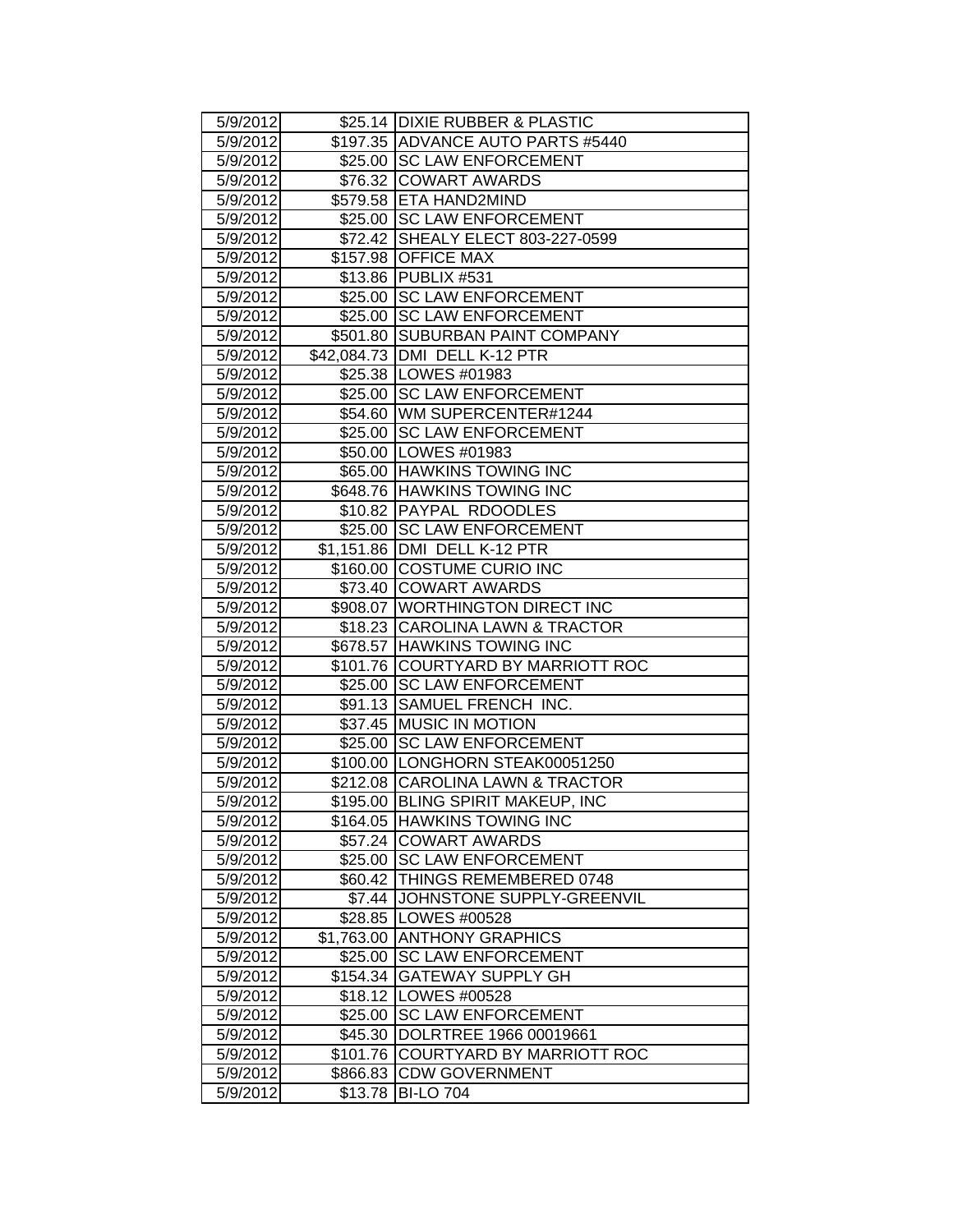| 5/9/2012  |            | \$15.11   PANERA BREAD #859          |
|-----------|------------|--------------------------------------|
| 5/9/2012  |            | \$185.18 FORMS AND SUPPLY - AOPD     |
| 5/9/2012  |            | \$29.39 BI-LO 57                     |
| 5/9/2012  |            | \$276.44 ADVANCE AUTO PARTS #5440    |
| 5/9/2012  |            | \$149.98   AMAZON MKTPLACE PMTS      |
| 5/9/2012  |            | \$7,271.64 JOSTENS AR-USD            |
| 5/9/2012  |            | \$50.00 BONEFISH 0503                |
| 5/9/2012  |            | \$78.95 JONES SCHOOL SUPPL           |
| 5/9/2012  |            | \$1,488.24 CAROLINA LAWN & TRACTOR   |
| 5/9/2012  |            | \$25.00 SC LAW ENFORCEMENT           |
| 5/9/2012  |            | \$102.82 CROWN TROPHY                |
| 5/9/2012  |            | \$43.84 THE HOME DEPOT 1104          |
| 5/9/2012  |            | \$30.14 C C DICKSON CO 1004          |
| 5/9/2012  |            | \$54.43 OFFICE DEPOT #1099           |
| 5/9/2012  |            | \$56.39 INGLES #208                  |
| 5/9/2012  |            | \$1,942.21 LAMINEX INC               |
| 5/9/2012  |            | \$51.73 SHEALY ELECT 803-227-0599    |
| 5/9/2012  |            | \$101.76 COURTYARD BY MARRIOTT ROC   |
| 5/9/2012  |            | \$25.00 SC LAW ENFORCEMENT           |
| 5/9/2012  | \$25.00    | <b>SC LAW ENFORCEMENT</b>            |
| 5/9/2012  |            | \$6,059.47   DMI DELL K-12 PTR       |
| 5/9/2012  |            | \$8.07   LOWES #01718                |
| 5/9/2012  |            | \$25.00 SC LAW ENFORCEMENT           |
| 5/9/2012  |            | \$35.98 J W PEPPER                   |
| 5/10/2012 |            | \$33.60 MARCY COOK MATH              |
| 5/10/2012 |            | \$2.59 BI-LO 624                     |
| 5/10/2012 |            | \$15.90 ACCUTECH ENGRAVING & AW      |
| 5/10/2012 |            | \$45.33 HOLDER ELECTRIC SUPPLY       |
| 5/10/2012 |            | \$9.99 AMAZON MKTPLACE PMTS          |
| 5/10/2012 |            | \$50.49 FOOD LION # 2644             |
| 5/10/2012 |            | \$99.31 WM SUPERCENTER#0640          |
| 5/10/2012 |            | \$117.02 WHITE BROS OF GREENVILLE    |
| 5/10/2012 |            | \$81.41   TMS SOUTH                  |
| 5/10/2012 |            | \$49.64 CLASSIC HWD & POSTAL         |
| 5/10/2012 |            | \$92.22 STAPLES<br>00108688          |
| 5/10/2012 |            | \$50.00 NORTHERN TOOL EQUIPMNT       |
| 5/10/2012 | \$346.50   | CITY OF GREENVILLE ZOO               |
| 5/10/2012 | \$6.76     | C C DICKSON CO 1004                  |
| 5/10/2012 | \$1,435.88 | <b>CDW GOVERNMENT</b>                |
| 5/10/2012 |            | \$25.08 BI-LO 624                    |
| 5/10/2012 | \$31.79    | COUNTRY BOY'S GARDEN CENT            |
| 5/10/2012 | \$57.24    | LOWES #01983                         |
| 5/10/2012 | \$29.21    | <b>BI-LO 273</b>                     |
| 5/10/2012 | \$52.60    | <b>AMAZON MKTPLACE PMTS</b>          |
| 5/10/2012 | \$67.97    | HOBBY LOBBY #0318                    |
| 5/10/2012 | \$117.48   | AAA SUPPLY - GVILLE                  |
| 5/10/2012 |            | \$22,000.00 AMERICAN ASSOC OF SCHOOL |
| 5/10/2012 | \$38.29∣   | RGS REALLY GOOD STUFF                |
| 5/10/2012 | \$9.99     | <b>AMAZON MKTPLACE PMTS</b>          |
| 5/10/2012 | \$25.00    | <b>WALGREENS</b><br>#10390           |
| 5/10/2012 | \$59.71    | LOWES #01983                         |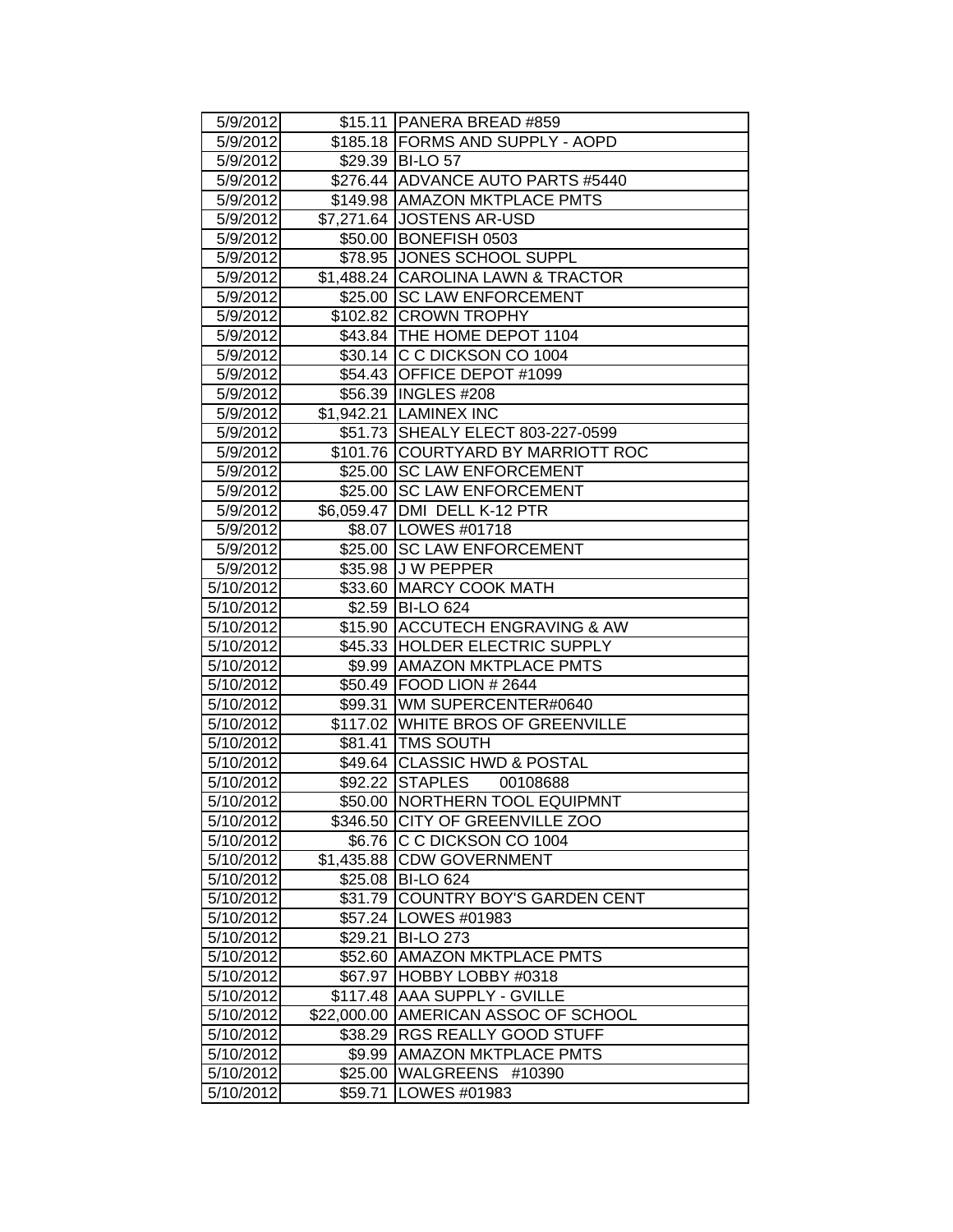| 5/10/2012 |          | \$31.48   AMAZON MKTPLACE PMTS       |
|-----------|----------|--------------------------------------|
| 5/10/2012 |          | \$17.98 WILSONS 5 TO \$1 STORE       |
| 5/10/2012 |          | \$40.00   USDA-APHIS ANIMAL C        |
| 5/10/2012 |          | \$26.96 ADVANCE AUTO PARTS #5440     |
| 5/10/2012 |          | \$290.91 THE TRANE COMPANY           |
| 5/10/2012 |          | \$866.93 RSC EQUIPMENT RENTAL 476    |
| 5/10/2012 |          | \$240.00 SC PARK SERVICE             |
| 5/10/2012 |          | \$119.15 HOLDER ELECTRIC SUPPLY      |
| 5/10/2012 |          | \$76.84 THE TRANE COMPANY            |
| 5/10/2012 |          | \$112.98 DIXIE TROPHIES              |
| 5/10/2012 |          | \$203.52 UPSTATE TROPHIES INC        |
| 5/10/2012 |          | \$6,306.21   NETWORK CONTROLS & E    |
| 5/10/2012 |          | \$12.66   OLD TIME POTTERY 0031      |
| 5/10/2012 |          | \$145.84 TRIUMPH LEARNING            |
| 5/10/2012 |          | \$29.95 PAYPAL TEACHINGRE            |
| 5/10/2012 |          | \$105.95   TNJ TRAILERS, INC.        |
| 5/10/2012 |          | \$39.64 SOUTHEASTERN ELECTRICA       |
| 5/10/2012 |          | \$36.50 NAPA AUTO 0027617            |
| 5/10/2012 |          | \$41.47 PUBLIX #874                  |
| 5/10/2012 |          | \$5.98   LOWES #01718                |
| 5/10/2012 |          | \$302.86 WM SUPERCENTER#5487         |
| 5/10/2012 |          | \$19.03 LOWES #01983                 |
| 5/10/2012 |          | \$31.74   BATTERY SPECIALISTS        |
| 5/10/2012 |          | \$683.12   DILLARD'S SPORTIN01 OF 01 |
| 5/10/2012 |          | \$60.25 SAUNDERS OFFICE SUPPLY       |
| 5/10/2012 |          | \$13.78   DOLLAR-GENERAL #6407       |
| 5/10/2012 |          | \$176.48 WRIST-BAND COM              |
| 5/10/2012 |          | \$49.18 KMART 04016                  |
| 5/10/2012 |          | \$40.28 THINGS REMEMBERED 0748       |
| 5/10/2012 |          | \$45.00 SUBWAY<br>03021284           |
| 5/10/2012 |          | \$392.26 ADVANCE AUTO PARTS #5440    |
| 5/10/2012 |          | \$70.95 C C DICKSON CO 1063          |
| 5/10/2012 |          | \$8.44 LOWES #01983                  |
| 5/10/2012 |          | \$506.27 W. W. WILLIAMS              |
| 5/10/2012 |          | \$35.03 STAPLES<br>00105536          |
| 5/10/2012 |          | \$77.16 GOS// GREENVILLE OFFICE S    |
| 5/10/2012 |          | \$51.35 Amazon.com                   |
| 5/10/2012 | \$24.63  | THE HOME DEPOT 1104                  |
| 5/10/2012 | \$29.40  | <b>WOODFIN RIDGE GOLF CLUB</b>       |
| 5/10/2012 | \$55.71  | <b>LOWES #01983</b>                  |
| 5/10/2012 |          | \$59.93   LOWES #00667               |
| 5/10/2012 | \$68.87  | LOWES #00528                         |
| 5/10/2012 | \$11.45  | <b>HD SUPPLY</b>                     |
| 5/10/2012 | \$266.69 | JOHNSTONE SUPPLY-GREENVIL            |
| 5/10/2012 | \$163.29 | THE TRANE COMPANY                    |
| 5/10/2012 | \$15.09  | <b>TMS SOUTH</b>                     |
| 5/10/2012 | \$48.00  | THE CHILDRENS MUSEUM OF T            |
| 5/10/2012 | \$240.26 | 4IMPRINT                             |
| 5/10/2012 | \$109.46 | <b>TMS SOUTH</b>                     |
| 5/10/2012 | \$23.71  | LE BLEU                              |
| 5/10/2012 | \$116.05 | <b>NAPA AUTO 0023416</b>             |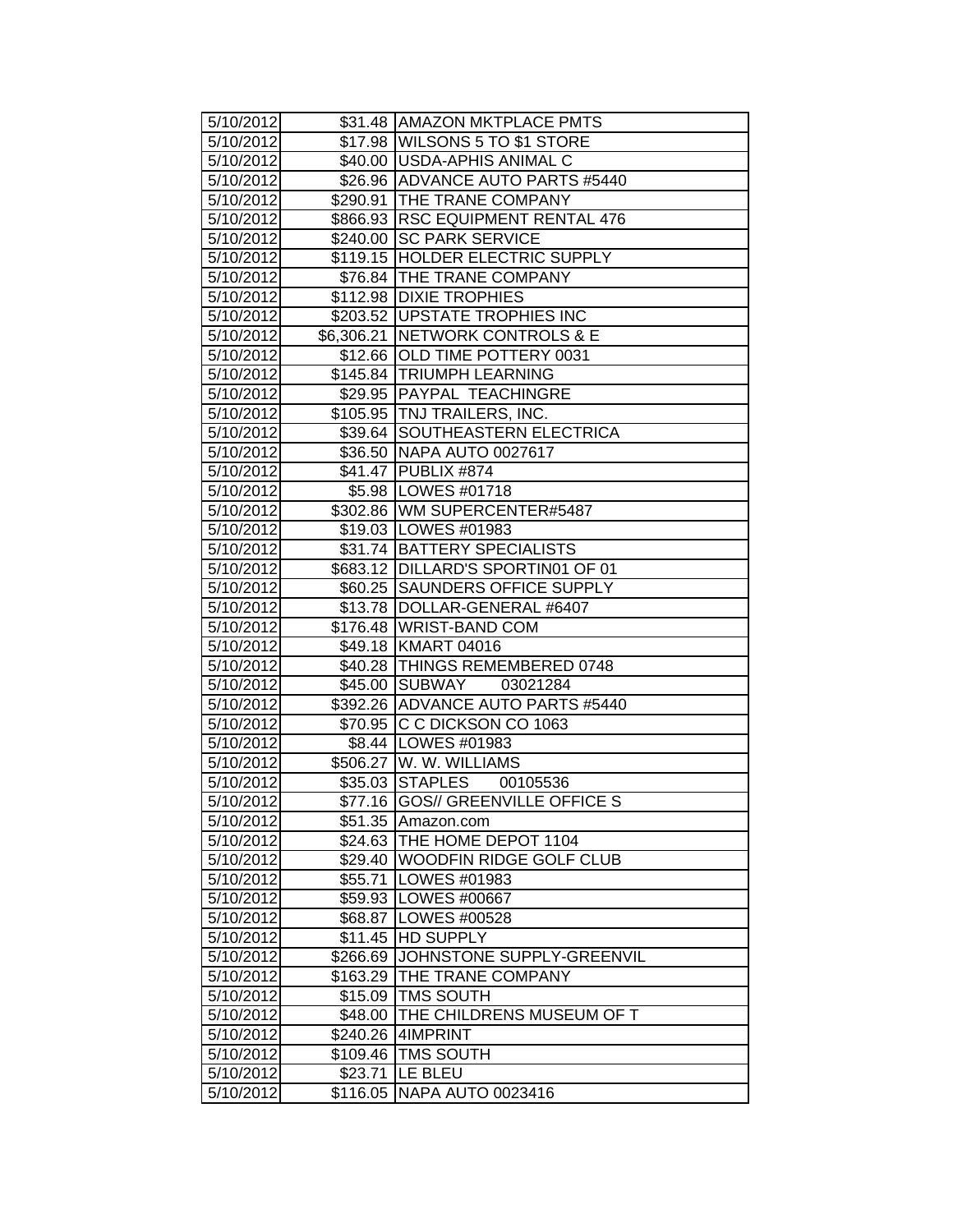| 5/10/2012              |                     | \$26,302.96 DMI DELL K-12 PTR                                   |
|------------------------|---------------------|-----------------------------------------------------------------|
| 5/10/2012              |                     | \$61.77   THE COSTUMER, INC.                                    |
| 5/10/2012              |                     | \$21.98 JJOHNSTONE SUPPLY-GREENVIL                              |
| 5/10/2012              |                     | \$18.16 AC MOORE STR 58                                         |
| 5/10/2012              |                     | \$36.00 HAPPY COW CREAMERY                                      |
| 5/10/2012              |                     | \$6.55   LOWES #00667                                           |
| 5/10/2012              |                     | \$50.08 VZWRLSS IVR VE                                          |
| 5/10/2012              |                     | \$42.25 FASTENAL COMPANY01                                      |
| 5/10/2012              |                     | \$92.19 BI-LO 92                                                |
| 5/10/2012              |                     | \$11.17 LOWES #01718                                            |
| 5/10/2012              |                     | \$39.11   LOWES #00528                                          |
| 5/10/2012              |                     | \$23.65 Amazon.com                                              |
| 5/10/2012              |                     | \$13.78 DOLRTREE 930 00009308                                   |
| 5/10/2012              |                     | \$8.47 BI-LO 661                                                |
| 5/10/2012              |                     | \$125.00 BINSWANGER GLASS #043                                  |
| 5/10/2012              |                     | \$164.15 THE SYSTEM DEPOT                                       |
| 5/10/2012              |                     | \$181.00 CIVITAN INTERNATIONAL                                  |
| 5/10/2012              | \$50.97             | <b>JONES SCHOOL SUPPL</b>                                       |
| 5/10/2012              | \$74.92             | <b>BI-LO 297</b>                                                |
| 5/10/2012              | $\overline{$}42.19$ | <b>BI-LO 704</b>                                                |
| 5/10/2012              |                     | \$441.76 SSI SCHOOL SPECIALTY                                   |
| 5/10/2012              |                     | \$275.95 POSITIVE PROMOTIONS                                    |
| 5/10/2012              |                     | \$327.09 AMSTERDAM PRNT & LITHO                                 |
| 5/11/2012              |                     | \$3.40 USPS 45362502729803095                                   |
| 5/11/2012              |                     | \$15.45   LOWES #01718                                          |
| 5/11/2012              |                     | \$97.72 PUBLIX #530                                             |
| 5/11/2012              |                     | \$49.08 WAFFLE HOUSE #00005272                                  |
| 5/11/2012              |                     | (\$255.34) THE SYSTEM DEPOT                                     |
| 5/11/2012              |                     | \$5,073.75   DMI DELL K-12 PTR                                  |
| 5/11/2012              |                     | \$12.61 TMS SOUTH                                               |
| 5/11/2012              |                     | \$79.91   TLF EXPRESSIONS UNLIMITED                             |
| 5/11/2012              |                     | \$2,116.06 DMI DELL K-12 PTR                                    |
| 5/11/2012              |                     | \$349.70 DBC BLICK ART MATERIAL                                 |
| 5/11/2012              |                     | \$27,427.82 DMI DELL K-12 PTR                                   |
| 5/11/2012              |                     | \$129.13 C C DICKSON CO 1079                                    |
| 5/11/2012              |                     | \$811.73 BLACK ELECTRICAL SUPPLY I                              |
| 5/11/2012              |                     | \$180.00 BARNES & NOBLE #2558                                   |
| 5/11/2012              |                     | \$418.06 GRAYBAR ELECTRIC                                       |
| 5/11/2012              |                     | \$5.40   LITTLE CAESARS 0101 0015                               |
| 5/11/2012              | \$148.21            | <b>KMART 04202</b>                                              |
| 5/11/2012              |                     | \$261.99 UNITED ELECTRICAL DISTR                                |
| 5/11/2012              |                     | \$46.56 JJOHNSTONE SUPPLY-GREENVIL<br>JOHNSTONE SUPPLY-GREENVIL |
| 5/11/2012              | \$46.56             | <b>HOLDER ELECTRIC SUPPLY</b>                                   |
| 5/11/2012<br>5/11/2012 | \$127.20<br>\$20.00 | <b>THE POETRY FOUNDATION</b>                                    |
| 5/11/2012              | \$60.00             | CVS PHARMACY #7348 Q03                                          |
| 5/11/2012              | \$66.01             | JOHNSTONE SUPPLY-GREENVIL                                       |
| 5/11/2012              | \$355.08            | <b>KMART 04202</b>                                              |
| 5/11/2012              | \$7.12              | JOHNSTONE SUPPLY-GREENVIL                                       |
| 5/11/2012              | \$13.35             | LOWES #01718                                                    |
| 5/11/2012              | \$416.69            | JOHNSTONE SUPPLY-GREENVIL                                       |
|                        |                     |                                                                 |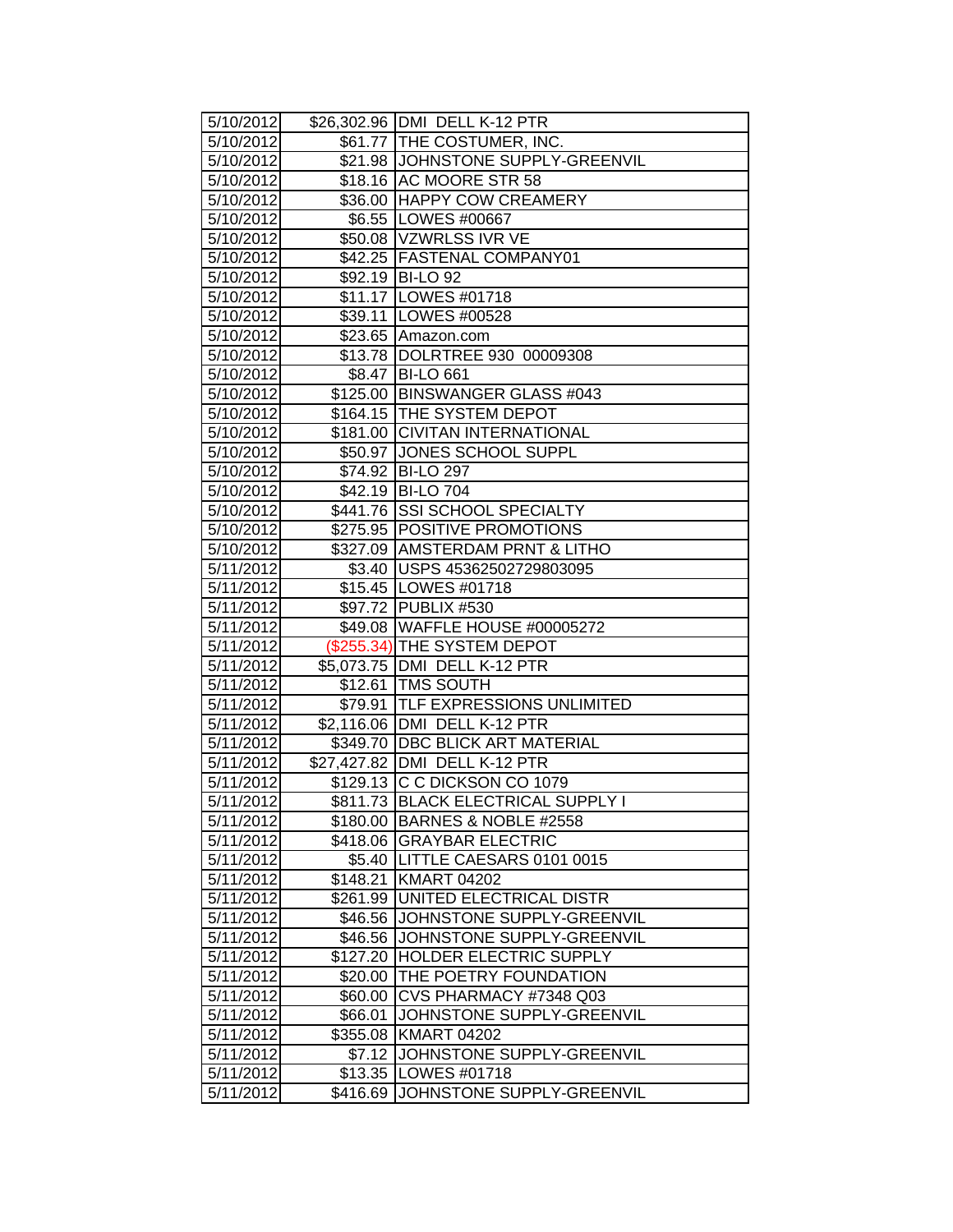| 5/11/2012              |             | \$509.50 ADVANCED MEDIA TECHNLGS     |
|------------------------|-------------|--------------------------------------|
| 5/11/2012              |             | \$792.14 THE TRANE COMPANY           |
| 5/11/2012              |             | \$76.08 NAPA AUTO 0023416            |
| 5/11/2012              |             | \$15.93 ADVANCE AUTO PARTS #5440     |
| 5/11/2012              |             | \$67.67 COUNTRY BOY'S GARDEN CENT    |
| 5/11/2012              |             | \$92.74   LOWES #00667               |
| 5/11/2012              |             | \$56.48 BI-LO 274                    |
| 5/11/2012              |             | \$52.36 C C DICKSON CO 1063          |
| 5/11/2012              |             | \$20.64   INGLES #42                 |
| 5/11/2012              |             | \$280.00 ANTHONY GRAPHICS            |
| 5/11/2012              |             | \$35.93 EXCLAMARK AWARDS AND ENGR    |
| 5/11/2012              |             | \$69.79   LOWES #01718               |
| 5/11/2012              |             | \$177.44 JOHNSTONE SUPPLY-GREENVIL   |
| 5/11/2012              |             | \$14.34 OLDE ENGLISH CRACKERS INC    |
| 5/11/2012              |             | \$10.38 EXCLAMARK AWARDS AND ENGR    |
| 5/11/2012              |             | \$166.00 S R GRADING INC             |
| 5/11/2012              |             | \$55.00 SPRING SERV ALIGNME          |
| 5/11/2012              |             | \$27,427.81 DMI DELL K-12 PTR        |
| 5/11/2012              |             | \$156.69 WILCO 941 00009415          |
| 5/11/2012              |             | \$90.62 THE TRANE COMPANY            |
| 5/11/2012              |             | \$177.44 JOHNSTONE SUPPLY-GREENVIL   |
| 5/11/2012              |             | \$58.28   NORTHERN TOOL EQUIPMNT     |
| 5/11/2012              |             | \$11.02 C C DICKSON CO 1063          |
| 5/11/2012              |             | \$33.86 LEARNING RESOURCES INC       |
| 5/11/2012              |             | \$345.65 JJOHNSTONE SUPPLY-GREENVIL  |
| 5/11/2012              |             | \$314.67 HENRY SCHEIN                |
| 5/11/2012              |             | \$45.26 JJOHNSTONE SUPPLY-GREENVIL   |
| 5/11/2012              |             | \$861.57   MOORE & BALLIEW OIL COMPA |
| 5/11/2012              |             | \$25.00 SC LAW ENFORCEMENT           |
| 5/11/2012              |             | \$10.39 PUBLIX #1012                 |
| 5/11/2012              |             | \$10.80   LITTLE CAESARS 0101 0015   |
| 5/11/2012              |             | \$3,280.00 WILSON AND ASSOCIATES SPO |
| 5/11/2012              |             | \$35.76 SSI CLASSROOM DIRECT         |
| 5/11/2012              |             | \$215.10 JOHNSTONE SUPPLY-GREENVIL   |
| 5/11/2012              |             | \$54.10 BARNES & NOBLE #2221         |
| $\overline{5/11/2012}$ |             | \$253.17 CE GREENVILLE               |
| 5/11/2012              |             | (\$255.34) THE SYSTEM DEPOT          |
| 5/11/2012              |             | \$40.42 ADVANCE AUTO PARTS #5440     |
| 5/11/2012              |             | \$30.00   VZWRLSS PRPAY AUTOPAY      |
| 5/11/2012              |             | \$21.76   WM SUPERCENTER#2265        |
| 5/11/2012              |             | \$12.40 STAPLS7085509622000001       |
| 5/11/2012              |             | \$74.13   LOWES #00667               |
| 5/11/2012              | \$94.50     | <b>KRISPY KREME DOUGH</b>            |
| 5/11/2012              | \$24.39     | JOHNSTONE SUPPLY-GREENVIL            |
| 5/11/2012              | \$379.66    | <b>TPC GOPHER</b>                    |
| 5/11/2012              | \$27,427.82 | DMI DELL K-12 PTR                    |
| 5/11/2012              |             | \$37.23 TAN'S CLUB                   |
| 5/11/2012              |             | (\$12.19) ADVANCE AUTO PARTS #5440   |
| 5/11/2012              |             | \$21.98 BI-LO 704                    |
| 5/11/2012              |             | \$36.00 FURMAN UNIVERSITY - GOLF C   |
| 5/11/2012              | \$30.00     | <b>HAPPY COW CREAMERY</b>            |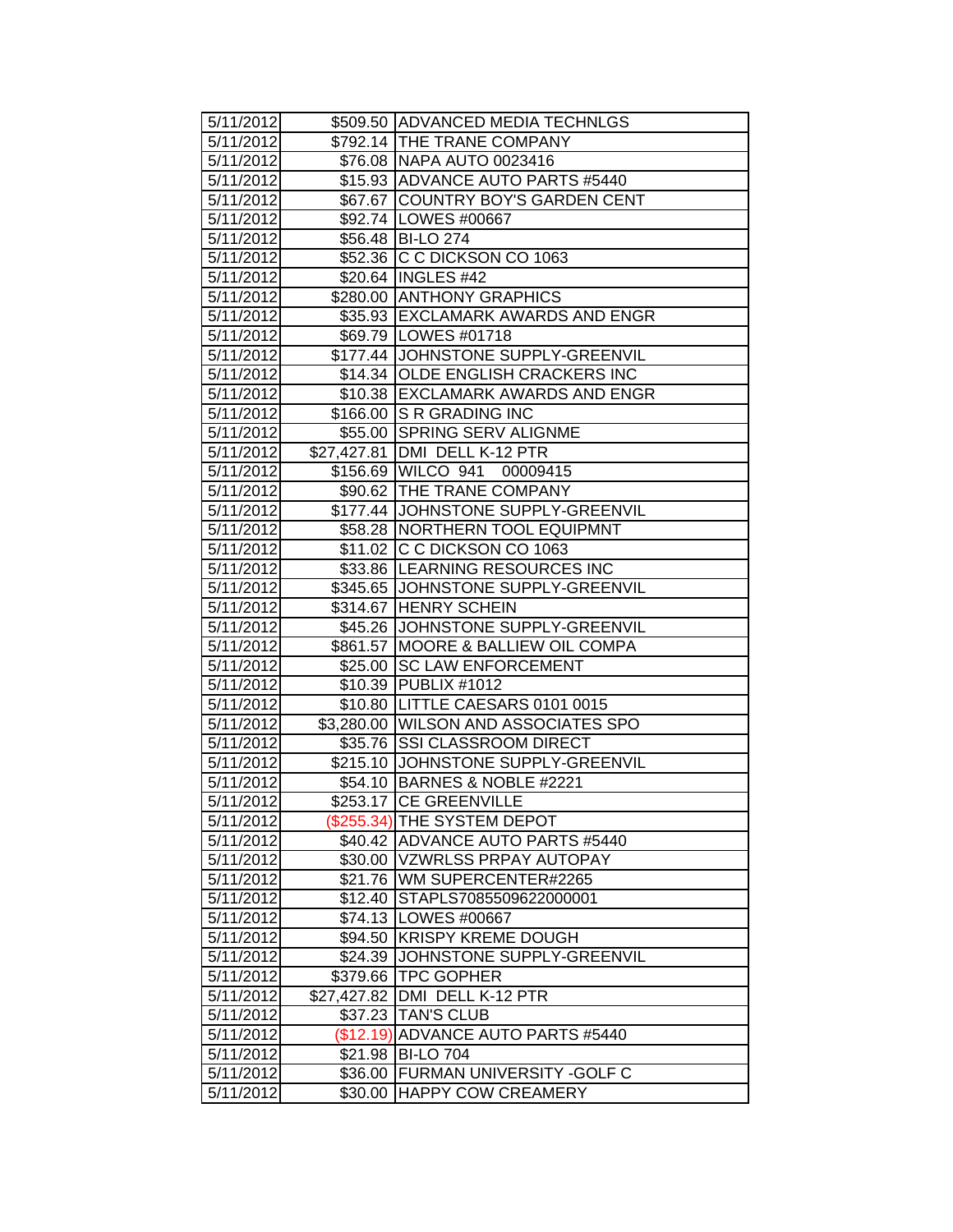| 5/11/2012              |                       | \$131.27 BI-LO 289                                  |
|------------------------|-----------------------|-----------------------------------------------------|
| 5/11/2012              |                       | \$25,142.14   DMI DELL K-12 PTR                     |
| 5/11/2012              |                       | \$65.22 JJOHNSTONE SUPPLY-GREENVIL                  |
| 5/11/2012              |                       | \$52.51 Amazon.com                                  |
| 5/11/2012              |                       | \$201.00 NATIONAL AWARDS INC                        |
| 5/11/2012              |                       | \$20.00 VZWRLSS PRPAY AUTOPAY                       |
| 5/11/2012              |                       | \$61.47 GREENVILLE OFFICE SUPPLY                    |
| 5/11/2012              |                       | \$8.25  DOLLAR-GENERAL #6166                        |
| 5/11/2012              |                       | \$26.49 OFFICE DEPOT #479                           |
| 5/11/2012              |                       | \$48.11 TLF EXPRESSIONS UNLIMITED                   |
| 5/11/2012              |                       | \$22.27 Amazon.com                                  |
| 5/11/2012              |                       | (\$12.66) OLD TIME POTTERY 0031                     |
| 5/11/2012              |                       | \$160.46 ALL AMERICAN T SHIRT CO                    |
| 5/11/2012              |                       | \$17.85 THE HOME DEPOT 1119                         |
| 5/11/2012              |                       | \$5.02 C C DICKSON CO 1004                          |
| 5/11/2012              |                       | \$158.97 S&S WORLDWIDE                              |
| 5/11/2012              |                       | \$416.69 JJOHNSTONE SUPPLY-GREENVIL                 |
| 5/11/2012              |                       | \$23.28 JJOHNSTONE SUPPLY-GREENVIL                  |
| 5/11/2012              |                       | \$318.23 THE TRANE COMPANY                          |
| 5/11/2012              |                       | \$51.09 JJOHNSTONE SUPPLY-GREENVIL                  |
| 5/11/2012              |                       | \$23.32 CSITECHNOLO                                 |
| 5/11/2012              |                       | \$77.92 JOHNSTONE SUPPLY-GREENVIL                   |
| 5/11/2012              |                       | \$170.19 TMS SOUTH                                  |
| 5/11/2012              |                       | \$72.08 BAKER DIST CO 578                           |
| 5/11/2012              |                       | \$65.85 JJOHNSTONE SUPPLY-GREENVIL                  |
| 5/11/2012              |                       | \$4.18   THE HOME DEPOT 1127                        |
| 5/11/2012              |                       | \$5,731.23 DMI DELL K-12 PTR                        |
| 5/11/2012              |                       | \$53.00 PIEDMONT FLORAL                             |
| 5/11/2012              |                       | \$6,342.20 DMI DELL K-12 PTR                        |
| 5/11/2012              |                       | \$397.50 PECKNEL MUSIC CO                           |
| 5/11/2012              |                       | \$832.72 JJOHNSTONE SUPPLY-GREENVIL                 |
| 5/11/2012              |                       | \$141.82 Amazon.com                                 |
| 5/11/2012              |                       | \$29.96 ADVANCE AUTO PARTS #5440                    |
| 5/11/2012              |                       | \$34.82 BI-LO 613                                   |
| 5/11/2012              |                       | \$71.51 PORTER PAINTS 9388                          |
| 5/11/2012              |                       | \$183.26 TARGET<br>00018705                         |
| 5/11/2012              |                       | \$229.47 CARQUEST 01013663                          |
| 5/11/2012              | \$87.46               | <b>SPRING SERV ALIGNME</b>                          |
| 5/11/2012              |                       | \$28.12 TARGET<br>00019372                          |
| 5/14/2012              | \$182.53              | THE TRANE COMPANY                                   |
| 5/14/2012              | \$100.16              | <b>DEMCO INC</b>                                    |
| 5/14/2012              | \$20,570.87           | DMI DELL K-12 PTR                                   |
| 5/14/2012              | \$622.08              | CHEF MANIQAULTS LAVEI<br>DOLRTREE 1966 00019661     |
| 5/14/2012              | \$39.92               | WM SUPERCENTER#0640                                 |
| 5/14/2012<br>5/14/2012 | \$53.20<br>\$2,797.50 |                                                     |
|                        |                       | MIXED BAG DESIGNS, INC<br>JOHNSTONE SUPPLY-GREENVIL |
| 5/14/2012<br>5/14/2012 | \$263.92              | THE TRANE COMPANY                                   |
| 5/14/2012              | \$43.16<br>\$115.52   | PUBLIX #874                                         |
| 5/14/2012              | \$68.00               | <b>TEAM IP</b>                                      |
| 5/14/2012              | \$217.62              | CHICK-FIL-A #01076                                  |
|                        |                       |                                                     |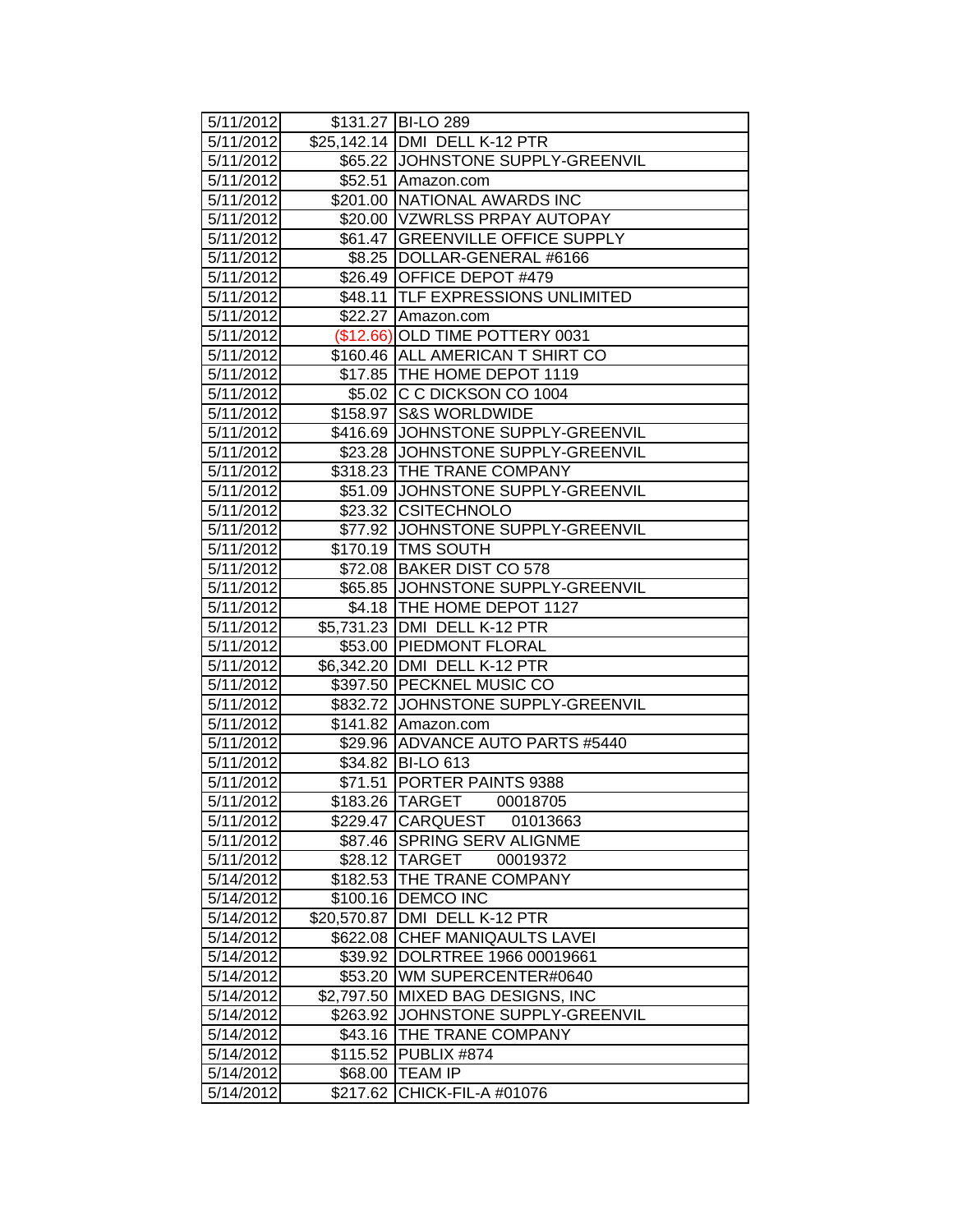| 5/14/2012 |            | \$27.93 THE NATIONAL BETA CLUB     |
|-----------|------------|------------------------------------|
| 5/14/2012 |            | \$76.14 BATTERY SPECIALISTS        |
| 5/14/2012 |            | \$894.97 SCHOOL OUTFITTERS         |
| 5/14/2012 |            | \$18.14 NAPA AUTO 0023416          |
| 5/14/2012 |            | \$175.00 CHICK-FIL-A #00466        |
| 5/14/2012 |            | \$19.50   DOLLAR-GENERAL #0788     |
| 5/14/2012 |            | \$12.49 HOBBY LOBBY #0318          |
| 5/14/2012 |            | \$52.22 HOBBY LOBBY #328           |
| 5/14/2012 |            | \$47.70 TLF SIMPSONVILLE FLORIST   |
| 5/14/2012 |            | \$699.23 COMFORT SUITES            |
| 5/14/2012 |            | \$1,205.00 BLUE MARLIN SIGNAT      |
| 5/14/2012 |            | \$848.25   FIRST TEAM SPORTS       |
| 5/14/2012 |            | \$25.00 SC LAW ENFORCEMENT         |
| 5/14/2012 |            | \$139.13 OFFICE DEPOT #62          |
| 5/14/2012 |            | \$9.52   LOWES #01718              |
| 5/14/2012 |            | \$101.57 THE HOME DEPOT 1127       |
| 5/14/2012 |            | \$174.90 ATLANTIC SUPPLY & EQUIP   |
| 5/14/2012 |            | \$61.11 BI-LO 608                  |
| 5/14/2012 |            | \$31.17 JOHNSTONE SUPPLY-GREENVIL  |
| 5/14/2012 |            | \$1,012.50 FIND GREAT PEOPLE       |
| 5/14/2012 |            | \$383.72 COMPUTER DIRECT OUTLET    |
| 5/14/2012 |            | \$30.23 JJOHNSTONE SUPPLY-GREENVIL |
| 5/14/2012 |            | \$67.50 GIGI'S CUPCAKES            |
| 5/14/2012 |            | \$296.35 YAMATO MYRTLE BEACH       |
| 5/14/2012 |            | \$90.00 MCDONALD'S F4684           |
| 5/14/2012 |            | \$6.89 POINSETT PLUMBING SUPPLY    |
| 5/14/2012 |            | \$240.50   NASSP2/NHS/NJHS/NASC    |
| 5/14/2012 |            | \$87.87 GREENVILLE TURF & TRACTOR  |
| 5/14/2012 |            | \$250.00 BOJANGLES 846 01008465    |
| 5/14/2012 |            | \$449.82 WM SUPERCENTER#2265       |
| 5/14/2012 |            | \$145.84 THE TRANE COMPANY         |
| 5/14/2012 |            | \$9.89 THE HOME DEPOT 1127         |
| 5/14/2012 |            | \$22.80 FOOD LION # 2644           |
| 5/14/2012 |            | \$404.70 SALSARITAS 35 WOODRUFF    |
| 5/14/2012 |            | \$14.47 ADVANCE AUTO PARTS #5440   |
| 5/14/2012 |            | \$799.12 COMFORT SUITES            |
| 5/14/2012 | \$293.47   | <b>IYAMATO MYRTLE BEACH</b>        |
| 5/14/2012 | \$94.61    | BENSON CHRYSLER PLYMOUTH           |
| 5/14/2012 |            | \$105.06 BATTERY SPECIALISTS       |
| 5/14/2012 | \$54.06    | DOLRTREE 4090 00040907             |
| 5/14/2012 | \$58.51    | <b>NAPA AUTO 0023416</b>           |
| 5/14/2012 | \$77.36    | <b>GOS// GREENVILLE OFFICE S</b>   |
| 5/14/2012 | \$8,663.67 | <b>AUM - K&amp;K FIDUCIARY</b>     |
| 5/14/2012 | \$347.68   | <b>UPSTATE TROPHIES INC</b>        |
| 5/14/2012 | \$11.85    | OFFICE DEPOT #479                  |
| 5/14/2012 | \$194.00   | PIZZA HUT #9502                    |
| 5/14/2012 | \$24.29    | <b>INGLES STORE #32</b>            |
| 5/14/2012 | \$41.98    | THE TRANE COMPANY                  |
| 5/14/2012 | \$1,520.00 | <b>HUDL</b>                        |
| 5/14/2012 | \$34.90    | <b>FAZOLI'S # 5096</b>             |
| 5/14/2012 | \$105.19   | THE HOME DEPOT 1119                |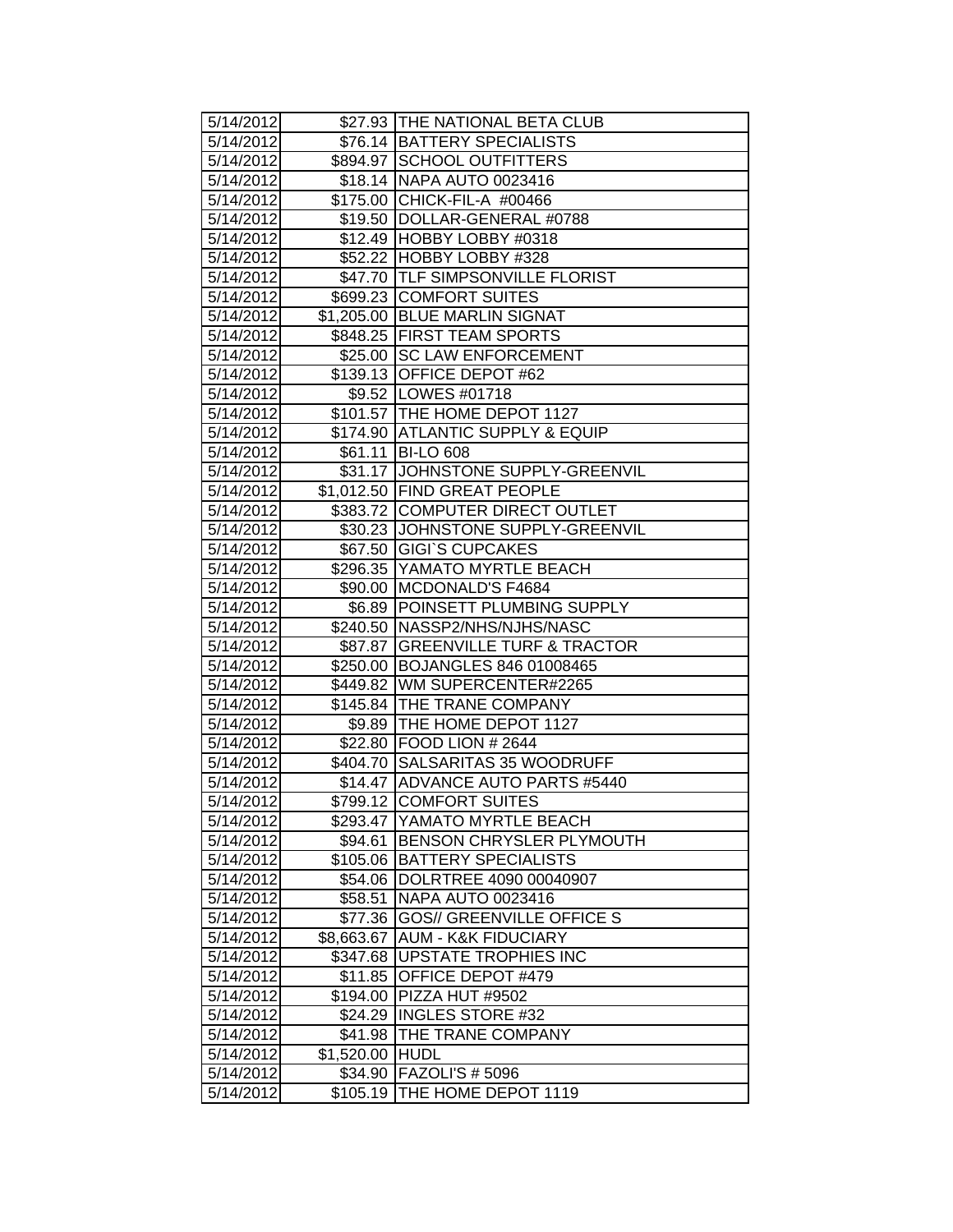| 5/14/2012              |                | \$109.84 THE OLIVE GARD00017004     |
|------------------------|----------------|-------------------------------------|
| 5/14/2012              |                | \$57.32 STAPLES<br>00108688         |
| 5/14/2012              |                | \$700.00 GOOGLE Stork Systems       |
| 5/14/2012              |                | \$35.50 WM SUPERCENTER#2265         |
| 5/14/2012              |                | \$116.38 THE SYSTEM DEPOT           |
| 5/14/2012              |                | \$751.18 C C DICKSON CO 1063        |
| 5/14/2012              |                | \$15.89 AAA LOCKSMITH & ALARM COM   |
| 5/14/2012              |                | \$57.98 Amazon.com                  |
| 5/14/2012              |                | \$107.73 FT JACKSON COMMISSARY      |
| 5/14/2012              |                | \$1,802.21 FIRST TEAM SPORTS        |
| 5/14/2012              |                | \$12.66   BATTERY SPECIALISTS       |
| 5/14/2012              |                | \$250.00 FURMAN UNIVERSITY - GOLF C |
| 5/14/2012              | \$150.00   UCA |                                     |
| 5/14/2012              |                | \$31.80 BENNETTS' FRAME & ART GAL   |
| 5/14/2012              |                | \$261.78 UPSTATE TROPHIES INC       |
| 5/14/2012              |                | \$100.74 TMS SOUTH                  |
| 5/14/2012              |                | \$2,677.11 CAROWINDS SVC CTR        |
| 5/14/2012              |                | \$34.39 Amazon.com                  |
| 5/14/2012              |                | \$106.01 TMS SOUTH                  |
| 5/14/2012              |                | \$1,874.29 FIRST TEAM SPORTS        |
| 5/14/2012              |                | \$13.67 J W VAUGHN CO INC           |
| 5/14/2012              |                | \$26.47 LOWES #00667                |
| 5/14/2012              |                | \$103.50 NAESP-PEAP                 |
| 5/14/2012              |                | \$43.61  LITTLEJOHN PORTABLE        |
| 5/14/2012              |                | \$21.96 BI-LO 289                   |
| 5/14/2012              |                | \$344.53 JJOHNSTONE SUPPLY-GREENVIL |
| 5/14/2012              |                | \$121.32 THE TRANE COMPANY          |
| 5/14/2012              |                | \$65.72 FIRST TEAM SPORTS           |
| 5/14/2012              |                | \$2,419.83 WESTIN (WESTIN HOTELS)   |
| 5/14/2012              |                | \$42.83 PUBLIX 035                  |
| 5/14/2012              |                | \$74.25 MCLESKEY TODD PHARMACY OF   |
| 5/14/2012              |                | \$104.94 BENSON CHRYSLER PLYMOUTH   |
| 5/14/2012              |                | \$212.63 WM SUPERCENTER#0640        |
| $\overline{5}/14/2012$ |                | \$156.28 BOJANGLES 846 01008465     |
| 5/14/2012              |                | \$54.25 WM SUPERCENTER#5487         |
| 5/14/2012              |                | \$12.88 HOLDER ELECTRIC SUPPLY      |
| 5/14/2012              |                | \$781.43   NASCO CATALOG SALES      |
| 5/14/2012              |                | \$133.74 SCHOLASTIC BOOK FAIRS      |
| 5/14/2012              |                | (\$799.12) COMFORT SUITES           |
| 5/14/2012              |                | \$638.65 FIRST TEAM SPORTS          |
| 5/14/2012              |                | \$113.59 GOS// GREENVILLE OFFICE S  |
| 5/14/2012              |                | \$15.74 THE HOME DEPOT #1124        |
| 5/14/2012              | \$35.85        | PUBLIX #576                         |
| 5/14/2012              | \$729.00       | <b>CITY OF GREENVILLE ZOO</b>       |
| 5/14/2012              | \$7.42         | <b>COWART AWARDS</b>                |
| 5/14/2012              | \$9.75         | <b>IDOLLAR-GENERAL #0963</b>        |
| 5/14/2012              | \$14.38        | Amazon.com                          |
| 5/14/2012              | \$1.86         | <b>DUNCANS HOME CENTER</b>          |
| 5/14/2012              | \$25.00        | <b>SC LAW ENFORCEMENT</b>           |
| 5/14/2012              | \$1,142.82     | DMI DELL K-12 PTR                   |
| 5/14/2012              | \$18,285.22    | DMI DELL K-12 PTR                   |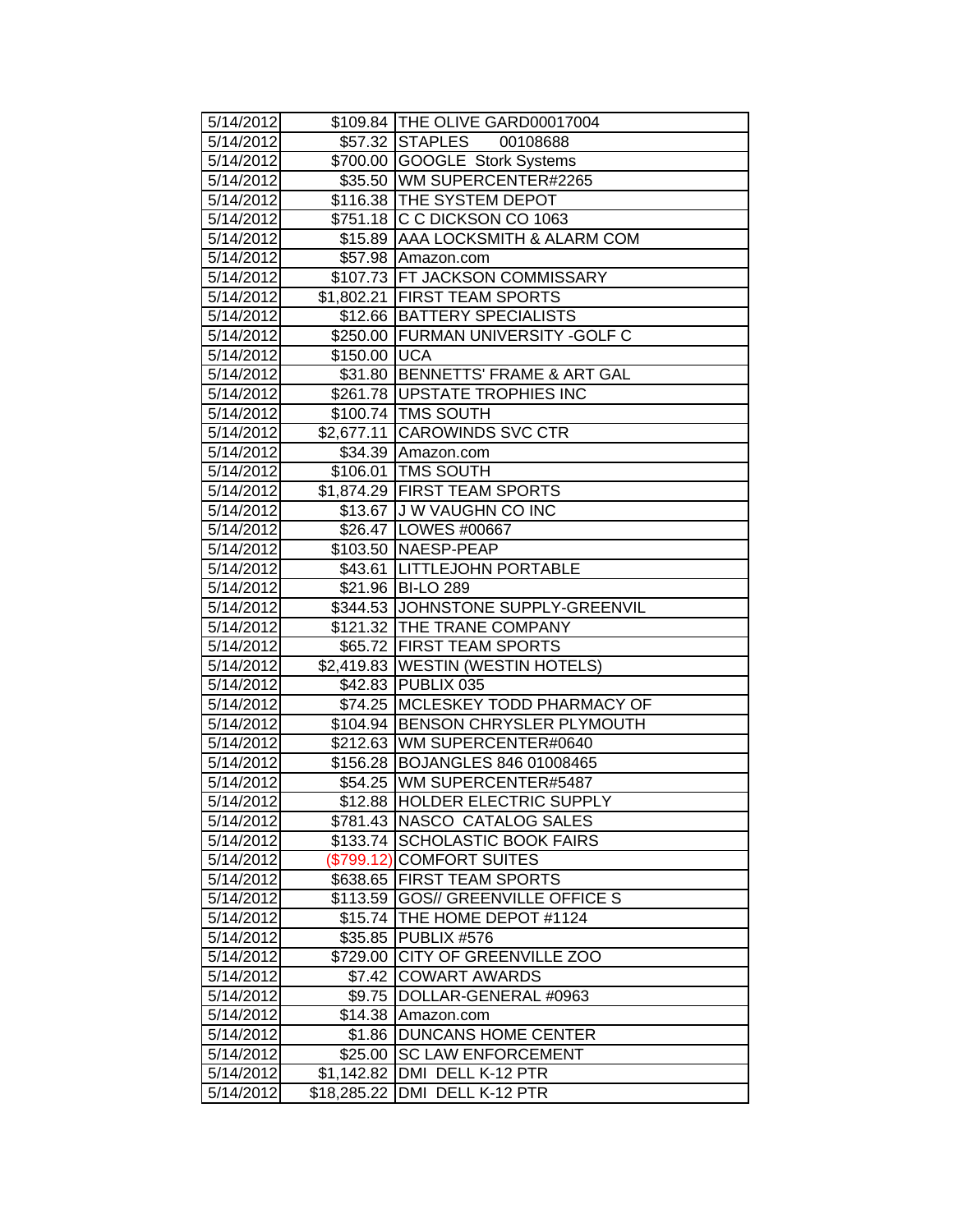| 5/14/2012<br>\$349.63 THE TRANE COMPANY<br>\$171.40 DIVERSIFIED ELECTRONICS<br>5/14/2012<br>\$27.54 BI-LO 613<br>5/14/2012<br>5/14/2012<br>\$20.07 JJOHNSTONE SUPPLY-GREENVIL<br>\$118.44 JONES SCHOOL SUPPL<br>5/14/2012<br>\$7.80 WM SUPERCENTER#2265<br>5/14/2012<br>5/14/2012<br>\$208.29 CROWN TROPHY<br>\$74.19 OFFICE MAX<br>5/14/2012<br>\$9.48   WM SUPERCENTER#2687<br>5/14/2012<br>5/14/2012<br>\$29.30 WW GRAINGER<br>\$28.39   WM SUPERCENTER#5487<br>5/14/2012<br>\$514.93 J P CARLTON<br>5/14/2012<br>5/14/2012<br>\$133.53 BATTERY SPECIALISTS<br>5/14/2012<br>\$1,609.08 DMI DELL K-12 PTR<br>5/14/2012<br>\$58.30 TLF MCKOWNS FLORIST AND G<br>5/14/2012<br>\$55.73 WENDYS #0037<br>Q <sub>25</sub><br>5/14/2012<br>\$36.52 Amazon.com<br>5/14/2012<br>\$7.06 JOHNSTONE SUPPLY-GREENVIL<br>\$350.65 EXCLAMARK AWARDS AND ENGR<br>5/14/2012<br>\$48.23 APPLEBEES 880539188057<br>5/14/2012<br>5/14/2012<br>\$86.22 23 - AMF STAR LANES -<br>$$150.00$ UCA<br>5/14/2012<br>5/14/2012<br>\$31.45 HOBBY LOBBY #328<br>5/14/2012<br>\$80.87 HOBBY LOBBY #328<br>\$240.77 CAROLINA LAWN & TRACTOR<br>5/14/2012<br>5/14/2012<br>\$552.85 CAROLINA LAWN & TRACTOR<br>5/14/2012<br>\$473.82 BARNES & NOBLE #2558<br>5/14/2012<br>\$17.07   AIRGAS NAT WELDERS #8<br>5/14/2012<br>\$122.40 HOBBY LOBBY #0318<br>\$11.85 TMS SOUTH<br>5/14/2012<br>\$129.54 DOMINO'S 5627<br>5/14/2012<br>\$473.82 BARNES & NOBLE #2558<br>5/14/2012<br>\$20.07   WM SUPERCENTER#0641<br>5/14/2012<br>\$44.78 SARKU JAPAN 076<br>5/14/2012<br>5/14/2012<br>\$242.46 PAPA JOHNS #1164<br>5/14/2012<br>\$1,776.56 DMI DELL K-12 PTR<br>5/15/2012<br>\$16.11<br>PUBLIX #530<br>5/15/2012<br>\$144.20   LOWES #01983<br>5/15/2012<br>\$121.70 HOLIDAY INN<br>\$1,157.26   MCALISTERS DELI 1041<br>5/15/2012<br>5/15/2012<br>\$158.68 BARNES & NOBLE #2221<br><b>TLS THE LIBRARY STORE</b><br>5/15/2012<br>\$239.85<br>LOWES #00528<br>5/15/2012<br>\$34.26<br><b>COWART AWARDS</b><br>5/15/2012<br>\$21.20<br>5/15/2012<br><b>CLASSIC HWD &amp; POSTAL</b><br>\$44.46<br>5/15/2012<br><b>LIQUID HIGHWAY ON LINE</b><br>\$455.91<br>\$25.00 BARNES & NOBLE #2221<br>5/15/2012<br><b>GREER DMV 49</b><br>5/15/2012<br>\$37.00<br>5/15/2012<br><b>AMAZING THREADS</b><br>\$3,014.64<br>WM SUPERCENTER#1244<br>5/15/2012<br>\$59.14∣ |           |          |                                  |
|---------------------------------------------------------------------------------------------------------------------------------------------------------------------------------------------------------------------------------------------------------------------------------------------------------------------------------------------------------------------------------------------------------------------------------------------------------------------------------------------------------------------------------------------------------------------------------------------------------------------------------------------------------------------------------------------------------------------------------------------------------------------------------------------------------------------------------------------------------------------------------------------------------------------------------------------------------------------------------------------------------------------------------------------------------------------------------------------------------------------------------------------------------------------------------------------------------------------------------------------------------------------------------------------------------------------------------------------------------------------------------------------------------------------------------------------------------------------------------------------------------------------------------------------------------------------------------------------------------------------------------------------------------------------------------------------------------------------------------------------------------------------------------------------------------------------------------------------------------------------------------------------------------------------------------------------------------------------------------------------------------------------------------------------------------------------------------------------------------------------------------------------------------------------------------------------------------------------------------------------------------------------------------------------------------------------|-----------|----------|----------------------------------|
|                                                                                                                                                                                                                                                                                                                                                                                                                                                                                                                                                                                                                                                                                                                                                                                                                                                                                                                                                                                                                                                                                                                                                                                                                                                                                                                                                                                                                                                                                                                                                                                                                                                                                                                                                                                                                                                                                                                                                                                                                                                                                                                                                                                                                                                                                                                     |           |          |                                  |
|                                                                                                                                                                                                                                                                                                                                                                                                                                                                                                                                                                                                                                                                                                                                                                                                                                                                                                                                                                                                                                                                                                                                                                                                                                                                                                                                                                                                                                                                                                                                                                                                                                                                                                                                                                                                                                                                                                                                                                                                                                                                                                                                                                                                                                                                                                                     |           |          |                                  |
|                                                                                                                                                                                                                                                                                                                                                                                                                                                                                                                                                                                                                                                                                                                                                                                                                                                                                                                                                                                                                                                                                                                                                                                                                                                                                                                                                                                                                                                                                                                                                                                                                                                                                                                                                                                                                                                                                                                                                                                                                                                                                                                                                                                                                                                                                                                     |           |          |                                  |
|                                                                                                                                                                                                                                                                                                                                                                                                                                                                                                                                                                                                                                                                                                                                                                                                                                                                                                                                                                                                                                                                                                                                                                                                                                                                                                                                                                                                                                                                                                                                                                                                                                                                                                                                                                                                                                                                                                                                                                                                                                                                                                                                                                                                                                                                                                                     |           |          |                                  |
|                                                                                                                                                                                                                                                                                                                                                                                                                                                                                                                                                                                                                                                                                                                                                                                                                                                                                                                                                                                                                                                                                                                                                                                                                                                                                                                                                                                                                                                                                                                                                                                                                                                                                                                                                                                                                                                                                                                                                                                                                                                                                                                                                                                                                                                                                                                     |           |          |                                  |
|                                                                                                                                                                                                                                                                                                                                                                                                                                                                                                                                                                                                                                                                                                                                                                                                                                                                                                                                                                                                                                                                                                                                                                                                                                                                                                                                                                                                                                                                                                                                                                                                                                                                                                                                                                                                                                                                                                                                                                                                                                                                                                                                                                                                                                                                                                                     |           |          |                                  |
|                                                                                                                                                                                                                                                                                                                                                                                                                                                                                                                                                                                                                                                                                                                                                                                                                                                                                                                                                                                                                                                                                                                                                                                                                                                                                                                                                                                                                                                                                                                                                                                                                                                                                                                                                                                                                                                                                                                                                                                                                                                                                                                                                                                                                                                                                                                     |           |          |                                  |
|                                                                                                                                                                                                                                                                                                                                                                                                                                                                                                                                                                                                                                                                                                                                                                                                                                                                                                                                                                                                                                                                                                                                                                                                                                                                                                                                                                                                                                                                                                                                                                                                                                                                                                                                                                                                                                                                                                                                                                                                                                                                                                                                                                                                                                                                                                                     |           |          |                                  |
|                                                                                                                                                                                                                                                                                                                                                                                                                                                                                                                                                                                                                                                                                                                                                                                                                                                                                                                                                                                                                                                                                                                                                                                                                                                                                                                                                                                                                                                                                                                                                                                                                                                                                                                                                                                                                                                                                                                                                                                                                                                                                                                                                                                                                                                                                                                     |           |          |                                  |
|                                                                                                                                                                                                                                                                                                                                                                                                                                                                                                                                                                                                                                                                                                                                                                                                                                                                                                                                                                                                                                                                                                                                                                                                                                                                                                                                                                                                                                                                                                                                                                                                                                                                                                                                                                                                                                                                                                                                                                                                                                                                                                                                                                                                                                                                                                                     |           |          |                                  |
|                                                                                                                                                                                                                                                                                                                                                                                                                                                                                                                                                                                                                                                                                                                                                                                                                                                                                                                                                                                                                                                                                                                                                                                                                                                                                                                                                                                                                                                                                                                                                                                                                                                                                                                                                                                                                                                                                                                                                                                                                                                                                                                                                                                                                                                                                                                     |           |          |                                  |
|                                                                                                                                                                                                                                                                                                                                                                                                                                                                                                                                                                                                                                                                                                                                                                                                                                                                                                                                                                                                                                                                                                                                                                                                                                                                                                                                                                                                                                                                                                                                                                                                                                                                                                                                                                                                                                                                                                                                                                                                                                                                                                                                                                                                                                                                                                                     |           |          |                                  |
|                                                                                                                                                                                                                                                                                                                                                                                                                                                                                                                                                                                                                                                                                                                                                                                                                                                                                                                                                                                                                                                                                                                                                                                                                                                                                                                                                                                                                                                                                                                                                                                                                                                                                                                                                                                                                                                                                                                                                                                                                                                                                                                                                                                                                                                                                                                     |           |          |                                  |
|                                                                                                                                                                                                                                                                                                                                                                                                                                                                                                                                                                                                                                                                                                                                                                                                                                                                                                                                                                                                                                                                                                                                                                                                                                                                                                                                                                                                                                                                                                                                                                                                                                                                                                                                                                                                                                                                                                                                                                                                                                                                                                                                                                                                                                                                                                                     |           |          |                                  |
|                                                                                                                                                                                                                                                                                                                                                                                                                                                                                                                                                                                                                                                                                                                                                                                                                                                                                                                                                                                                                                                                                                                                                                                                                                                                                                                                                                                                                                                                                                                                                                                                                                                                                                                                                                                                                                                                                                                                                                                                                                                                                                                                                                                                                                                                                                                     |           |          |                                  |
|                                                                                                                                                                                                                                                                                                                                                                                                                                                                                                                                                                                                                                                                                                                                                                                                                                                                                                                                                                                                                                                                                                                                                                                                                                                                                                                                                                                                                                                                                                                                                                                                                                                                                                                                                                                                                                                                                                                                                                                                                                                                                                                                                                                                                                                                                                                     |           |          |                                  |
|                                                                                                                                                                                                                                                                                                                                                                                                                                                                                                                                                                                                                                                                                                                                                                                                                                                                                                                                                                                                                                                                                                                                                                                                                                                                                                                                                                                                                                                                                                                                                                                                                                                                                                                                                                                                                                                                                                                                                                                                                                                                                                                                                                                                                                                                                                                     |           |          |                                  |
|                                                                                                                                                                                                                                                                                                                                                                                                                                                                                                                                                                                                                                                                                                                                                                                                                                                                                                                                                                                                                                                                                                                                                                                                                                                                                                                                                                                                                                                                                                                                                                                                                                                                                                                                                                                                                                                                                                                                                                                                                                                                                                                                                                                                                                                                                                                     |           |          |                                  |
|                                                                                                                                                                                                                                                                                                                                                                                                                                                                                                                                                                                                                                                                                                                                                                                                                                                                                                                                                                                                                                                                                                                                                                                                                                                                                                                                                                                                                                                                                                                                                                                                                                                                                                                                                                                                                                                                                                                                                                                                                                                                                                                                                                                                                                                                                                                     |           |          |                                  |
|                                                                                                                                                                                                                                                                                                                                                                                                                                                                                                                                                                                                                                                                                                                                                                                                                                                                                                                                                                                                                                                                                                                                                                                                                                                                                                                                                                                                                                                                                                                                                                                                                                                                                                                                                                                                                                                                                                                                                                                                                                                                                                                                                                                                                                                                                                                     |           |          |                                  |
|                                                                                                                                                                                                                                                                                                                                                                                                                                                                                                                                                                                                                                                                                                                                                                                                                                                                                                                                                                                                                                                                                                                                                                                                                                                                                                                                                                                                                                                                                                                                                                                                                                                                                                                                                                                                                                                                                                                                                                                                                                                                                                                                                                                                                                                                                                                     |           |          |                                  |
|                                                                                                                                                                                                                                                                                                                                                                                                                                                                                                                                                                                                                                                                                                                                                                                                                                                                                                                                                                                                                                                                                                                                                                                                                                                                                                                                                                                                                                                                                                                                                                                                                                                                                                                                                                                                                                                                                                                                                                                                                                                                                                                                                                                                                                                                                                                     |           |          |                                  |
|                                                                                                                                                                                                                                                                                                                                                                                                                                                                                                                                                                                                                                                                                                                                                                                                                                                                                                                                                                                                                                                                                                                                                                                                                                                                                                                                                                                                                                                                                                                                                                                                                                                                                                                                                                                                                                                                                                                                                                                                                                                                                                                                                                                                                                                                                                                     |           |          |                                  |
|                                                                                                                                                                                                                                                                                                                                                                                                                                                                                                                                                                                                                                                                                                                                                                                                                                                                                                                                                                                                                                                                                                                                                                                                                                                                                                                                                                                                                                                                                                                                                                                                                                                                                                                                                                                                                                                                                                                                                                                                                                                                                                                                                                                                                                                                                                                     |           |          |                                  |
|                                                                                                                                                                                                                                                                                                                                                                                                                                                                                                                                                                                                                                                                                                                                                                                                                                                                                                                                                                                                                                                                                                                                                                                                                                                                                                                                                                                                                                                                                                                                                                                                                                                                                                                                                                                                                                                                                                                                                                                                                                                                                                                                                                                                                                                                                                                     |           |          |                                  |
|                                                                                                                                                                                                                                                                                                                                                                                                                                                                                                                                                                                                                                                                                                                                                                                                                                                                                                                                                                                                                                                                                                                                                                                                                                                                                                                                                                                                                                                                                                                                                                                                                                                                                                                                                                                                                                                                                                                                                                                                                                                                                                                                                                                                                                                                                                                     |           |          |                                  |
|                                                                                                                                                                                                                                                                                                                                                                                                                                                                                                                                                                                                                                                                                                                                                                                                                                                                                                                                                                                                                                                                                                                                                                                                                                                                                                                                                                                                                                                                                                                                                                                                                                                                                                                                                                                                                                                                                                                                                                                                                                                                                                                                                                                                                                                                                                                     |           |          |                                  |
|                                                                                                                                                                                                                                                                                                                                                                                                                                                                                                                                                                                                                                                                                                                                                                                                                                                                                                                                                                                                                                                                                                                                                                                                                                                                                                                                                                                                                                                                                                                                                                                                                                                                                                                                                                                                                                                                                                                                                                                                                                                                                                                                                                                                                                                                                                                     |           |          |                                  |
|                                                                                                                                                                                                                                                                                                                                                                                                                                                                                                                                                                                                                                                                                                                                                                                                                                                                                                                                                                                                                                                                                                                                                                                                                                                                                                                                                                                                                                                                                                                                                                                                                                                                                                                                                                                                                                                                                                                                                                                                                                                                                                                                                                                                                                                                                                                     |           |          |                                  |
|                                                                                                                                                                                                                                                                                                                                                                                                                                                                                                                                                                                                                                                                                                                                                                                                                                                                                                                                                                                                                                                                                                                                                                                                                                                                                                                                                                                                                                                                                                                                                                                                                                                                                                                                                                                                                                                                                                                                                                                                                                                                                                                                                                                                                                                                                                                     |           |          |                                  |
|                                                                                                                                                                                                                                                                                                                                                                                                                                                                                                                                                                                                                                                                                                                                                                                                                                                                                                                                                                                                                                                                                                                                                                                                                                                                                                                                                                                                                                                                                                                                                                                                                                                                                                                                                                                                                                                                                                                                                                                                                                                                                                                                                                                                                                                                                                                     |           |          |                                  |
|                                                                                                                                                                                                                                                                                                                                                                                                                                                                                                                                                                                                                                                                                                                                                                                                                                                                                                                                                                                                                                                                                                                                                                                                                                                                                                                                                                                                                                                                                                                                                                                                                                                                                                                                                                                                                                                                                                                                                                                                                                                                                                                                                                                                                                                                                                                     |           |          |                                  |
|                                                                                                                                                                                                                                                                                                                                                                                                                                                                                                                                                                                                                                                                                                                                                                                                                                                                                                                                                                                                                                                                                                                                                                                                                                                                                                                                                                                                                                                                                                                                                                                                                                                                                                                                                                                                                                                                                                                                                                                                                                                                                                                                                                                                                                                                                                                     |           |          |                                  |
|                                                                                                                                                                                                                                                                                                                                                                                                                                                                                                                                                                                                                                                                                                                                                                                                                                                                                                                                                                                                                                                                                                                                                                                                                                                                                                                                                                                                                                                                                                                                                                                                                                                                                                                                                                                                                                                                                                                                                                                                                                                                                                                                                                                                                                                                                                                     |           |          |                                  |
|                                                                                                                                                                                                                                                                                                                                                                                                                                                                                                                                                                                                                                                                                                                                                                                                                                                                                                                                                                                                                                                                                                                                                                                                                                                                                                                                                                                                                                                                                                                                                                                                                                                                                                                                                                                                                                                                                                                                                                                                                                                                                                                                                                                                                                                                                                                     |           |          |                                  |
|                                                                                                                                                                                                                                                                                                                                                                                                                                                                                                                                                                                                                                                                                                                                                                                                                                                                                                                                                                                                                                                                                                                                                                                                                                                                                                                                                                                                                                                                                                                                                                                                                                                                                                                                                                                                                                                                                                                                                                                                                                                                                                                                                                                                                                                                                                                     |           |          |                                  |
|                                                                                                                                                                                                                                                                                                                                                                                                                                                                                                                                                                                                                                                                                                                                                                                                                                                                                                                                                                                                                                                                                                                                                                                                                                                                                                                                                                                                                                                                                                                                                                                                                                                                                                                                                                                                                                                                                                                                                                                                                                                                                                                                                                                                                                                                                                                     |           |          |                                  |
|                                                                                                                                                                                                                                                                                                                                                                                                                                                                                                                                                                                                                                                                                                                                                                                                                                                                                                                                                                                                                                                                                                                                                                                                                                                                                                                                                                                                                                                                                                                                                                                                                                                                                                                                                                                                                                                                                                                                                                                                                                                                                                                                                                                                                                                                                                                     |           |          |                                  |
|                                                                                                                                                                                                                                                                                                                                                                                                                                                                                                                                                                                                                                                                                                                                                                                                                                                                                                                                                                                                                                                                                                                                                                                                                                                                                                                                                                                                                                                                                                                                                                                                                                                                                                                                                                                                                                                                                                                                                                                                                                                                                                                                                                                                                                                                                                                     |           |          |                                  |
|                                                                                                                                                                                                                                                                                                                                                                                                                                                                                                                                                                                                                                                                                                                                                                                                                                                                                                                                                                                                                                                                                                                                                                                                                                                                                                                                                                                                                                                                                                                                                                                                                                                                                                                                                                                                                                                                                                                                                                                                                                                                                                                                                                                                                                                                                                                     |           |          |                                  |
|                                                                                                                                                                                                                                                                                                                                                                                                                                                                                                                                                                                                                                                                                                                                                                                                                                                                                                                                                                                                                                                                                                                                                                                                                                                                                                                                                                                                                                                                                                                                                                                                                                                                                                                                                                                                                                                                                                                                                                                                                                                                                                                                                                                                                                                                                                                     |           |          |                                  |
|                                                                                                                                                                                                                                                                                                                                                                                                                                                                                                                                                                                                                                                                                                                                                                                                                                                                                                                                                                                                                                                                                                                                                                                                                                                                                                                                                                                                                                                                                                                                                                                                                                                                                                                                                                                                                                                                                                                                                                                                                                                                                                                                                                                                                                                                                                                     |           |          |                                  |
|                                                                                                                                                                                                                                                                                                                                                                                                                                                                                                                                                                                                                                                                                                                                                                                                                                                                                                                                                                                                                                                                                                                                                                                                                                                                                                                                                                                                                                                                                                                                                                                                                                                                                                                                                                                                                                                                                                                                                                                                                                                                                                                                                                                                                                                                                                                     |           |          |                                  |
|                                                                                                                                                                                                                                                                                                                                                                                                                                                                                                                                                                                                                                                                                                                                                                                                                                                                                                                                                                                                                                                                                                                                                                                                                                                                                                                                                                                                                                                                                                                                                                                                                                                                                                                                                                                                                                                                                                                                                                                                                                                                                                                                                                                                                                                                                                                     |           |          |                                  |
|                                                                                                                                                                                                                                                                                                                                                                                                                                                                                                                                                                                                                                                                                                                                                                                                                                                                                                                                                                                                                                                                                                                                                                                                                                                                                                                                                                                                                                                                                                                                                                                                                                                                                                                                                                                                                                                                                                                                                                                                                                                                                                                                                                                                                                                                                                                     |           |          |                                  |
|                                                                                                                                                                                                                                                                                                                                                                                                                                                                                                                                                                                                                                                                                                                                                                                                                                                                                                                                                                                                                                                                                                                                                                                                                                                                                                                                                                                                                                                                                                                                                                                                                                                                                                                                                                                                                                                                                                                                                                                                                                                                                                                                                                                                                                                                                                                     |           |          |                                  |
|                                                                                                                                                                                                                                                                                                                                                                                                                                                                                                                                                                                                                                                                                                                                                                                                                                                                                                                                                                                                                                                                                                                                                                                                                                                                                                                                                                                                                                                                                                                                                                                                                                                                                                                                                                                                                                                                                                                                                                                                                                                                                                                                                                                                                                                                                                                     |           |          |                                  |
|                                                                                                                                                                                                                                                                                                                                                                                                                                                                                                                                                                                                                                                                                                                                                                                                                                                                                                                                                                                                                                                                                                                                                                                                                                                                                                                                                                                                                                                                                                                                                                                                                                                                                                                                                                                                                                                                                                                                                                                                                                                                                                                                                                                                                                                                                                                     |           |          |                                  |
|                                                                                                                                                                                                                                                                                                                                                                                                                                                                                                                                                                                                                                                                                                                                                                                                                                                                                                                                                                                                                                                                                                                                                                                                                                                                                                                                                                                                                                                                                                                                                                                                                                                                                                                                                                                                                                                                                                                                                                                                                                                                                                                                                                                                                                                                                                                     |           |          |                                  |
|                                                                                                                                                                                                                                                                                                                                                                                                                                                                                                                                                                                                                                                                                                                                                                                                                                                                                                                                                                                                                                                                                                                                                                                                                                                                                                                                                                                                                                                                                                                                                                                                                                                                                                                                                                                                                                                                                                                                                                                                                                                                                                                                                                                                                                                                                                                     | 5/15/2012 | \$276.52 | <b>CRESCENT SUPPLY COMPANY I</b> |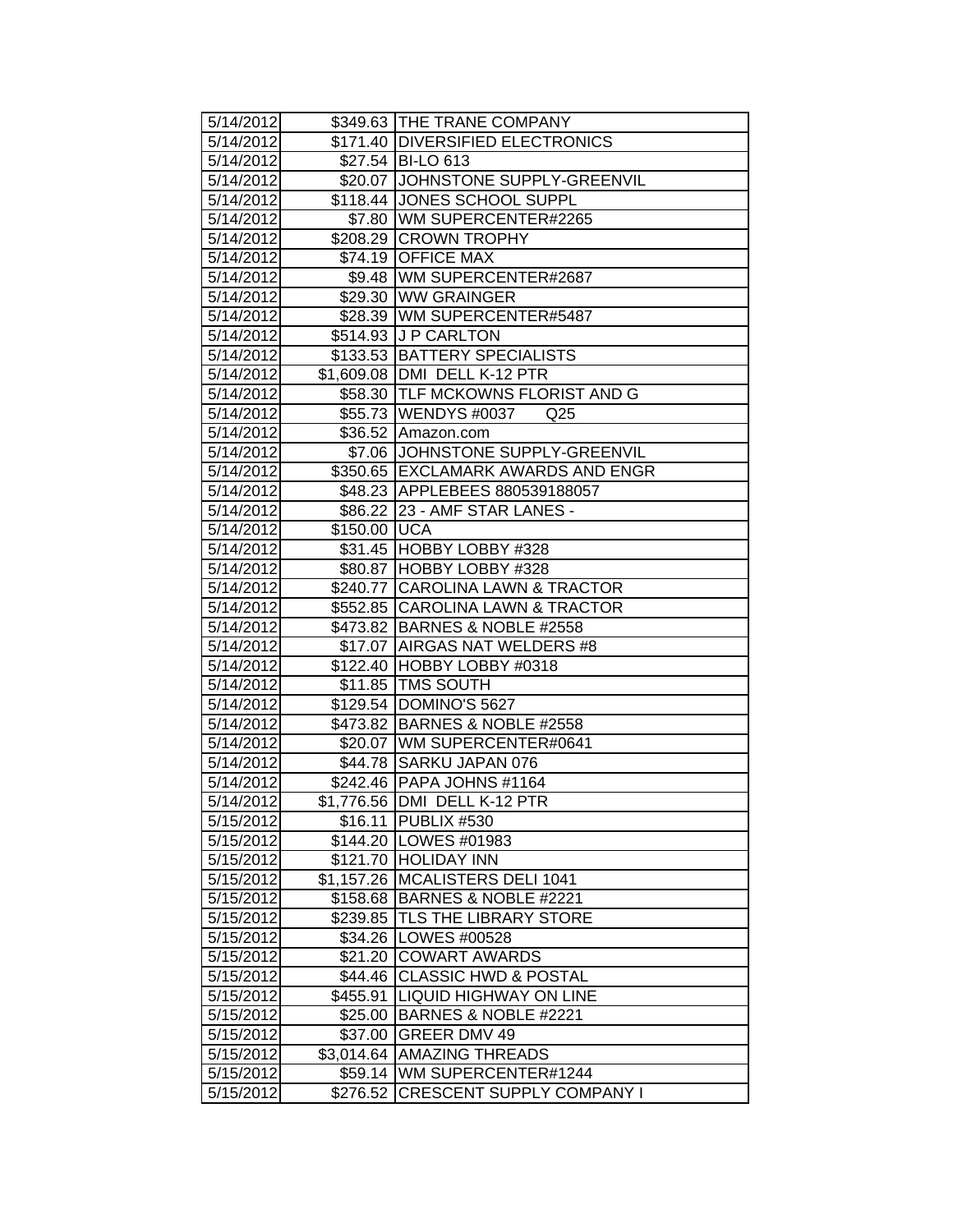| 5/15/2012 |                     | \$3.68   LOWES #00667             |
|-----------|---------------------|-----------------------------------|
| 5/15/2012 |                     | \$25.00 SC LAW ENFORCEMENT        |
| 5/15/2012 |                     | \$224.70 POSITIVE PROMOTIONS      |
| 5/15/2012 | \$105.47            | <b>BATTERIES PLUS</b>             |
| 5/15/2012 |                     | \$100.00 CRABBY MIKE'S CALABASH   |
| 5/15/2012 |                     | \$16.96 SAV-MOR FOODS #832        |
| 5/15/2012 |                     | \$450.85 SHERWIN WILLIAMS #2735   |
| 5/15/2012 | \$2,671.41          | <b>FOLLETT LIBRARY RES</b>        |
| 5/15/2012 |                     | \$89.99   WM SUPERCENTER#1244     |
| 5/15/2012 |                     | \$660.00 PBP PEACHTREE BUS PROD   |
| 5/15/2012 |                     | \$232.03 PARTY CITY #200          |
| 5/15/2012 |                     | \$24.00 WM SUPERCENTER#2265       |
| 5/15/2012 |                     | (\$237.19) THE TRANE COMPANY      |
| 5/15/2012 |                     | \$63.00   WORK WELL OCCUPATIONAL  |
| 5/15/2012 |                     | \$61.48   DOLLAR GENERAL #10164   |
| 5/15/2012 | \$30.74             | DOLRTREE 1149 00011494            |
| 5/15/2012 | $\overline{$}12.00$ | <b>BI-LO 161</b>                  |
| 5/15/2012 | \$36.93             | <b>BI-LO 704</b>                  |
| 5/15/2012 |                     | \$401.18 THE TRANE COMPANY        |
| 5/15/2012 | \$25.00             | <b>SC LAW ENFORCEMENT</b>         |
| 5/15/2012 | \$471.81            | M AND A SUPPLY CO GREENVI         |
| 5/15/2012 |                     | \$15.86 WM SUPERCENTER#0640       |
| 5/15/2012 |                     | \$121.70 HOLIDAY INN              |
| 5/15/2012 |                     | \$15.84   PARTY CITY #200         |
| 5/15/2012 |                     | \$35.78   LOWES #00667            |
| 5/15/2012 |                     | \$96.26   LOWES #00528            |
| 5/15/2012 |                     | \$47.09 MCDONALD'S F10104         |
| 5/15/2012 |                     | \$218.40   MERUS WATER SYSTEMS    |
| 5/15/2012 | \$549.61            | FEDEXOFFICE 00030940              |
| 5/15/2012 | \$158.85            | <b>SAUNDERS OFFICE SUPPLY</b>     |
| 5/15/2012 |                     | \$702.08 KATOM RESTA              |
| 5/15/2012 | \$25.00             | <b>SC LAW ENFORCEMENT</b>         |
| 5/15/2012 | \$34.00             | MARATHON PETRO136648              |
| 5/15/2012 |                     | \$110.38 SAUNDERS OFFICE SUPPLY   |
| 5/15/2012 |                     | \$261.04 SHERWIN WILLIAMS #2735   |
| 5/15/2012 |                     | \$45.46 PUBLIX #1012              |
| 5/15/2012 |                     | \$37.06   WILSONS 5 TO \$1 STORES |
| 5/15/2012 | \$23.19             | IC C DICKSON CO 1004              |
| 5/15/2012 |                     | \$12.69 AC MOORE STR 58           |
| 5/15/2012 | \$44.79             | <b>FGS HARDWARE</b>               |
| 5/15/2012 | \$173.50            | SHELL OIL 53956200033             |
| 5/15/2012 | \$13.77             | PUBLIX #1012                      |
| 5/15/2012 | \$65.01             | <b>FOUNTAIN INN SERVICE CTR</b>   |
| 5/15/2012 | \$20.67             | BIG LOTS STORES - #0267           |
| 5/16/2012 | \$37.23             | 2865-CED                          |
| 5/16/2012 | \$4.29              | ADVANCE AUTO PARTS #5440          |
| 5/16/2012 | \$117.68            | JOHNSTONE SUPPLY-GREENVIL         |
| 5/16/2012 | \$6,495.13          | <b>JOSTENS AR-USD</b>             |
| 5/16/2012 | \$298.00            | CLAMCASE, LLC                     |
| 5/16/2012 |                     | \$13.09   WM SUPERCENTER#5487     |
| 5/16/2012 | \$649.78            | <b>COOK &amp; BOARDMAN OF</b>     |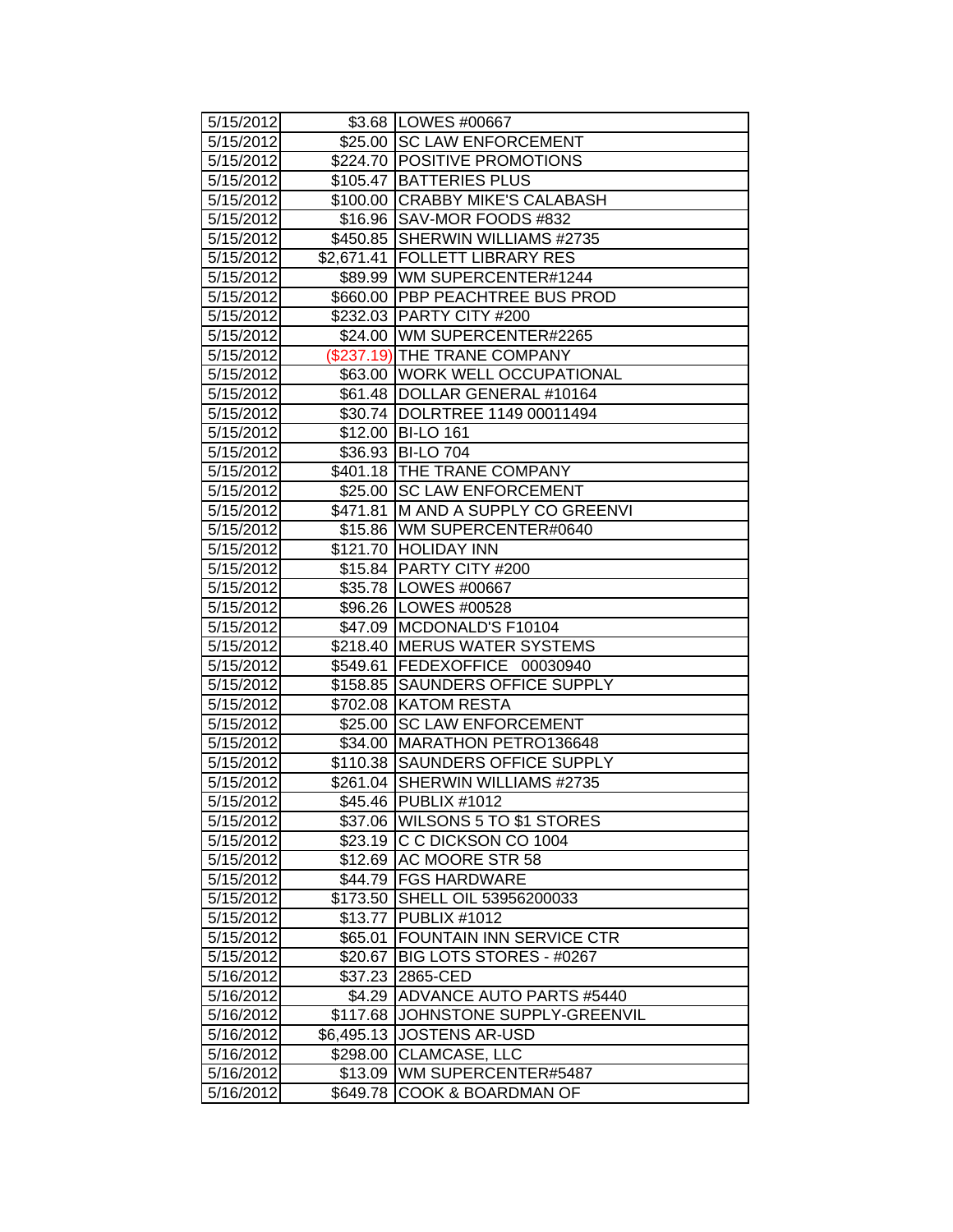| 5/16/2012              |           | \$64.15 STAXS ORIGINAL RESTAURANT   |
|------------------------|-----------|-------------------------------------|
| 5/16/2012              |           | \$50.99 BI-LO 704                   |
| 5/16/2012              |           | \$36.26 JJOHNSTONE SUPPLY-GREENVIL  |
| 5/16/2012              |           | \$3,879.60 APL APPLE ONLINE STORE   |
| 5/16/2012              |           | \$696.87 DISPLAYS 2 GO              |
| 5/16/2012              |           | \$1,088.62 APPLE STORE #R355        |
| 5/16/2012              |           | \$363.28 HAWKINS TOWING INC         |
| 5/16/2012              |           | \$173.43 TOPLINE PRODUCTS           |
| 5/16/2012              |           | \$23.29 THE TOOL SHED               |
| 5/16/2012              |           | \$28.66 JJOHNSTONE SUPPLY-GREENVIL  |
| 5/16/2012              |           | \$132.70 STAPLES<br>00118000        |
| 5/16/2012              |           | \$72.00 SCHOLASTIC BOOK CLUB        |
| 5/16/2012              |           | \$96.00 SCHOLASTIC BOOK CLUB        |
| 5/16/2012              |           | \$487.59 Bestbuy.com 00009944       |
| 5/16/2012              | \$113.37  | <b>BI-LO 704</b>                    |
| 5/16/2012              |           | \$200.00 SCHOLASTIC BOOK CLUB       |
| 5/16/2012              |           | \$10.00 SCHOLASTIC BOOK CLUB        |
| 5/16/2012              |           | \$7.90 SCHOLASTIC BOOK CLUB         |
| 5/16/2012              |           | \$89.00 SCHOLASTIC BOOK CLUB        |
| 5/16/2012              |           | \$52.03 C C DICKSON CO 1004         |
| 5/16/2012              |           | \$120.00 SCHOLASTIC BOOK CLUB       |
| 5/16/2012              |           | \$120.00 UPCOUNTRY HISTORY MUSEUM   |
| 5/16/2012              |           | \$462.00 HILTON NEWARK FREMONT      |
| 5/16/2012              |           | \$436.10 JJOHNSTONE SUPPLY-GREENVIL |
| 5/16/2012              |           | \$120.00 SCHOLASTIC BOOK CLUB       |
| 5/16/2012              |           | \$462.00 HILTON NEWARK FREMONT      |
| 5/16/2012              |           | \$15.88   LOWES #00528              |
| 5/16/2012              |           | \$962.00 JS PRINTING                |
| 5/16/2012              |           | \$554.00 BWI - GREENVILLE/          |
| 5/16/2012              |           | \$127.87 HAWKINS TOWING INC         |
| 5/16/2012              |           | \$97.29 BI-LO 273                   |
| 5/16/2012              |           | \$22.42   LOWES #00667              |
| 5/16/2012              |           | \$34.43 SAUNDERS OFFICE SUPPLY      |
| 5/16/2012              |           | \$133.32 LOWES #01718               |
| 5/16/2012              |           | \$6.00 SCHOLASTIC BOOK CLUB         |
| $\overline{5/16/2012}$ |           | \$68.30 BINSWANGER GLASS #043       |
| 5/16/2012              |           | \$120.00 SCHOLASTIC BOOK CLUB       |
| 5/16/2012              |           | \$462.00 HILTON NEWARK FREMONT      |
| 5/16/2012              | \$360.00  | <b>SCHOLASTIC BOOK CLUB</b>         |
| 5/16/2012              |           | \$120.00 SCHOLASTIC BOOK CLUB       |
| 5/16/2012              |           | \$61.48   DIVERSIFIED ELECTRONICS   |
| 5/16/2012              | \$25.00   | <b>SC LAW ENFORCEMENT</b>           |
| 5/16/2012              | \$54.16   | SHERWIN WILLIAMS #2145              |
| 5/16/2012              | \$20.00   | <b>LEARNING FOCUSED SOLUTION</b>    |
| 5/16/2012              | (\$25.44) | <b>DIXIE RUBBER &amp; PLASTIC</b>   |
| 5/16/2012              | \$35.64   | WM SUPERCENTER#5487                 |
| 5/16/2012              | \$60.00   | <b>SCHOLASTIC BOOK CLUB</b>         |
| 5/16/2012              | \$95.00   | <b>SCHOLASTIC BOOK CLUB</b>         |
| 5/16/2012              | \$299.99  | <b>BULK REEF SUPPLY</b>             |
| 5/16/2012              | \$46.86   | <b>CLINE HOSE &amp; HYDRAULICS</b>  |
| 5/16/2012              | \$750.29  | <b>POSITIVE PROMOTIONS</b>          |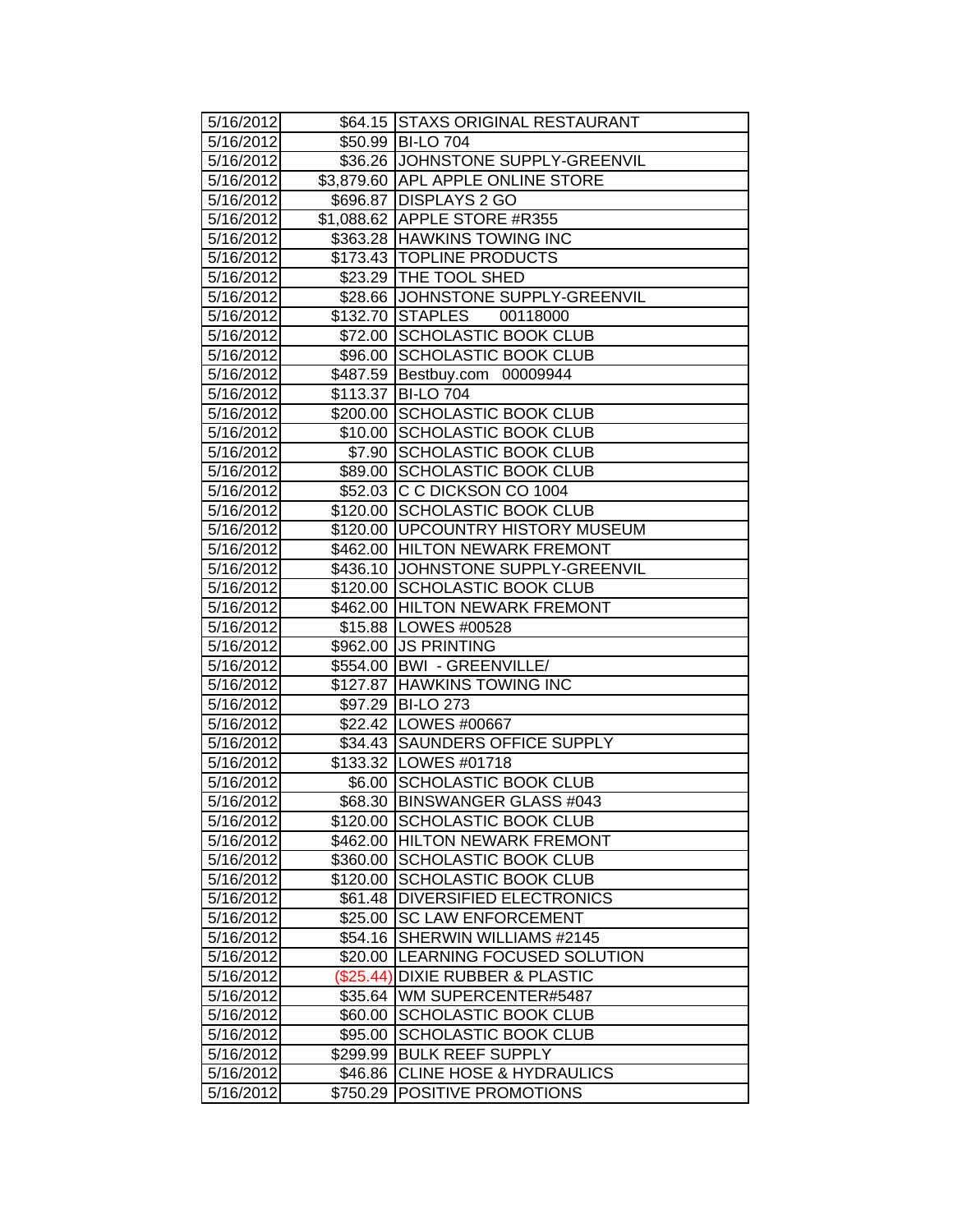| 5/16/2012 |         | \$166.59   DUKE SANWICH CO.          |
|-----------|---------|--------------------------------------|
| 5/16/2012 |         | \$462.00 HILTON NEWARK FREMONT       |
| 5/16/2012 |         | \$16.96 INGLES STORE #32             |
| 5/16/2012 |         | \$131.70 SCHOLASTIC BOOK CLUB        |
| 5/16/2012 |         | \$100.00   ULTIMATE CALIFORNIA PIZZA |
| 5/16/2012 |         | \$60.54 WM SUPERCENTER#2265          |
| 5/16/2012 |         | \$165.30 HOBBY LOBBY #0318           |
| 5/16/2012 |         | \$306.18   AMAZON MKTPLACE PMTS      |
| 5/16/2012 |         | \$25.38   WM SUPERCENTER#0640        |
| 5/16/2012 |         | \$18.70 J W VAUGHN CO INC            |
| 5/16/2012 |         | \$130.00 SCHOLASTIC BOOK CLUB        |
| 5/16/2012 |         | \$200.00 AM CANCER SOC CV            |
| 5/16/2012 |         | \$90.00 SCHOLASTIC BOOK CLUB         |
| 5/16/2012 |         | \$257.58 SONIC DRIVE IN #5694        |
| 5/16/2012 |         | \$279.00 CLASSIC HWD & POSTAL        |
| 5/16/2012 |         | \$100.09 SYSTEMS DISTRIBUTOR         |
| 5/16/2012 |         | \$58.30 COOK & BOARDMAN OF           |
| 5/16/2012 |         | \$168.93 LOWES #01718                |
| 5/16/2012 |         | \$90.00 SCHOLASTIC BOOK CLUB         |
| 5/16/2012 |         | \$290.75 CAMCOR INC                  |
| 5/16/2012 |         | \$269.39 CONTINENTAL ENGINE          |
| 5/16/2012 |         | \$85.00 KANGAROO EXPRESS 425         |
| 5/16/2012 |         | \$42.38   LOWES #01718               |
| 5/16/2012 |         | (\$69.78) LOWES #01983               |
| 5/16/2012 |         | \$59.92 SMITHTURF AND IRRIGATI       |
| 5/16/2012 |         | \$761.54 JOHNSTONE SUPPLY-GREENVIL   |
| 5/16/2012 |         | \$25.00 FOOD LION # 2644             |
| 5/16/2012 |         | \$64.33 BI-LO 273                    |
| 5/16/2012 |         | \$43.13   THE HOME DEPOT #1126       |
| 5/16/2012 |         | \$219.19 SOUTHEASTERN ELECTRICA      |
| 5/16/2012 |         | \$69.77   LOWES #01983               |
| 5/16/2012 |         | \$28.90 GREENVILLE FENCE CO          |
| 5/16/2012 |         | \$30.00 SC STATE MUSEUM              |
| 5/16/2012 |         | \$214.61   WM SUPERCENTER#2265       |
| 5/16/2012 |         | \$127.20 BC CANNON CO INC            |
| 5/16/2012 |         | \$66.12 DUNKIN #330220<br>Q35        |
| 5/16/2012 |         | (\$21.09) BATTERIES PLUS             |
| 5/17/2012 |         | \$25.24 BI-LO 161                    |
| 5/17/2012 |         | \$317.11   PBD SCHOOL BOOK DIV       |
| 5/17/2012 |         | \$515.00 JOHNSTONE SUPPLY-GREENVIL   |
| 5/17/2012 |         | \$317.36 THE TRANE COMPANY           |
| 5/17/2012 |         | \$12.47 NAPA AUTO 0026146            |
| 5/17/2012 |         | \$537.19 NETWORK CONTROLS            |
| 5/17/2012 |         | \$23.98 ADVANCE AUTO PARTS #5330     |
| 5/17/2012 |         | \$63.60 GREER FLORIST & S01 OF 01    |
| 5/17/2012 |         | \$60.00 MCDONALD'S F12845            |
| 5/17/2012 | \$45.41 | C C DICKSON CO 1004                  |
| 5/17/2012 | \$35.88 | <b>MCABEE TRACTOR &amp; TURF</b>     |
| 5/17/2012 | \$26.35 | PIZZA HUT #9506                      |
| 5/17/2012 | \$16.96 | BIG LOTS STORES - #0335              |
| 5/17/2012 | \$34.79 | LOWES #01718                         |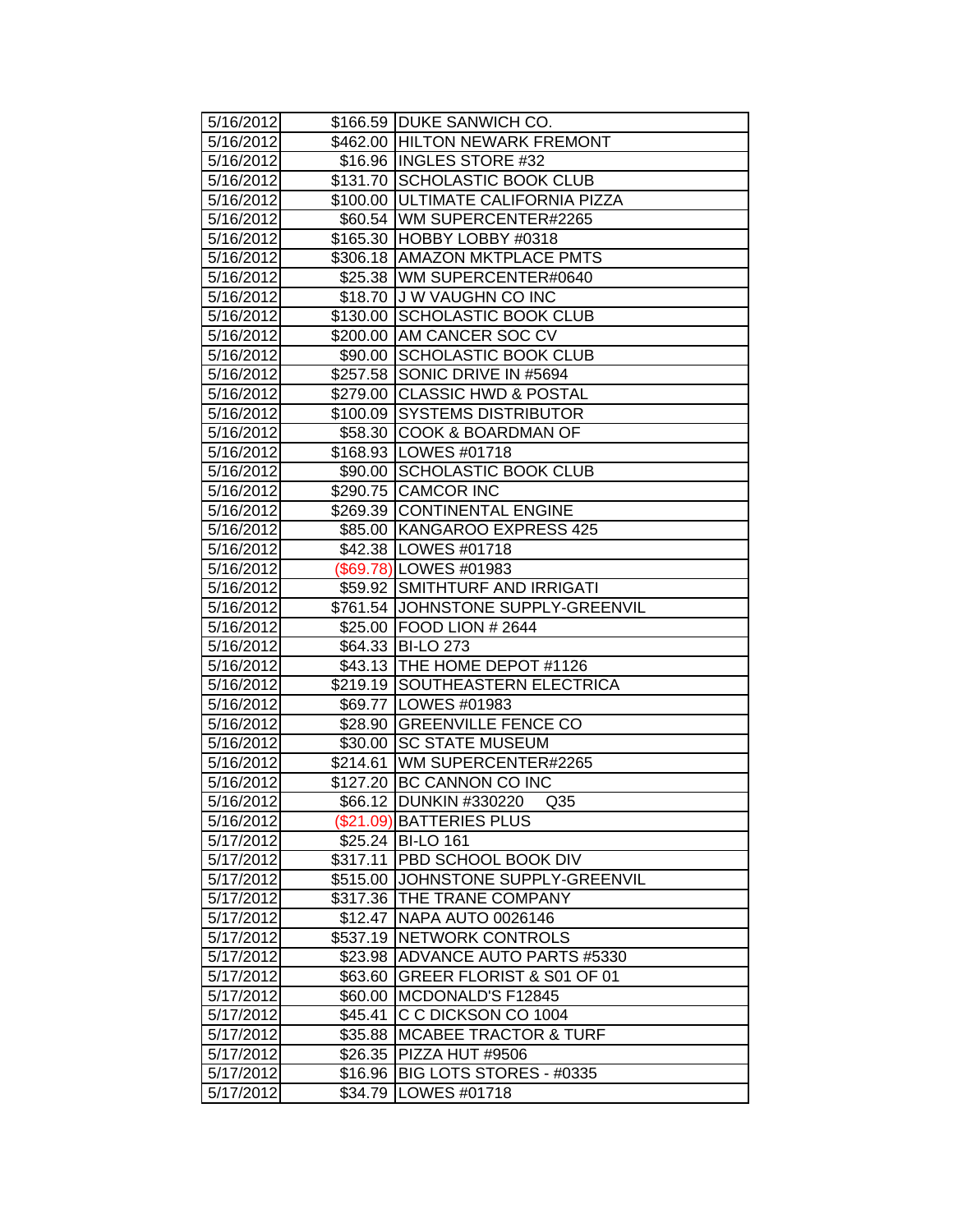| 5/17/2012 |          | \$157.08   DMI DELL K-12 PTR        |
|-----------|----------|-------------------------------------|
| 5/17/2012 |          | \$93.50 WM SUPERCENTER#2687         |
| 5/17/2012 |          | (\$13.59) BURDETTE HARDWARE SIMPSON |
| 5/17/2012 |          | \$37.94 CVS PHARMACY #2192 Q03      |
| 5/17/2012 |          | \$153.00 THOMAS SAND COMPANY INC    |
| 5/17/2012 |          | \$195.95 HOLDER ELECTRIC SUPPLY     |
| 5/17/2012 |          | \$25.42 IF ITS PAPER - GREENVI      |
| 5/17/2012 |          | \$257.57 TLS THE LIBRARY STORE      |
| 5/17/2012 |          | \$145.11 MICHAELS #6001             |
| 5/17/2012 |          | \$71.95 QUILL CORPORATION           |
| 5/17/2012 |          | \$26.46 Amazon.com                  |
| 5/17/2012 |          | \$52.43 EXXONMOBIL 47294970         |
| 5/17/2012 |          | \$1,088.00 THE TRAPPE DOOR          |
| 5/17/2012 |          | \$109.46   TMS SOUTH                |
| 5/17/2012 |          | \$388.75 PIZZA INN                  |
| 5/17/2012 |          | \$84.80 NORRIS SUPPLY               |
| 5/17/2012 |          | \$27.67 JOHNSTONE SUPPLY-GREENVIL   |
| 5/17/2012 |          | \$265.79 BATTERY SPECIALISTS        |
| 5/17/2012 |          | \$127.20 GREER FLORIST & S01 OF 01  |
| 5/17/2012 |          | \$46.50 WILSONS 5 TO \$1 STORES     |
| 5/17/2012 |          | \$13.57 BURDETTE HARDWARE SIMPSON   |
| 5/17/2012 |          | \$25.00 SC LAW ENFORCEMENT          |
| 5/17/2012 |          | \$101.50 NAESP-PEAP                 |
| 5/17/2012 |          | \$142.35 TARGET.COM                 |
| 5/17/2012 |          | \$111.75 HOLDER ELECTRIC SUPPLY     |
| 5/17/2012 |          | \$400.00 NEVADA BOBS OF GREENVILLE  |
| 5/17/2012 |          | \$153.24 SIGN SOURCE INC            |
| 5/17/2012 |          | \$121.16 ADVANCE AUTO PARTS #5440   |
| 5/17/2012 | \$2.11   | MICHAELS #6001                      |
| 5/17/2012 |          | \$317.95 OFFICE DEPOT #479          |
| 5/17/2012 |          | \$23.06 JOHNSTONE SUPPLY-GREENVIL   |
| 5/17/2012 |          | \$142.21 MCABEE TRACTOR & TURF      |
| 5/17/2012 |          | \$247.50 TONYS PIZZA & SUBS         |
| 5/17/2012 |          | \$97.90 RAINBOW SYMPHONY            |
| 5/17/2012 |          | \$69.44 WM SUPERCENTER#0640         |
| 5/17/2012 |          | \$12.78   TMS SOUTH                 |
| 5/17/2012 |          | \$114.95 SCHOLASTIC INC. KEY 22     |
| 5/17/2012 |          | \$20.00 VZWRLSS PRPAY AUTOPAY       |
| 5/17/2012 | \$59.95  | JOHNSTONE SUPPLY-GREENVIL           |
| 5/17/2012 |          | \$18.44 JJOHNSTONE SUPPLY-GREENVIL  |
| 5/17/2012 |          | \$397.28   THE TRANE COMPANY        |
| 5/17/2012 |          | \$11.98 BI-LO 661                   |
| 5/17/2012 |          | \$50.73 PUBLIX #530                 |
| 5/17/2012 |          | \$818.28 UNICOVERS INC              |
| 5/17/2012 |          | \$130.12 HAJOCA TAYLORS 72          |
| 5/17/2012 | \$57.18  | <b>SPINX #128</b>                   |
| 5/17/2012 |          | \$20.00 VZWRLSS PRPAY AUTOPAY       |
| 5/17/2012 |          | \$115.48   PAPA JOHNS #0584         |
| 5/17/2012 | \$107.12 | <b>AMAZON MKTPLACE PMTS</b>         |
| 5/17/2012 | \$16.94  | OLD TIME POTTERY 0031               |
| 5/17/2012 | \$23.98  | <b>ADVANCE AUTO PARTS #5440</b>     |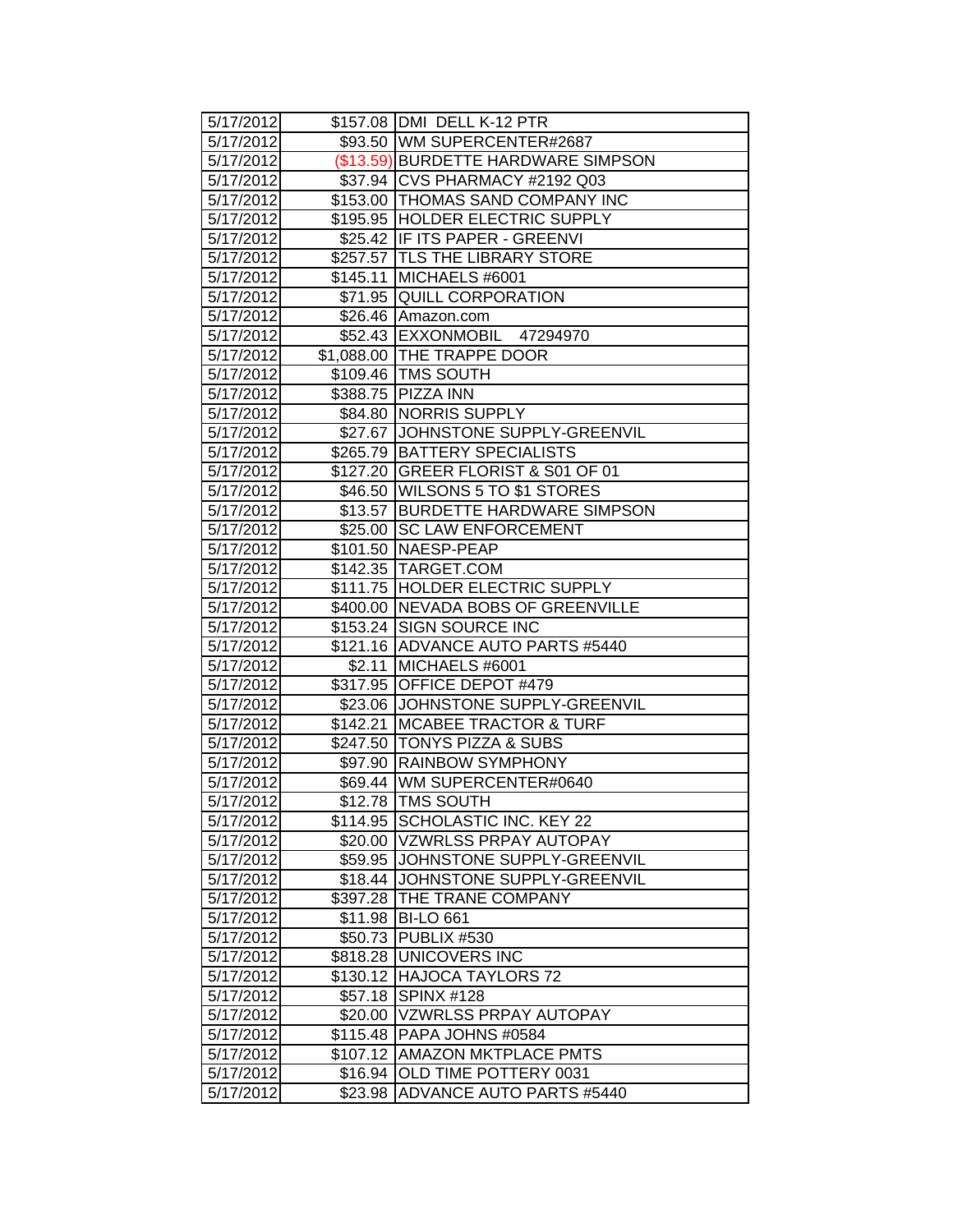| 5/17/2012 |            | \$1,016.45 THE SUPPLY ROOM 01 OF 01 |
|-----------|------------|-------------------------------------|
| 5/17/2012 |            | \$239.00 CHICK-FIL-A #00663         |
| 5/17/2012 |            | \$8.00 SC LAW ENFORCEMENT           |
| 5/17/2012 |            | \$123.23 THE HOME DEPOT #1126       |
| 5/17/2012 |            | \$8,070.00 WATER FOR LIFE           |
| 5/17/2012 |            | \$20.43 TMS SOUTH                   |
| 5/17/2012 |            | \$10.85   LOWES #01718              |
| 5/17/2012 |            | \$37.16 J W VAUGHN CO INC           |
| 5/17/2012 |            | \$31.62   LOWES #00667              |
| 5/17/2012 |            | \$70.11 NAPA AUTO 0026146           |
| 5/17/2012 |            | \$26.61 LOWES #00667                |
| 5/17/2012 |            | \$28.45 SPINX #181                  |
| 5/17/2012 |            | \$37.99 J W VAUGHN CO INC           |
| 5/17/2012 |            | \$146.34 TONYS PIZZA & SUBS         |
| 5/17/2012 |            | \$424.02   IPROMOTEU                |
| 5/17/2012 |            | \$166.00 ASTC INC                   |
| 5/17/2012 | \$1,500.00 | <b>GOOGLE Stork Systems</b>         |
| 5/17/2012 |            | \$3,391.95 DMI DELL K-12 PTR        |
| 5/17/2012 |            | \$405.00 BARNES & NOBLE #2221       |
| 5/17/2012 |            | \$193.30 LAKESHORE LEARNING MATER   |
| 5/17/2012 |            | \$20.00 AMERICIAN CRAFT COUNCI      |
| 5/17/2012 |            | \$1,303.26   DRAPHIX/TEACHER DIRECT |
| 5/17/2012 |            | \$31.61 W.P.LAW, INC #5             |
| 5/17/2012 |            | \$145.75 BED BATH & BEYOND #349     |
| 5/17/2012 |            | \$5,310.47 DMI DELL K-12 PTR        |
| 5/17/2012 |            | \$25.00 SC LAW ENFORCEMENT          |
| 5/17/2012 |            | \$82.17   LOWES #01718              |
| 5/17/2012 |            | \$50.94 NAPA AUTO 0026146           |
| 5/17/2012 |            | \$24.33   LANDSCAPER'S SUPPLY       |
| 5/17/2012 |            | \$479.52 JONES SCHOOL SUPPL         |
| 5/17/2012 |            | \$70.14 J W VAUGHN CO INC           |
| 5/17/2012 |            | \$39.38 BLACK ELECTRICAL SUPPLY I   |
| 5/17/2012 |            | \$81.00   LITTLE CAESARS 0101 0017  |
| 5/17/2012 |            | \$710.20 COOK & BOARDMAN OF         |
| 5/17/2012 |            | \$36.78 BLACK ELECTRICAL SUPPLY I   |
| 5/17/2012 |            | \$84.00 NAESP-PEAP                  |
| 5/17/2012 |            | \$20.06 CARQUEST<br>01013663        |
| 5/17/2012 |            | \$205.27   PUBLIX #576              |
| 5/17/2012 | \$103.93   | <b>ADVANCE AUTO PARTS #5440</b>     |
| 5/17/2012 |            | \$13.10   LOWES #00667              |
| 5/17/2012 | \$23.98    | <b>ADVANCE AUTO PARTS #5330</b>     |
| 5/17/2012 | \$869.40   | PIZZA HUT #9506                     |
| 5/17/2012 | \$7.95     | D & D MOTORS, INC.                  |
| 5/17/2012 | \$648.72   | DOLLARTREE.COM                      |
| 5/17/2012 | \$39.84    | PUBLIX 035                          |
| 5/17/2012 |            | \$60.00 MCDONALD'S F31897           |
| 5/17/2012 | \$3.40     | PORTER PAINTS 9250                  |
| 5/17/2012 | \$394.60   | OZARK DELIGHT CAN01 OF 01           |
| 5/17/2012 | \$15.64    | JOHNSTONE SUPPLY-GREENVIL           |
| 5/17/2012 | \$201.29   | <b>MCABEE TRACTOR &amp; TURF</b>    |
| 5/17/2012 | \$4.22     | MICHAELS #6001                      |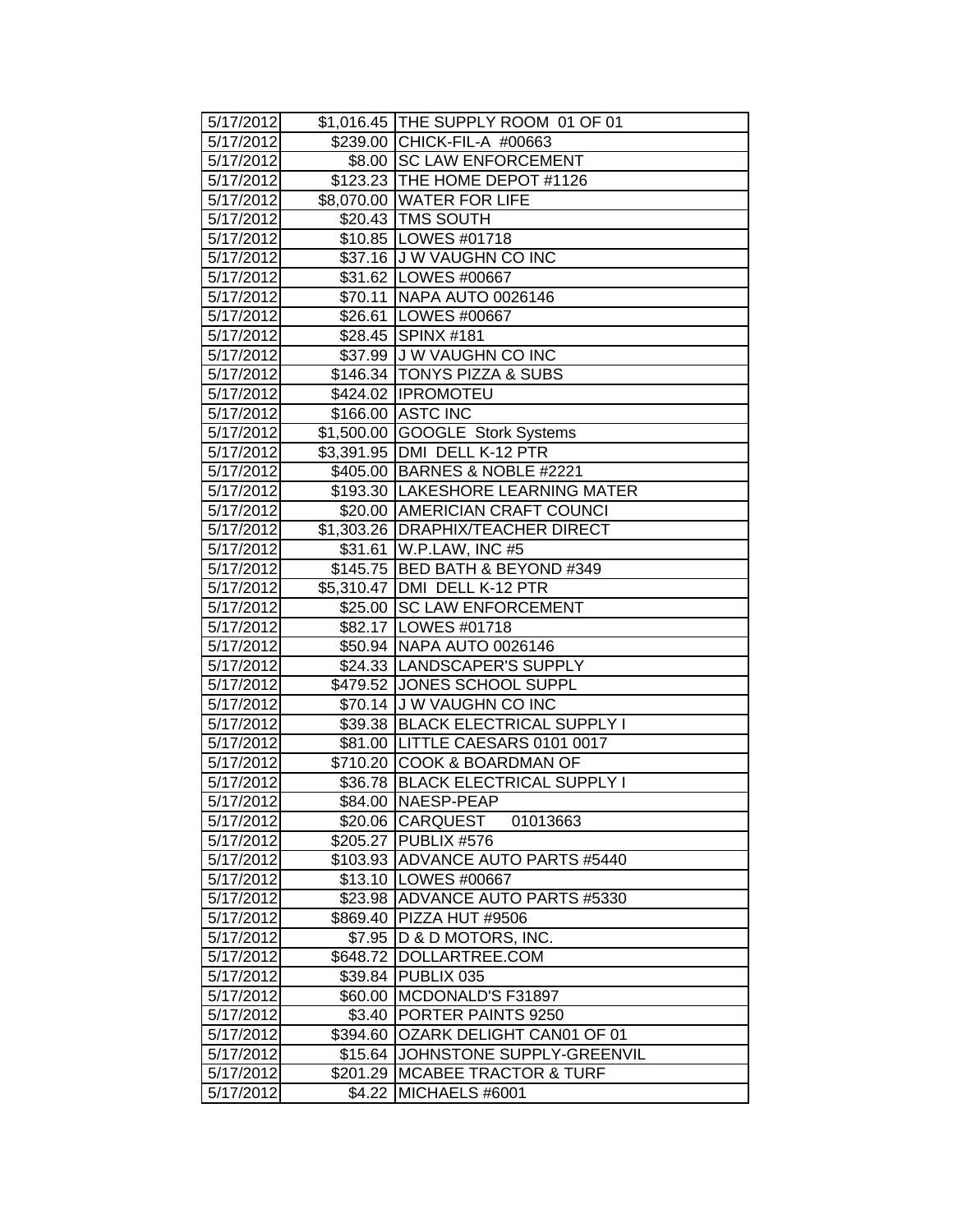| 5/17/2012 |              | \$352.52 GRAYBAR ELECTRIC COMPANY   |
|-----------|--------------|-------------------------------------|
| 5/17/2012 |              | \$97.93 PORTER PAINTS 9388          |
| 5/17/2012 |              | \$35.01 SSI CLASSROOM DIRECT        |
| 5/17/2012 |              | \$88.18 NAPA AUTO 0022603           |
| 5/17/2012 |              | \$76.70 JJOHNSTONE SUPPLY-GREENVIL  |
| 5/17/2012 |              | \$124.20 SSG SPORT SUPPLY GROUP     |
| 5/17/2012 |              | \$13.59 BURDETTE HARDWARE SIMPSON   |
| 5/17/2012 | \$25.00      | <b>SC LAW ENFORCEMENT</b>           |
| 5/17/2012 |              | \$94.31 ANDY OXY CO INC 6           |
| 5/17/2012 |              | (\$7.01) JOHNSTONE SUPPLY-GREENVIL  |
| 5/17/2012 |              | \$704.39 MECO INC OF AUGUSTA        |
| 5/17/2012 |              | \$14.71   GOS// GREENVILLE OFFICE S |
| 5/17/2012 |              | \$115.88  DOLRTREE 930 00009308     |
| 5/17/2012 |              | \$9.62 J W VAUGHN CO INC            |
| 5/17/2012 |              | \$226.16 AIMS ONLINE STORE          |
| 5/18/2012 |              | \$114.44   NAPA AUTO 0022603        |
| 5/18/2012 |              | \$228.33 LOWES #00667               |
| 5/18/2012 |              | \$9.09 NAPA AUTO 0022603            |
| 5/18/2012 |              | \$113.40 KRISPY KREME DOUGH         |
| 5/18/2012 |              | \$10.00 FLOWER POWER                |
| 5/18/2012 |              | \$50.35 WM SUPERCENTER#0640         |
| 5/18/2012 |              | \$12.07 CARSON'S NUT-BOLT & TO      |
| 5/18/2012 |              | \$772.16 HENRYS SMOKEHOUSE          |
| 5/18/2012 |              | \$73.24 BI-LO 661                   |
| 5/18/2012 |              | \$48.19   LOWES #00667              |
| 5/18/2012 |              | \$15.00 FLOWER POWER                |
| 5/18/2012 |              | \$25.00 SC LAW ENFORCEMENT          |
| 5/18/2012 |              | \$21.00 FLOWER POWER                |
| 5/18/2012 |              | \$35.62 LOWES #01718                |
| 5/18/2012 |              | \$168.30 THOMAS SAND COMPANY INC    |
| 5/18/2012 |              | \$14.97 ADVANCE AUTO PARTS #5440    |
| 5/18/2012 |              | \$609.31 CAROLINA LAWN & TRACTOR    |
| 5/18/2012 |              | \$5.91 THE HOME DEPOT 1104          |
| 5/18/2012 |              | \$7.16 AAA FASTENER & SUPPLY        |
| 5/18/2012 |              | \$106.00 COWART AWARDS              |
| 5/18/2012 | \$505.52 EAI |                                     |
| 5/18/2012 | \$23.85      | <b>TLF FLORAL DESIGNS LTD</b>       |
| 5/18/2012 | \$139.54     | AEI TEACHERS DISCOVERY              |
| 5/18/2012 | \$262.91     | <b>CROWN TROPHY</b>                 |
| 5/18/2012 |              | \$22.98   WM SUPERCENTER#4583       |
| 5/18/2012 | \$72.87      | <b>BARNES&amp;NOBLE MRKTPLACE</b>   |
| 5/18/2012 | \$78.92      | <b>CAMCOR INC</b>                   |
| 5/18/2012 | \$20.29      | LOWES #01718                        |
| 5/18/2012 | \$10.00      | <b>FLOWER POWER</b>                 |
| 5/18/2012 | \$20.00      | <b>VZWRLSS PRPAY AUTOPAY</b>        |
| 5/18/2012 | \$101.76     | <b>BC CANNON CO INC</b>             |
| 5/18/2012 | \$8.02       | <b>CITY ELECTRICAL #36</b>          |
| 5/18/2012 | \$8,953.56   | DMI DELL K-12 PTR                   |
| 5/18/2012 | \$26.48      | <b>KEITH WHEELER'S FLOWERS</b>      |
| 5/18/2012 | \$146.54     | THE TRANE COMPANY                   |
| 5/18/2012 | \$13.77      | <b>BI-LO 289</b>                    |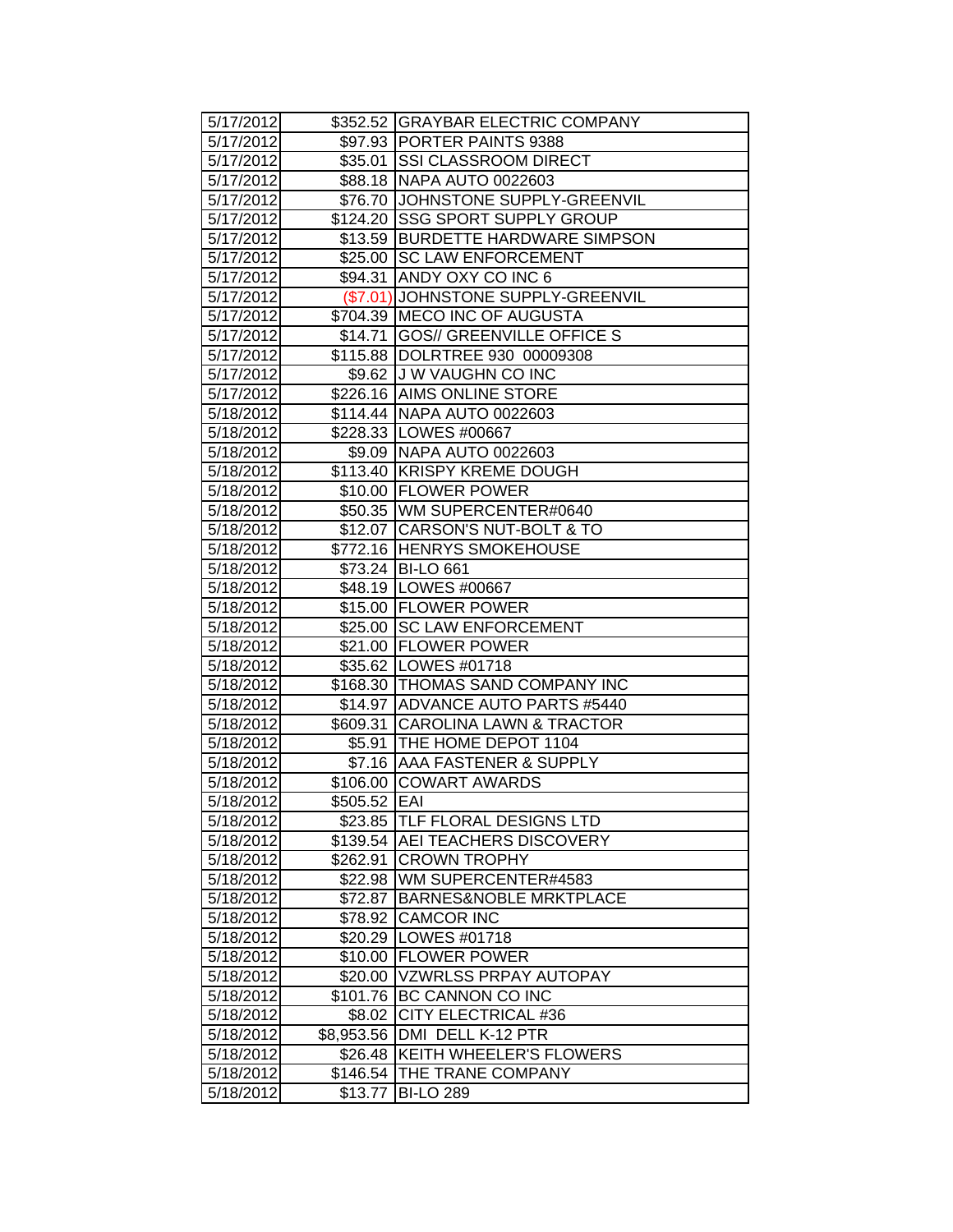| 5/18/2012 |          | \$33.92 AMAZING THREADS             |
|-----------|----------|-------------------------------------|
| 5/18/2012 |          | \$14.00 FLOWER POWER                |
| 5/18/2012 |          | \$25.00 STROSSNERS                  |
| 5/18/2012 |          | \$212.63 MCBRIDES INC               |
| 5/18/2012 |          | \$177.76 BI-LO 150                  |
| 5/18/2012 |          | \$160.08 BARNES&NOBLE COM           |
| 5/18/2012 |          | \$14.00 FLOWER POWER                |
| 5/18/2012 |          | \$21.32 JOHNSTONE SUPPLY-GREENVIL   |
| 5/18/2012 |          | \$48.38 STAPLES<br>00108688         |
| 5/18/2012 |          | \$23.84 WM SUPERCENTER#0641         |
| 5/18/2012 |          | \$303.33 PUMP IT UP                 |
| 5/18/2012 |          | \$756.00 MOE'S SW GRILL 247         |
| 5/18/2012 |          | \$107.25 ORIENTAL TRADING CO        |
| 5/18/2012 |          | \$900.60 KEVIN WHITAKER CHEVROLET   |
| 5/18/2012 |          | \$23.36 C C DICKSON CO 1004         |
| 5/18/2012 |          | \$254.95 PUBLIX #531                |
| 5/18/2012 |          | \$12.40 AAA FASTENER & SUPPLY       |
| 5/18/2012 |          | \$25.00 SC LAW ENFORCEMENT          |
| 5/18/2012 |          | \$607.57 TROPHY AND GIFT CENTER     |
| 5/18/2012 |          | \$78.37 WM SUPERCENTER#5487         |
| 5/18/2012 |          | \$37.13 CRESCENT SUPPLY COMPANY I   |
| 5/18/2012 |          | \$471.52 THE TRANE COMPANY          |
| 5/18/2012 |          | \$11.00 FLOWER POWER                |
| 5/18/2012 |          | \$333.76 HAMPTON INN MYRTLE BEACH   |
| 5/18/2012 |          | \$440.70 CROWN TROPHY               |
| 5/18/2012 |          | \$1,188.00 COOLE SCHOOL             |
| 5/18/2012 |          | \$306.00 OVERHEAD DOOR CO OF GR     |
| 5/18/2012 |          | \$288.96   HAMPTON INN MYRTLE BEACH |
| 5/18/2012 |          | \$59.34 BED BATH & BEYOND #349      |
| 5/18/2012 |          | \$18.95 PIEDMONT FLORAL             |
| 5/18/2012 |          | \$39.70 CLASSIC HWD & POSTAL        |
| 5/18/2012 |          | \$14.00 FLOWER POWER                |
| 5/18/2012 |          | \$11.00 FLOWER POWER                |
| 5/18/2012 |          | \$49.87 BLACK ELECTRICAL SUPPLY I   |
| 5/18/2012 |          | \$9.01 JO-MAR'S FLORIST             |
| 5/18/2012 |          | \$61.47 STAPLES<br>00108688         |
| 5/18/2012 |          | \$28.18 WM SUPERCENTER#4583         |
| 5/18/2012 | \$129.75 | <b>STAPLES</b><br>00108688          |
| 5/18/2012 |          | \$593.73 THE TRANE COMPANY          |
| 5/18/2012 |          | \$199.95   LOWES #01983             |
| 5/18/2012 |          | \$18.50 FLOWER POWER                |
| 5/18/2012 |          | \$90.73 ORIENTAL TRADING CO         |
| 5/18/2012 | \$14.84  | <b>NAPA AUTO 0022603</b>            |
| 5/18/2012 |          | \$370.26 THE TRANE COMPANY          |
| 5/18/2012 | \$21.00  | <b>FLOWER POWER</b>                 |
| 5/18/2012 |          | \$25.18   FASTENAL COMPANY01        |
| 5/18/2012 |          | \$14.00   FLOWER POWER              |
| 5/18/2012 | \$329.07 | <b>IMPRINT COM</b>                  |
| 5/18/2012 | \$741.85 | THE TRANE COMPANY                   |
| 5/18/2012 | \$45.37  | WALGREENS #1252                     |
| 5/18/2012 | \$11.65  | <b>BI-LO 273</b>                    |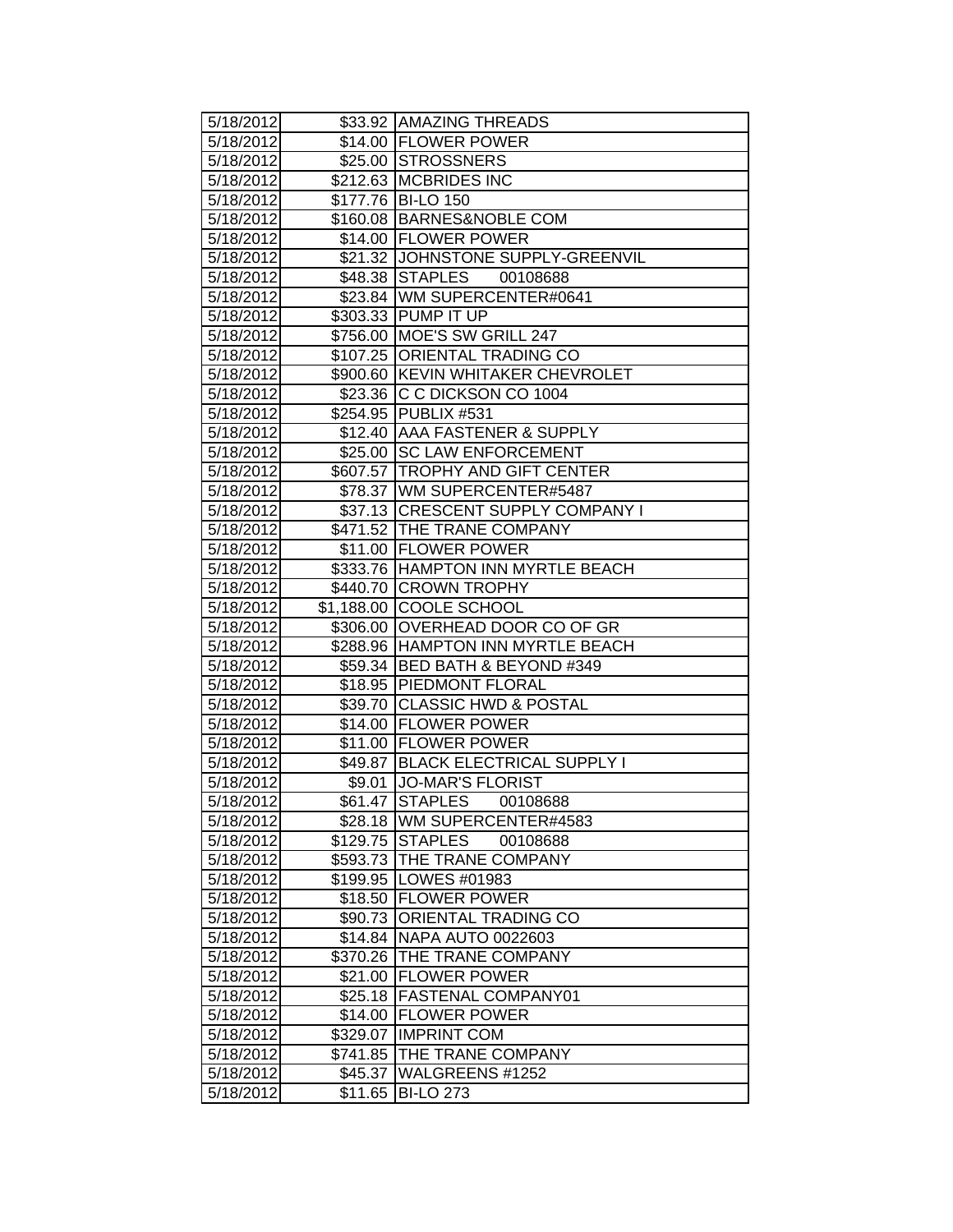| 5/18/2012 |          | \$390.42  HOLDER ELECTRIC SUPPLY  |
|-----------|----------|-----------------------------------|
| 5/18/2012 |          | \$288.96 HAMPTON INN MYRTLE BEACH |
| 5/18/2012 |          | \$15.00 FLOWER POWER              |
| 5/18/2012 |          | \$80.00 AM CANCER SOC CV          |
| 5/18/2012 |          | \$700.00 JEAN'S BUS SERVICE       |
| 5/18/2012 |          | \$108.57 SYSTEMS DISTRIBUTOR      |
| 5/18/2012 |          | \$138.00 UPCOUNTRY HISTORY MUSEUM |
| 5/18/2012 |          | \$43.46  DOLRTREE 930 00009308    |
| 5/18/2012 |          | \$28.60 JONES SCHOOL SUPPL        |
| 5/18/2012 |          | \$69.00 PUBLIX #531               |
| 5/18/2012 |          | \$93.85 GATTI TOWN                |
| 5/18/2012 |          | \$80.06   LOWES #01718            |
| 5/18/2012 |          | \$402.38 FIRST TEAM SPORTS        |
| 5/18/2012 |          | \$180.75 OFFICE DEPOT #479        |
| 5/18/2012 |          | \$50.00 CHILI'S GRI75800307587    |
| 5/18/2012 |          | \$37.00 GREER DMV 49              |
| 5/18/2012 |          | \$30.45 W.P.LAW, INC #5           |
| 5/18/2012 |          | \$10.00 FLOWER POWER              |
| 5/18/2012 |          | \$79.82 BI-LO 150                 |
| 5/18/2012 |          | \$25.44 BARRETT'S FLOWERS         |
| 5/18/2012 |          | (\$60.00) MCDONALD'S F31897       |
| 5/18/2012 |          | \$19.04   LOWES #00667            |
| 5/18/2012 |          | \$4.81   LOWES #00667             |
| 5/18/2012 |          | \$95.25   WM SUPERCENTER#1244     |
| 5/18/2012 |          | \$12.50 FLOWER POWER              |
| 5/18/2012 |          | \$23.30 LOWES #00667              |
| 5/18/2012 |          | \$263.99 Amazon.com               |
| 5/18/2012 |          | \$10.00 FLOWER POWER              |
| 5/18/2012 |          | \$643.50 HAPPY COW CREAMERY       |
| 5/18/2012 |          | \$47.64 DUNCANS HOME CENTER       |
| 5/18/2012 |          | \$327.93 SOUTHEASTERN ELECTRICA   |
| 5/18/2012 |          | \$50.88 COWART AWARDS             |
| 5/18/2012 |          | \$370.00 SCASA<br>00 OF 00        |
| 5/18/2012 |          | \$1,111.94 COWART AWARDS          |
| 5/18/2012 |          | \$33.47 FOOD LION # 2644          |
| 5/18/2012 |          | \$105.65 VISSAGE AUTO PARTS CO    |
| 5/18/2012 |          | \$611.49 JASON'S DELI # 049 Q64   |
| 5/18/2012 |          | \$10.00 FLOWER POWER              |
| 5/18/2012 | \$8.47   | HOBBY LOBBY #328                  |
| 5/18/2012 |          | \$20.00   VZWRLSS PRPAY AUTOPAY   |
| 5/18/2012 | \$11.21  | INGLES #208                       |
| 5/18/2012 | \$58.85  | <b>AAA FOUNDATION FOR TRA</b>     |
| 5/18/2012 | \$22.00  | <b>FLOWER POWER</b>               |
| 5/18/2012 | \$71.66  | <b>WW GRAINGER</b>                |
| 5/18/2012 | \$10.00  | <b>FLOWER POWER</b>               |
| 5/18/2012 |          | \$129.32 CLASSIC TEAM SPORTS      |
| 5/21/2012 |          | \$122.20 OVER THE RAINBOW         |
| 5/21/2012 | \$39.64  | JOHNSTONE SUPPLY-GREENVIL         |
| 5/21/2012 | \$243.74 | HOMEDEPOT.COM                     |
| 5/21/2012 | \$23.27  | <b>HOUSE OF CRYSTAL II INC</b>    |
| 5/21/2012 | \$64.00  | USPS 45362402729803335            |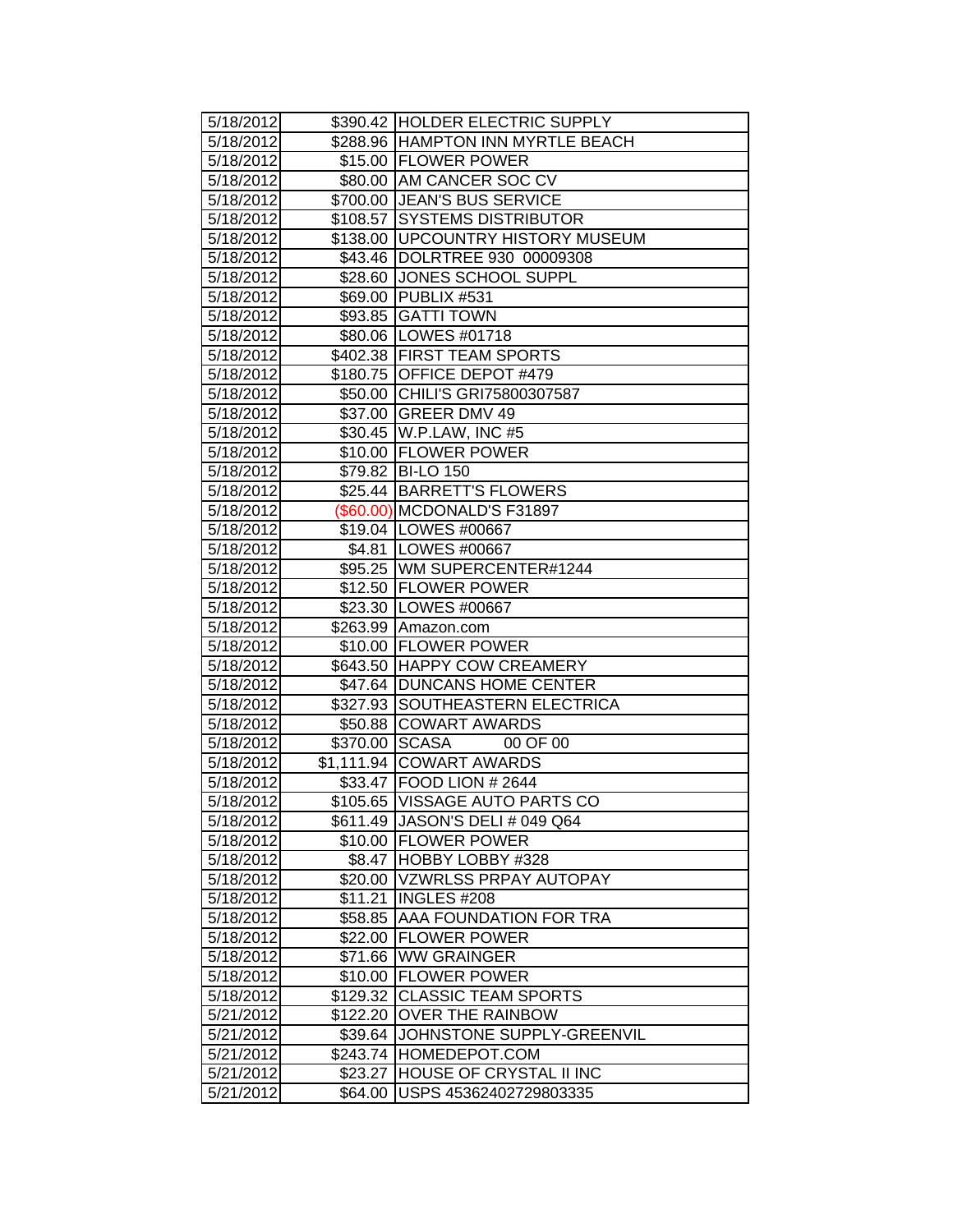| 5/21/2012 |          | \$281.88 RENTAL ONE                      |
|-----------|----------|------------------------------------------|
| 5/21/2012 |          | \$74.14 BATTERY SPECIALISTS              |
| 5/21/2012 |          | \$120.26 CAROLINA LAWN & TRACTOR         |
| 5/21/2012 |          | \$57.84 CHRISTOPHER TRUCKS 2             |
| 5/21/2012 |          | \$317.68 THE TRANE COMPANY               |
| 5/21/2012 |          | (\$6.85) LOWES #00667                    |
| 5/21/2012 |          | \$99.33 BI-LO 92                         |
| 5/21/2012 |          | \$21.04 TMS SOUTH                        |
| 5/21/2012 |          | \$716.39 TMS SOUTH                       |
| 5/21/2012 |          | \$1,451.14 APL APPLE ONLINE STORE        |
| 5/21/2012 |          | \$77.04 THE TRANE COMPANY                |
| 5/21/2012 |          | \$81.41 TMS SOUTH                        |
| 5/21/2012 |          | \$5,443.10 DMI DELL K-12 PTR             |
| 5/21/2012 |          | \$39.17 KEVIN WHITAKER CHEVROLET         |
| 5/21/2012 |          | \$48.50 CAROLINA LAWN & TRACTOR          |
| 5/21/2012 |          | \$409.01 NASCO CATALOG SALES             |
| 5/21/2012 |          | \$175.73 PAPA JOHNS #0193                |
| 5/21/2012 |          | \$10.61   TMS SOUTH                      |
| 5/21/2012 | \$60.11  | SHEALY ELECT 803-227-0599                |
| 5/21/2012 |          | \$289.03 BLACK ELECTRICAL SUPPLY I       |
| 5/21/2012 |          | \$251.42 THE TRANE COMPANY               |
| 5/21/2012 |          | \$30.99 JJOHNSTONE SUPPLY-GREENVIL       |
| 5/21/2012 |          | \$4,353.42 APL APPLE ONLINE STORE        |
| 5/21/2012 |          | \$11.66   DOLRTREE 1966 00019661         |
| 5/21/2012 |          | \$10.01 THE HOME DEPOT 1104              |
| 5/21/2012 |          | (\$6.98) FOOD LION # 2644 S4C            |
| 5/21/2012 |          | \$6.43 Amazon.com                        |
| 5/21/2012 |          | \$67.79 BABIES R US #8877 QPS            |
| 5/21/2012 |          | \$77.65 PAPA JOHNS #0193                 |
| 5/21/2012 |          | \$18.00 BI-LO 57                         |
| 5/21/2012 |          | \$32.00 ADVANCE AUTO PARTS #5440         |
| 5/21/2012 |          | \$101.08 ELLIS FLOORING SALES #43        |
| 5/21/2012 |          | \$281.88 RENTAL ONE                      |
| 5/21/2012 |          | \$250.00 FRAZOR ELECTRONICS              |
| 5/21/2012 |          | \$283.82 DBC BLICK ART MATERIAL          |
| 5/21/2012 |          | \$741.85 THE TRANE COMPANY               |
| 5/21/2012 |          | \$276.32 GOS// GREENVILLE OFFICE S       |
| 5/21/2012 |          | \$413.00 CITY OF GREENVILLE ZOO          |
| 5/21/2012 |          | \$10.23 CAROLINA LAWN & TRACTOR          |
| 5/21/2012 |          | \$176.00 VIRTUCOM INC                    |
| 5/21/2012 |          | \$58.79 HOBBY LOBBY #0318                |
| 5/21/2012 |          | \$347.68 M AND A SUPPLY CO GREENVI       |
| 5/21/2012 | \$34.52  | <b>DUNKIN #349940</b><br>Q <sub>35</sub> |
| 5/21/2012 |          | \$251.22   DMI DELL K-12 PTR             |
| 5/21/2012 | \$25.00  | <b>SC LAW ENFORCEMENT</b>                |
| 5/21/2012 |          | \$4,353.42 APL APPLE ONLINE STORE        |
| 5/21/2012 | \$113.70 | <b>ORCHARD VIEW MEATS INC</b>            |
| 5/21/2012 |          | \$25.36   TROPHIES UNLIMITED             |
| 5/21/2012 |          | \$30.00   WM SUPERCENTER#2265            |
| 5/21/2012 |          | (\$1,287.74) THE TRANE COMPANY           |
| 5/21/2012 | \$22.19  | <b>BI-LO 161</b>                         |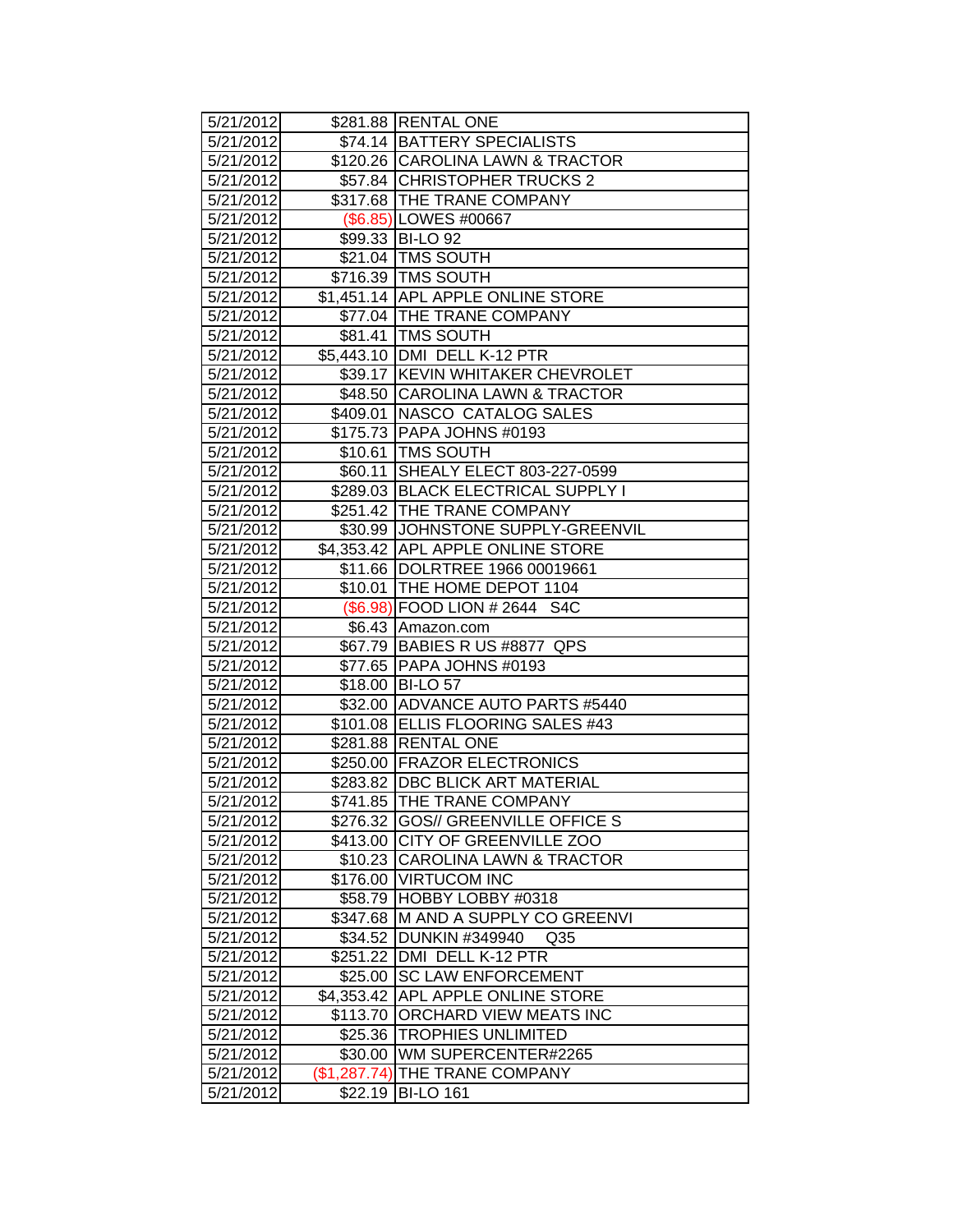| 5/21/2012 |            | \$217.62 CHICK-FIL-A #01076                |
|-----------|------------|--------------------------------------------|
| 5/21/2012 |            | \$24.71 WM SUPERCENTER#0640                |
| 5/21/2012 |            | \$21.20   TLF MCKOWNS FLORIST AND G        |
| 5/21/2012 |            | \$124.25 HD SUPPLY WATERWORKS HQ1          |
| 5/21/2012 |            | \$28.67 THE TOOL SHED                      |
| 5/21/2012 |            | \$94.05 PIER 14 RESTAURANT & LOUN          |
| 5/21/2012 |            | \$33.78 CHICK-FIL-A #00640                 |
| 5/21/2012 |            | \$2,902.28 APL APPLE ONLINE STORE          |
| 5/21/2012 |            | \$59.68 NASCO CATALOG SALES                |
| 5/21/2012 |            | \$87.71   WM SUPERCENTER#4583              |
| 5/21/2012 |            | (\$25.95) ORCHARD VIEW MEATS INC           |
| 5/21/2012 |            | \$158.11 JJOHNSTONE SUPPLY-GREENVIL        |
| 5/21/2012 |            | \$209.50 THE TRANE COMPANY                 |
| 5/21/2012 |            | \$81.91 STAPLS7085875276000001             |
| 5/21/2012 |            | \$5.07 SHEALY ELECT 803-227-0599           |
| 5/21/2012 |            | \$127.73 CRESCENT SUPPLY COMPANY I         |
| 5/21/2012 |            | \$14.83 BI-LO 57                           |
| 5/21/2012 |            | \$109.46 THE TRANE COMPANY                 |
| 5/21/2012 |            | \$104.94   DMI DELL K-12 REL               |
| 5/21/2012 |            | \$70.17 WHITE BROS OF GREENVILLE           |
| 5/21/2012 |            | \$50.00 AMAZON MKTPLACE PMTS               |
| 5/21/2012 |            | \$65.00 SONIC DRIVE IN #4208               |
| 5/21/2012 |            | \$4,353.42 APL APPLE ONLINE STORE          |
| 5/21/2012 |            | \$104.20 TMS SOUTH                         |
| 5/21/2012 |            | \$35.88 STAPLS7085875276000002             |
| 5/21/2012 |            | \$313.20 LITTLE PIGS BBQ                   |
| 5/21/2012 |            | \$205.12 JONES SCHOOL SUPPL                |
| 5/21/2012 |            | \$8,767.65 GREAT WOLF LODGE                |
| 5/21/2012 |            | \$33.88 TJMAXX #0335                       |
| 5/21/2012 |            | \$80.09 APPERSON PRINT RSRCS-C             |
| 5/21/2012 |            | \$30.00 MUSIC THEATRE INTERNATION          |
| 5/21/2012 |            | \$20.71   THE HOME DEPOT 1104              |
| 5/21/2012 |            | \$34.07   TMS SOUTH                        |
| 5/21/2012 |            | \$18.01   PARTY CITY #200                  |
| 5/21/2012 |            | \$1,027.75 JOHNSTONE SUPPLY-GREENVIL       |
| 5/21/2012 |            | \$25.87 LOWES #00667                       |
| 5/21/2012 |            | \$262.70 CONTINENTAL ENGINE                |
| 5/21/2012 | \$18.60    | OFFICE DEPOT #1214                         |
| 5/21/2012 |            | \$232.99 DUNKIN #345207<br>Q <sub>35</sub> |
| 5/21/2012 |            | \$206.28 CAROLINA LAWN & TRACTOR           |
| 5/21/2012 |            | \$19.02 AC MOORE STR 58                    |
| 5/21/2012 | \$2,488.32 | CHEF MANIQAULTS LAVEI                      |
| 5/21/2012 |            | \$605.00 HAPPY COW CREAMERY                |
| 5/21/2012 | \$85.80    | <b>CAROLINA LAWN &amp; TRACTOR</b>         |
| 5/21/2012 | \$90.00    | <b>SC STATE MUSEUM</b>                     |
| 5/21/2012 | \$14.46    | <b>JW VAUGHN CO INC</b>                    |
| 5/21/2012 | \$59.74    | OFFICE DEPOT #62                           |
| 5/21/2012 | \$40.25    | <b>STAPLES</b><br>00105536                 |
| 5/21/2012 | \$34.11    | J W VAUGHN CO INC                          |
| 5/21/2012 | \$35.02    | <b>BATTERY SPECIALISTS</b>                 |
| 5/21/2012 | \$140.00   | <b>ROCKS COUNTRY STORE RE</b>              |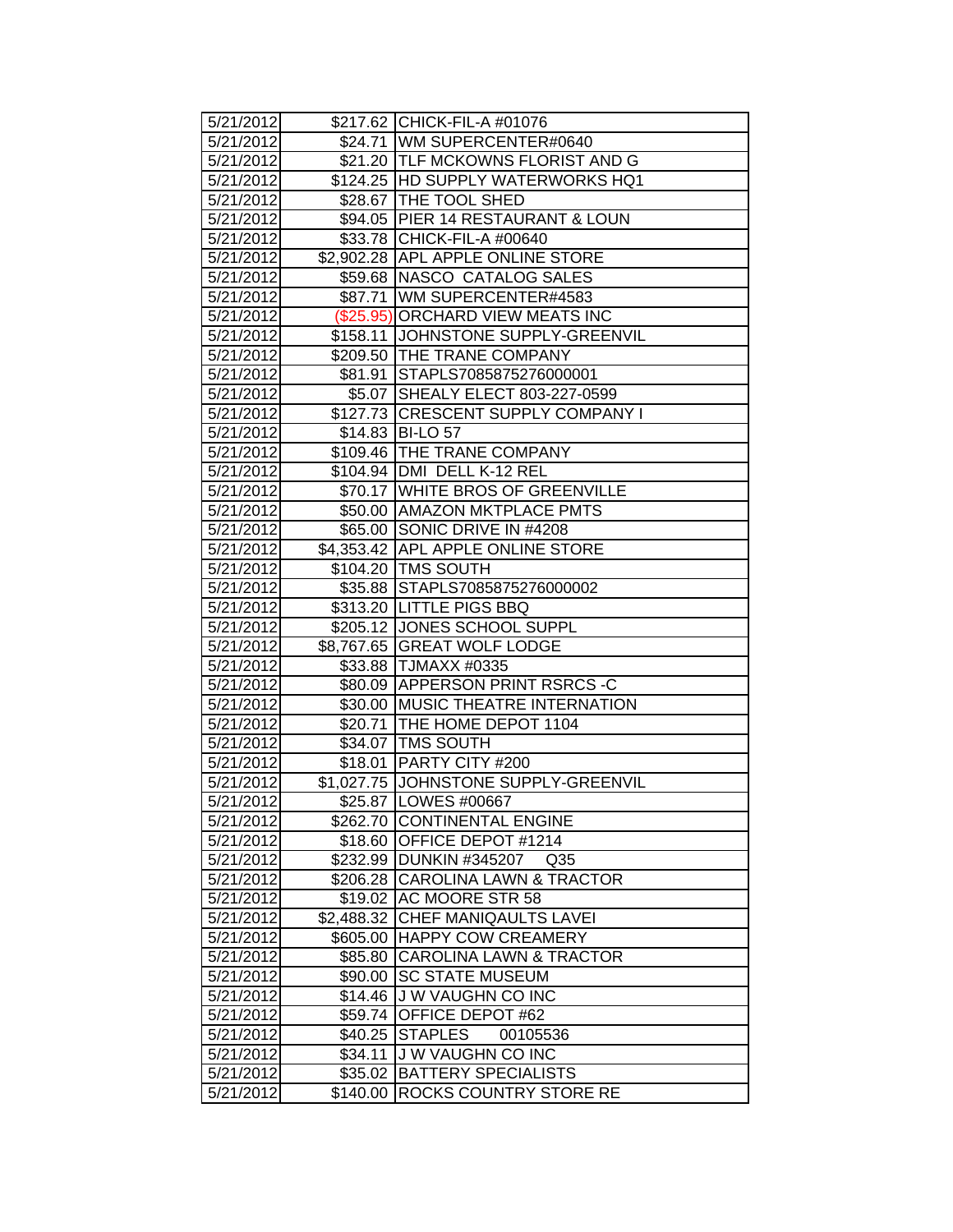| 5/21/2012 |            | \$181.31   PANERA BREAD #940        |
|-----------|------------|-------------------------------------|
| 5/21/2012 |            | \$31.75 OFFICE DEPOT #62            |
| 5/21/2012 |            | \$302.93 LOWES #01718               |
| 5/21/2012 |            | \$123.35 STAPLES 00105536           |
| 5/21/2012 |            | \$1,319.68 THE TRANE COMPANY        |
| 5/21/2012 |            | \$59.32 JOHNSTONE SUPPLY-GREENVIL   |
| 5/21/2012 |            | \$10.42   LOWES #01983              |
| 5/21/2012 |            | \$147.38 THE TRANE COMPANY          |
| 5/21/2012 |            | \$13.17   TMS SOUTH                 |
| 5/21/2012 |            | \$99.00   TACONY / POWR FLITE / TOR |
| 5/21/2012 |            | \$45.79 HOLDER ELECTRIC SUPPLY      |
| 5/21/2012 |            | \$109.46 THE TRANE COMPANY          |
| 5/21/2012 |            | \$158.17 JOHNSTONE SUPPLY-GREENVIL  |
| 5/21/2012 |            | \$15.87 PARTY CITY #200             |
| 5/21/2012 |            | \$774.80 Best Buy 00002725          |
| 5/21/2012 |            | \$31.80 TLF SIMPSONVILLE FLORIST    |
| 5/21/2012 |            | \$123.76   DEMCO INC                |
| 5/21/2012 |            | (\$716.39) TMS SOUTH                |
| 5/21/2012 |            | \$120.81 HARBOR FREIGHT TOOLS 96    |
| 5/21/2012 |            | \$268.65 CHANNING BETE CO AHA       |
| 5/21/2012 |            | \$20.00   VZWRLSS PRPAY AUTOPAY     |
| 5/21/2012 |            | \$140.20 CAROLINA LAWN & TRACTOR    |
| 5/21/2012 |            | \$31.98 ADVANCE AUTO PARTS #5440    |
| 5/21/2012 |            | \$68.35   THE TRANE COMPANY         |
| 5/21/2012 |            | \$48.00 ADVANCE AUTO PARTS #5440    |
| 5/21/2012 |            | \$540.00 PANERA BREAD #911          |
| 5/21/2012 |            | \$22.16   THE HOME DEPOT 1119       |
| 5/21/2012 |            | \$11,609.12 APL APPLE ONLINE STORE  |
| 5/21/2012 |            | \$6.33 STAPLES 00105536             |
| 5/21/2012 |            | \$215.38 CDW GOVERNMENT             |
| 5/21/2012 |            | \$15.00 STARBUCKS CORP00115501      |
| 5/21/2012 |            | \$25.00 SC LAW ENFORCEMENT          |
| 5/21/2012 |            | \$737.42 THE TRANE COMPANY          |
| 5/21/2012 |            | \$153.68 CARRIBBEAN RESORT          |
| 5/21/2012 |            | \$135.40 501 MINI MART              |
| 5/21/2012 |            | \$104.94 BENSON CHRYSLER PLYMOUTH   |
| 5/21/2012 |            | \$5,558.64   DMI DELL K-12 PTR      |
| 5/21/2012 |            | \$25.00 SC LAW ENFORCEMENT          |
| 5/21/2012 |            | \$177.02 CAROLINA LAWN & TRACTOR    |
| 5/21/2012 | \$425.17   | <b>SALSARITAS 35 WOODRUFF</b>       |
| 5/21/2012 | \$423.58   | <b>GOS// GREENVILLE OFFICE S</b>    |
| 5/21/2012 | \$2.85     | <b>BURDETTE HARDWARE SIMPSON</b>    |
| 5/21/2012 | \$105.99   | <b>AMAZON MKTPLACE PMTS</b>         |
| 5/21/2012 | \$116.60   | <b>HEATHERLY BROS AUTO SERVI</b>    |
| 5/21/2012 | \$1,102.67 | <b>TAYLOR CO CHEER ETC</b>          |
| 5/21/2012 | \$689.24   | <b>CAROLINA LAWN &amp; TRACTOR</b>  |
| 5/21/2012 | \$151.53   | <b>HEATHERLY BROS AUTO SERVI</b>    |
| 5/21/2012 | \$14.89    | PUBLIX #1012                        |
| 5/21/2012 | \$396.54   | THE TRANE COMPANY                   |
| 5/21/2012 | \$1,290.00 | <b>MUTTS BBQ</b>                    |
| 5/21/2012 | \$591.10   | JOHNSTONE SUPPLY-GREENVIL           |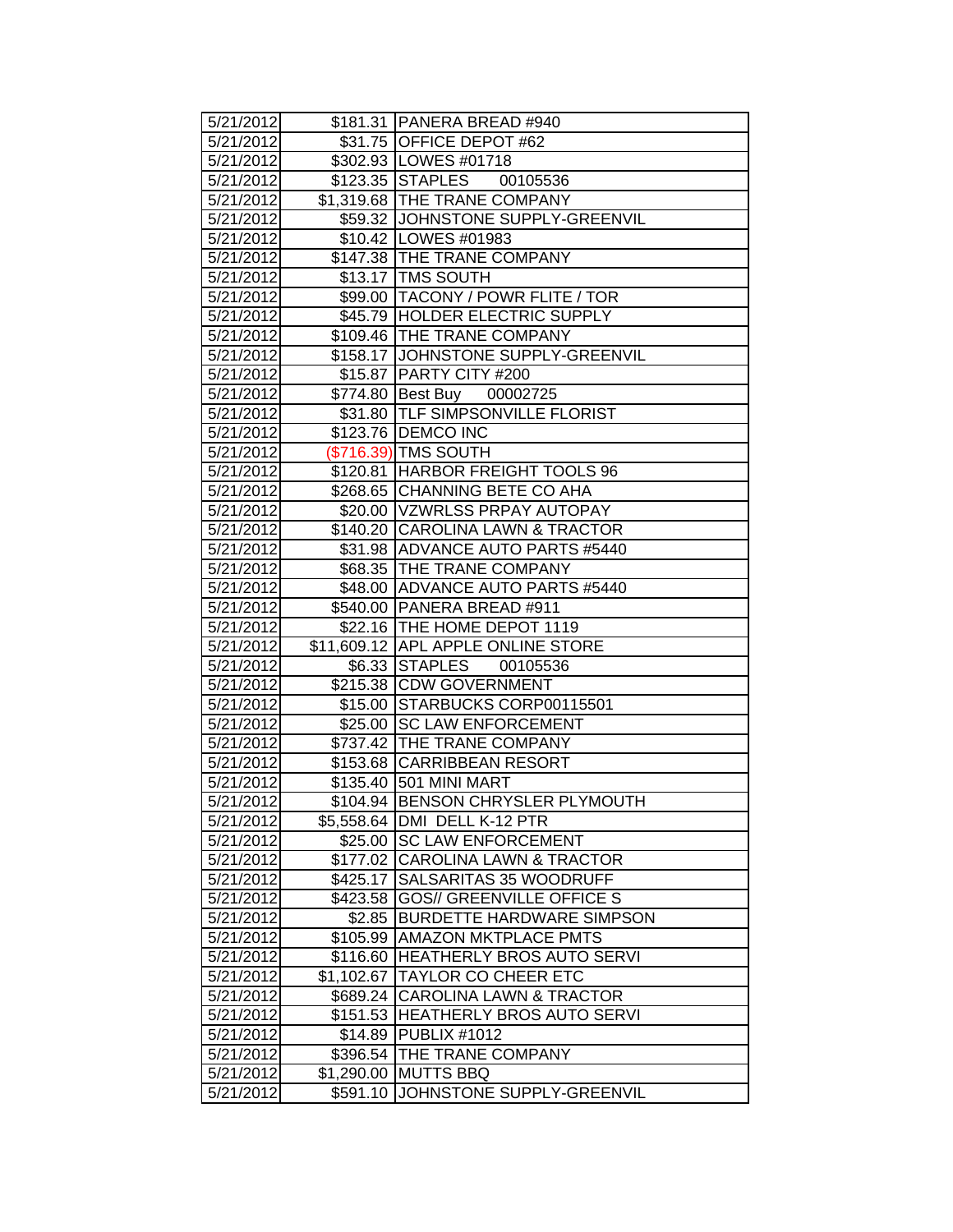| 5/21/2012 |            | \$150.50  DOLRTREE 930 00009308    |
|-----------|------------|------------------------------------|
| 5/22/2012 |            | \$38.16 COOK & BOARDMAN OF         |
| 5/22/2012 |            | \$450.00 USPS 45880006929809035    |
| 5/22/2012 |            | \$126.14 SAUNDERS OFFICE SUPPLY    |
| 5/22/2012 |            | \$20.12 NORTHERN TOOL EQUIPMNT     |
| 5/22/2012 | \$44.31    | <b>CROWN TICKET/CROWN STORE</b>    |
| 5/22/2012 |            | \$25.00 SC LAW ENFORCEMENT         |
| 5/22/2012 |            | \$102.82 STAPLES<br>00105536       |
| 5/22/2012 |            | \$250.99 USPS 45568006629808466    |
| 5/22/2012 |            | \$47.50 NATIONAL AWARDS INC        |
| 5/22/2012 |            | \$17.35 PUBLIX #531                |
| 5/22/2012 |            | \$38.54 WM SUPERCENTER#0640        |
| 5/22/2012 |            | \$52.36 BI-LO 274                  |
| 5/22/2012 |            | \$492.70 LONG TRAILER & BODY SERVI |
| 5/22/2012 |            | \$144.84 Amazon.com                |
| 5/22/2012 |            | \$29.80 BI-LO 613                  |
| 5/22/2012 |            | \$39.00 EDWEEK.ORG                 |
| 5/22/2012 |            | \$20.35 Amazon.com                 |
| 5/22/2012 |            | \$89.79 C C DICKSON CO 1079        |
| 5/22/2012 |            | \$348.95 C C DICKSON CO 1063       |
| 5/22/2012 |            | \$60.00 RUBY TUESDAY #4789         |
| 5/22/2012 |            | \$93.20 PUBLIX #531                |
| 5/22/2012 |            | \$39.00 EDWEEK.ORG                 |
| 5/22/2012 |            | \$10.00 PANERA BREAD #859          |
| 5/22/2012 |            | \$135.12 Amazon.com                |
| 5/22/2012 |            | \$17.87 BI-LO 92                   |
| 5/22/2012 |            | \$243.00 LITTLE CAESARS 0101 0005  |
| 5/22/2012 |            | \$40.00 TARGET 00018705            |
| 5/22/2012 |            | \$1,689.51 Bestbuy.com 00009944    |
| 5/22/2012 |            | \$36.63 Amazon.com                 |
| 5/22/2012 |            | \$38.16 SHEALY ELECT 803-227-0599  |
| 5/22/2012 |            | \$79.49   LOWES #00528             |
| 5/22/2012 |            | \$87.52 Amazon.com                 |
| 5/22/2012 |            | \$12.23 Amazon.com                 |
| 5/22/2012 |            | \$10.02 W.P.LAW, INC #5            |
| 5/22/2012 |            | \$192.30 TRACTOR-SUPPLY-CO #0474   |
| 5/22/2012 |            | \$929.05 THE TRANE COMPANY         |
| 5/22/2012 |            | \$211.93   WM SUPERCENTER#2265     |
| 5/22/2012 |            | \$15.00 TARGET<br>00011825         |
| 5/22/2012 |            | \$37.05   WM SUPERCENTER#0640      |
| 5/22/2012 | \$22.01    | Amazon.com                         |
| 5/22/2012 | \$199.62   | <b>LA QUINTA INN</b>               |
| 5/22/2012 | \$192.52   | Amazon.com                         |
| 5/22/2012 | \$1,347.54 | <b>AWL PEARSON EDUCATION</b>       |
| 5/22/2012 | \$30.00    | MCDONALD'S F12845                  |
| 5/22/2012 | \$425.00   | <b>GOOGLE Stork Systems</b>        |
| 5/22/2012 | \$51.45    | PUBLIX #613                        |
| 5/22/2012 | \$20.15    | <b>BI-LO 273</b>                   |
| 5/22/2012 | \$34.92    | <b>INTERSTATE TRANSPORTATION</b>   |
| 5/22/2012 | \$74.20    | <b>DIVERSIFIED ELECTRONICS</b>     |
| 5/22/2012 | \$53.57    | AC MOORE STR 58                    |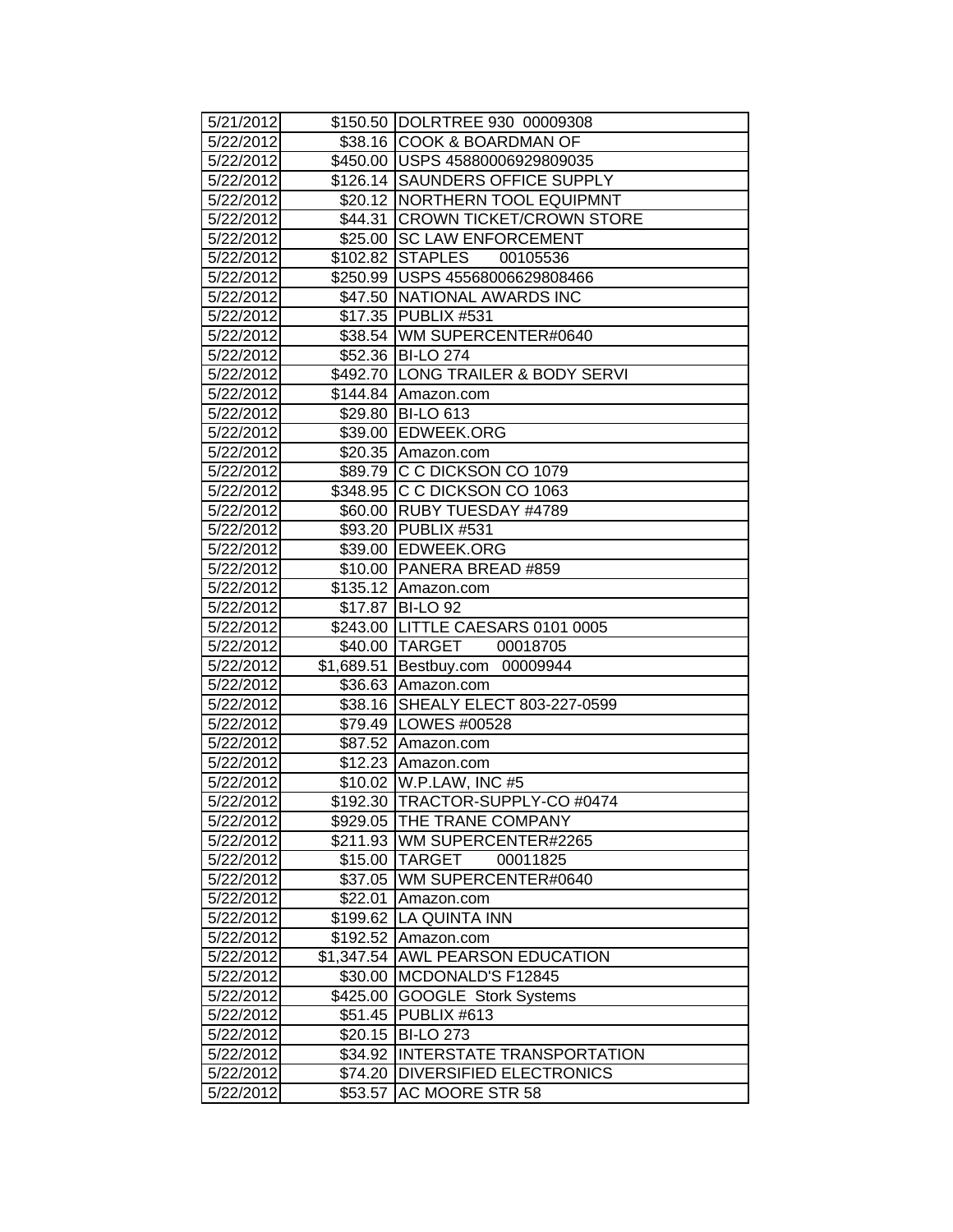| 5/22/2012 |                  | \$21.12 BI-LO 704                  |
|-----------|------------------|------------------------------------|
| 5/22/2012 |                  | \$50.00 BI-LO 57                   |
| 5/22/2012 |                  | \$127.27 AMAZON MKTPLACE PMTS      |
| 5/22/2012 |                  | \$13.79 WM SUPERCENTER#0640        |
| 5/22/2012 |                  | \$6.43 Amazon.com                  |
| 5/22/2012 | \$151.20         | LITTLE CAESARS 0101 0001           |
| 5/22/2012 |                  | \$1,748.89 Bestbuy.com<br>00009944 |
| 5/22/2012 | \$9.77           | Amazon.com                         |
| 5/22/2012 | \$128.20         | Amazon.com                         |
| 5/22/2012 |                  | \$190.76 Bestbuy.com 00009944      |
| 5/22/2012 |                  | \$63.58 Bestbuy.com 00009944       |
| 5/22/2012 | \$523.99         | <b>SSI SCHOOL SPECIALTY</b>        |
| 5/22/2012 | \$27.18          | Amazon.com                         |
| 5/22/2012 |                  | \$101.72 Amazon.com                |
| 5/22/2012 |                  | \$24.25   THE TRANE COMPANY        |
| 5/23/2012 |                  | \$1,012.50 FIND GREAT PEOPLE       |
| 5/23/2012 | \$22.92          | Amazon.com                         |
| 5/23/2012 | \$191.62         | <b>BATTERY SPECIALISTS</b>         |
| 5/23/2012 | $\sqrt{$271.10}$ | <b>BENSON CHRYSLER PLYMOUTH</b>    |
| 5/23/2012 | \$20.24          | Amazon.com                         |
| 5/23/2012 | \$25.00          | <b>SC LAW ENFORCEMENT</b>          |
| 5/23/2012 |                  | \$30.00 AMAZON MKTPLACE PMTS       |
| 5/23/2012 | \$5.66           | Amazon.com                         |
| 5/23/2012 | \$11.94          | <b>BI-LO 273</b>                   |
| 5/23/2012 | \$93.60          | C C DICKSON CO 1079                |
| 5/23/2012 | \$459.00         | <b>UPCOUNTRY HISTORY MUSEUM</b>    |
| 5/23/2012 |                  | \$54.55 PUBLIX #531                |
| 5/23/2012 | \$39.80          | ADVANCE AUTO PARTS #5440           |
| 5/23/2012 | \$22.72          | Amazon.com                         |
| 5/23/2012 | \$22.72          | LOWES #01718                       |
| 5/23/2012 | \$1,178.34       | DMI DELL K-12 PTR                  |
| 5/23/2012 | \$17.91          | Amazon.com                         |
| 5/23/2012 | \$361.99         | NATL ART EDU ASSOC                 |
| 5/23/2012 |                  | \$340.19 ROBBINS TIRE SERVI        |
| 5/23/2012 |                  | \$74.64 Amazon.com                 |
| 5/23/2012 |                  | \$109.18 HOLDER ELECTRIC SUPPLY    |
| 5/23/2012 | \$134.28         | <b>BORDEN LOCK AND KEY</b>         |
| 5/23/2012 | \$40.55          | J W VAUGHN CO INC                  |
| 5/23/2012 | \$15.60          | Amazon.com                         |
| 5/23/2012 | \$567.41         | SHERWIN WILLIAMS #2145             |
| 5/23/2012 | \$44.30          | Amazon.com                         |
| 5/23/2012 | \$339.20         | LOWES #01718                       |
| 5/23/2012 | \$174.79         | <b>JW PEPPER</b>                   |
| 5/23/2012 | \$22.93          | C C DICKSON CO 1079                |
| 5/23/2012 | \$16.88          | THE HOME DEPOT 1127                |
| 5/23/2012 | \$82.26          | Amazon.com                         |
| 5/23/2012 | \$367.71         | <b>BWI - GREENVILLE/</b>           |
| 5/23/2012 | \$9,730.80       | DMI DELL K-12 PTR                  |
| 5/23/2012 | \$28.12          | Amazon.com                         |
| 5/23/2012 | \$89.20          | LOWES #01718                       |
| 5/23/2012 |                  | \$251.22   NSCS (GREENVILLE        |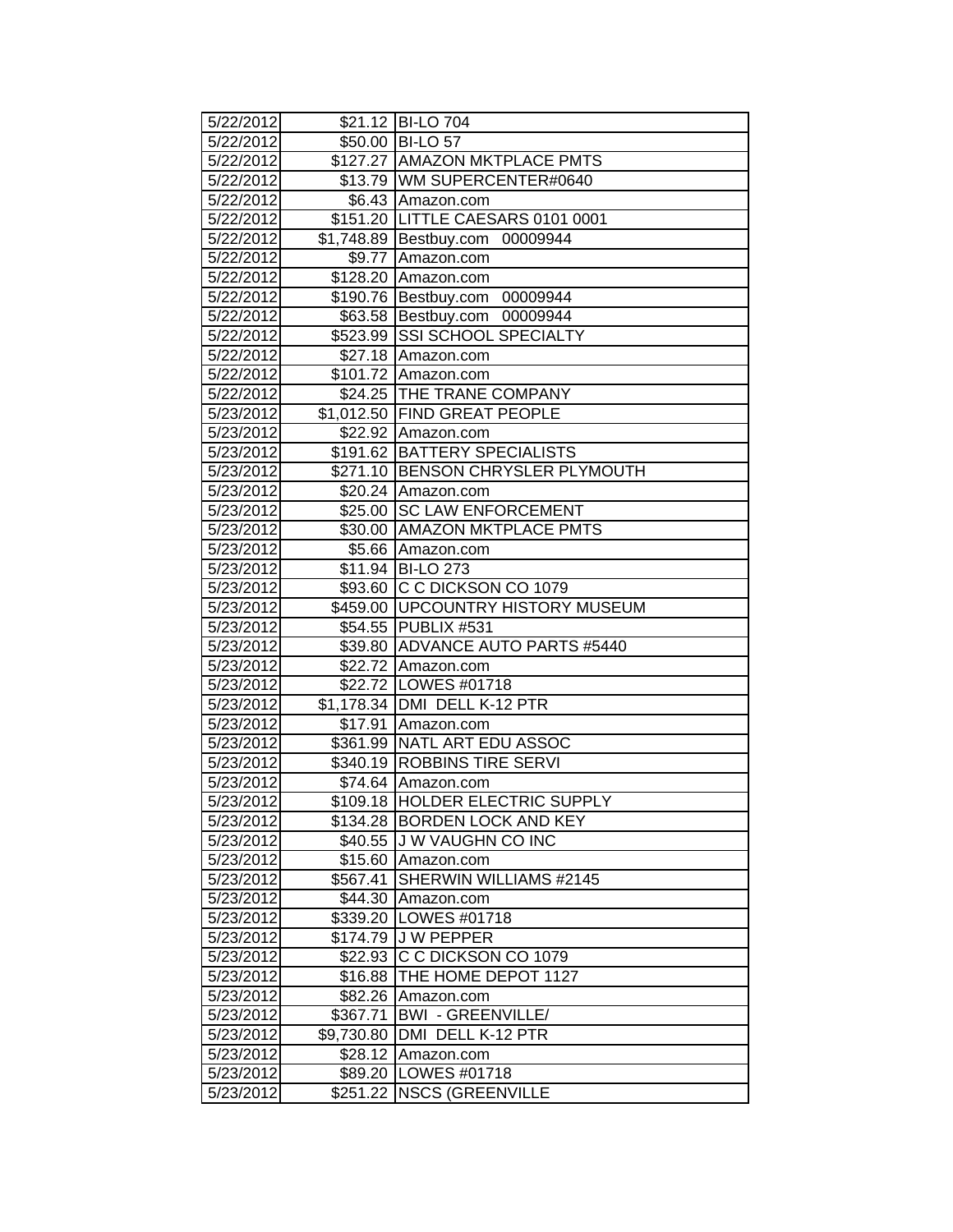| 5/23/2012 |            | \$175.00 TONYS PIZZA & SUBS          |
|-----------|------------|--------------------------------------|
| 5/23/2012 |            | \$63.29   MARATHON PETRO136820       |
| 5/23/2012 |            | \$59.86 WM SUPERCENTER#4583          |
| 5/23/2012 |            | \$10.60   SQ LET I B PERSONALIZED    |
| 5/23/2012 |            | \$852.32 GREENVILLE TRACTOR CO       |
| 5/23/2012 |            | \$48.21 Amazon.com                   |
| 5/23/2012 |            | \$678.95 AMTRAK .COM 1428256542053   |
| 5/23/2012 |            | \$134.50 BORDEN LOCK AND KEY         |
| 5/23/2012 |            | \$6,847.60   DMI DELL K-12 PTR       |
| 5/23/2012 |            | \$79.83 Amazon.com                   |
| 5/23/2012 |            | \$50.63 THE HOME DEPOT 1127          |
| 5/23/2012 |            | \$0.40 J W VAUGHN CO INC             |
| 5/23/2012 |            | \$7,899.12 DMI DELL K-12 PTR         |
| 5/23/2012 |            | \$26.62 TARGET 00011825              |
| 5/23/2012 |            | (\$0.40) J W VAUGHN CO INC           |
| 5/23/2012 |            | \$22.78 Amazon.com                   |
| 5/23/2012 |            | \$163.96 DOLRTREE 1966 00019661      |
| 5/23/2012 |            | \$181.26 FASTENAL COMPANY01          |
| 5/23/2012 |            | \$197.88 WM SUPERCENTER#0640         |
| 5/23/2012 |            | \$79.17 CDW GOVERNMENT               |
| 5/23/2012 |            | \$15.29 Amazon.com                   |
| 5/23/2012 |            | \$67.85 2865-CED                     |
| 5/23/2012 |            | \$766.40 BINSWANGER GLASS #043       |
| 5/23/2012 |            | \$648.36 JJOHNSTONE SUPPLY-GREENVIL  |
| 5/23/2012 |            | \$2,693.50   USPS-NCMS 66100389      |
| 5/23/2012 |            | \$20.99 JOHNSTONE SUPPLY-GREENVIL    |
| 5/23/2012 |            | \$102.00 CITY OF GREENVILLE ZOO      |
| 5/23/2012 |            | \$25.00 SC LAW ENFORCEMENT           |
| 5/23/2012 |            | \$19.04   LOWES #01718               |
| 5/23/2012 |            | \$93.60 C C DICKSON CO 1004          |
| 5/23/2012 |            | \$8.33 CLINE HOSE & HYDRAULICS       |
| 5/23/2012 |            | \$25.94 M AND A SUPPLY CO GREENVI    |
| 5/23/2012 |            | \$80.19 SSI PREMIER HAM&STEPH        |
| 5/23/2012 |            | \$77.36   WM SUPERCENTER#1244        |
| 5/23/2012 |            | \$104.55 JONES SCHOOL SUPPL          |
| 5/23/2012 |            | \$840.00 ROCHESTER 100, INC          |
| 5/23/2012 |            | \$25.78 COPPER RIVER GRILL OF        |
| 5/23/2012 |            | \$129.85   EDUCATIONAL INNOV00 OF 00 |
| 5/23/2012 |            | \$48.43   THE HOME DEPOT 1119        |
| 5/23/2012 | \$104.91   | Amazon.com                           |
| 5/23/2012 | \$21.85    | Amazon.com                           |
| 5/23/2012 | \$3.12     | Amazon.com                           |
| 5/23/2012 | \$8.61     | LOWES #01983                         |
| 5/23/2012 | \$41.25    | NATURE-WATCH                         |
| 5/23/2012 | \$253.55   | <b>WW GRAINGER</b>                   |
| 5/23/2012 | \$94.69    | Amazon.com                           |
| 5/23/2012 | \$107.59   | <b>GREENVILLE OFFICE SUPPLY</b>      |
| 5/23/2012 | \$52.66    | <b>INGLES STORE #41</b>              |
| 5/23/2012 | \$30.00    | <b>SUBWAY</b><br>00203653            |
| 5/23/2012 | \$1,431.30 | AMTRAK .COM 1421048544370            |
| 5/23/2012 | \$53.82    | Amazon.com                           |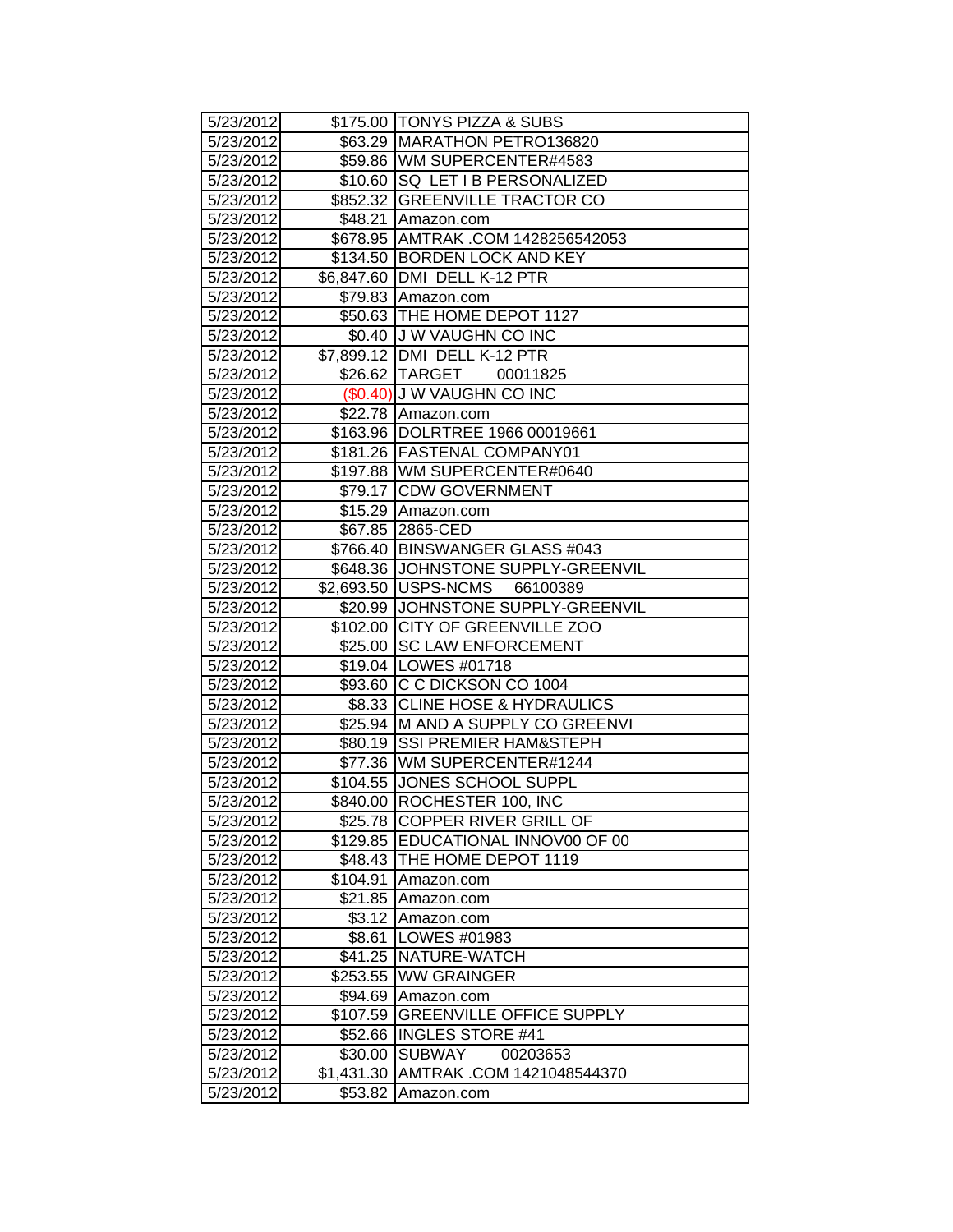| 5/23/2012 |            | \$40.09 DOMINO'S 7279              |
|-----------|------------|------------------------------------|
| 5/23/2012 |            | \$45.88 Amazon.com                 |
| 5/23/2012 |            | \$72.03   WM SUPERCENTER#2265      |
| 5/23/2012 |            | \$25.00 SC LAW ENFORCEMENT         |
| 5/23/2012 |            | \$36.47   LOWES #01718             |
| 5/23/2012 |            | \$29.73 BANKS APPLIANCE PARTS & S  |
| 5/23/2012 |            | \$28.74 TMS SOUTH                  |
| 5/23/2012 |            | \$44.75 RENTAL ONE                 |
| 5/23/2012 |            | \$202.65 BI-LO 613                 |
| 5/23/2012 |            | \$63.48 ACADEMY SPORTS #219        |
| 5/23/2012 |            | \$8.00 WM SUPERCENTER#0640         |
| 5/23/2012 | \$450.87   | <b>GARDEN RIDGE - 018</b>          |
| 5/23/2012 | \$46.15    | <b>KEVIN WHITAKER CHEVROLET</b>    |
| 5/23/2012 |            | \$2,210.20 NETWORK CONTROLS        |
| 5/23/2012 |            | \$34.62 HICKORY POINT MOON         |
| 5/23/2012 |            | \$125.00   BINSWANGER GLASS #043   |
| 5/23/2012 |            | \$28.76 BI-LO 161                  |
| 5/23/2012 | \$17.91    | <b>BI-LO 188</b>                   |
| 5/23/2012 |            | \$84.62 PARTY CITY #200            |
| 5/23/2012 |            | \$695.76 M AND A SUPPLY CO GREENVI |
| 5/23/2012 |            | \$278.14 AIRGAS NAT WELDERS #8     |
| 5/23/2012 | \$60.34    | <b>GREENVILLE INDUSTRIAL</b>       |
| 5/23/2012 |            | \$149.40 Amazon.com                |
| 5/23/2012 |            | \$50.55  RACEWAY6748 46467486      |
| 5/23/2012 | \$997.95   | <b>SCHOLASTIC BOOK FAIRS</b>       |
| 5/23/2012 |            | \$10.90 Amazon.com                 |
| 5/23/2012 | \$43.91    | MARATHON PETRO133991               |
| 5/23/2012 | \$116.20   | <b>BINSWANGER GLASS #043</b>       |
| 5/23/2012 |            | \$85.61 Amazon.com                 |
| 5/23/2012 |            | \$25.02 J W VAUGHN CO INC          |
| 5/23/2012 | \$189.00   | <b>NATL SCHOLASTIC PRESS</b>       |
| 5/23/2012 |            | \$9.16 Amazon.com                  |
| 5/23/2012 | \$5.97     | <b>BI-LO 273</b>                   |
| 5/23/2012 | \$996.41   | <b>SCHOLASTIC BOOK FAIRS</b>       |
| 5/23/2012 |            | \$13.75 Amazon.com                 |
| 5/23/2012 |            | \$20.00 VZWRLSS PRPAY AUTOPAY      |
| 5/23/2012 |            | \$189.44   THE OLIVE GARD00012070  |
| 5/23/2012 | \$11.42    | Amazon.com                         |
| 5/23/2012 | \$137.59   | EXCLAMARK AWARDS AND ENGR          |
| 5/23/2012 | \$93.60    | C C DICKSON CO 1079                |
| 5/23/2012 | \$42.83    | PUBLIX #613                        |
| 5/23/2012 | \$12.50    | Amazon.com                         |
| 5/23/2012 | \$12.23    | Amazon.com                         |
| 5/23/2012 | \$60.00    | CVS PHARMACY #7348 Q03             |
| 5/23/2012 | \$4.62     | J W VAUGHN CO INC                  |
| 5/23/2012 | \$38.13    | <b>IF ITS PAPER - GREENVI</b>      |
| 5/23/2012 | \$201.07   | <b>NAPA AUTO 0022603</b>           |
| 5/23/2012 | \$3.99     | Amazon.com                         |
| 5/23/2012 | \$2,268.00 | CHEF MANIQAULTS LAVEI              |
| 5/23/2012 | \$21.10    | Amazon.com                         |
| 5/23/2012 | \$11.66    | DOLRTREE 1965 00019653             |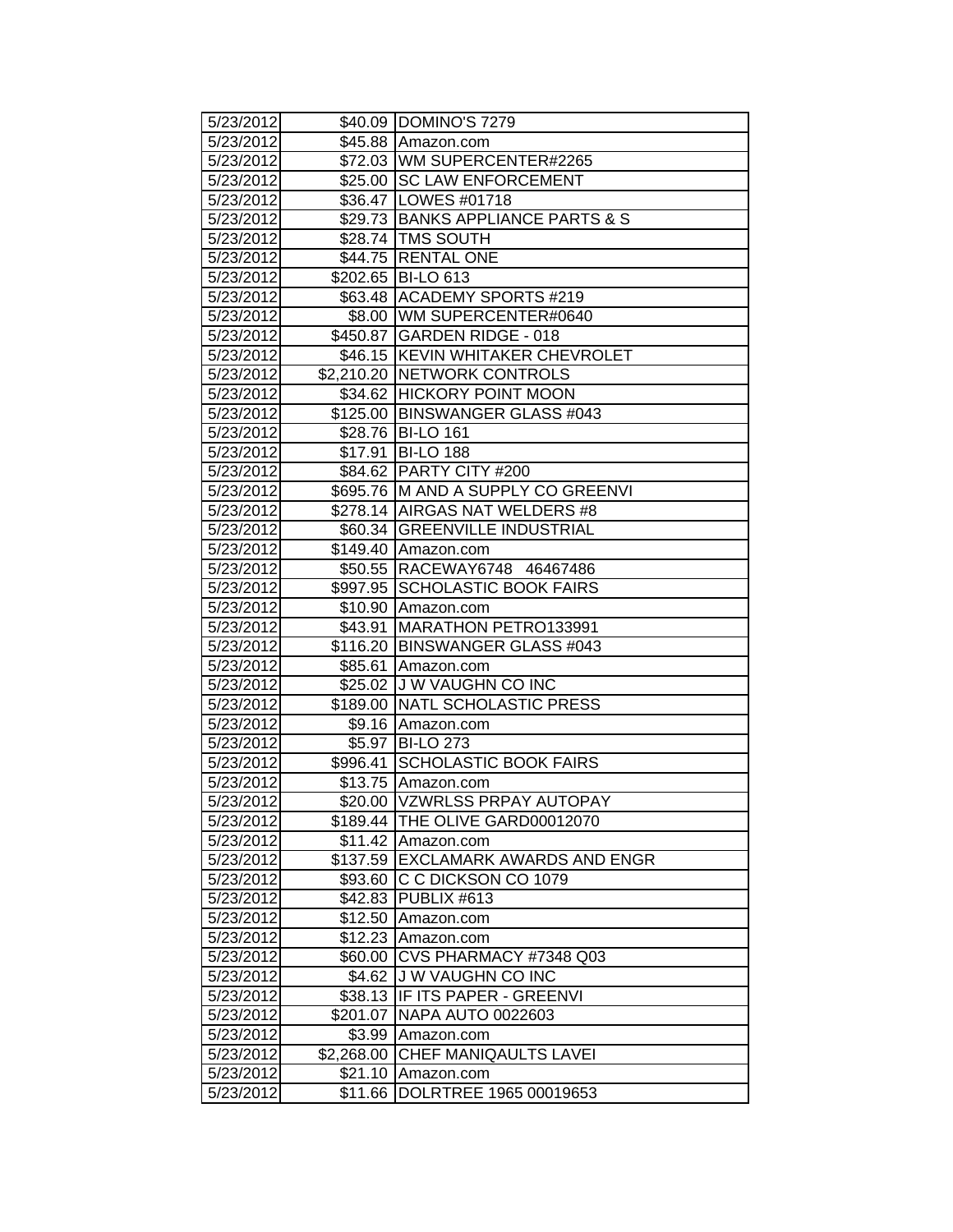| 5/23/2012              |            | \$4.59 THE HOME DEPOT 1127                                     |
|------------------------|------------|----------------------------------------------------------------|
| 5/24/2012              |            | \$5.33 Amazon.com                                              |
| 5/24/2012              |            | \$37.50   RITE AID STORE #11658                                |
| 5/24/2012              |            | \$130.12 SSI SCHOOL SPECIALTY                                  |
| 5/24/2012              |            | \$42,084.73 DMI DELL K-12 PTR                                  |
| 5/24/2012              |            | \$19.91 ANDY OXY CO INC 6                                      |
| 5/24/2012              |            | \$58.01 AC MOORE STR 58                                        |
| 5/24/2012              |            | \$70.72 AAA SUPPLY - GVILLE                                    |
| 5/24/2012              |            | \$18.71   NSCS (GREENVILLE                                     |
| 5/24/2012              |            | \$46.56 JJOHNSTONE SUPPLY-GREENVIL                             |
| 5/24/2012              |            | \$6,911.05 DMI DELL K-12 PTR                                   |
| 5/24/2012              |            | \$25.00 SC LAW ENFORCEMENT                                     |
| 5/24/2012              |            | \$47.00 SCHOLASTIC INC. KEY 22                                 |
| 5/24/2012              |            | \$25.00 SC LAW ENFORCEMENT                                     |
| 5/24/2012              |            | \$9.24 BI-LO 150                                               |
| 5/24/2012              |            | \$93.49 BAKER DIST CO 578                                      |
| 5/24/2012              |            | \$338.74 BRICK STREET CAFE                                     |
| 5/24/2012              |            | \$10.52 LOWES #01718                                           |
| 5/24/2012              |            | \$30.00 BILLYS GENERAL STORE                                   |
| 5/24/2012              |            | \$295.00 SCHOLASTIC BOOK CLUB                                  |
| 5/24/2012              |            | \$207.56   IPROMOTEU                                           |
| 5/24/2012              |            | \$150.15 Amazon.com                                            |
| 5/24/2012              |            | \$23.93 HOLDER ELECTRIC SUPPLY                                 |
| 5/24/2012              |            | \$1,753.52 DMI DELL K-12 PTR                                   |
| 5/24/2012              |            | \$81.83 PORTER PAINTS 9388                                     |
| 5/24/2012              |            | \$27.92 JJOHNSTONE SUPPLY-GREENVIL                             |
| 5/24/2012              |            | \$42,084.73   DMI DELL K-12 PTR<br>\$48.25 WM SUPERCENTER#2687 |
| 5/24/2012<br>5/24/2012 |            | \$84.33 TMS SOUTH                                              |
| 5/24/2012              |            |                                                                |
| 5/24/2012              |            | \$3.12 Amazon.com<br>\$98.34 DHARMA TRADING, CO.               |
| 5/24/2012              |            | \$3.06 Amazon.com                                              |
| 5/24/2012              |            | \$8,062.87 DMI DELL K-12 PTR                                   |
| 5/24/2012              |            | \$89.04 PUBLIX #632                                            |
| 5/24/2012              |            | \$142.34 INTERSTATE TRANSPORTATION                             |
| 5/24/2012              |            | \$592.89 THE TRANE COMPANY                                     |
| 5/24/2012              |            | \$136.24 MCCALLS SUPPLY INC 19                                 |
| 5/24/2012              |            | \$30.98 C C DICKSON CO 1079                                    |
| 5/24/2012              |            | (\$125.00) BINSWANGER GLASS #043                               |
| 5/24/2012              |            | \$43.89 LOWES #00667                                           |
| 5/24/2012              | \$2.64     | OREILLY AUTO 00016253                                          |
| 5/24/2012              | \$9,522.03 | DMI DELL K-12 PTR                                              |
| 5/24/2012              | \$423.00   | SCHOLASTIC BOOK CLUB                                           |
| 5/24/2012              | \$7.31     | <b>AAA SUPPLY - GVILLE</b>                                     |
| 5/24/2012              |            | \$154.99 ORIENTAL TRADING CO                                   |
| 5/24/2012              | \$14.32    | DOLRTREE 930 00009308                                          |
| 5/24/2012              | \$12.22    | Amazon.com                                                     |
| 5/24/2012              | \$418.70   | <b>SPRING SERV ALIGNME</b>                                     |
| 5/24/2012              | \$254.90   | <b>BELLACINO'S PIZZA AND</b>                                   |
| 5/24/2012              | \$87.92    | SmileMakers<br>01079508                                        |
| 5/24/2012              | \$4.45     | INTERSTATE TRANSPORTATION                                      |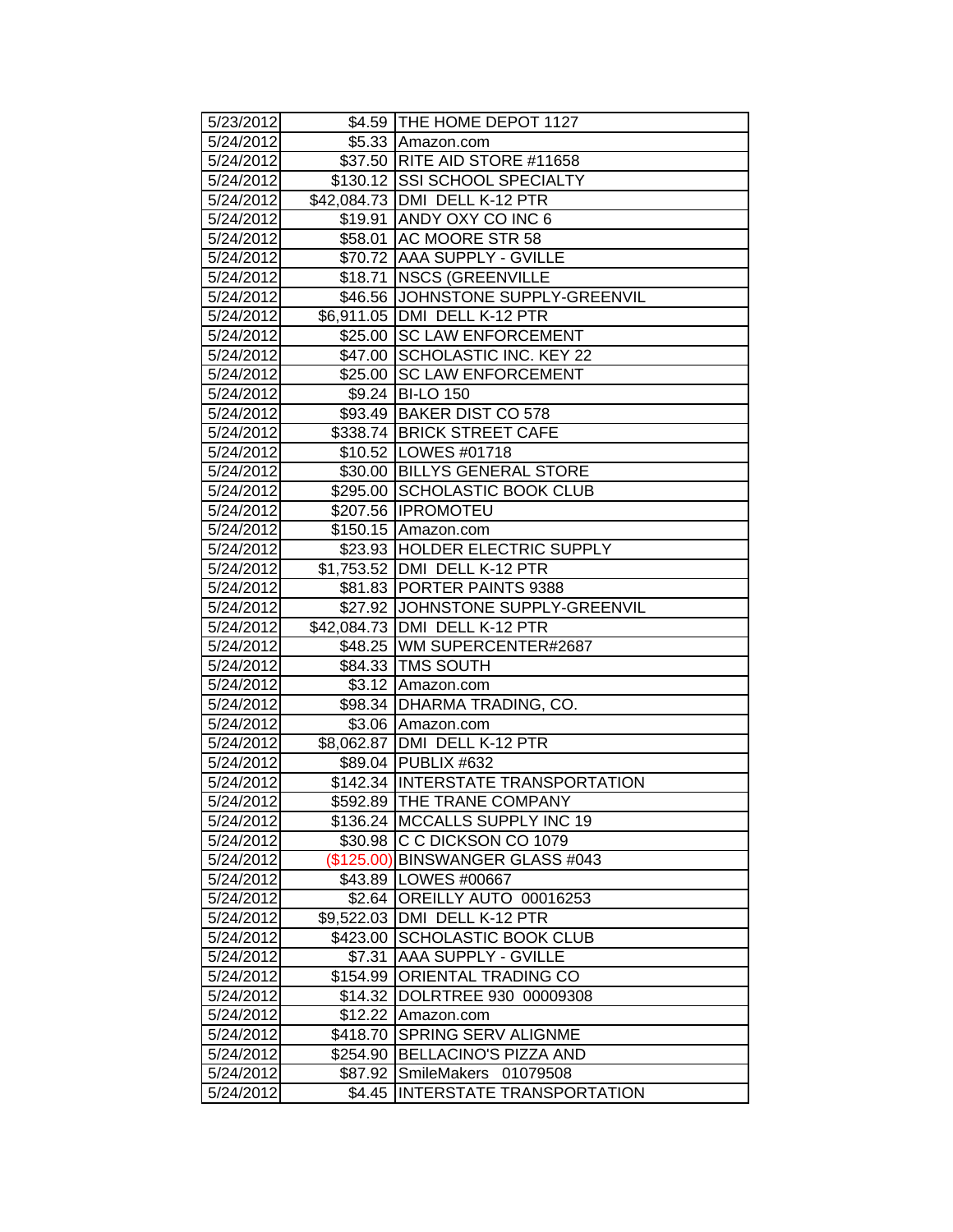| 5/24/2012 |             | \$64.55 Amazon.com                 |
|-----------|-------------|------------------------------------|
| 5/24/2012 |             | \$208.65 CAROLINA SPORTS INC       |
| 5/24/2012 |             | \$25.44 BARRETT'S FLOWERS          |
| 5/24/2012 |             | \$28.14 THE HOME DEPOT 1127        |
| 5/24/2012 |             | \$19.06   LOWES #01718             |
| 5/24/2012 |             | \$20.00 VZWRLSS PRPAY AUTOPAY      |
| 5/24/2012 | \$2,018.77  | <b>RLI RENAISSANCE LEARN</b>       |
| 5/24/2012 | \$25.00     | <b>SC LAW ENFORCEMENT</b>          |
| 5/24/2012 | \$31.80     | <b>COWART AWARDS</b>               |
| 5/24/2012 |             | (\$59.86) WM SUPERCENTER#4583      |
| 5/24/2012 |             | \$13.83 FOOD LION # 2644           |
| 5/24/2012 |             | \$84.58 BATTERY SPECIALISTS        |
| 5/24/2012 |             | \$65.69 SHERWIN WILLIAMS #2785     |
| 5/24/2012 |             | \$42.62 Amazon.com                 |
| 5/24/2012 |             | \$640.24 HAWKINS TOWING INC        |
| 5/24/2012 |             | \$22.97 THE TOOL SHED              |
| 5/24/2012 |             | \$25.76 J W VAUGHN CO INC          |
| 5/24/2012 | \$19.07     | <b>BI-LO 273</b>                   |
| 5/24/2012 | \$62.57     | <b>BI-LO 273</b>                   |
| 5/24/2012 | \$9.18      | <b>PARTY CITY #200</b>             |
| 5/24/2012 | \$23.85     | <b>COWART AWARDS</b>               |
| 5/24/2012 |             | \$29.32 LOWES #01983               |
| 5/24/2012 |             | \$5.33 Amazon.com                  |
| 5/24/2012 |             | \$447.00 SQ KONA ICE OF GREENVILL  |
| 5/24/2012 |             | \$67.05 UPSTATE TROPHIES INC       |
| 5/24/2012 |             | \$40.48 WM SUPERCENTER#4583        |
| 5/24/2012 |             | \$585.90 CHICK-FIL-A #01309        |
| 5/24/2012 | \$9.37      | Amazon.com                         |
| 5/24/2012 | \$6,059.47  | DMI DELL K-12 PTR                  |
| 5/24/2012 |             | \$214.15 LEGO SHOP AT HOME         |
| 5/24/2012 |             | \$162.00 LITTLE CAESARS 0101 0007  |
| 5/24/2012 |             | \$5.32 Amazon.com                  |
| 5/24/2012 | \$25.00     | <b>SC LAW ENFORCEMENT</b>          |
| 5/24/2012 |             | \$5.32 Amazon.com                  |
| 5/24/2012 |             | \$13,638.37 DMI DELL K-12 PTR      |
| 5/24/2012 |             | \$398.39 AAA SUPPLY - GVILLE       |
| 5/24/2012 |             | \$117.93 UPSTATE TROPHIES INC      |
| 5/24/2012 |             | (\$2.64) OREILLY AUTO 00016253     |
| 5/24/2012 |             | \$110.00 TONYS PIZZA & SUBS        |
| 5/24/2012 |             | \$5.27 THE HOME DEPOT #1126        |
| 5/24/2012 |             | \$834.54 INTERSTATE TRANSPORTATION |
| 5/24/2012 | \$28.12     | C C DICKSON CO 1063                |
| 5/24/2012 | \$42,084.73 | DMI DELL K-12 PTR                  |
| 5/24/2012 | \$67.29     | <b>AMAZON MKTPLACE PMTS</b>        |
| 5/24/2012 | \$125.61    | <b>NSCS (GREENVILLE</b>            |
| 5/24/2012 | \$64.66     | TLF SIMPSONVILLE FLORIST           |
| 5/24/2012 |             | \$4,082.64 DMI DELL K-12 PTR       |
| 5/24/2012 | \$25.00     | <b>SC LAW ENFORCEMENT</b>          |
| 5/24/2012 | \$140.83    | <b>CDW GOVERNMENT</b>              |
| 5/24/2012 | \$37,700.90 | DMI DELL K-12 PTR                  |
| 5/24/2012 | \$2,105.76  | <b>AMAZING THREADS</b>             |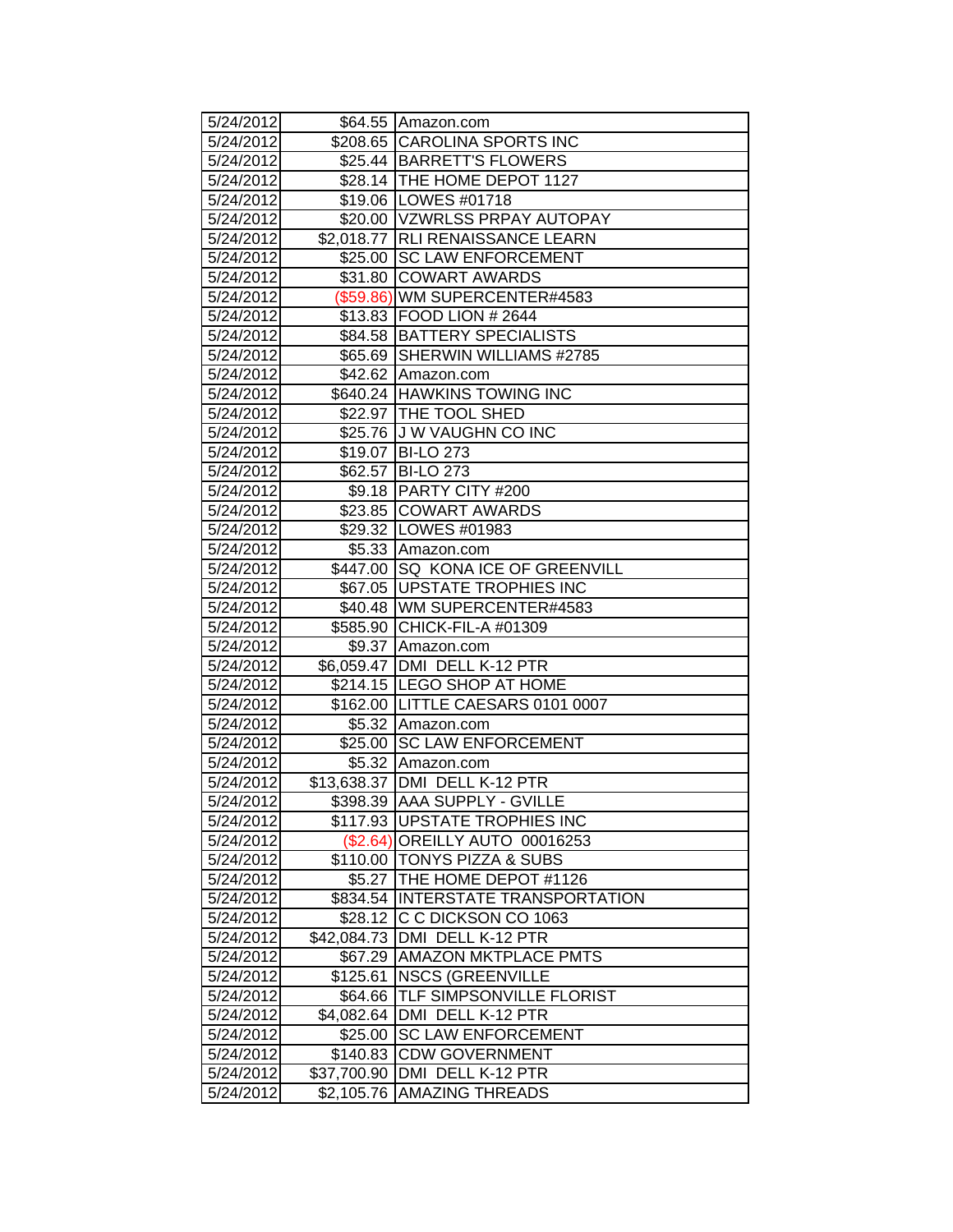| 5/24/2012              |         | \$44.46 CHICK-FIL-A #00726                                 |
|------------------------|---------|------------------------------------------------------------|
| 5/24/2012              |         | \$136.74 APL APPLE ONLINE STORE                            |
| 5/24/2012              |         | \$195.50 PIZZA INN                                         |
| 5/24/2012              |         | \$9.74 TMS SOUTH                                           |
| 5/24/2012              |         | \$10,387.68 DMI DELL K-12 PTR                              |
| 5/24/2012              |         | \$100.00 CHICK-FIL-A #00663                                |
| 5/24/2012              |         | \$8.27 AAA SUPPLY - GVILLE                                 |
| 5/24/2012              |         | (\$404.80) AAA SUPPLY - GVILLE                             |
| 5/24/2012              |         | \$57.37 JOHNSTONE SUPPLY-GREENVIL                          |
| 5/24/2012              |         | \$40.79 TARGET 00011825                                    |
| 5/24/2012              |         | \$5.32 Amazon.com                                          |
| 5/24/2012              |         | \$51.94 BARRETT'S FLOWERS                                  |
| 5/24/2012              |         | \$75.51 DUNKIN #349940<br>Q <sub>35</sub>                  |
| 5/24/2012              |         | \$13.99 ADVANCE AUTO PARTS #5440                           |
| 5/24/2012              |         | \$5.60 C C DICKSON CO 1004                                 |
| 5/24/2012              |         | \$25.00 SOBYS NEW SOUTH CUISINE                            |
| 5/24/2012              |         | \$3,462.55   DMI DELL K-12 PTR                             |
| 5/24/2012              |         | \$13.04 BELLACINO'S PIZZA AND                              |
| 5/24/2012              |         | \$25.00 SC LAW ENFORCEMENT                                 |
| 5/24/2012              |         | \$109.86 ZAXBYS 00183                                      |
| 5/24/2012              |         | \$519.40 APL APPLE ONLINE STORE                            |
| 5/24/2012              |         | \$18.92 SAUNDERS OFFICE SUPPLY                             |
| 5/24/2012              |         | \$78.40 INTERSTATE TRANSPORTATION                          |
| 5/24/2012              |         | \$222.60 ABC RENTAL CENTER                                 |
| 5/24/2012              |         | \$32.75 JJOHNSTONE SUPPLY-GREENVIL                         |
| 5/24/2012              |         | \$3,507.04 DMI DELL K-12 PTR                               |
| 5/24/2012              |         | \$42,084.73 DMI DELL K-12 PTR                              |
| 5/24/2012              |         | \$7,890.89 DMI DELL K-12 PTR                               |
| 5/25/2012              |         | \$30.19 JONES SCHOOL SUPPL                                 |
| 5/25/2012              |         | \$7.47 PUBLIX #602                                         |
| 5/25/2012              |         | \$10.49 ADVANCE AUTO PARTS #5440                           |
| 5/25/2012              |         | \$129.60 LITTLE CAESARS 0101 0009                          |
| 5/25/2012              |         | \$669.92 BLANCHARD MACHINERY<br>\$25.00 SC LAW ENFORCEMENT |
| 5/25/2012              |         | \$19.02 LOWES #01983                                       |
| 5/25/2012              |         | \$234.90 MCALISTERS DELI 1062                              |
| 5/25/2012              |         |                                                            |
| 5/25/2012<br>5/25/2012 |         | \$26.11   PUBLIX #632<br>\$25.00 SC LAW ENFORCEMENT        |
|                        |         |                                                            |
| 5/25/2012              |         | \$25.00 SC LAW ENFORCEMENT<br>\$8.31   LOWES #00667        |
| 5/25/2012<br>5/25/2012 |         | \$13.12   LOWES #01983                                     |
| 5/25/2012              |         | \$360.00 FRANKIES FUN PARK OF GREE                         |
| 5/25/2012              |         | \$36.70   WM SUPERCENTER#1244                              |
| 5/25/2012              |         | \$634.94 APPLE STORE #R355                                 |
| 5/25/2012              |         | \$45.00 ACADEMY SPORTS #219                                |
| 5/25/2012              |         | \$260.43 THE TRANE COMPANY                                 |
| 5/25/2012              |         | \$51.09 JJOHNSTONE SUPPLY-GREENVIL                         |
| 5/25/2012              |         | \$180.12 CAROLINA LAWN & TRACTOR                           |
| 5/25/2012              | \$82.71 | <b>HAJOCA TAYLORS 72</b>                                   |
| 5/25/2012              |         | <b>COUNTRY BOY'S GARDEN CENT</b>                           |
| 5/25/2012              | \$78.43 | \$37.13   LOWES #00528                                     |
|                        |         |                                                            |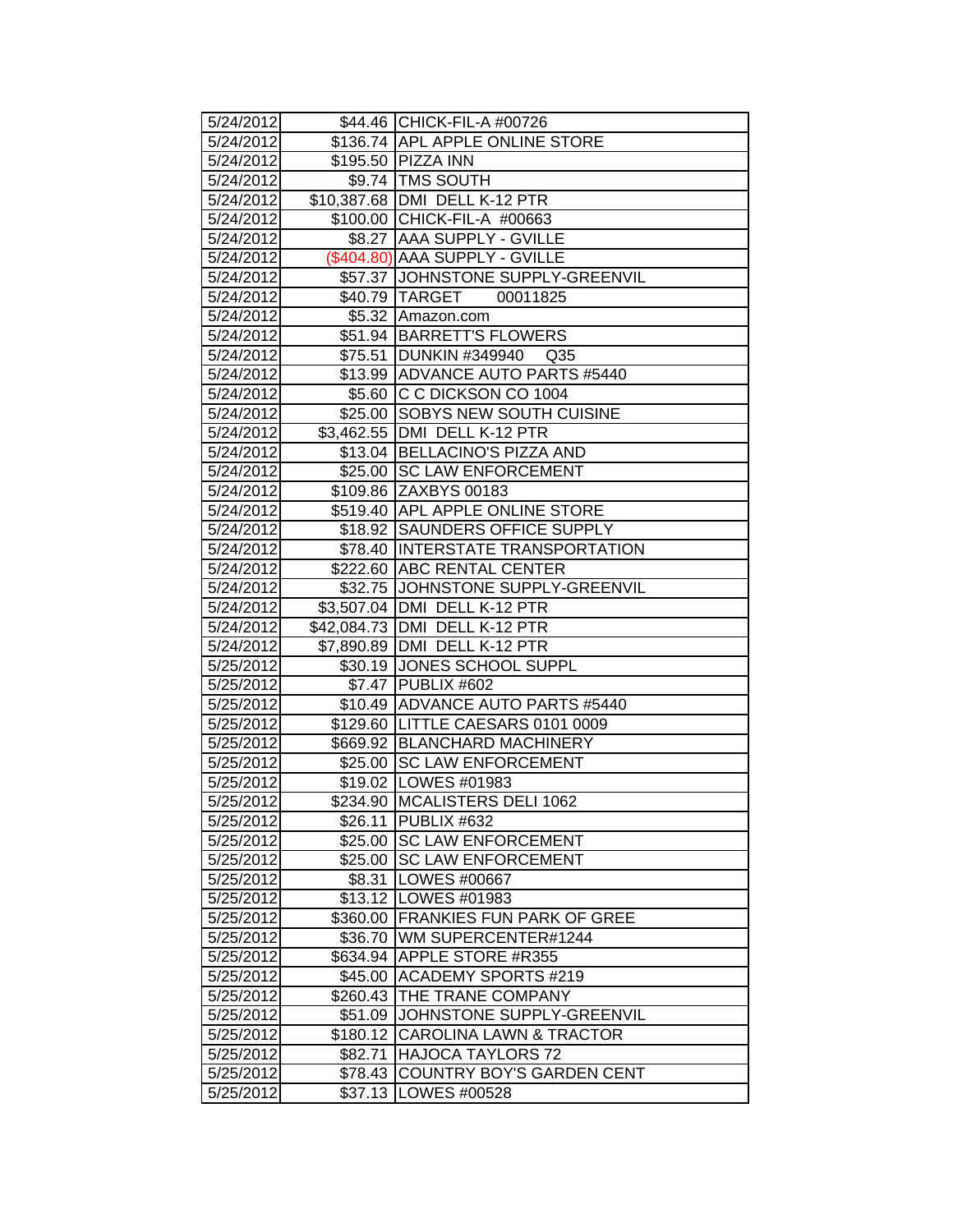| 5/25/2012 |          | \$25.00 SC LAW ENFORCEMENT         |
|-----------|----------|------------------------------------|
| 5/25/2012 |          | \$264.82 JOHNNY ROCKETS OF GREENVI |
| 5/25/2012 |          | \$449.97 AMAZON MKTPLACE PMTS      |
| 5/25/2012 |          | \$360.00 ROTO ROOTER PLUMBING      |
| 5/25/2012 |          | \$33.65 TRAINERS WAREHOUSE         |
| 5/25/2012 |          | (\$27.54) HOBBY LOBBY #0318        |
| 5/25/2012 |          | \$1,189.49 HYDROTEX                |
| 5/25/2012 |          | \$212.83 PORTER PAINTS 9388        |
| 5/25/2012 |          | \$100.31 HOBBY LOBBY #0318         |
| 5/25/2012 |          | \$26.00 ROBBINS TIRE SERVI         |
| 5/25/2012 |          | \$2,564.82 GREAT SOURCE BOOK/TEST  |
| 5/25/2012 |          | \$67.44 JJOHNSTONE SUPPLY-GREENVIL |
| 5/25/2012 |          | \$158.31 FRESH MKT-006 GVL         |
| 5/25/2012 |          | \$289.38 UPSTATE TROPHIES INC      |
| 5/25/2012 |          | \$9.53 BI-LO 150                   |
| 5/25/2012 |          | \$25.00 SC LAW ENFORCEMENT         |
| 5/25/2012 |          | \$16.10   USPS 45568006629808466   |
| 5/25/2012 |          | \$163.97 THE TRANE COMPANY         |
| 5/25/2012 |          | \$6.83 LOWES #00528                |
| 5/25/2012 |          | \$26.44 BATTERY SPECIALISTS        |
| 5/25/2012 |          | \$59.00 SHERWIN WILLIAMS #2785     |
| 5/25/2012 |          | \$33.91 BI-LO 57                   |
| 5/25/2012 |          | \$143.87   TMS SOUTH               |
| 5/25/2012 |          | \$31.92 BI-LO 661                  |
| 5/25/2012 |          | \$33.70 BINSWANGER GLASS #043      |
| 5/25/2012 |          | \$104.88 SPORTS AUTHORI00002808    |
| 5/25/2012 |          | \$40.73 BI-LO 273                  |
| 5/25/2012 |          | \$195.84 EXCLAMARK AWARDS AND ENGR |
| 5/25/2012 |          | \$7.80 FOOD LION # 2644            |
| 5/25/2012 |          | \$45.78 BI-LO 161                  |
| 5/25/2012 | \$38.71  | ADVANCE AUTO PARTS #5440           |
| 5/25/2012 |          | \$80.00   SQ KONA ICE OF GREENVILL |
| 5/25/2012 |          | \$40.00 MCDONALD'S F22964          |
| 5/25/2012 |          | \$18.00 BI-LO 704                  |
| 5/25/2012 |          | \$19.56   LOWES #01718             |
| 5/25/2012 |          | \$19.60 OFFICE DEPOT #479          |
| 5/25/2012 |          | \$101.76 BARRETT'S FLOWERS         |
| 5/25/2012 |          | \$27.00 JO-MAR'S FLORIST           |
| 5/25/2012 | \$15.27  | <b>OVER THE RAINBOW</b>            |
| 5/25/2012 |          | \$123.02 REI GREENWOODHEINEMANN    |
| 5/25/2012 |          | \$466.59 MGI COMPANIES INC         |
| 5/25/2012 | \$27.98  | <b>HOLDER ELECTRIC SUPPLY</b>      |
| 5/25/2012 | \$85.81  | <b>EXCLAMARK AWARDS AND ENGR</b>   |
| 5/25/2012 | \$49.63  | <b>CAROLINA LAWN &amp; TRACTOR</b> |
| 5/25/2012 | \$93.65  | SHERWIN WILLIAMS #2735             |
| 5/25/2012 | \$80.91  | <b>FREE SPIRIT PUBLISHING</b>      |
| 5/25/2012 | \$322.45 | <b>SOUTHEASTERN ELECTRICA</b>      |
| 5/25/2012 |          | \$23.64 ADVANCE AUTO PARTS #5440   |
| 5/25/2012 |          | \$90.10 TJS CO                     |
| 5/25/2012 | \$407.93 | <b>CRESCENT SUPPLY COMPANY I</b>   |
| 5/25/2012 | \$25.00  | <b>SC LAW ENFORCEMENT</b>          |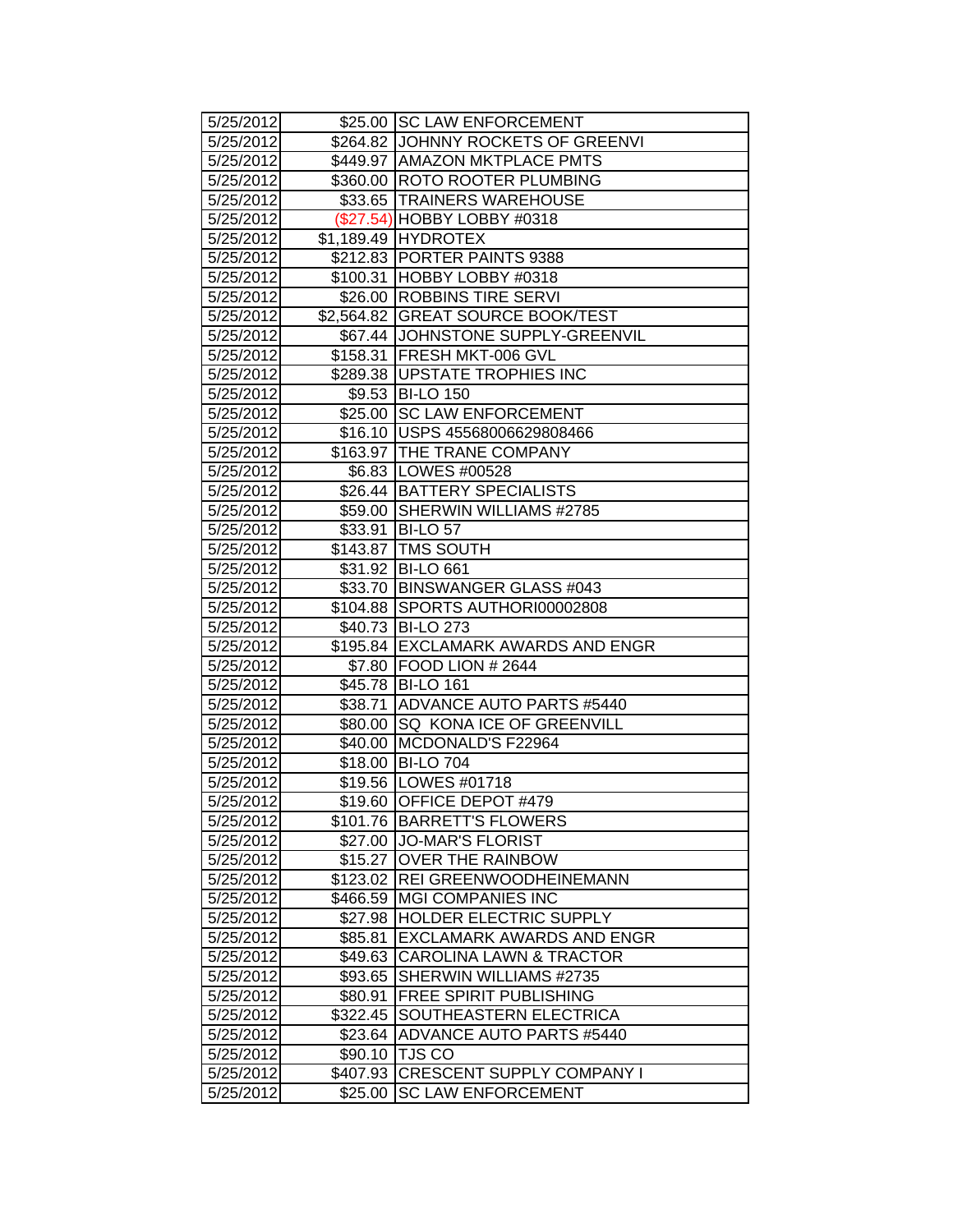| 5/25/2012 |             | \$12.40   NSCS (GREENVILLE         |
|-----------|-------------|------------------------------------|
| 5/25/2012 |             | \$7.41   PUBLIX #602               |
| 5/25/2012 |             | \$123.90 ADVANCE AUTO PARTS #5440  |
| 5/25/2012 |             | \$185.61 CAMCOR INC                |
| 5/25/2012 |             | \$15.27 LOWES #00667               |
| 5/25/2012 |             | \$350.00 PARTY MACHINE             |
| 5/25/2012 |             | \$48.74 STAPLES<br>00105536        |
| 5/25/2012 |             | \$71.55 TLF FLORAL DESIGNS LTD     |
| 5/25/2012 |             | \$26.19   WM SUPERCENTER#0640      |
| 5/25/2012 |             | \$65.38 OFFICE DEPOT #1214         |
| 5/25/2012 |             | \$93.94 JONES SCHOOL SUPPL         |
| 5/25/2012 |             | \$242.74 CRESCENT SUPPLY COMPANY I |
| 5/25/2012 |             | \$25.00 SC LAW ENFORCEMENT         |
| 5/25/2012 |             | \$30.08 VZWRLSS APOCC VISE         |
| 5/25/2012 |             | \$238.14 BARNES & NOBLE #2221      |
| 5/25/2012 |             | \$25.00 SC LAW ENFORCEMENT         |
| 5/25/2012 |             | \$24.49 J W VAUGHN CO INC          |
| 5/25/2012 | \$24.42     | <b>TMS SOUTH</b>                   |
| 5/25/2012 |             | \$25.89 DUNKIN #345207<br>Q35      |
| 5/25/2012 |             | \$12.25   LOWES #00528             |
| 5/25/2012 |             | \$22.23 ACADEMY SPORTS #219        |
| 5/25/2012 |             | \$25.61 WILSONS 5 TO \$1 STORES    |
| 5/28/2012 |             | \$68.01 SHELL OIL 57544770100      |
| 5/28/2012 |             | \$42.87 JJOHNSTONE SUPPLY-GREENVIL |
| 5/28/2012 |             | \$15.75 BI-LO 704                  |
| 5/28/2012 |             | \$716.04 M AND A SUPPLY CO GREENVI |
| 5/28/2012 |             | \$30.00 GOODWILL #23               |
| 5/28/2012 |             | \$29.11 Amazon.com                 |
| 5/28/2012 |             | \$922.20 UPSTATE TROPHIES INC      |
| 5/28/2012 |             | \$303.80 CHICK-FIL-A #00713        |
| 5/28/2012 |             | \$85.98 WORLD MKT<br>00002857      |
| 5/28/2012 |             | \$537.42 COWART AWARDS             |
| 5/28/2012 |             | \$6.35 ADVANCE AUTO PARTS #5440    |
| 5/28/2012 |             | \$42.67 WM SUPERCENTER#2265        |
| 5/28/2012 |             | \$434.60 ABC RENTAL CENTER         |
| 5/28/2012 |             | \$39.22 DOLRTREE 4145 00041459     |
| 5/28/2012 | \$74.95     | <b>MUSIC IS ELEMENTARY</b>         |
| 5/28/2012 |             | \$84.64   DLX FOR SMALLBUSINESS    |
| 5/28/2012 | \$87.60     | <b>CHRISTOPHER TRUCKS 2</b>        |
| 5/28/2012 | \$1,085.67  | CHICK-FIL-A #01076                 |
| 5/28/2012 |             | \$53.00 THINGS REMEMBERED 0748     |
| 5/28/2012 | \$28.03     | <b>SUBWAY</b><br>00136432          |
| 5/28/2012 | \$30.00     | MARATHON PETRO136861               |
| 5/28/2012 | (\$82.27)   | <b>IMPRINT COM</b>                 |
| 5/28/2012 | \$53.61     | <b>CAROLINA LAWN &amp; TRACTOR</b> |
| 5/28/2012 | \$83.73     | <b>FIRST TEAM SPORTS</b>           |
| 5/28/2012 | \$20.74     | <b>ADVANCE AUTO PARTS #5440</b>    |
| 5/28/2012 | \$18,285.22 | DMI DELL K-12 PTR                  |
| 5/28/2012 | \$1,061.01  | THE TRANE COMPANY                  |
| 5/28/2012 | \$113.89    | THE TRANE COMPANY                  |
| 5/28/2012 | \$32.37     | <b>AMAZON MKTPLACE PMTS</b>        |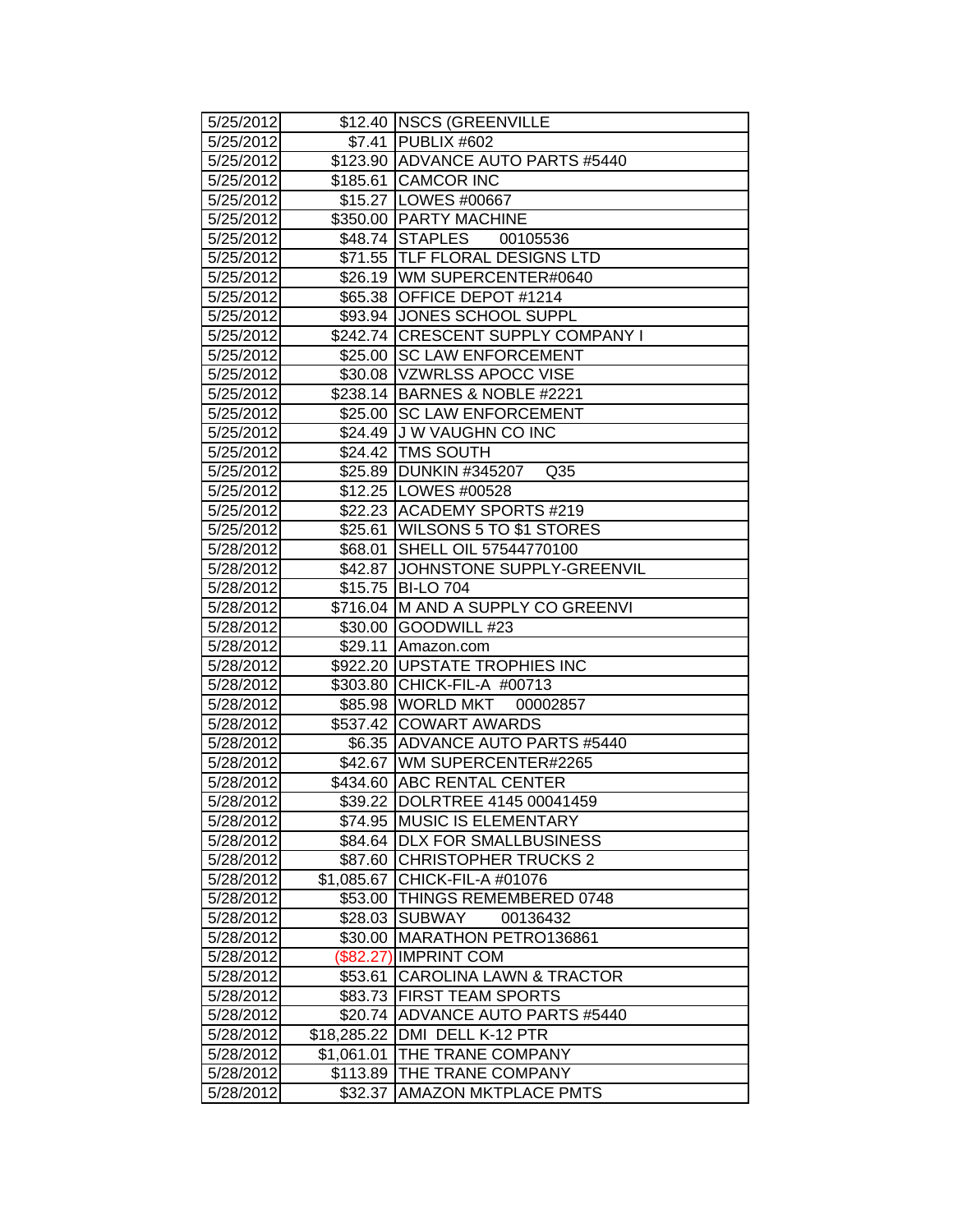| 5/28/2012 |              | \$38.70 ADVANCE AUTO PARTS #5440    |
|-----------|--------------|-------------------------------------|
| 5/28/2012 |              | \$445.10 GOS// GREENVILLE OFFICE S  |
| 5/28/2012 |              | \$23.02 JJOHNSTONE SUPPLY-GREENVIL  |
| 5/28/2012 |              | \$67.20   TMS SOUTH                 |
| 5/28/2012 |              | \$356.32 JJOHNSTONE SUPPLY-GREENVIL |
| 5/28/2012 |              | \$476.99 WIRELESS COMMUNICATIONS #  |
| 5/28/2012 |              | \$347.68 SOUTHEASTERN ELECTRICA     |
| 5/28/2012 |              | \$300.00 PURPLE TUNA TEES           |
| 5/28/2012 |              | \$199.99 ORIENTAL TRADING CO        |
| 5/28/2012 |              | \$202.30 DOLRTREE 980 00009803      |
| 5/28/2012 |              | \$138.09 AC MOORE STR 58            |
| 5/28/2012 |              | \$316.77   HAYWOOD MALL 4825        |
| 5/28/2012 |              | \$84.12 HAWKINS TOWING INC          |
| 5/28/2012 |              | \$20.16 J W VAUGHN CO INC           |
| 5/28/2012 |              | \$6,342.20 DMI DELL K-12 PTR        |
| 5/28/2012 |              | \$179.46 SYSTEM DISTRIBUTORS IN     |
| 5/28/2012 |              | \$30.00 SUBWAY<br>00203653          |
| 5/28/2012 |              | \$10.14 TMS SOUTH                   |
| 5/28/2012 |              | \$36.00 TONYS PIZZA & SUBS          |
| 5/28/2012 |              | \$800.00 ALASKA SEALIFE CENTER      |
| 5/28/2012 |              | \$22,924.94   DMI DELL K-12 PTR     |
| 5/28/2012 |              | \$277.51 THE TRANE COMPANY          |
| 5/28/2012 |              | \$705.76 M AND A SUPPLY CO GREENVI  |
| 5/28/2012 |              | \$55.44 LOWES #01983                |
| 5/28/2012 |              | \$99.66 JJOHNSTONE SUPPLY-GREENVIL  |
| 5/28/2012 |              | \$30.63 J W VAUGHN CO INC           |
| 5/28/2012 |              | \$18.64   POSTAL ANNEX #0370        |
| 5/28/2012 |              | \$81.61 FIRST TEAM SPORTS           |
| 5/28/2012 |              | \$105.69 CAROLINA LAWN & TRACTOR    |
| 5/28/2012 |              | \$381.06 JJOHNSTONE SUPPLY-GREENVIL |
| 5/28/2012 |              | \$85.80 CAROLINA LAWN & TRACTOR     |
| 5/28/2012 |              | \$27.58 ADVANCE AUTO PARTS #5440    |
| 5/28/2012 |              | \$69.66   PAPA JOHNS #1164          |
| 5/28/2012 |              | \$380.63 Amazon.com                 |
| 5/28/2012 | \$724.27     | <b>GEORGIA AQUARIUM STORE562</b>    |
| 5/28/2012 |              | \$31.98 Amazon.com                  |
| 5/28/2012 |              | \$22,924.94 DMI DELL K-12 PTR       |
| 5/28/2012 |              | \$1,142.82   DMI DELL K-12 PTR      |
| 5/28/2012 |              | \$19.05 CLASSIC HWD & POSTAL        |
| 5/28/2012 |              | \$27,427.83 DMI DELL K-12 PTR       |
| 5/28/2012 |              | \$83.12 WALGREENS #10389            |
| 5/28/2012 |              | \$607.04   THE TRANE COMPANY        |
| 5/28/2012 |              | \$159.93 BARNES&NOBLE COM           |
| 5/28/2012 | \$26.65      | Amazon.com                          |
| 5/28/2012 | \$17,142.40  | DMI DELL K-12 PTR                   |
| 5/28/2012 | $(\$724.27)$ | <b>GEORGIA AQUARIUM STORE562</b>    |
| 5/28/2012 |              | \$22,924.94   DMI DELL K-12 PTR     |
| 5/28/2012 |              | \$160.66   WM SUPERCENTER#0640      |
| 5/28/2012 | \$270.21     | <b>ATLAS PEN &amp; PENCIL</b>       |
| 5/28/2012 |              | \$7,610.63 DMI DELL K-12 PTR        |
| 5/28/2012 |              | \$21,969.74   DMI DELL K-12 PTR     |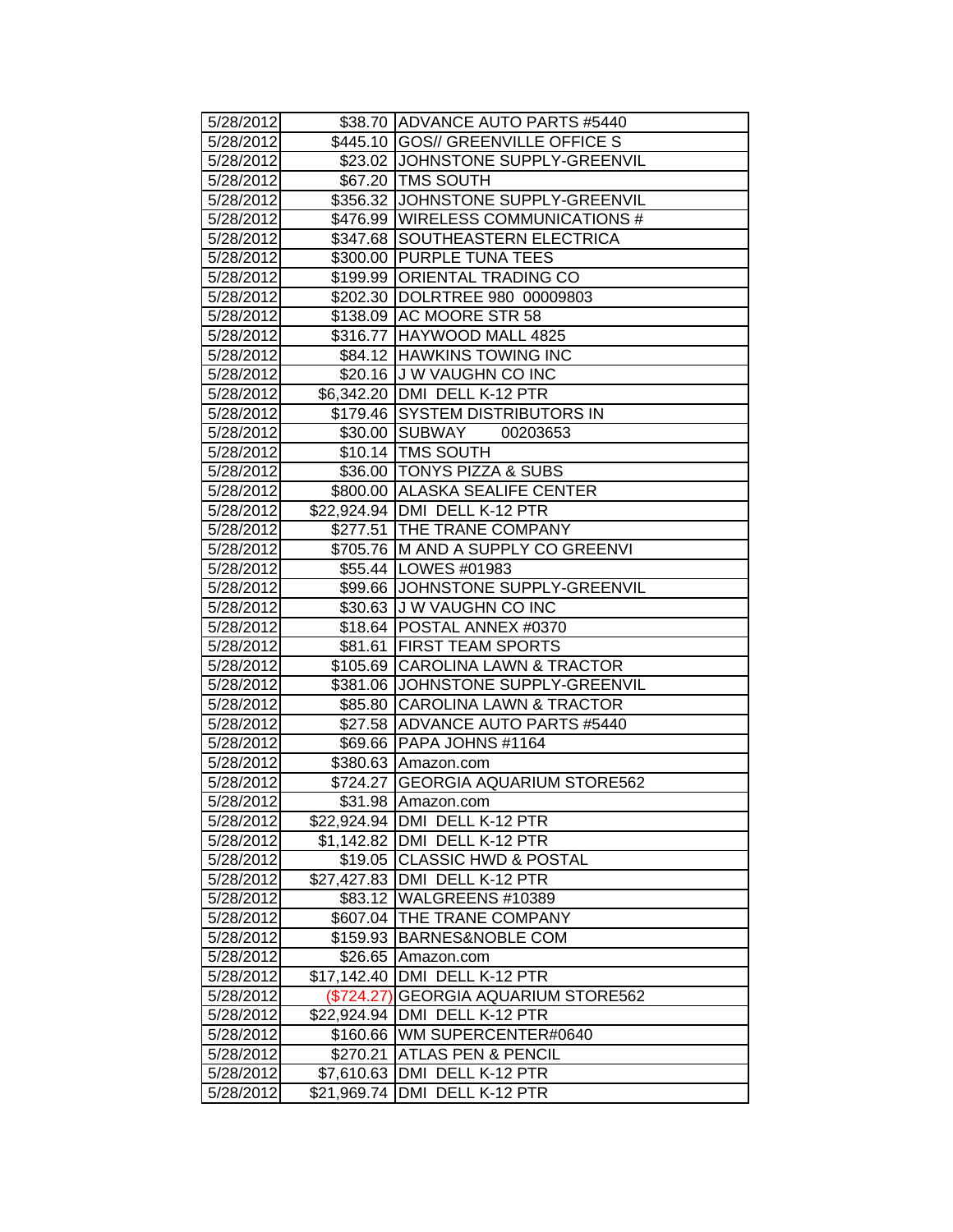| 5/28/2012 |          | \$53.00 COWART AWARDS                |
|-----------|----------|--------------------------------------|
| 5/28/2012 |          | \$27,427.83 DMI DELL K-12 PTR        |
| 5/28/2012 |          | \$46.22 NSCS (GREENVILLE             |
| 5/28/2012 |          | \$378.95 W W GRAINGER 916            |
| 5/28/2012 |          | \$10.58   THE HOME DEPOT 1127        |
| 5/28/2012 |          | \$84.13 BRICK STREET CAFE            |
| 5/28/2012 |          | \$6.29 ADVANCE AUTO PARTS #5440      |
| 5/28/2012 |          | \$1,160.70 COMPUTER DIRECT OUTLET    |
| 5/28/2012 |          | \$257.96 SOUTHEASTERN ELECTRICA      |
| 5/28/2012 |          | \$79.11 PEBBLE CREEK PIZZA           |
| 5/28/2012 |          | \$110.38 STAPLS7086051297000001      |
| 5/28/2012 |          | \$4.50 ADVANCE AUTO PARTS #5440      |
| 5/28/2012 |          | \$69.25   LOWES #01718               |
| 5/28/2012 |          | \$103.60 LOWES #01718                |
| 5/28/2012 |          | \$27,427.83 DMI DELL K-12 PTR        |
| 5/28/2012 |          | \$1,012.50 FIND GREAT PEOPLE         |
| 5/28/2012 |          | \$217.62 CHICK-FIL-A #01076          |
| 5/28/2012 |          | \$22,924.94 DMI DELL K-12 PTR        |
| 5/28/2012 |          | \$27,427.83 DMI DELL K-12 PTR        |
| 5/28/2012 |          | (\$0.29) ADVANCE AUTO PARTS #5440    |
| 5/28/2012 |          | \$120.00 FRANKIES FUN PARK OF GREE   |
| 5/28/2012 |          | \$14.62 WHOLESALE INDUSTRIAL ELEC    |
| 5/28/2012 |          | \$25.00 GOODWILL INDUSTRIES #10      |
| 5/28/2012 |          | \$73.06 OFFICE MAX                   |
| 5/28/2012 |          | \$100.00 INT'L PLANETARIUM SOCIETY   |
| 5/28/2012 |          | \$20.00 VZWRLSS PRPAY AUTOPAY        |
| 5/28/2012 |          | \$160.00 JALEN PUBLISHING            |
| 5/28/2012 |          | \$80.57 PUBLIX #602                  |
| 5/28/2012 |          | \$56.57 CAROLINA LAWN & TRACTOR      |
| 5/28/2012 |          | \$3,751.45 ADVERTISING AUTHORITIES I |
| 5/28/2012 |          | \$11.96 CVS PHARMACY #5552 Q03       |
| 5/28/2012 |          | \$22,924.94   DMI DELL K-12 PTR      |
| 5/28/2012 |          | \$55.24 7-ELEVEN 32174               |
| 5/28/2012 |          | \$250.00 SPORTSCLUB GREENVILLE       |
| 5/28/2012 |          | \$155.06 ATLAS PEN & PENCIL          |
| 5/28/2012 |          | \$30.00 WM SUPERCENTER#2265          |
| 5/28/2012 | \$167.50 | <b>CITY OF GREENVILLE ZOO</b>        |
| 5/28/2012 |          | \$22,924.94 DMI DELL K-12 PTR        |
| 5/28/2012 |          | \$150.00 BARNES & NOBLE #2221        |
| 5/28/2012 |          | (\$10.49) ENMARK POOLER 2            |
| 5/28/2012 | \$32.86  | <b>J W VAUGHN CO INC</b>             |
| 5/28/2012 |          | \$27,427.83   DMI DELL K-12 PTR      |
| 5/28/2012 | \$16.33  | LOWES #01983                         |
| 5/28/2012 | \$245.24 | <b>CAROLINA LAWN &amp; TRACTOR</b>   |
| 5/28/2012 | \$120.00 | <b>FRANKIES FUN PARK OF GREE</b>     |
| 5/28/2012 | \$68.68  | PIZZA H006609 15700024               |
| 5/28/2012 | \$38.16  | FEDEXOFFICE<br>00030940              |
| 5/28/2012 | \$122.08 | <b>BI-LO 704</b>                     |
| 5/28/2012 | \$26.50  | TLF THE EMBASSY FLOWERS A            |
| 5/28/2012 | \$106.00 | TLF TOUCH OF CLASS LTD               |
| 5/28/2012 | \$47.70  | <b>COWART AWARDS</b>                 |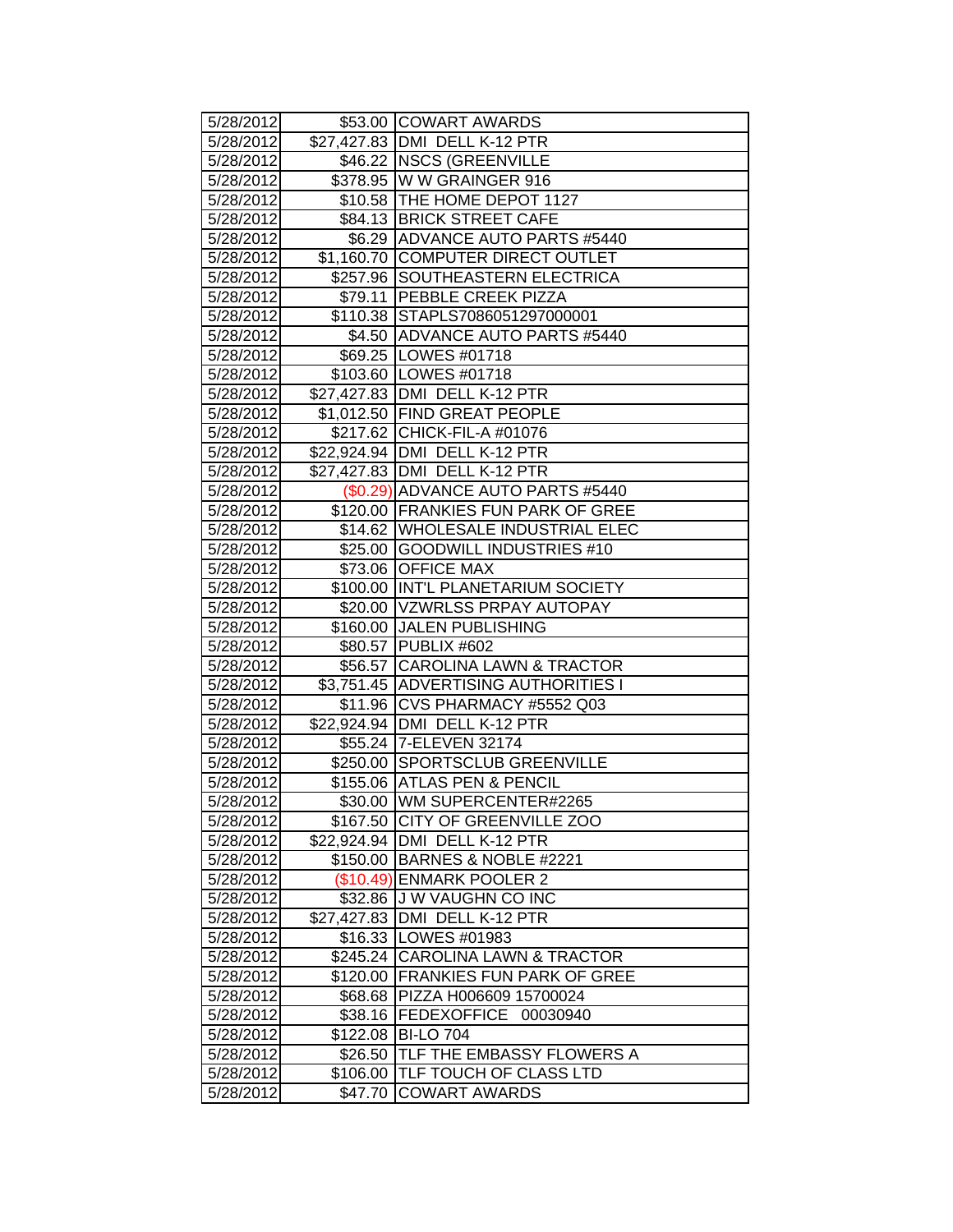| 5/28/2012 |          | \$27,427.83 DMI DELL K-12 PTR        |
|-----------|----------|--------------------------------------|
| 5/28/2012 |          | \$27,427.83   DMI DELL K-12 PTR      |
| 5/28/2012 |          | \$284.05 PAPA JOHNS #0545            |
| 5/28/2012 |          | \$149.28 TARGET<br>00011825          |
| 5/28/2012 |          | \$25.12 NSCS (GREENVILLE             |
| 5/28/2012 |          | \$175.11 BATTERY SPECIALISTS         |
| 5/28/2012 |          | \$8.47 STAPLES<br>00105536           |
| 5/28/2012 |          | \$114.51 BOJANGLES 849 01008499      |
| 5/28/2012 |          | \$39.21 OFFICE DEPOT #62             |
| 5/28/2012 |          | \$21.19 BELK #16 HAYWOOD             |
| 5/28/2012 |          | \$68.90 SPINX #148                   |
| 5/28/2012 |          | \$7,641.65   DMI DELL K-12 PTR       |
| 5/28/2012 |          | \$28.50 HOBBY LOBBY #0318            |
| 5/28/2012 |          | \$10.24 ADVANCE AUTO PARTS #5440     |
| 5/28/2012 |          | \$22,924.94 DMI DELL K-12 PTR        |
| 5/28/2012 |          | \$20.94 WM SUPERCENTER#0640          |
| 5/28/2012 |          | \$22,924.94 DMI DELL K-12 PTR        |
| 5/28/2012 |          | \$22,924.94   DMI DELL K-12 PTR      |
| 5/28/2012 |          | \$57.20 THE HOME DEPOT 1127          |
| 5/28/2012 |          | \$570.06 THE TRANE COMPANY           |
| 5/28/2012 |          | \$89.58 BUDGET CLEANERS #2           |
| 5/28/2012 |          | \$7,610.63 DMI DELL K-12 PTR         |
| 5/28/2012 |          | \$1,286.40 ADVERTISING AUTHORITIES I |
| 5/28/2012 |          | \$29.61   THE HOME DEPOT #1124       |
| 5/28/2012 |          | \$40.00 MARATHON PETRO136648         |
| 5/28/2012 |          | \$355.10 STEVE WEISS MUSIC INC       |
| 5/28/2012 |          | \$200.00 WM SUPERCENTER#0640         |
| 5/28/2012 |          | \$1,941.18 THE HOME DEPOT 1104       |
| 5/28/2012 |          | \$153.63 CHICK-FIL-A #00726          |
| 5/28/2012 |          | \$1,566.33 ADVERTISING AUTHORITIES I |
| 5/28/2012 |          | \$180.09 COUNTRY BOY'S GARDEN CENT   |
| 5/28/2012 |          | \$60.00 ENMARK POOLER 2              |
| 5/28/2012 |          | \$1,504.90 HAJOCA TAYLORS 72         |
| 5/29/2012 |          | \$555.67   WM SUPERCENTER#2265       |
| 5/29/2012 |          | \$20.00 VZWRLSS PRPAY AUTOPAY        |
| 5/29/2012 |          | \$51.28 WM SUPERCENTER#2687          |
| 5/29/2012 |          | \$497.70 LIEUS CHINESE BISTRO        |
| 5/29/2012 |          | \$78.59 AC MOORE STR 58              |
| 5/29/2012 |          | \$66.53 WM SUPERCENTER#1244          |
| 5/29/2012 |          | \$76.02 AC MOORE STR 58              |
| 5/29/2012 |          | \$198.45 LITTLE CAESARS 0101 0009    |
| 5/29/2012 |          | \$47.59   LOWES #01718               |
| 5/29/2012 |          | \$20.00 VZWRLSS PRPAY AUTOPAY        |
| 5/29/2012 |          | \$143.48 AC MOORE STR 58             |
| 5/30/2012 |          | \$171.50 WRISTBANDS W/A MSSGE        |
| 5/30/2012 |          | \$241.55 SOCIAL STUDIES SCH SRV      |
| 5/30/2012 |          | \$348.74   LOWES #01983              |
| 5/30/2012 | \$899.94 | <b>SAMS INTERNET</b>                 |
| 5/30/2012 | \$162.00 | WM SUPERCENTER#0640                  |
| 5/30/2012 | \$19.05  | <b>AMAZON MKTPLACE PMTS</b>          |
| 5/30/2012 | \$415.08 | THE TRANE COMPANY                    |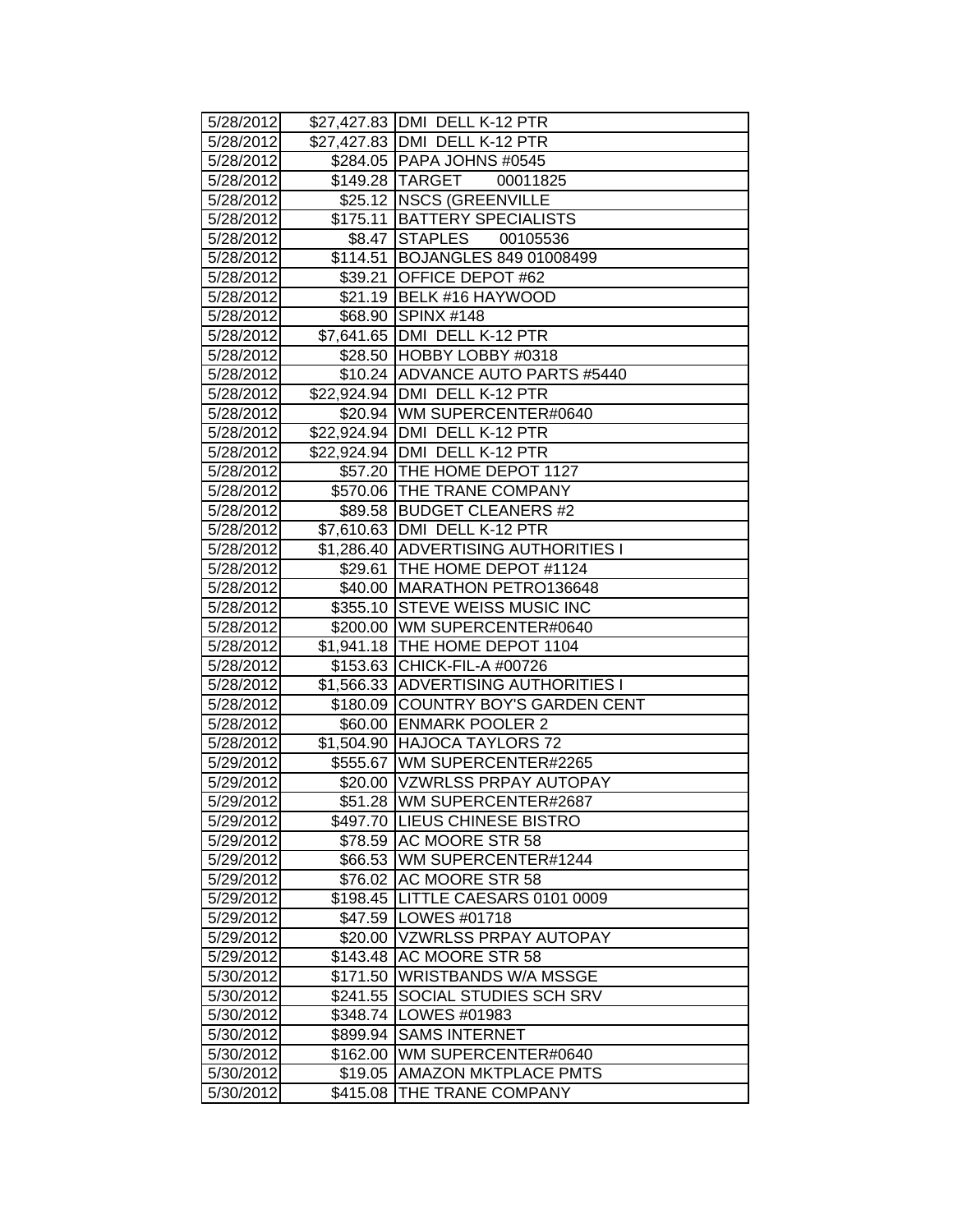| 5/30/2012 |          | \$38.98 WILSONS 5 TO \$1 STORE      |
|-----------|----------|-------------------------------------|
| 5/30/2012 |          | \$69.90 TARGET 00019372             |
| 5/30/2012 |          | \$142.64 Amazon.com                 |
| 5/30/2012 |          | \$9.05   LOWES #01718               |
| 5/30/2012 |          | \$720.00 GOLDEN BEVERAGES INC       |
| 5/30/2012 | \$25.00  | <b>SC LAW ENFORCEMENT</b>           |
| 5/30/2012 | \$10.00  | PANERA BREAD #940                   |
| 5/30/2012 |          | \$98.39 KEVIN WHITAKER CHEVROLET    |
| 5/30/2012 |          | \$415.08 THE TRANE COMPANY          |
| 5/30/2012 |          | \$61.72 SHERWIN WILLIAMS #2785      |
| 5/30/2012 |          | \$177.62   LITTLE CAESARS 0101 0013 |
| 5/30/2012 |          | \$217.45 M AND A SUPPLY CO GREENVI  |
| 5/30/2012 |          | \$285.18 THE TRANE COMPANY          |
| 5/30/2012 | \$11.27  | Amazon.com                          |
| 5/30/2012 |          | \$12.64 TARGET 00019372             |
| 5/30/2012 |          | \$338.31 THE TRANE COMPANY          |
| 5/30/2012 |          | \$200.00 GIBBS WLDNG & CRANE SVC    |
| 5/30/2012 | \$31.50  | DOLRTREE 1965 00019653              |
| 5/30/2012 |          | \$11.98 WM SUPERCENTER#1244         |
| 5/30/2012 | \$52.92  | <b>AC MOORE STR 58</b>              |
| 5/30/2012 |          | \$419.04 THE TRANE COMPANY          |
| 5/30/2012 | \$69.71  | <b>HOLDER ELECTRIC SUPPLY</b>       |
| 5/30/2012 |          | \$10.98 BI-LO 608                   |
| 5/30/2012 |          | \$127.68 Amazon.com                 |
| 5/30/2012 |          | \$180.00 USPS 45366006529808201     |
| 5/30/2012 |          | \$25.00 SC LAW ENFORCEMENT          |
| 5/30/2012 |          | \$10.98 BI-LO 608                   |
| 5/30/2012 |          | \$10.00 TARGET 00019372             |
| 5/30/2012 |          | \$46.34 DOLRTREE 1965 00019653      |
| 5/30/2012 | \$7.32   | <b>BI-LO 608</b>                    |
| 5/30/2012 |          | \$70.48 CE GREENVILLE               |
| 5/30/2012 |          | \$1,121.59 SSI CLASSROOM DIRECT     |
| 5/30/2012 | \$31.87  | WALGREENS #9230                     |
| 5/30/2012 |          | \$35.54 FRESH MKT-006 GVL           |
| 5/30/2012 |          | \$224.69 BI-LO 624                  |
| 5/30/2012 |          | \$89.04 SILMAR ELECTRONICS          |
| 5/30/2012 | \$498.22 | Amazon.com                          |
| 5/30/2012 | \$5.33   | Amazon.com                          |
| 5/30/2012 |          | \$101.73 AAA LOCKSMITH & ALARM COM  |
| 5/30/2012 | \$10.00  | <b>IMCDONALD'S F32623</b>           |
| 5/30/2012 | \$250.80 | <b>IGREENVILLE MEATS RE</b>         |
| 5/30/2012 | \$21.20  | DOLRTREE 980 00009803               |
| 5/30/2012 | \$82.66  | PORTER PAINTS 9388                  |
| 5/30/2012 | \$10.98  | <b>BI-LO 608</b>                    |
| 5/30/2012 | \$148.40 | EXCLAMARK AWARDS AND ENGR           |
| 5/31/2012 | \$145.54 | SOCIAL STUDIES SCH SRV              |
| 5/31/2012 | \$571.15 | JOHNSTONE SUPPLY-GREENVIL           |
| 5/31/2012 | \$100.59 | WM SUPERCENTER#2265                 |
| 5/31/2012 | \$177.82 | SUNBELT RENTALS #002                |
| 5/31/2012 | \$161.03 | <b>BI-LO 274</b>                    |
| 5/31/2012 | \$26.65  | Amazon.com                          |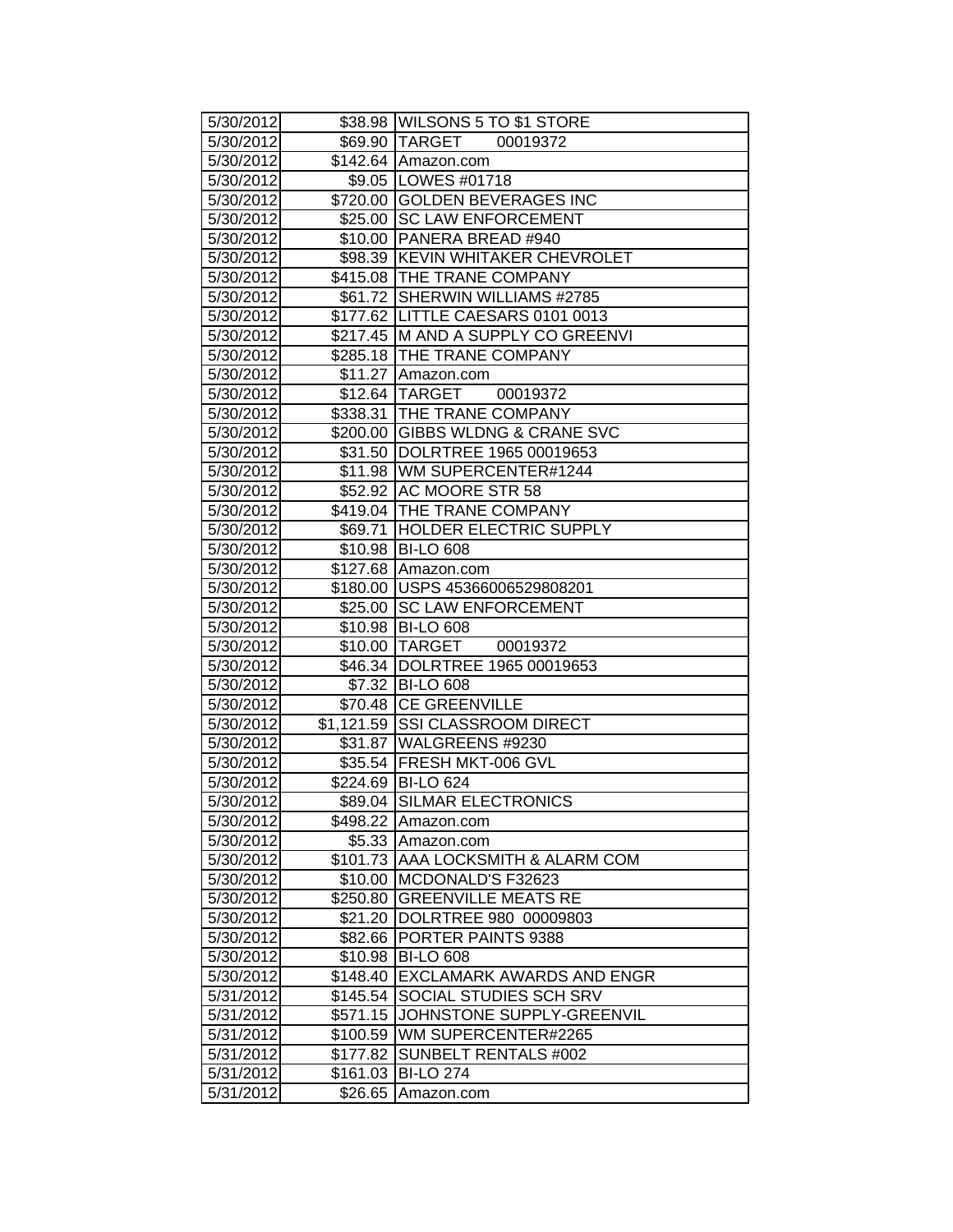| 5/31/2012 |          | \$76.95 BI-LO 613                  |
|-----------|----------|------------------------------------|
| 5/31/2012 |          | \$27.41 PAPA JOHNS #0584           |
| 5/31/2012 |          | \$16.97   LOWES #01983             |
| 5/31/2012 |          | \$56.58 NAPA AUTO 0023416          |
| 5/31/2012 |          | \$209.64 THE READING SOURCE        |
| 5/31/2012 |          | \$76.62 TMS SOUTH                  |
| 5/31/2012 |          | \$49.41 PAPA JOHNS #1164           |
| 5/31/2012 |          | \$113.17 AC MOORE STR 58           |
| 5/31/2012 |          | \$313.78 HAWKINS TOWING INC        |
| 5/31/2012 |          | \$44.22 ZAXBYS 00162               |
| 5/31/2012 |          | \$375.41 FERGUSON EQUIPMENT COMPAN |
| 5/31/2012 |          | \$21.20 MOONVILLE SIGNS, INC       |
| 5/31/2012 |          | \$649.36 DESIGN TO IMPRESS         |
| 5/31/2012 |          | \$5.26   THE HOME DEPOT 1104       |
| 5/31/2012 |          | \$189.76 JOHNSTONE SUPPLY-GREENVIL |
| 5/31/2012 |          | \$128.04   AMAZON MKTPLACE PMTS    |
| 5/31/2012 |          | \$13.76 HOBBY LOBBY #0318          |
| 5/31/2012 |          | \$50.83 STAPLES<br>00105536        |
| 5/31/2012 |          | \$25.00 PUBLIX #613                |
| 5/31/2012 |          | \$79.45 STAPLES<br>00108688        |
| 5/31/2012 |          | \$13.89   LOWES #01983             |
| 5/31/2012 |          | \$15.88 PUBLIX #602                |
| 5/31/2012 |          | \$14.39   THE HOME DEPOT #1126     |
| 5/31/2012 |          | \$67.71 CHAMPION LIGHTING & SPLY   |
| 5/31/2012 |          | \$14.82 CVS PHARMACY #2189 Q03     |
| 5/31/2012 |          | \$184.00   WOODWORKS, LTD          |
| 5/31/2012 |          | \$25.82 AC MOORE STR 58            |
| 5/31/2012 |          | \$25.18 ABC SUPPLY 518             |
| 5/31/2012 |          | \$236.36 RSC EQUIPMENT RENTAL 476  |
| 5/31/2012 |          | \$10.00 CHICK-FIL-A #00726         |
| 5/31/2012 |          | \$10.00 BRUSTER'S ICE CREAM        |
| 5/31/2012 |          | \$107.21 WM SUPERCENTER#2265       |
| 5/31/2012 |          | \$2,356.69   DMI DELL K-12 PTR     |
| 5/31/2012 |          | \$96.00 SC STATE MUSEUM            |
| 5/31/2012 |          | \$100.00 BARNES & NOBLE #2558      |
| 5/31/2012 |          | \$329.10 SOUTHWESTAIR5262443844253 |
| 5/31/2012 |          | \$8.48   AMERICAN LOCK AND KEY     |
| 5/31/2012 |          | \$11.90 WILSONS 5 TO \$1 STORES    |
| 5/31/2012 |          | \$66.12   LOWES #00528             |
| 5/31/2012 |          | \$22.18 MICHAELS #6001             |
| 5/31/2012 |          | \$122.32 BLACK ELECTRICAL SUPPLY I |
| 5/31/2012 | \$47.67  | <b>GOS// GREENVILLE OFFICE S</b>   |
| 5/31/2012 | \$582.68 | C C DICKSON CO 1063                |
| 5/31/2012 |          | \$324.70 HAWKINS TOWING INC        |
| 5/31/2012 |          | \$46.39 WM SUPERCENTER#2265        |
| 5/31/2012 |          | \$84.84 ADVANCE AUTO PARTS #5440   |
| 5/31/2012 |          | \$66.78 HOLDER ELECTRIC SUPPLY     |
| 5/31/2012 | \$18.35  | <b>GATTI TOWN</b>                  |
| 5/31/2012 | \$85.82  | <b>WEDGYS PIZZA 101</b>            |
| 5/31/2012 | \$552.91 | <b>RGS REALLY GOOD STUFF</b>       |
| 5/31/2012 | \$483.55 | <b>GATTI TOWN</b>                  |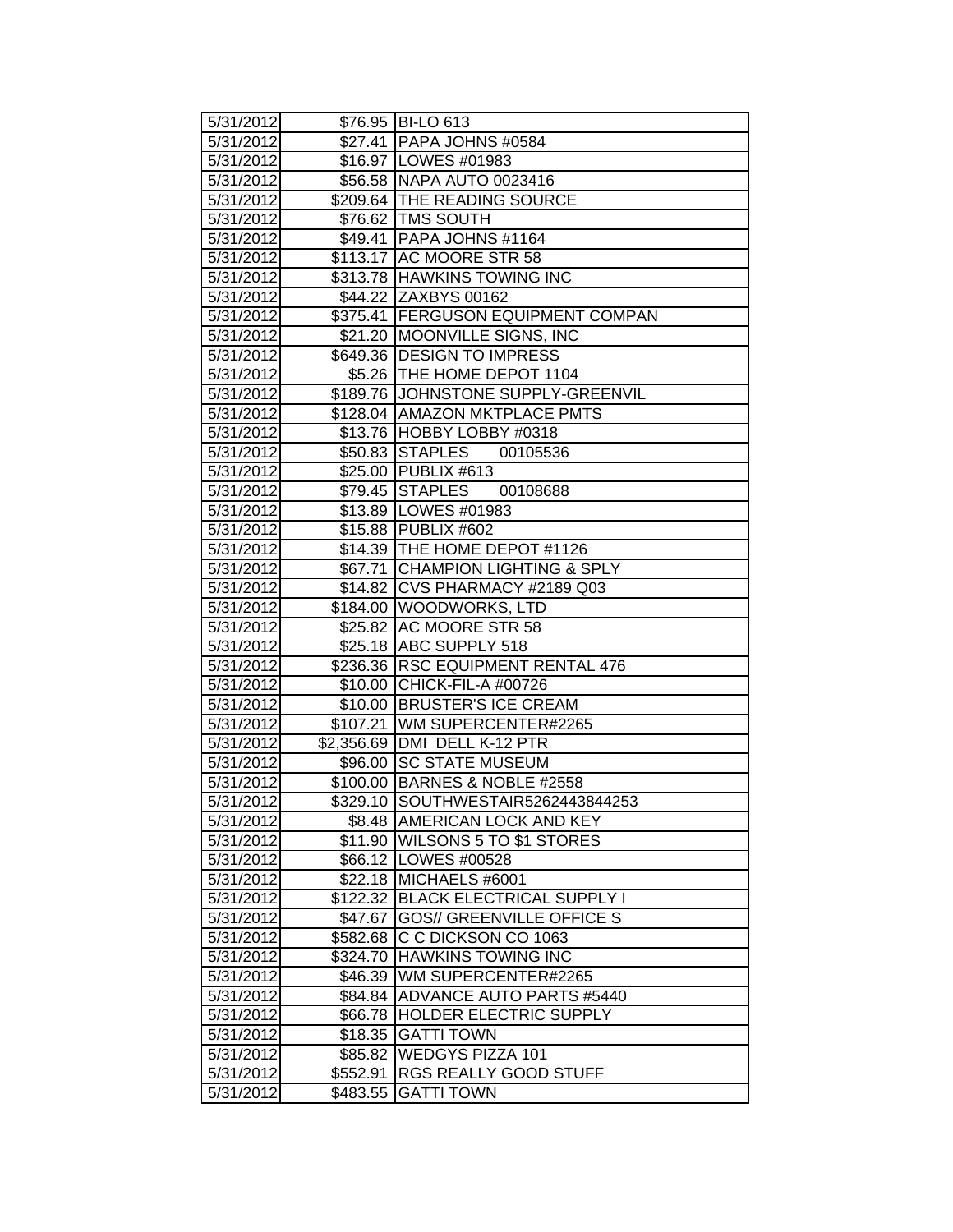| 5/31/2012 |                | \$55.94 SOCIAL STUDIES SCH SRV |
|-----------|----------------|--------------------------------|
|           |                |                                |
|           | \$1,681,958.18 |                                |